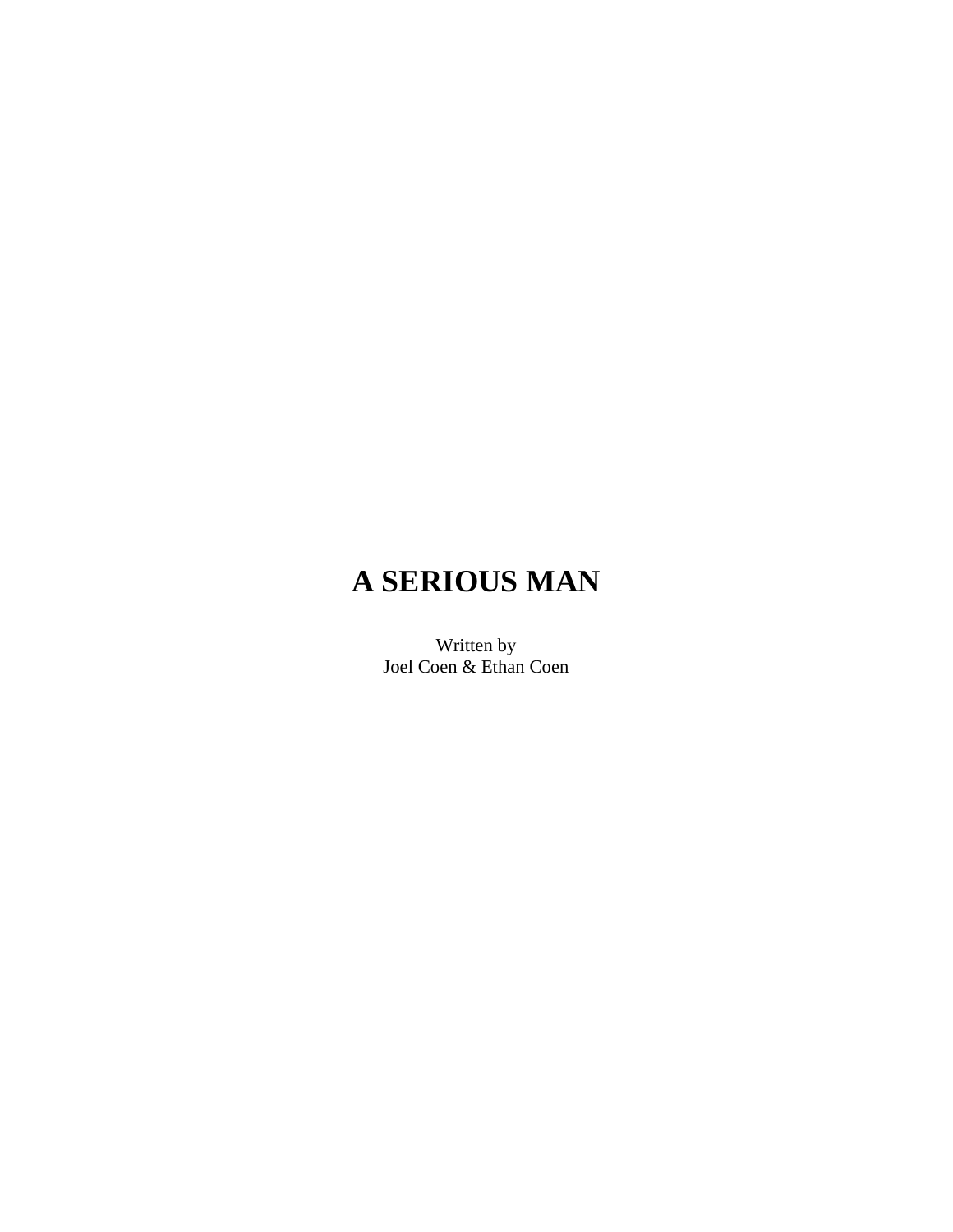White letters on a black screen:

*Receive with simplicity everything that happens to you.*

*—Rashi*

FADE IN:

# SNOWFLAKES FALLING IN BLACK

The flakes drift lazily down toward us. Our angle looks straight up.

Now an angle looking steeply down: the snow falls not quite dead away to collect on a foreground chimneypot and on the little shtetl street that lies maplike below us.

It is night, and quiet, and the street is deserted except for one man who walks away from us, his *valenki* squeaking in the fresh snow. He leads a horse and cart.

We cut down to street level. The man walks toward us, bearded, and bundled against the cold. Smiling, he mutters in Yiddish—the dialogue subtitled.

> Man What a marvel . . . what a marvel. . .

# HOUSE INTERIOR

Its door opens and the man enters.

Man

Dora!

Voice

 $Yes. . .$ 

The man crosses to the stove with a bundle of wood. Dora's voice continues:

. . . Can you help me with the ice?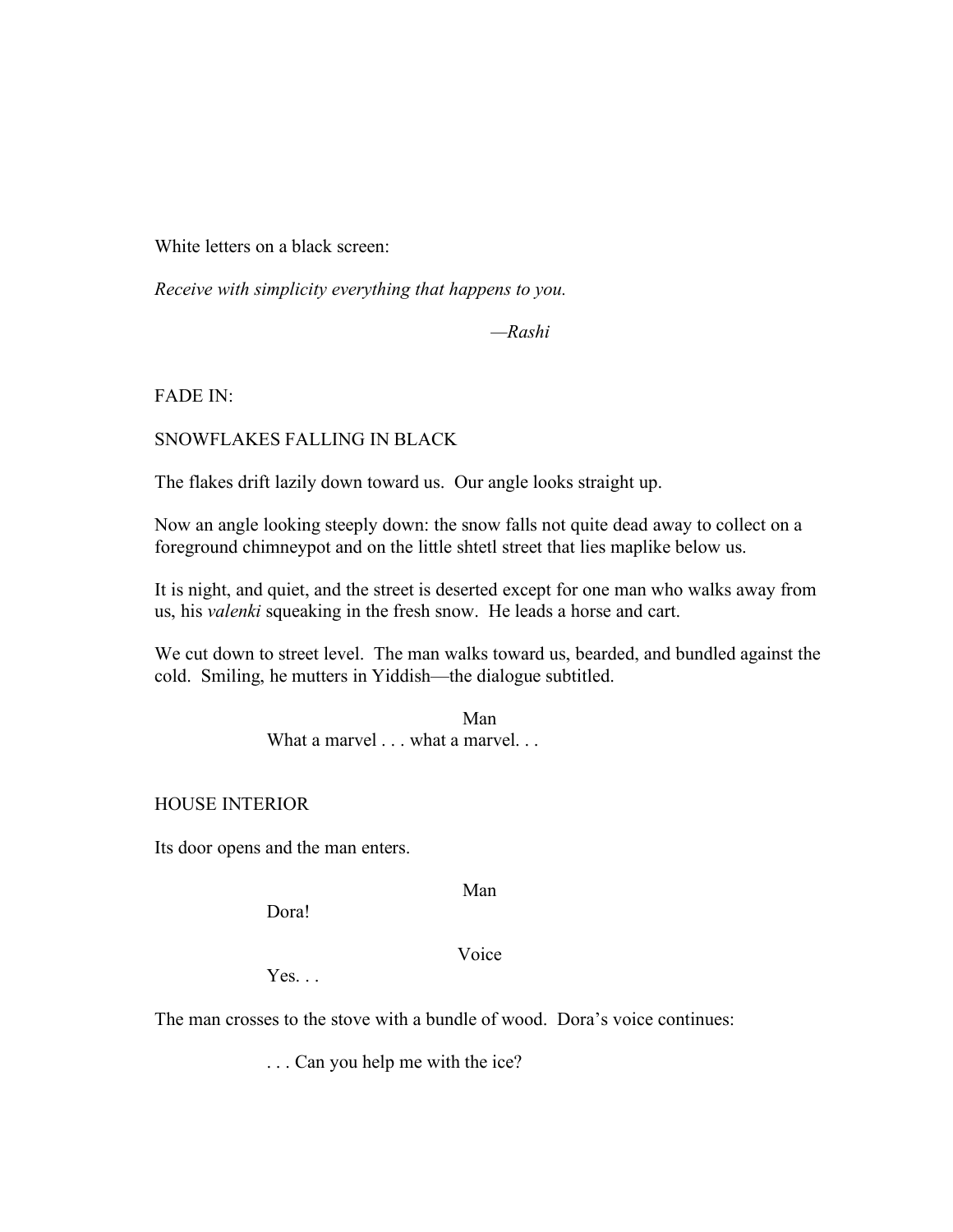The man dumps the wood into a box by the stove as his wife enters with an ice pick.

. . . I expected you hours ago.

#### Man

You can't imagine what just happened. I was coming back on the Lublin road when the wheel came off the cart thank heavens it was the way back and I'd already sold the geese!

#### Wife

How much?

#### Man

Fifteen groshen, but that's not the story. I was struggling to set the cart upright when a droshky approaches from the direction of Lvov. How lucky, you think, that someone is out this late.

## Wife

Yes, very remarkable.

#### Man

But that's the least of it! He stops to help me; we talk of this, we talk of that—it turns out this is someone you know! Traitle Groshkover!

His wife stares at him as he beams. He takes the stare as a sign that she can't place the name.

> . . . You know, Reb Groshkover! Pesel Bunim's uncle! The *chacham* from Lodz, who studied under the Zohar reb in Krakow!

Still she stares. Then, quietly:

#### Wife

God has cursed us.

Man

What?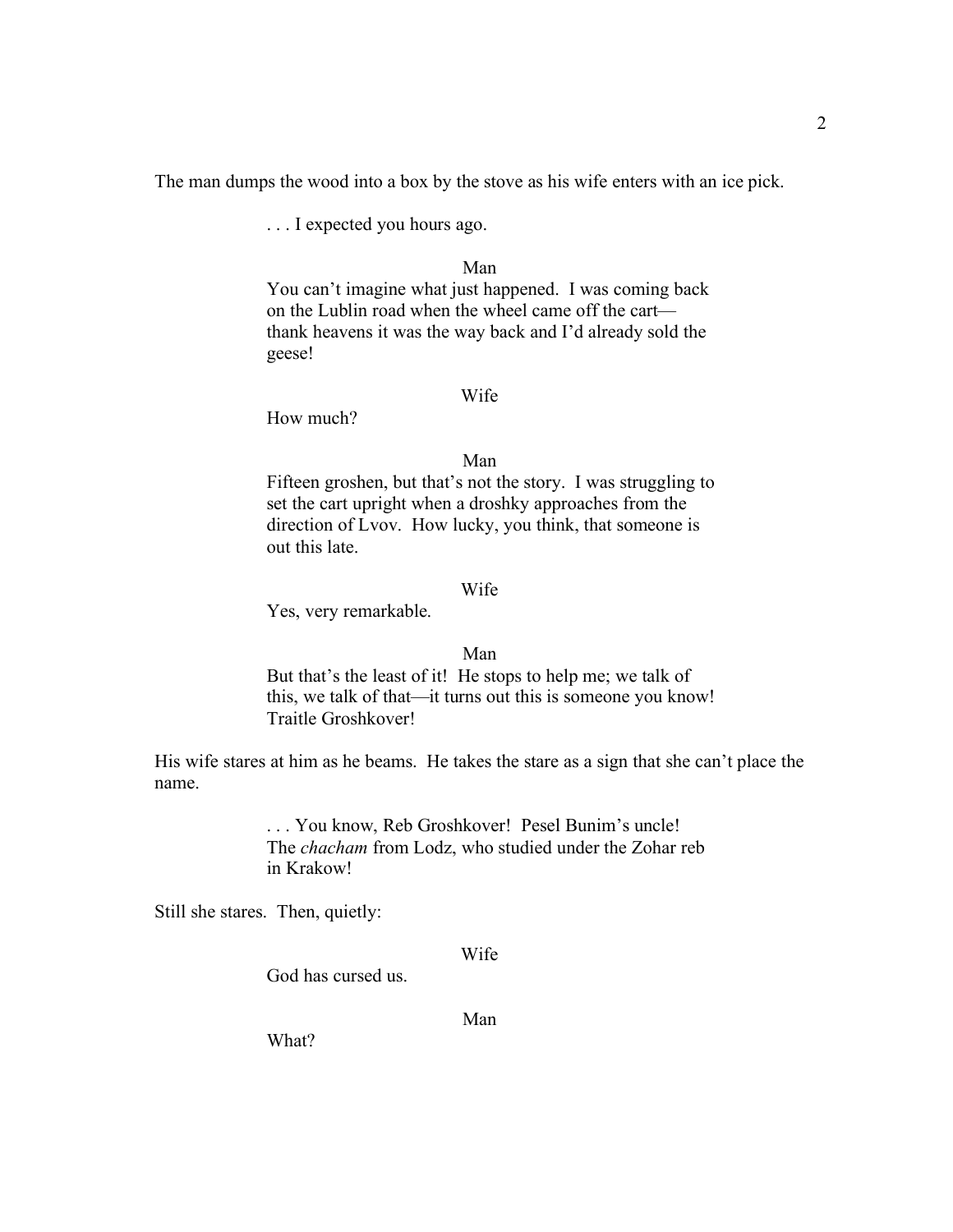Traitle Groshkover has been dead for three years.

Laughter erupts from the man but, as his wife continues to stare at him, he strangles on it.

Quiet.

Wind whistles under the eaves.

The man says quietly:

# Man

Why do you say such a thing! I saw the man! I talked to him!

Wife You talked to a dybbuk. Traitle Groshkover died of typhus in Pesel Bunim's house. Pesel told me—she sat *shiva* for him.

They stare at each other. Outside, the wind quickens.

A rap at the door.

Neither husband nor wife immediately respond.

Finally, to her husband:

. . . Who is it?

Man

I . . . invited him here. For some soup, to warm himself.

The wind moans.

. . . He helped me, Dora!

## THE DOOR

We are looking in from the outside as the door unlatches and creaks in, opened by the husband in the foreground, who has arranged his face into a strained look of greeting. In the background the wife stares, hollow-eyed.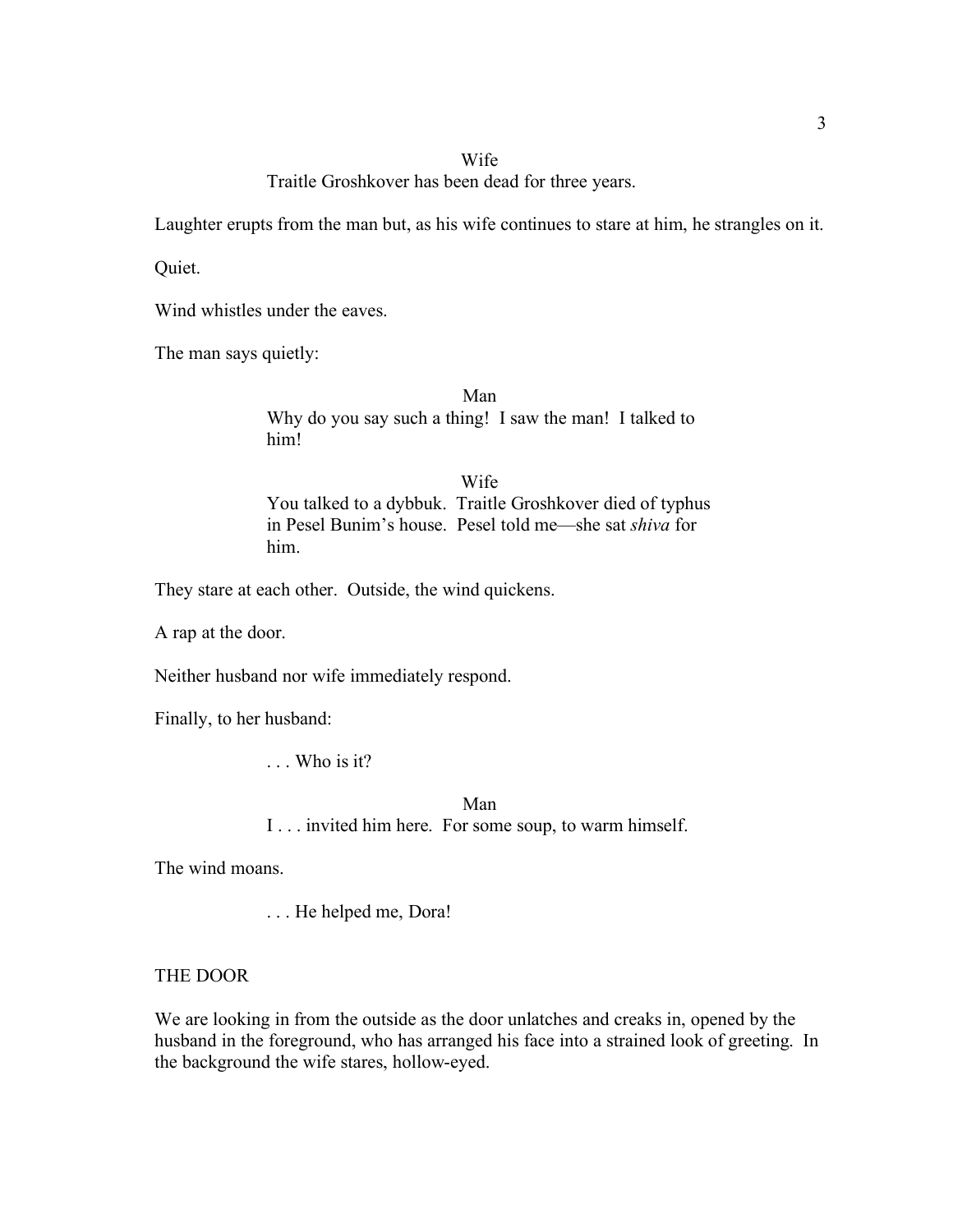# Man

Reb Groshkover! You are welcome here!

Reverse on Reb Groshkover: a short, merry-looking fellow with a bifurcated beard. He gives a little squeal of delight.

> Reb Groshkover You are too kind, Velvel! Too kind!

He steps into the house and sees the wife staring at him.

. . . And you must be Dora! So much I have heard of you! Yes, your cheeks are pink and your legs are stout! What a wife you have!

The husband chuckles nervously.

Man Yes! A ray of sun, a ray of sun! Sit!

Wife My husband said he offered you soup.

Reb Groshkover Yes, but I couldn't possibly eat this late, or I'd have nightmares. No, no: no soup for me!

Wife

I knew it.

Reb Groshkover laughs.

Reb Groshkover I see! You think I'm fat enough already!

He settles, chuckling, into his chair, but Dora remains sober:

Wife

No. A dybbuk doesn't eat.

Reb Groshkover stares at her, shocked.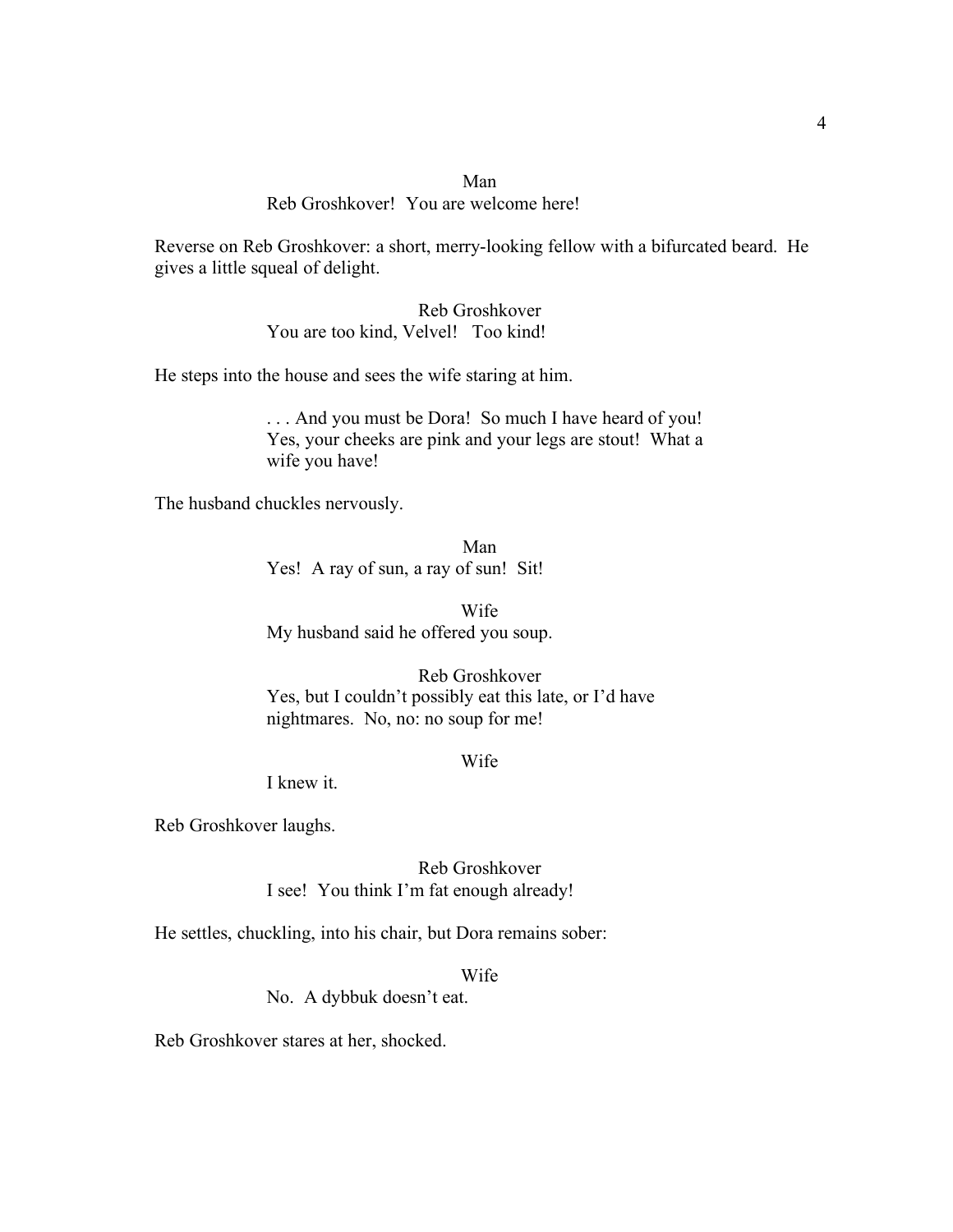The wife holds his look, giving no ground.

The husband looks from wife to Reb Groshkover, apprehensive.

A heavy silence.

Reb Groshkover bursts into pealing laughter.

Reb Groshkover What a wife you have!

He wipes away tears of merriment; the husband relaxes, even begins to smile.

Man

I assure you, Reb Groshkover, it's nothing personal; she heard a story you had died, three years ago, at Pesel Bunim's house. This is why she think you are a dybbuk; I, of course, do not believe in such things. I am a rational man.

Reb Groshkover is still chuckling.

Reb Groshkover Oh my. Oh my yes. What nonsense. And even if there were spirits, certainly. . .

He thumps his chest.

. . . I am not one of them!

Wife

Pesel always worried. Your corpse was left unattended for many minutes when Pesel's father broke *shmira* and left the room—it must have been then that the Evil One—

She breaks off to spit at the mention of the Evil One.

—took you!

Reb Groshkover is terribly amused:

Reb Groshkover "My corpse!" Honestly! What a wife you have!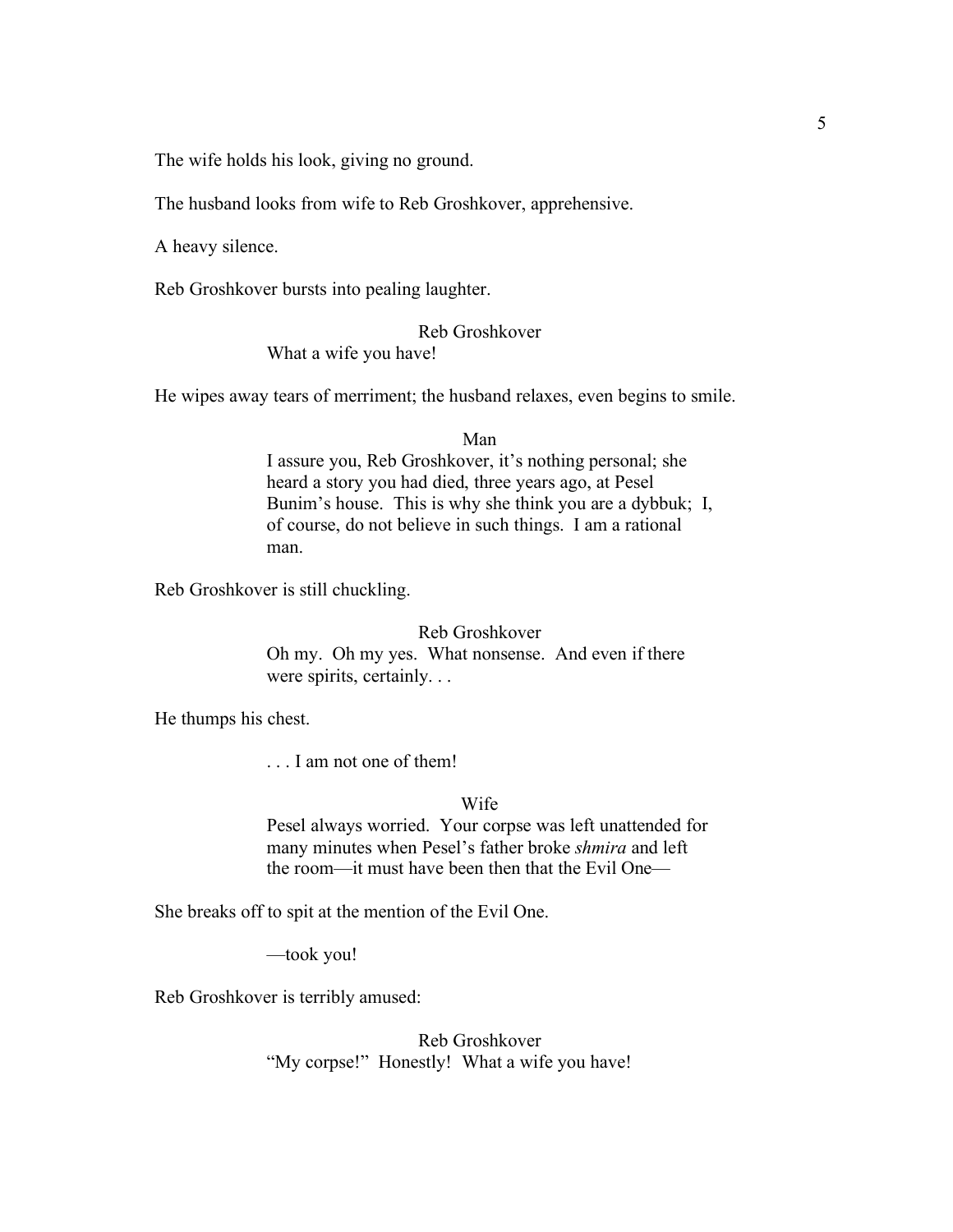#### Wife

Oh yes? Look, husband. . .

She steps forward to the reb, who looks enquiringly up at her.

. . . They were preparing the body. Pesel's father shaved one cheek. . .

As his eyes roll down to look at her hand, she draws it across his smooth right cheek.

. . . Then he left the room. He came back, and shaved the other. . .

She reaches across to the other cheek, Reb Groshkover's eyes following her hand—

. . . You were already gone!

—and drags her fingers across. A bristly sound.

Reb Groshkover laughs.

Reb Groshkover I shaved hastily this morning and missed a bit—by you this makes me a dybbuk?

He appeals to the husband:

. . . It's true, I was sick with typhus when I stayed with Peselle, but I recovered, as you can plainly see, and now I—hungh!

The wife steps back.

Reb Groshkover looks slowly down at his own chest in which the wife has just planted an ice pick.

Reb Groshkover stares at the ice pick.

The wife stares.

The husband stares.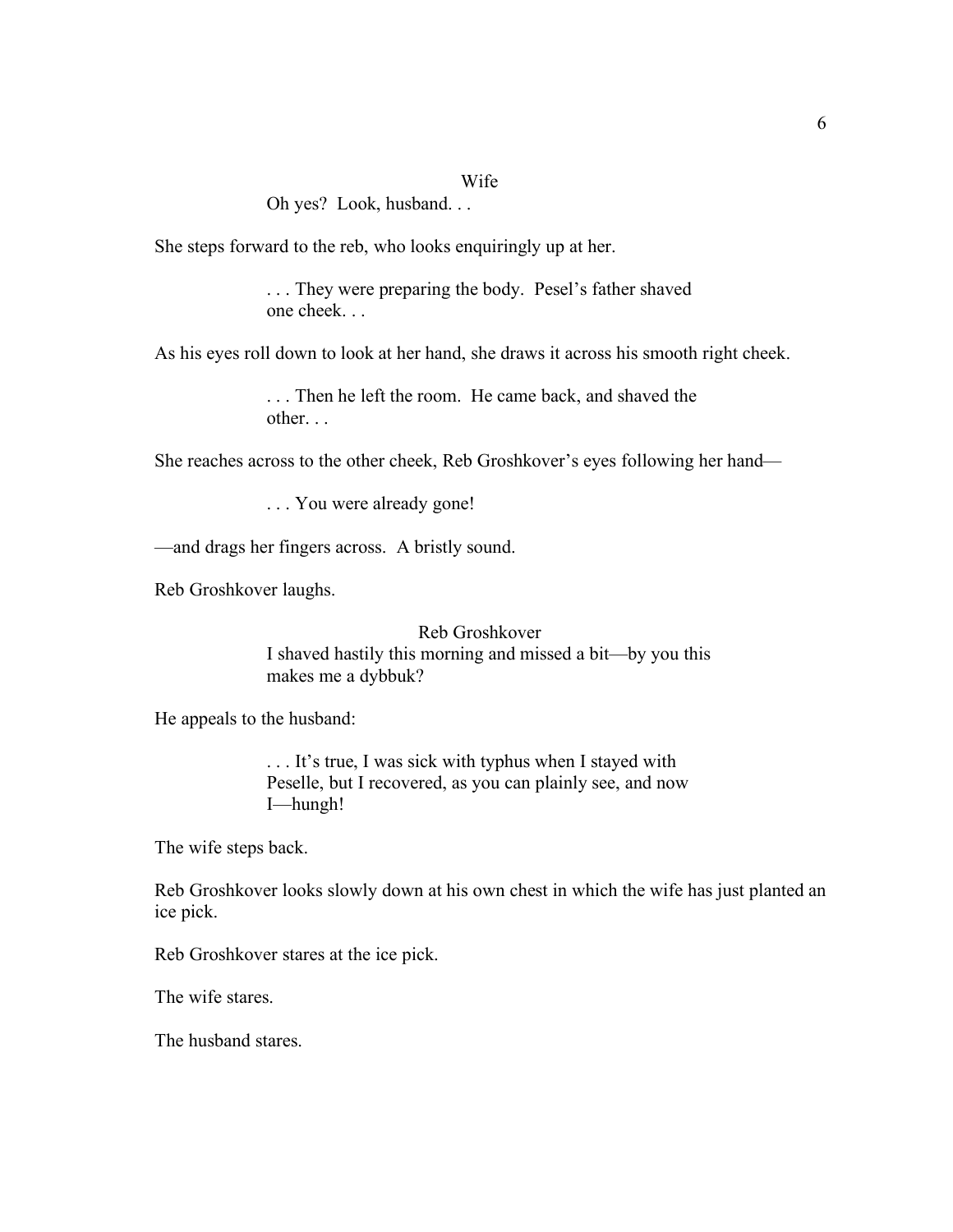Reb Groshkover bursts out laughing:

. . . What a wife you have!

The husband can manage only a shocked whisper:

Man Woman, what have you done?

Reb Groshkover looks down again at the ice pick in his chest, the sight refreshing his laughter. He shakes his head.

> Reb Groshkover Yes, what have you done?

He looks at the husband.

. . . I ask you, Velvel, as a rational man: which of us is possessed?

Wife What do you say now about spirits? He is unharmed!

Reb Groshkover On the contrary! I don't feel at all well.

And indeed, blood has begun to soak through his vest.

He chuckles with less energy.

. . . One does a *mitzvah* and this is the thanks one gets?

Man Dora! Woe, woe! How can such a thing be!

Reb Groshkover Perhaps I will have some soup. I am feeling weak...

He rises to his feet but totters.

. . . Or perhaps I should go. . .

He smiles weakly at Dora..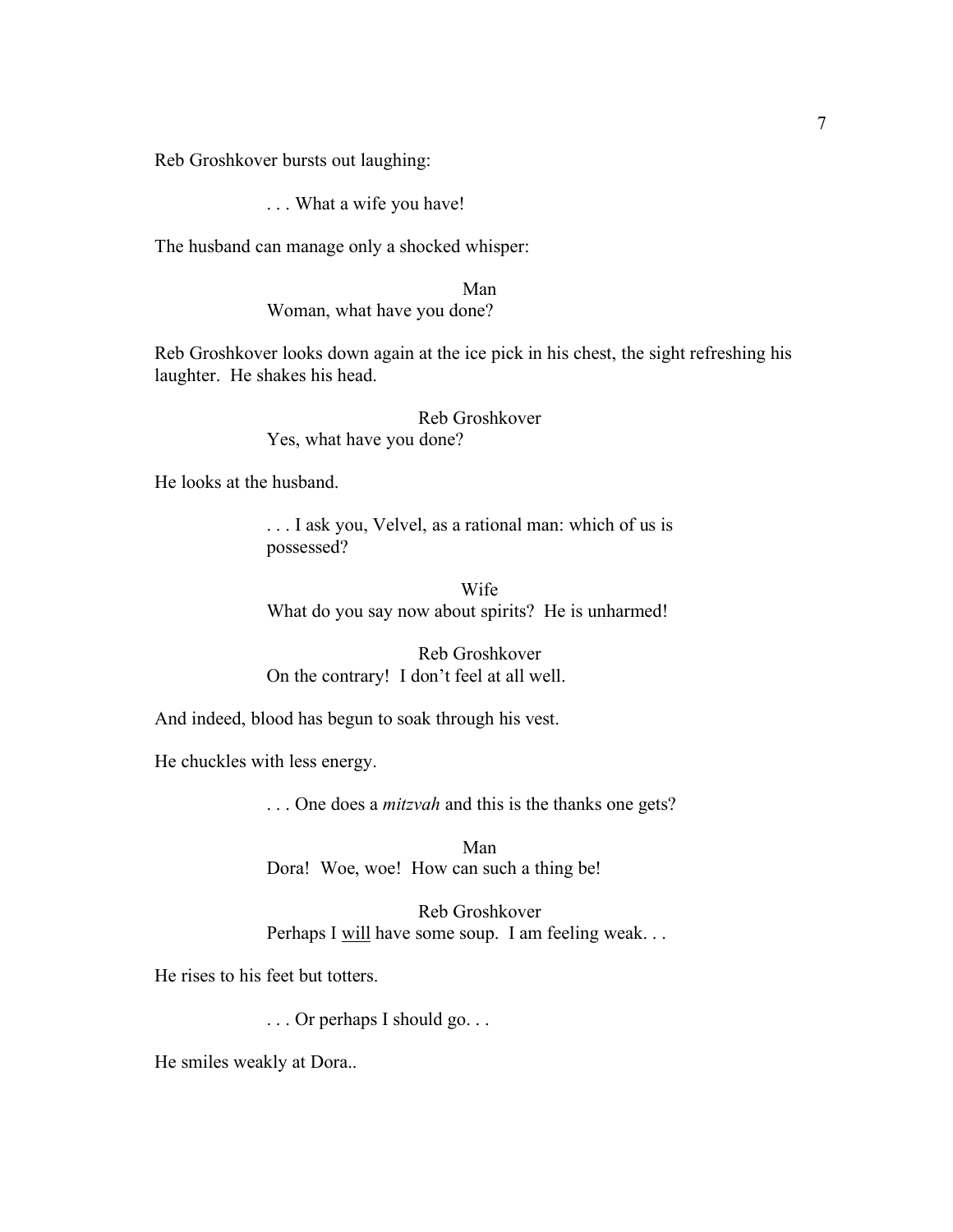. . . One knows when one isn't wanted.

He walks unsteadily to the door, opens it with effort, and staggers out into the moaning wind and snow to be swallowed by the night.

The wife and husband stare at the door banging in the wind.

Finally:

Man Dear wife. We are ruined. Tomorrow they will discover the body. All is lost.

#### Wife

Nonsense, Velvel.

She walks to the door. . .

Blessed is the Lord. Good riddance to evil.

. . . and shuts it against the wind.

#### BLACK

A drumbeat thumps in black.

Music: the Jefferson Airplane. Grace Slick's voice enters:

When the truth is found to be lies And all the joy within you dies Don't you want somebody to love. . .

An image fades in slowly, but even full up it is dim: a round, dull white shape with a black pinhole center. This white half-globe is a plug set in a flesh-toned field. The flesh tone glows translucently, backlit. We are drifting toward the white plug and, as we do so, the music grows louder still.

#### AN EARPIECE

A pull back—a reverse of the preceding push in—from the white plastic earpiece of a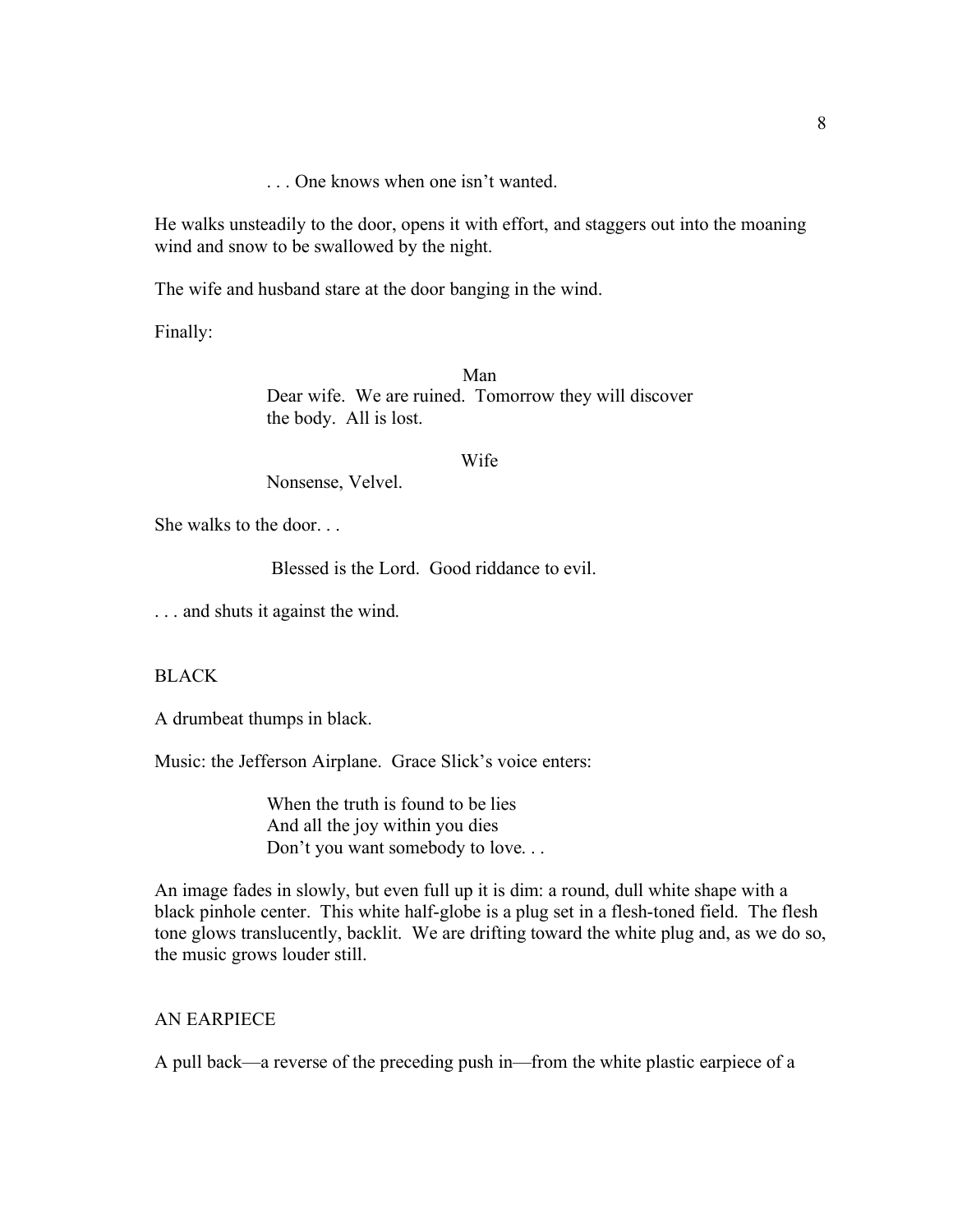transistor radio. The Jefferson Airplane continues over the cut but becomes extremely compressed. The pull back reveals that the earpiece, lodged in someone's ear, trails a white cord.

We drift down the cord to find the radio at its other end. As we do so we hear, live in the room, many voices speaking a foreign language in unison. A classroom, apparently.

The radio, on a desktop, is hidden from in front by a book held open before it. The book is written in non-Roman characters.

We are in Hebrew school.

The boy who is listening to the transistor radio—Danny Gopnik—sits at a hinge-topped desk in a cinderblock classroom whose rows of desks are occupied by other boys and girls of about twelve years of age. It is dusk and the room is fluorescent-lit.

At the front of the room an elderly teacher performs a soporific verb conjugation.

Danny straightens one leg so that he may dig into a pocket. With an eye on the teacher to make sure he isn't being watched, he eases something out:

A twenty-dollar bill.

Teacher Mee yodayah? Reuven? Rifkah? Mah zeh, "anakim"?

#### BLINDING LIGHT

The light resolves into a flared image of a blinking eye.

Reverse: the inside of a human ear: fleshy whorls finely veined, a cavity receding to dark.

Objective on the doctor's office: the doctor is peering through a lightscope into the ear of an early-middle-aged man, Larry Gopnik.

Doctor

Uh-huh.

#### HEBREW SCHOOL

Close on Hebrew characters being scribbled onto the blackboard as the teacher talks.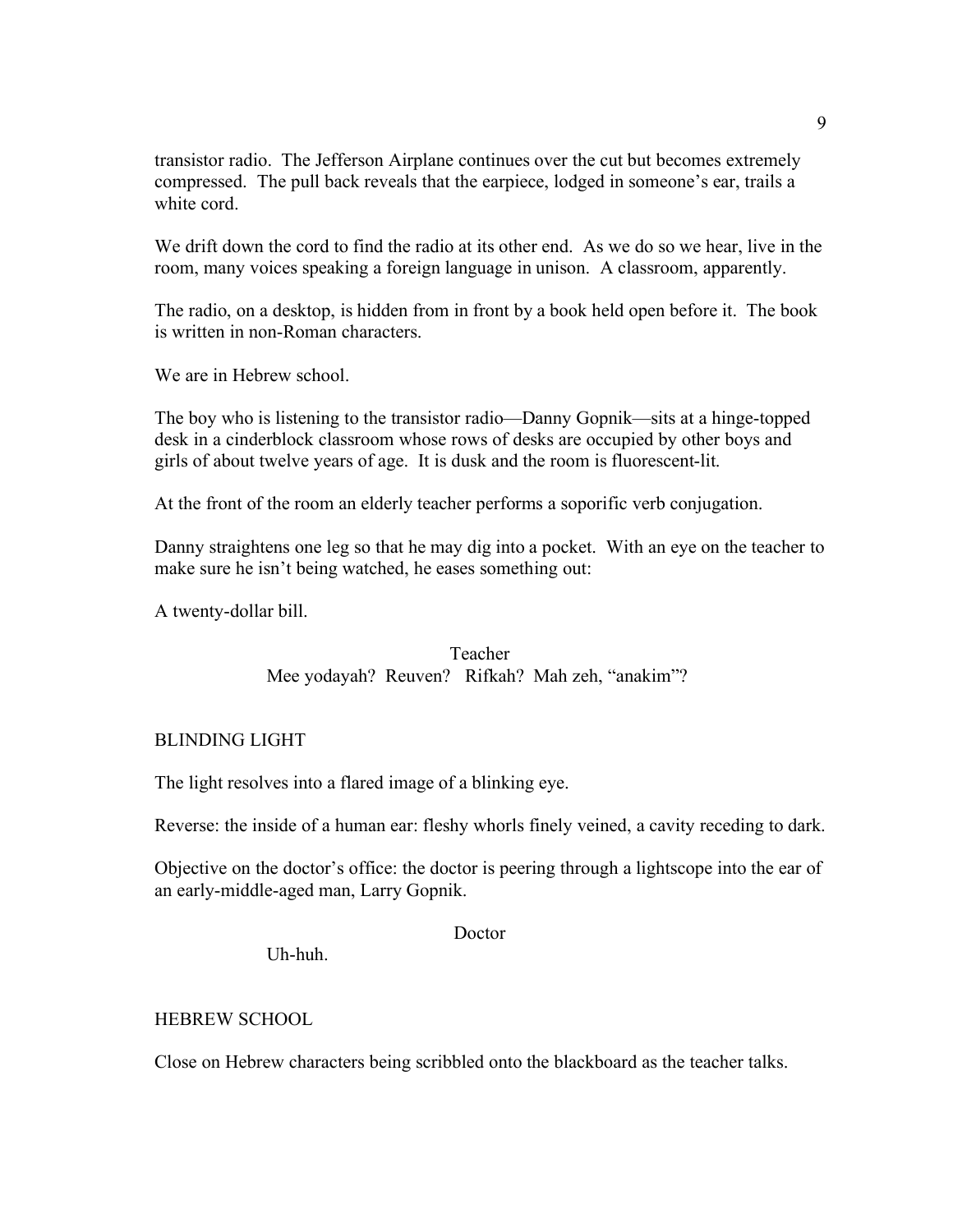The teacher, talking.

A bored child, staring off.

His point-of-view: a blacktopped parking lot with a few orange school buses; beyond it a marshy field and distant suburban tract housing.

Close on another child staring through drooping eyelids.

His point-of-view: very close on the face of a classroom clock. We hear its electrical hum. Its red sweep-second hand crawls around the dial very, very slowly.

Danny Gopnik hisses:

# Danny

Fagle!. . .

The teacher drones on, writing on the blackboard. Danny's eyes flit from the teacher to the student sitting kitty-corner in front of him—a husky youth with shaggy hair. He hasn't heard Danny.

. . . Fagle!

The teacher turns from the blackboard and Danny leans back, eyes front, folding the twenty up small behind his book.

The teacher, not finding the source of the noise, turns back to the board and resumes the droning lesson.

The clock-watching child, eyelids sinking, is beginning to drool out of one side of his mouth.

# DOCTOR'S OFFICE

The light again flares.

Reverse: looking into a pupil.

Objective: the doctor looking through his scope into Larry's eye.

Doctor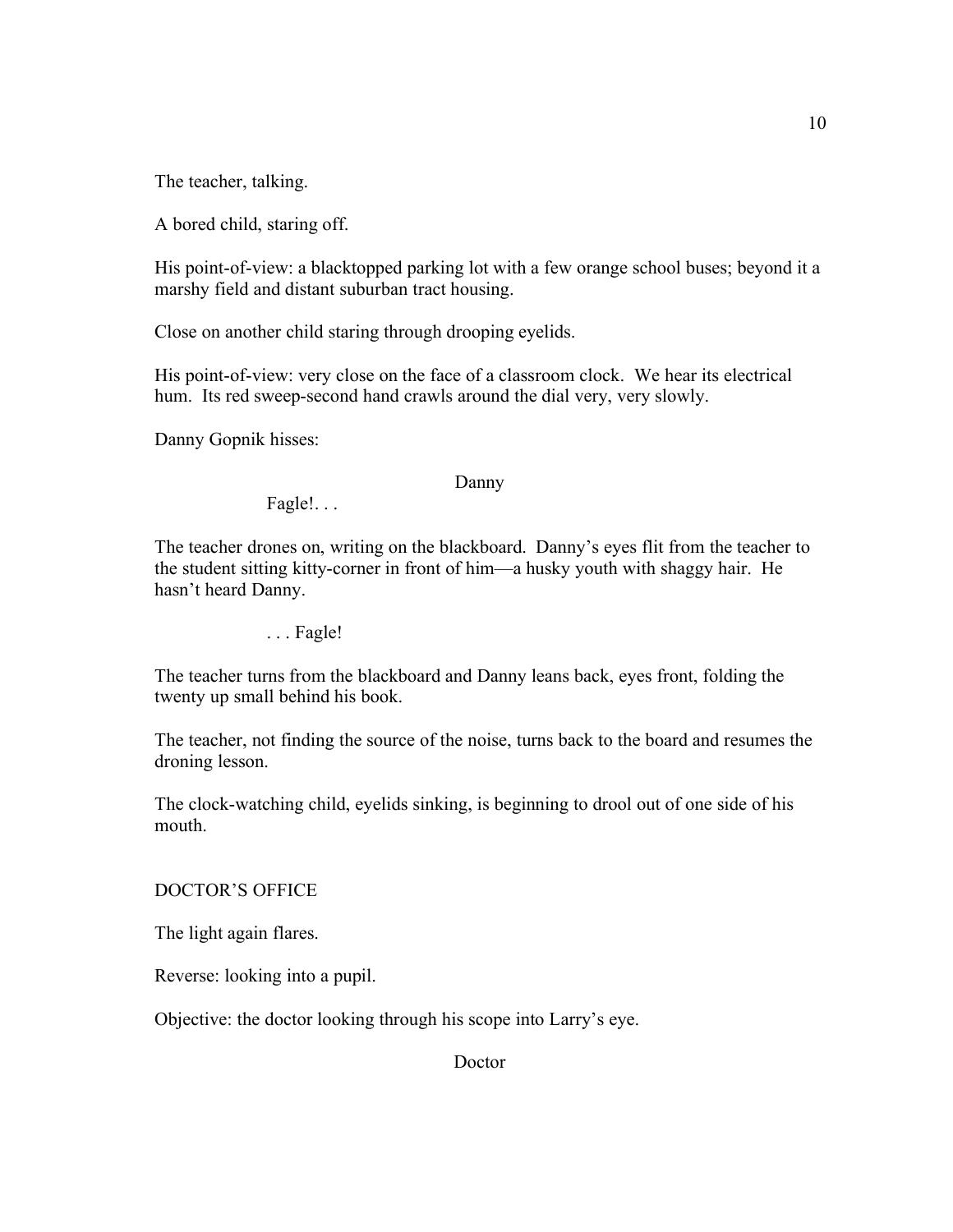## Mm-hmm.

## HEBREW SCHOOL

The teacher drones.

A bored child excavates a booger from his nose.

Danny

Fagle!

The teacher interrupts himself briefly to make a couple of phlegm-hawking sounds, then resumes.

## DOCTOR'S OFFICE

The doctor palpates Larry's midriff, digging his fingers into the hairy, baggy flesh.

Doctor's Voice Uh-huh. We'll do some routine X-rays.

#### HEBREW SCHOOL

A young girl holds a hank of her bangs in front of her face, separating out individual hairs to examine them for split ends.

The teacher turns from the board and begins to pace the desk aisles, looking back and forth among the students, posing questions.

The booger-seeker, having succesfully withdrawn a specimen, drapes it carefully over the sharp end of his pencil, to what end we cannot know.

Danny, apprehensively eyeing the teacher, slides the twenty into the transistor radio's cover-sleeve.

## X-RAY CONE

A huge white rubberized cone, pointed directly at us.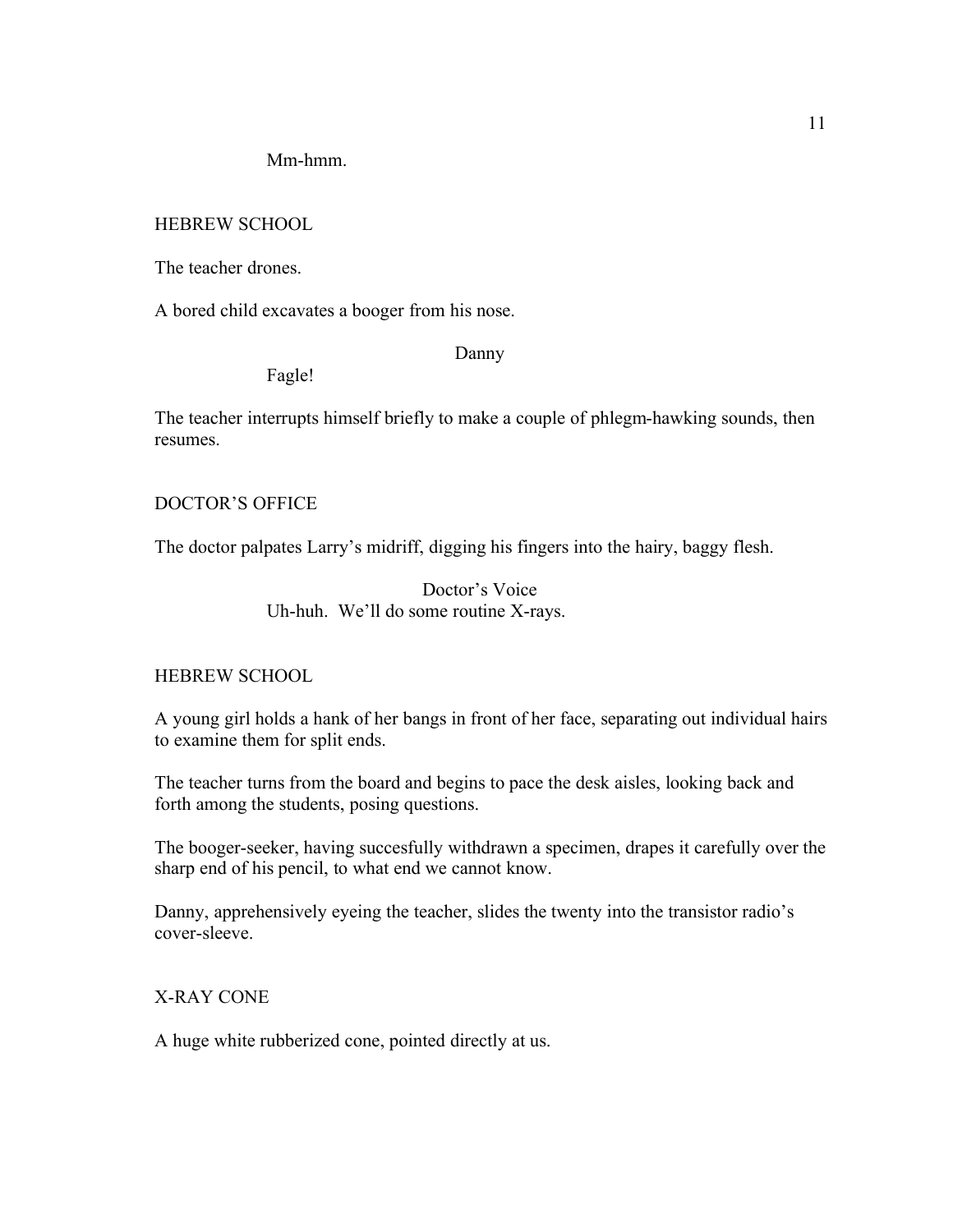We hear a rush of static and the doctor's voice filtered through a talk-back:

## Doctor's Voice

Hold still.

Wider: Larry is in his shorts lying on his back on an examining table covered by a sheet of tissue paper. The X-ray cone is pointed at the middle of his body.

There is a brief sci-fi-like machine hum. It clicks off.

## HEBREW SCHOOL

The clock-watching student's head is bobbing slowly toward his chest.

The teacher's circuit of the classroom has taken him around behind Danny. Danny's book lies face-down on the desk, covering the radio, but the white cord snakes out from under it up to his ear. The teacher's questions and perambulation stop short as he notices the cord.

## Teacher

Mah zeh?

He yanks at the cord.

The cord pops out of its jack and the Jefferson Airplane blares tinnily from beneath the book of Torah stories.

The teacher lifts the book to expose the jangling radio.

Outraged, the teacher projects above the music:

. . . Mah zeh?! Mah zeh?!

Some of the students sing along with the music; some beat rhythm on their desks.

. . . Sheket, talmidim! Sheket bivakasha!

Three other students join in a chorus:

**Students** 

Sheket! Sheket biyakasha!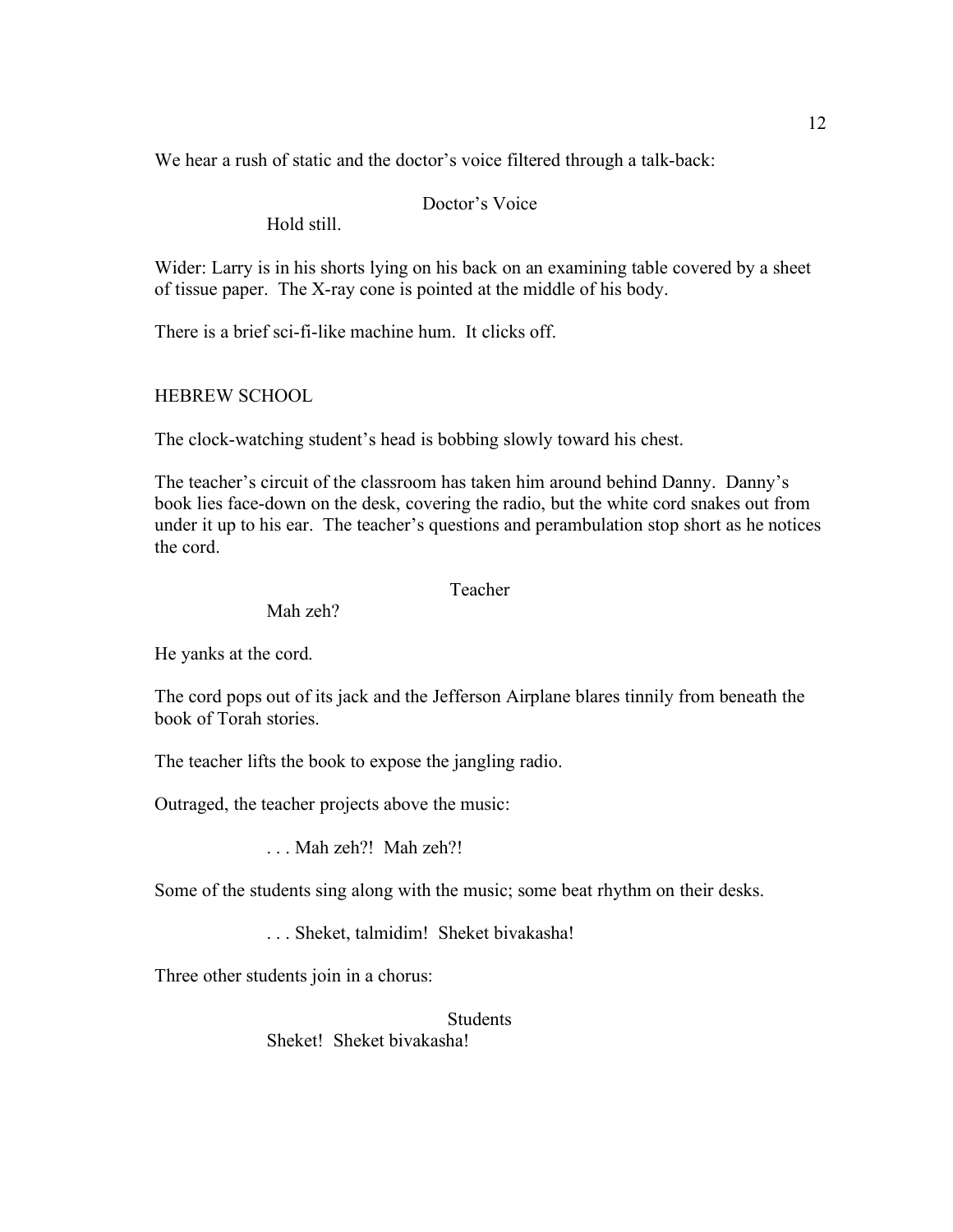The nodding student's head droops ever lower.

Other students join in the chant:

# Chorus SHAH! SHAH! SHEKET BIVAKASHA!

The nodding student's chin finally reaches, and settles upon, his chest as a long clattering inhale signals his surrender to sleep.

DOCTOR'S OFFICE

Larry, now fully clothed, is seated across from the doctor.

The doctor examines his file. He absently taps a cigarette out of a pack and lights up. He nods as he smokes, looking at the file.

#### Doctor

Well, I—sorry.

He holds the pack toward Larry.

## Larry

No thanks.

Doctor Well, you're in good health. How're Judith and the kids?

Larry Good. Everyone's good. You know.

The doctor takes a long suck.

Doctor Good. Daniel must be—what? About to be bar mitzvah?

Larry

Two weeks.

Doctor Well, mazel tov. They grow up fast, don't they?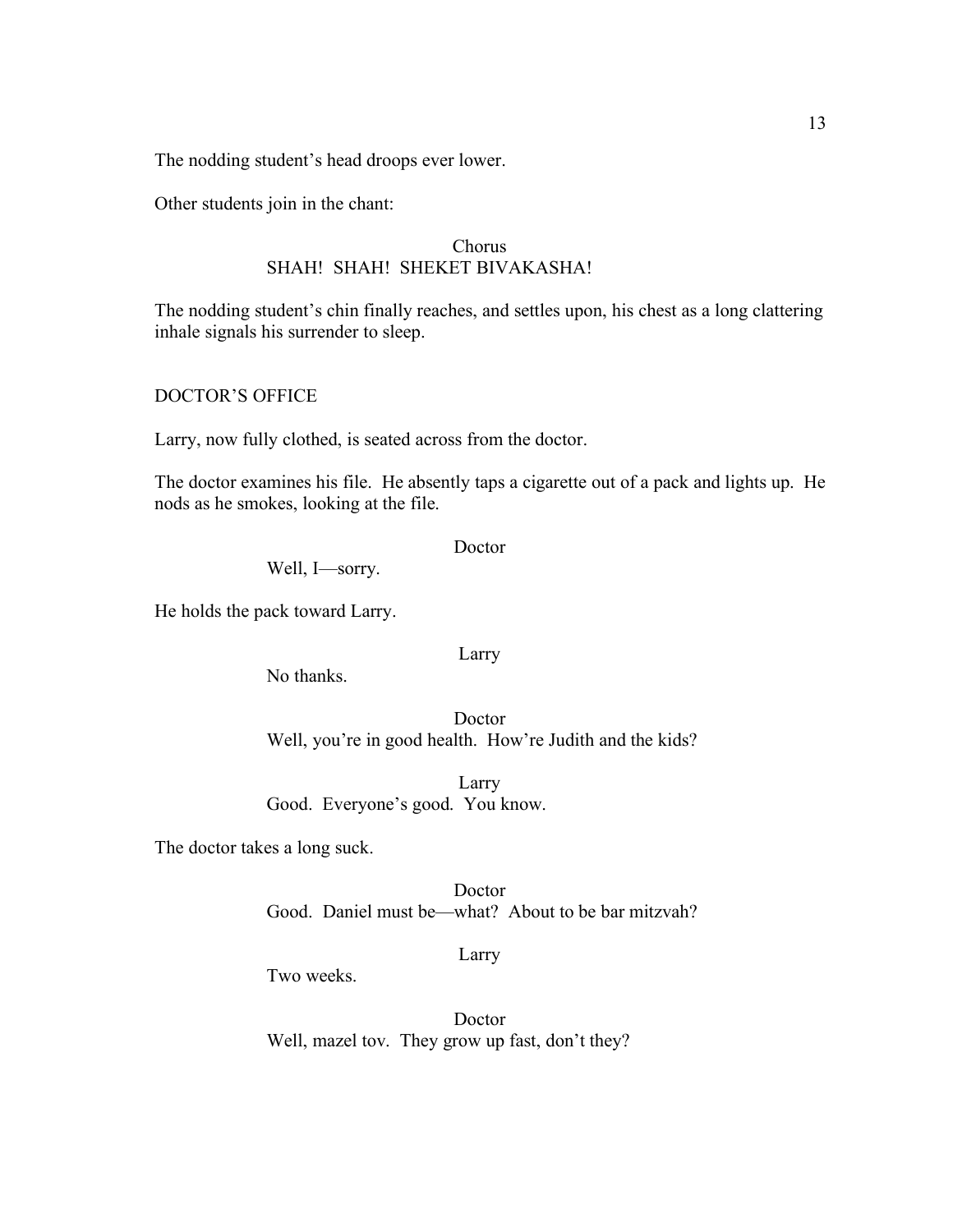# TINTED PHOTO PORTRAIT

The portrait, old, in an ornate gilt frame, is of a middle-aged rabbi with a small neat mustache and round spectacles. He wears a tallis hood-style and has a phylactery box strapped to his forehead. A plaque set into the picture frame identifies the man as Rabbi Marshak.

Wider shows that the portrait hangs in the Hebrew school principal's office, a white cinderblock room. It is quiet. The only sound is a deep electrical hum.

Just visible behind the principal's desk, upon which is a low stack of books and a name plate identifying the occupant as MAR TURCHIK, is the top of a man's head—an old man, with a few whispy white hairs where his yarmulka is not.

Danny, seated opposite, pushes up from his slouch to better see across the desk.

We boom up to show more of the principal. He is short. He wears a white shirt and hoist-up pants that come to just below his armpits. He has thick eyeglasses. He fiddles with the transistor radio, muttering:

Principal

Hmm. . . eh. . . nu?

He experiments with different dials on the radio.

Danny

You put the—

The old man holds up one hand.

Principal

*B'ivrit*. (In Hebrew)

Danny

 $Um...$ 

The old man looks down at the little earpiece pinched between two fingers. He examines the contrivance like a superstitious native handling an unfamiliar fetish.

We cut to the source of the electrical hum: a wall clock whose red sweep-second hand crawls around the dial very, very slowly.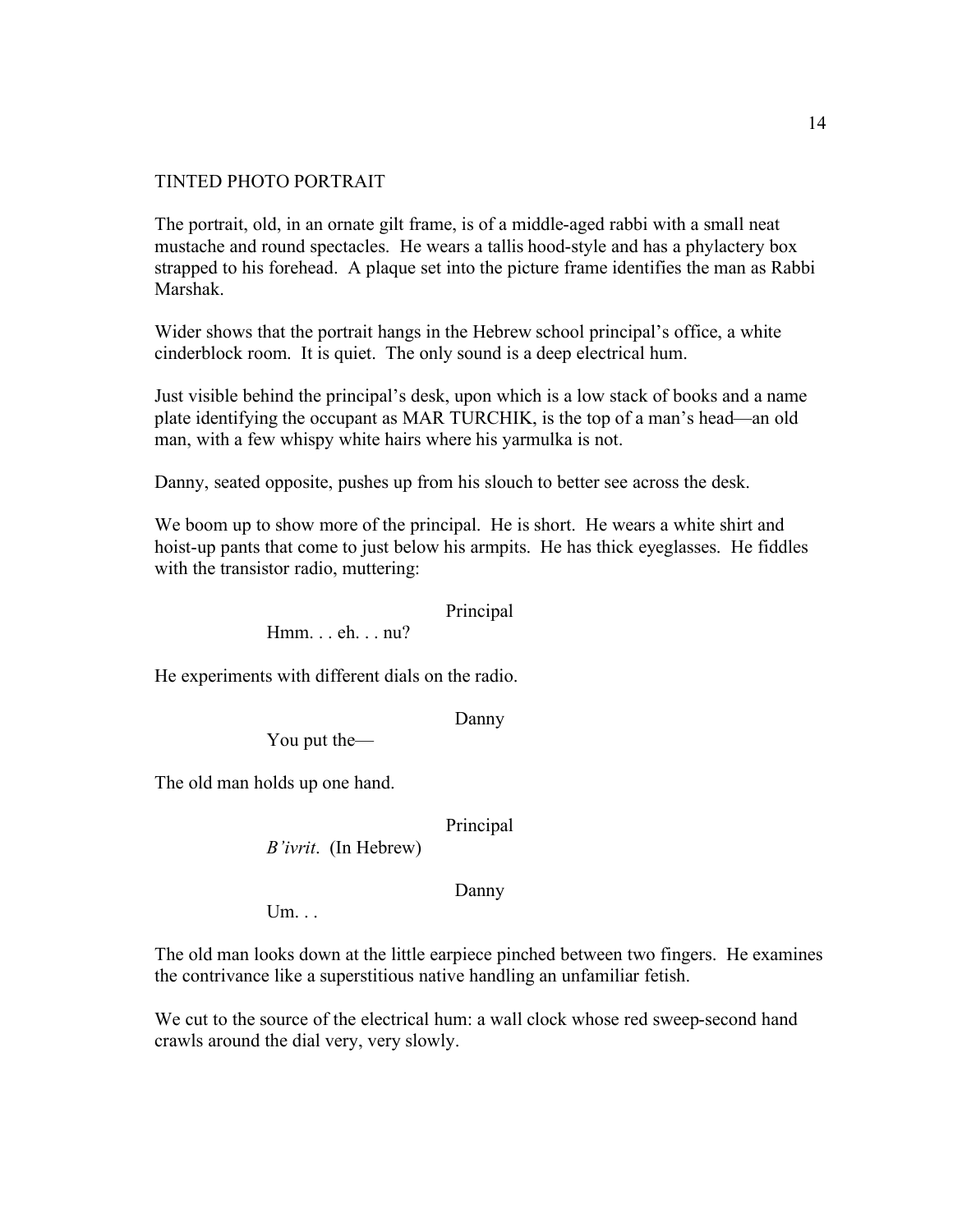The reb continues to squint at the earpiece.

Danny sighs. He encourages:

#### Danny

Yeah, you—

The principal's tone is harder:

## Principal

*B'ivrit*!

This time his cold look holds until he is sure that the admonishment has registered.

He looks back down at the earpiece.

The door opens, ignored by the principal, and an old woman shuffles in with a teacup chattering on a saucer. She has thick eyeglasses. She wears thick flesh-colored support hose. She takes slow, short steps toward the desk. The principal continues studying the radio.

## Principal

Mneh. . .

The old woman's gait makes for slow progress and a continuously rattling teacup. She bears on toward the principal. The tableau looks like a performance-art piece.

She reaches the desk and sets the teacup down. She summons a couple of phlegmhawking rasps and turns.

She takes slow short steps toward the door.

The principal raises the earpiece experimentally toward his ear.

Close on his hairy, wrinkled ear as his trembling fingers bring in the earpiece. The fingers push and wobble and tamp the earpiece into place, hesitate, and then do some more pushing and wobbling and tamping.

The principal keeps Danny fixed with a stare as his hand hesitantly drops from his ear, ready to reach back up should the earpiece do anything tricky.

. . . mneh. . .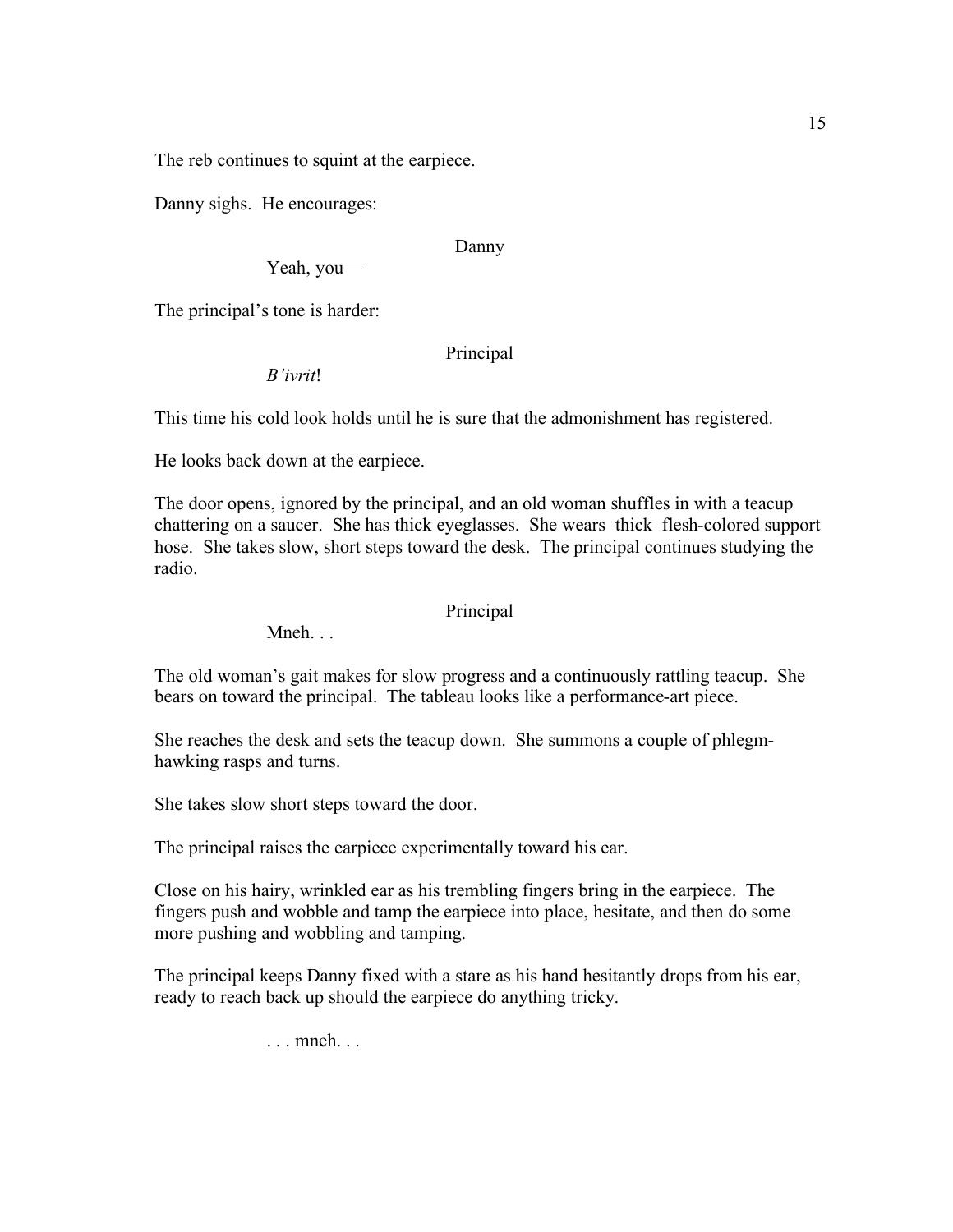Satisfied that neither the student nor the earpiece are about to make any sudden moves, he looks down at the radio. He turns a dial.

Issuing faintly from the imperfectly lodged earpiece is the tinny jangle of rock and roll. The rabbi stares blankly, listening.

Danny waits.

The rabbi is expressionless, mouth slightly open, listening.

Tableau: anxious student, earplugged spiritual leader.

Muffled, from the outer office, the hawking of phlegm.

# CLASSROOM

We are behind a man who writes equations on a chalkboard, shoulder at work and hand quickly waggling. Periodically he glances back, giving us a fleeting look at his face: it is Larry Gopnik.

> Larry You following this?... Okay?... So... Heh-heh... This part is exciting. . .

Students watch, bored.

. . . So, okay. So. So if that's that, then we can do this, right? Is that right? Isn't that right? And that's Schrodinger's paradox, right? Is the cat dead or is the cat not dead? Okay?

#### BLEGEN HALL

Larry enters the physics department office. The department's secretary wheels her castored chair away from her typing.

> Secretary Messages, Professor Gopnik.

He takes the three phone messages.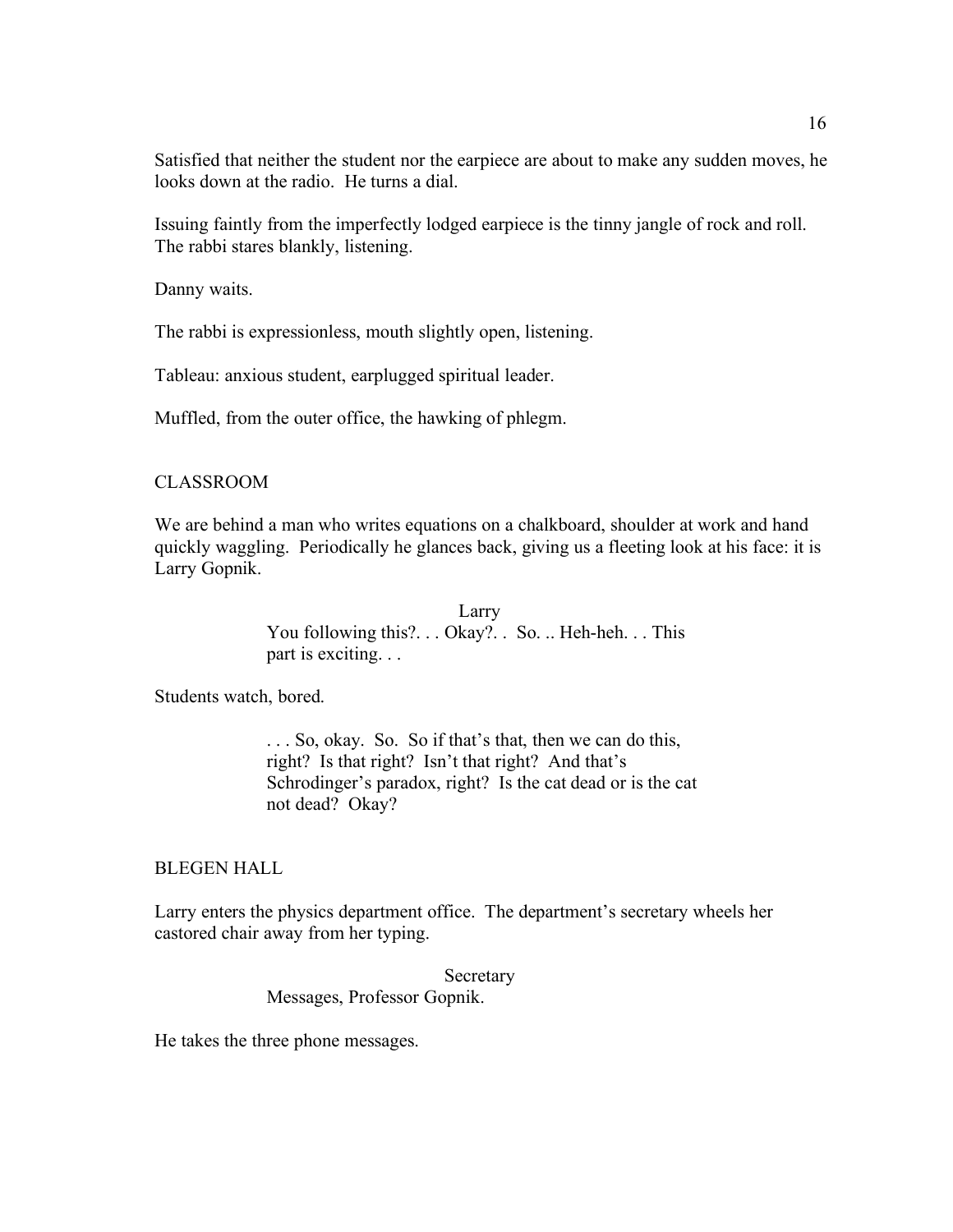# Larry Thank you, Natalie. Oh—Clive. Come in.

A waiting Korean graduate student rises from his outer-office chair.

#### LARRY'S OFFICE

He flips through the messages. Absently:

Larry . . . So, uh, what can I do for you?

The messages:

WHILE YOU WERE OUT Dick Dutton OF Columbia Record Club CALLED. REGARDING: "Please call."

WHILE YOU WERE OUT Sy Ableman CALLED. REGARDING "Let's talk."

WHILE YOU WERE OUT Clive Park CALLED. REGARDING: "Unjust test results."

He crumples the last one.

Clive

Uh, Dr. Gopnik, I believe the results of physics mid-term were unjust.

#### Larry

Uh-huh, how so?

Clive I received an unsatisfactory grade. In fact: F, the failing grade.

Larry Uh, yes. You failed the mid-term. That's accurate.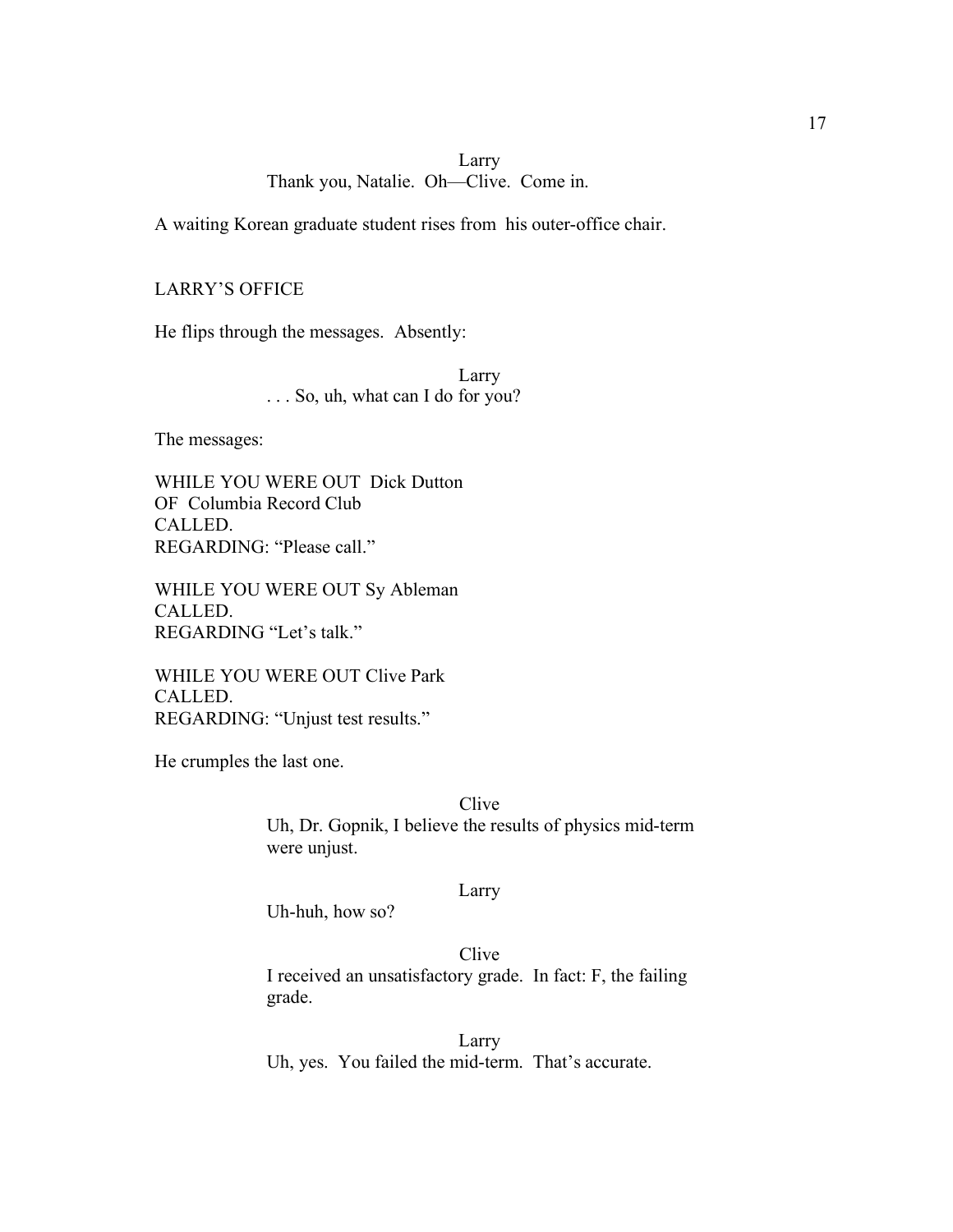## Clive

Yes, but this is not just. I was unaware to be examined on the mathematics.

## Larry

Well—you can't do physics without mathematics, really, can you.

#### Clive

If I receive failing grade I lose my scholarship, and feel shame. I understand the physics. I understand the dead cat.

Larry *(surprised)* You understand the dead cat?

Clive nods gravely.

But. . . you. . . you can't really understand the physics without understanding the math. The math tells how it really works. That's the real thing; the stories I give you in class are just illustrative; they're like, fables, say, to help give you a picture. An imperfect model. I mean—even I don't understand the dead cat. The math is how it really works.

Clive shakes his head, dubious.

Clive Very difficult. . . very difficult. . .

Larry Well, I. . . I'm sorry, but I. . . what do you propose?

#### Clive

Passing grade.

Larry

No no, I—

Clive Or perhaps I can take the mid-term again. Now I know it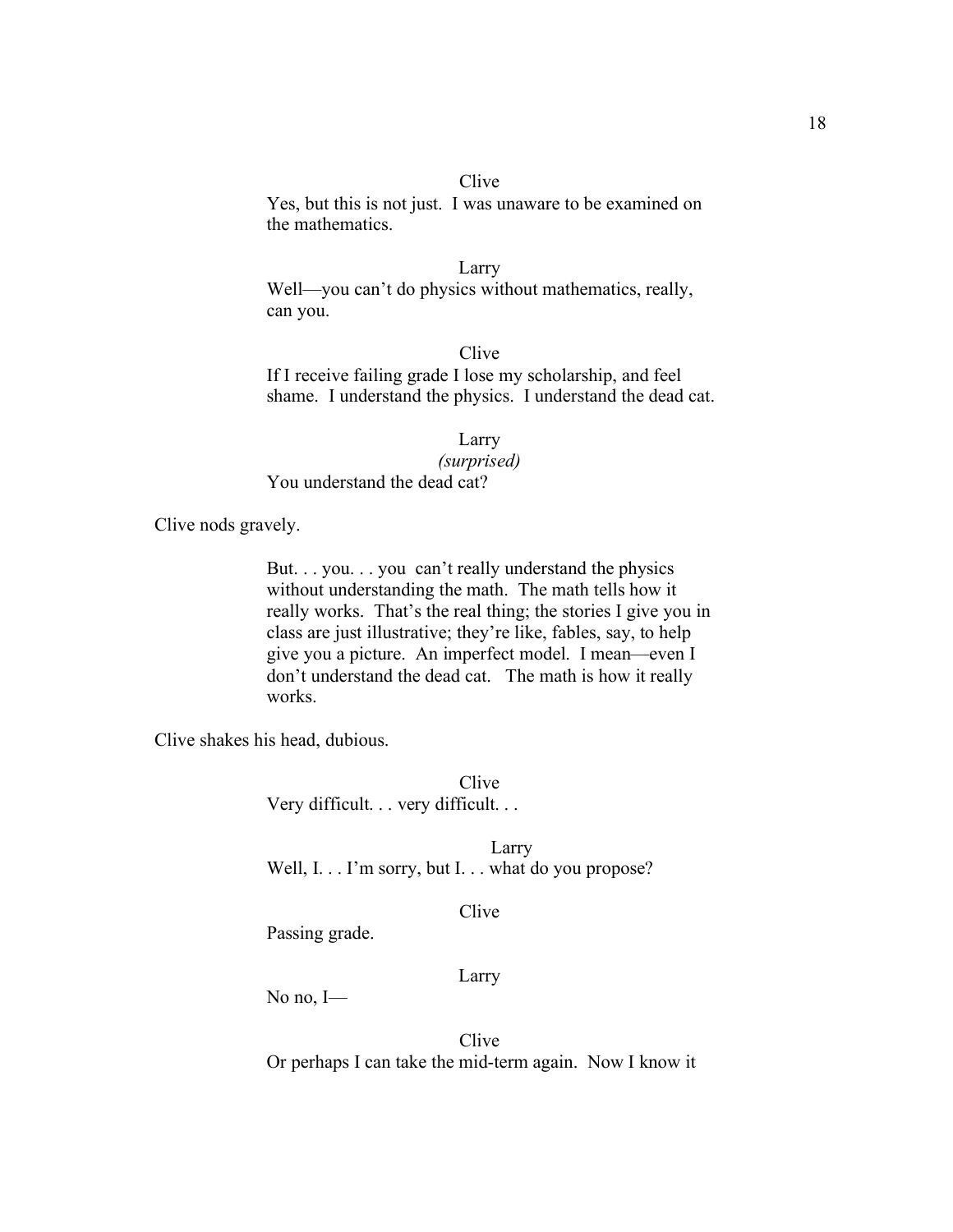covers mathematics.

## Larry

Well, the other students wouldn't like that, would they. If one student gets to retake the test til he gets a grade he likes.

Clive impassively considers this.

Secret test.

Larry

Clive

No, I'm afraid—

Clive

Hush-hush.

Larry No, that's just not workable. I'm afraid we'll just have to bite the bullet on this thing, Clive, and—

Clive

Very troubling.

He rises.

... very troubling...

He goes to the door, shaking his head, and Larry watches his unexcused exit in surprise.

Larry stares at the open door. The secretary outside, her back to us, types on.

Larry looks stupidly around his own office, then shakes his head.

He picks up the phone message from Sy Ableman—"Let's talk"—and dials. As he dials, his other hand wanders over the papers on his desktop.

There is a plain white envelope on the desk. Larry picks it up as the phone rings through. A ring is clipped short and a warm basso-baritone rumbles through the line:

Phone Voice

Sy Ableman.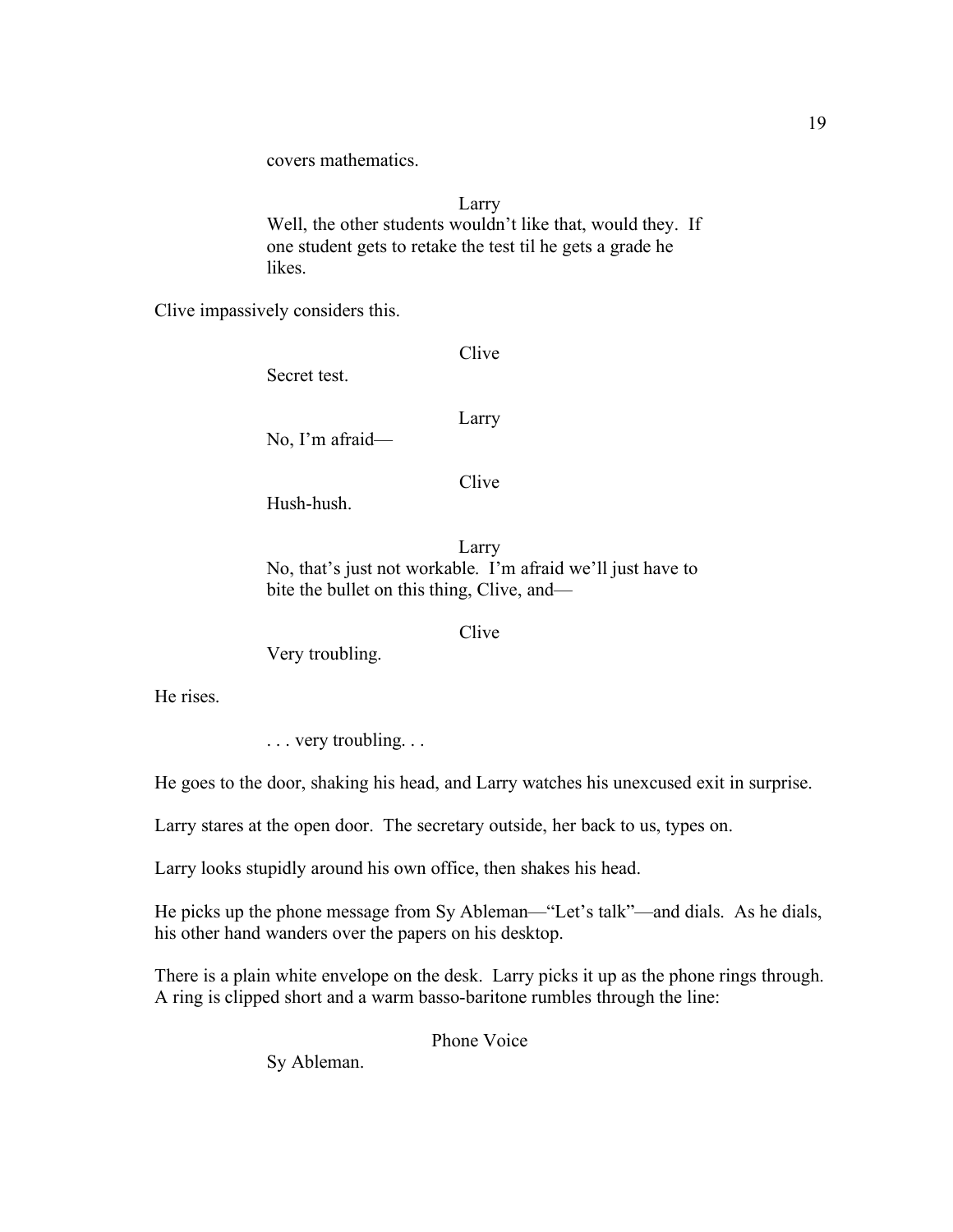#### Larry

Hello, Sy, Larry Gopnik.

Sy *(mournful)* Larry. How are you, my friend.

Larry picks idly at the envelope.

Larry Good, how've you been, Sy?

Inside the envelope: a thick sheaf of one-hundred-dollar bills.

Sy Oh fine. Shall we talk, Larry.

Larry reacts to the money.

Larry *(into phone)* What?! Oh! Sorry! I, uh—call back!

He slams down the phone.

. . . Clive!

He rushes out the door, through the secretarial area and into the hallway.

Empty.

He looks at the stuffed envelope he still holds.

He goes back to the departmental office. The secretary sits typing. She glances at him and, as she goes back to her typing:

> Secretary Sy Ableman just called. Said he got disconnected.

BATHROOM DOOR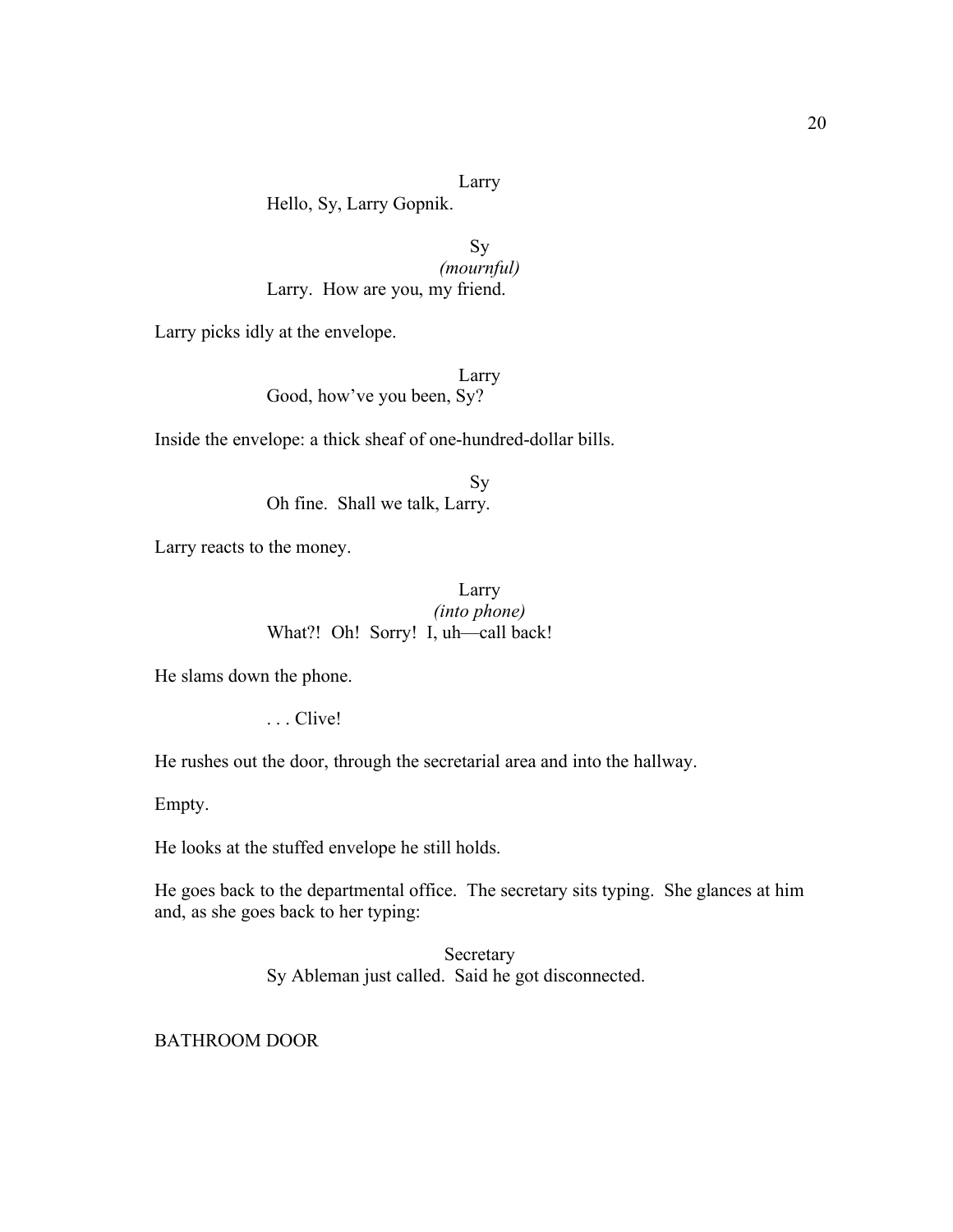A hand enters to knock.

# Man's Voice

Out in a minute!

Sarah, the sixteen-year-old girl who has just knocked, rolls her eyes.

Sarah I gotta wash my hair! I'm going out tonight!

Voice

Out in a minute!

#### Sarah

Jesus Christ!

She stomps down the hall.

# **KITCHEN**

Judith, a woman of early middle age, is at the stove. Sarah enters.

Sarah Why is Uncle Arthur always in the bathroom?

**Judith** He has to drain his sebacious cyst. You know that. Will you set the table?

Sarah Why can't he do it in the basement? Or go out in the garage!

#### BUS

We are raking the exterior of an orange school bus as it rattles along. Hebrew characters on the side identify it—to some, anyway.

#### INSIDE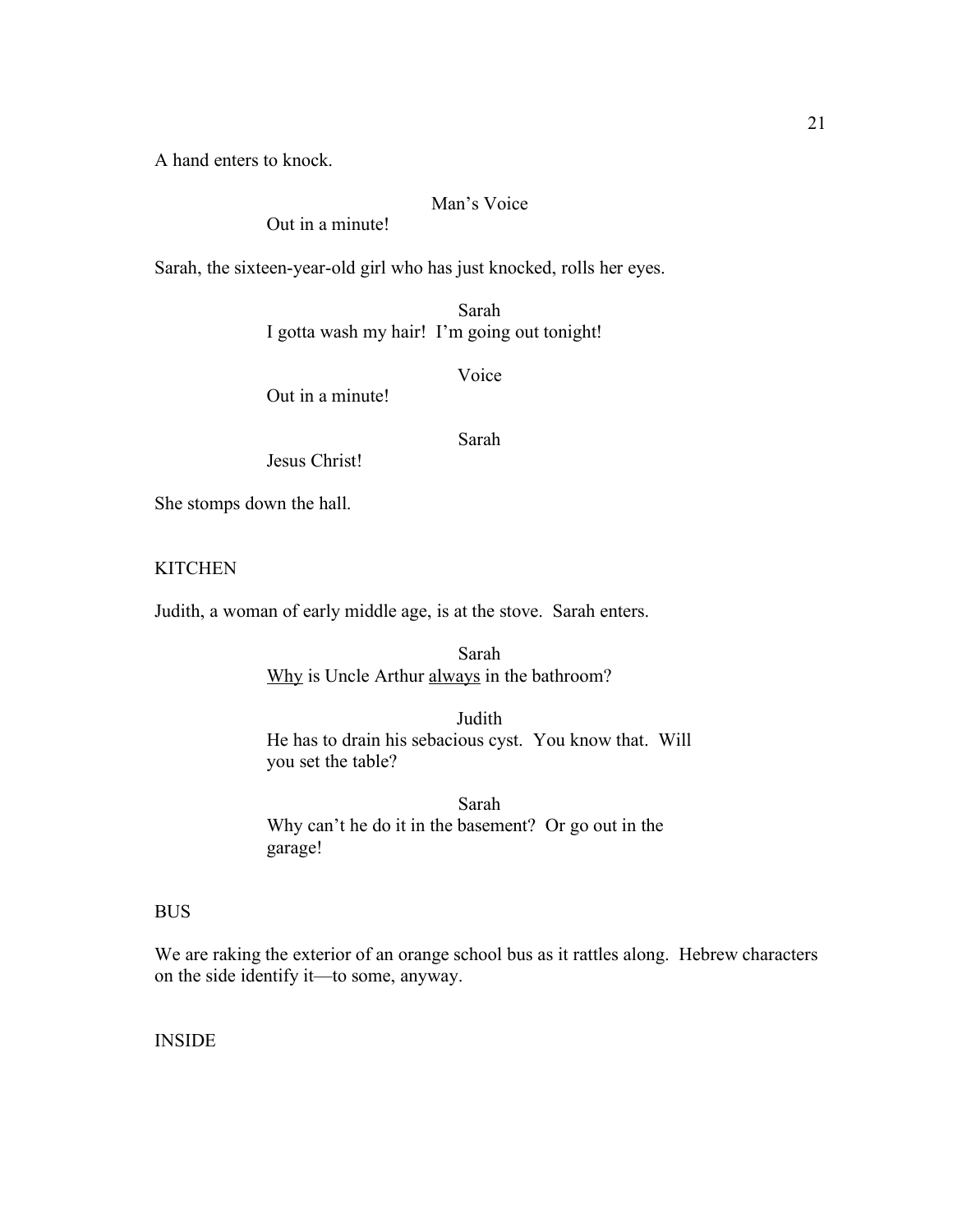We are locked down on Danny as the bus rattles like an old crate, squeaking, grinding gears, belching exhaust. Danny and the children around him vibrate and pitch about without reaction, accustomed to it.

They raise their voices over the engine and the various stress noises in the chassis as well as a transistor radio somewhere that plays Jefferson Airplane.

> Danny I had twenty bucks in it too. Inside the case.

Ronnie Nudell Twenty bucks! How come.

Danny I bought a lid from Mike Fagle. Couple weeks ago. I still owed him twenty.

Ronnie Nudell He already gave you the pot?

#### Danny

Yeah but a couple weeks ago my funding got cut off. Fagle said he'd pound the crap out of me if I didn't pay up.

Howard Altar What funding got cut off? Where do you get your money?

Mark Sallerson

What happened?

Ronnie Nudell Rabbi Turchik took his radio. Had money in it.

Mark Sallerson

That fucker!

Danny Yeah. I think he said he was confiscating it.

Mark Sallerson He's a fucker! Where do you get your money?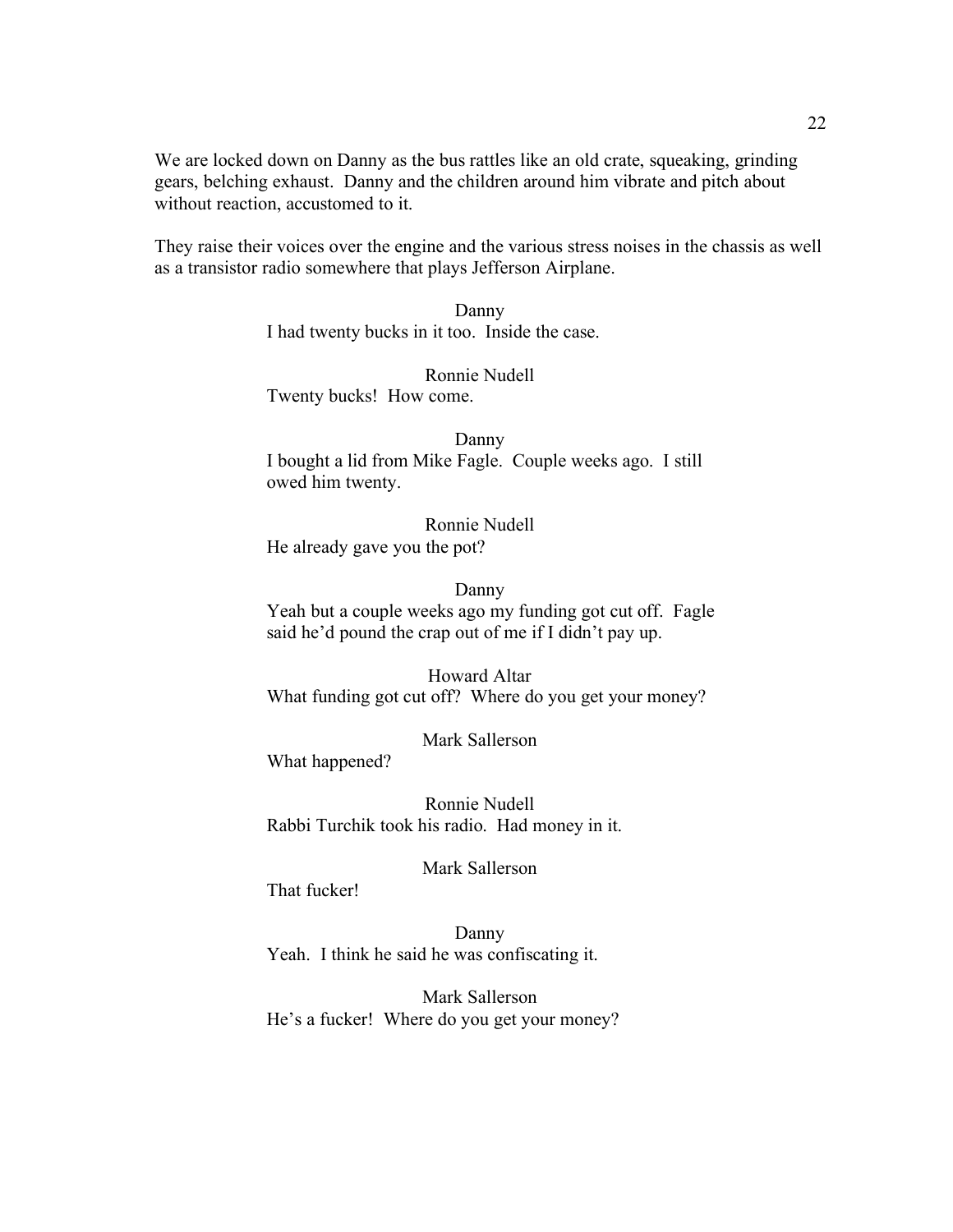Ronnie Nudell Mike Fagle's gonna kick his ass. Last week he pounded the crap out of Seth Seddlemeyer.

Mark Sallerson

He's a fucker!

Ronnie Nudell Fagle? Or Seth Seddlemeyer?

Mark Sallerson They're both fuckers!

## BATHROOM DOOR

A hand enters to knock.

Uncle Arthur's Voice

Out in a minute!

## Sarah

Are you still in there?!

Uncle Arthur

I, uh. . . Just a minute!

Sarah I've gotta wash my hair! I'm going out tonight, to The Hole!

Uncle Arthur Okay! Out in a minute!

#### **OUTSIDE**

Larry pulls into the driveway and gets out of his car. The purr of a lawn mower. He looks.

His point-of-view: Mr. Brandt, the next-door neighbor, is mowing his lawn. He has a buzz cut and wears a white T-shirt.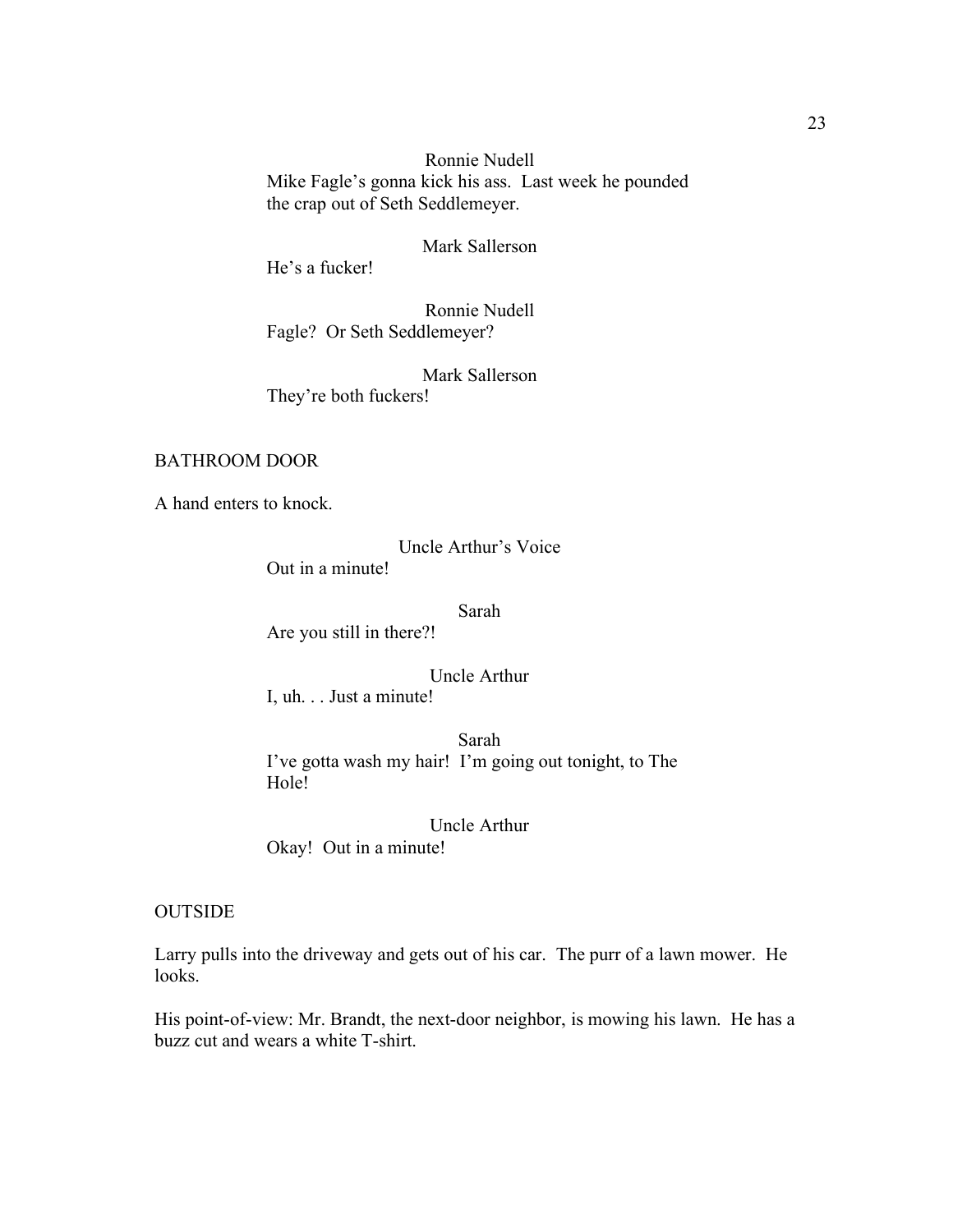Another noise competes with the lawn mower: rattling, squeaking, gear-grinding. The orange school bus with Hebrew lettering pulls up across the street. Danny emerges.

# DINNER TABLE

Larry sits in. His wife and two children are already seated. There is one empty place. Larry projects:

|                    | Arthur!                                   | Larry  |
|--------------------|-------------------------------------------|--------|
| A muffled voice:   |                                           |        |
|                    | Yeah!                                     | Arthur |
|                    | Dinner!                                   | Larry  |
|                    | Okay! Out in a minute!                    | Arthur |
|                    | We should wait.                           | Larry  |
|                    | Are you kidding!                          | Sarah  |
| They start eating. |                                           |        |
|                    | Mr. Brandt keeps mowing part of our lawn. | Larry  |
|                    | Does that matter?                         | Judith |
|                    |                                           | Larry  |

What?

Judith

Is it important?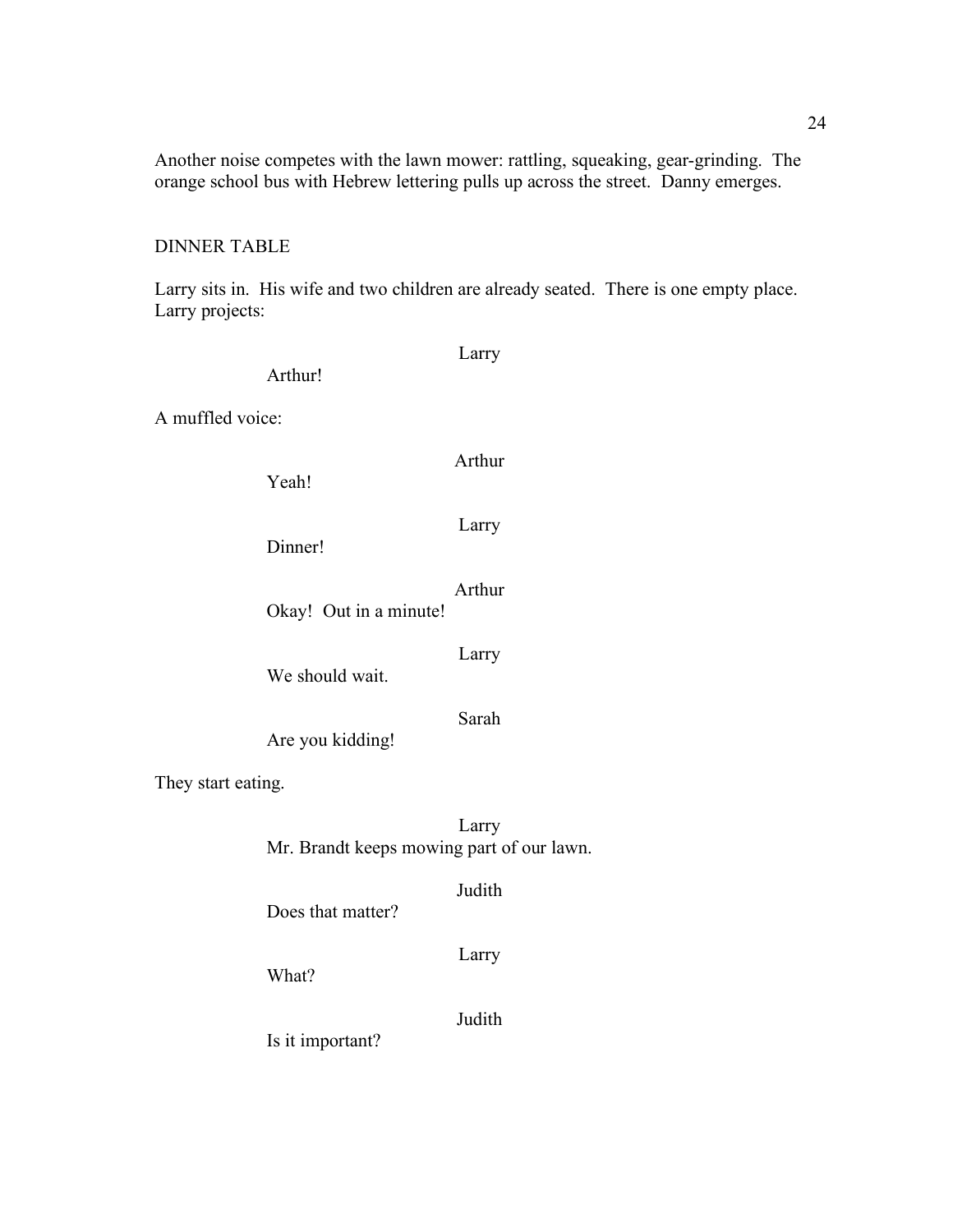Larry shrugs.

Larry

It's just odd.

**Judith** Any news on your tenure?

Larry I think they'll give me tenure.

**Judith** 

You think.

Larry *(equably)* Well, I don't **know**. These things aren't, you know...

**Judith** No, I don't know. Which is why I ask.

Larry

Well—

Sarah Mom, how long is Uncle Arthur staying with us?

**Judith** 

Ask your father.

BACK YARD

Twilight.

Larry is stepping onto a hose as he unwheels it from the drum of a traveling sprinkler, laying out an arc to cover the back yard. Intermittent thwacks from next door:

Mr. Brandt and his son, who also has a buzz cut and wears a white T-shirt, throw a baseball back and forth. Mr. Brandt throws hard. The ball pops in the boy's mitt.

Mitch

Ow.

25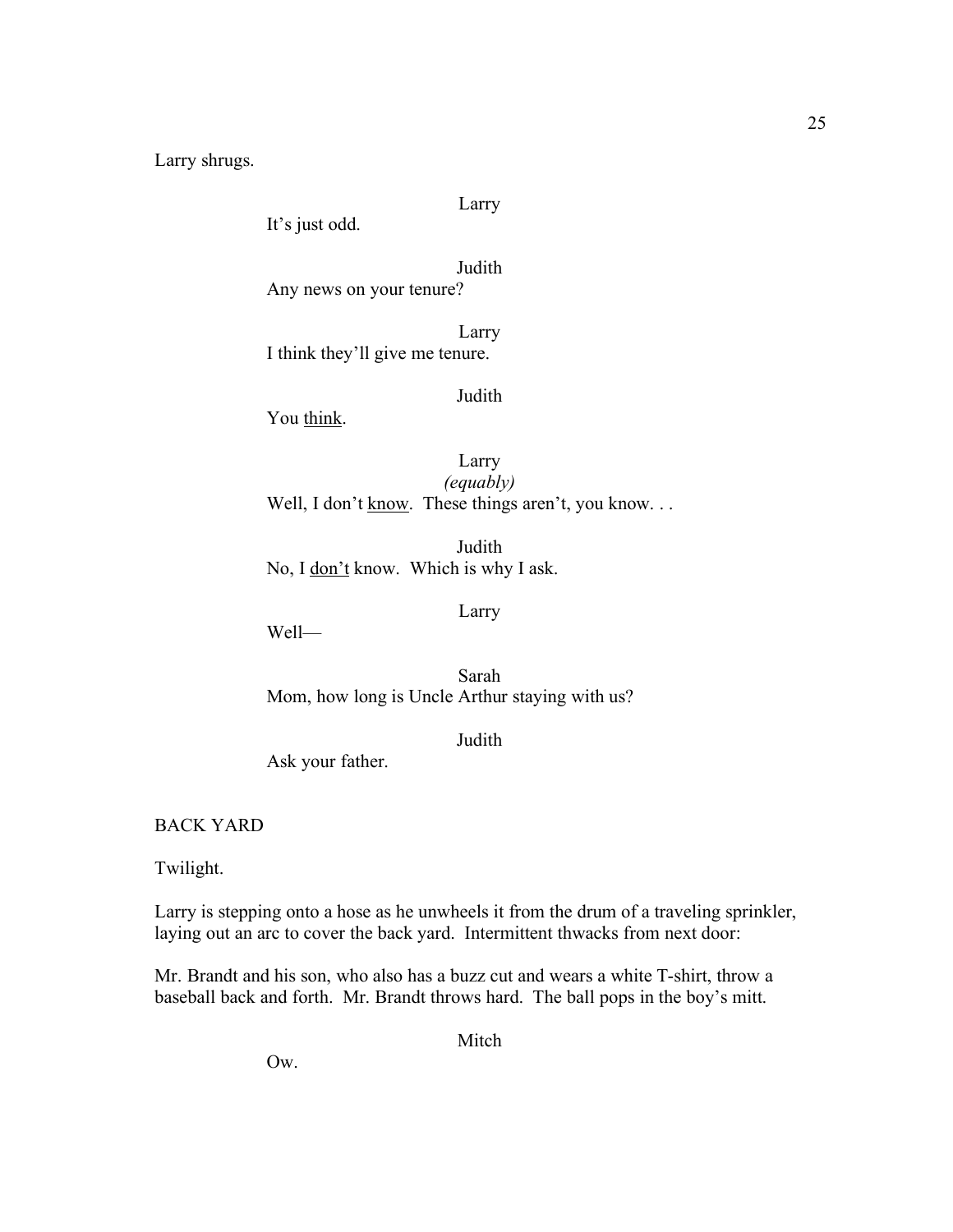Larry walks over to the boundary defined by the fresh mowing. He sights down it.

Mr. Brandt looks over his shoulder at Larry, looking. Mr. Brandt is expressionless. He goes back to throwing.

#### Mitch

Ow.

## INSIDE

Evening. Lights on. Larry sits at the kitchen table, a briefcase open on the chair next to him. Blue books—examination booklets—are spread on the table in front of him. He reads, occasionally making marginal scribbles, grading.

From off, faint and dulled by intervening walls, rock music: somewhere in the house Danny is listening to the Jefferson Airplane.

The clink of teaspoon against china as Larry stirs his tea.

Judith enters.

Honey.

**Judith** 

Larry *(absent)*

Honey.

Judith

Did you talk to Sy?

Larry *(still absent)* Sy?—Sy Ableman!—That's right, he called, but I—

**Judith** 

You didn't talk to him.

Larry

No, I—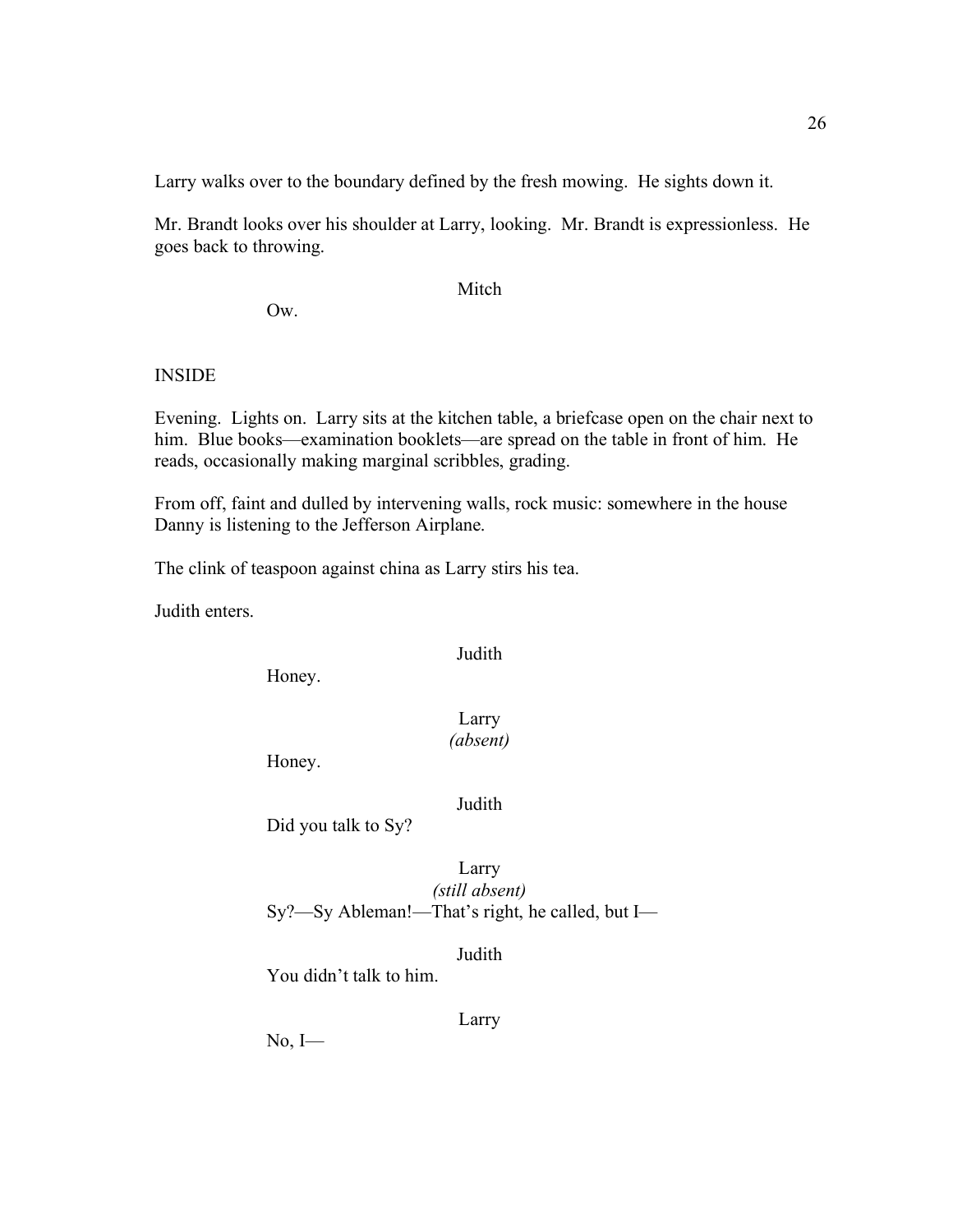Sympathetic, but still absent:

#### Larry

Mm.

Judith Well, Sy and I have become very close.

This brings Larry's head up. He focuses on Judith, puzzled. She elaborates:

. . . In short: I think it's time to start talking about a divorce.

Larry stares at her. A long beat.

At length, trying to digest:

## Larry

. . . Sy Ableman!

Judith

This is not about Sy.

Larry

You mentioned Sy!

**Judith** Don't twist my words. We—

# Larry

A divorce—what have I done! I haven't done anything— What have I done!

Judith Larry, don't be a child. You haven't "done" anything. I haven't "done" anything.

Larry Yes! Yes! We haven't done anything! And I—I'm probably about to get tenure!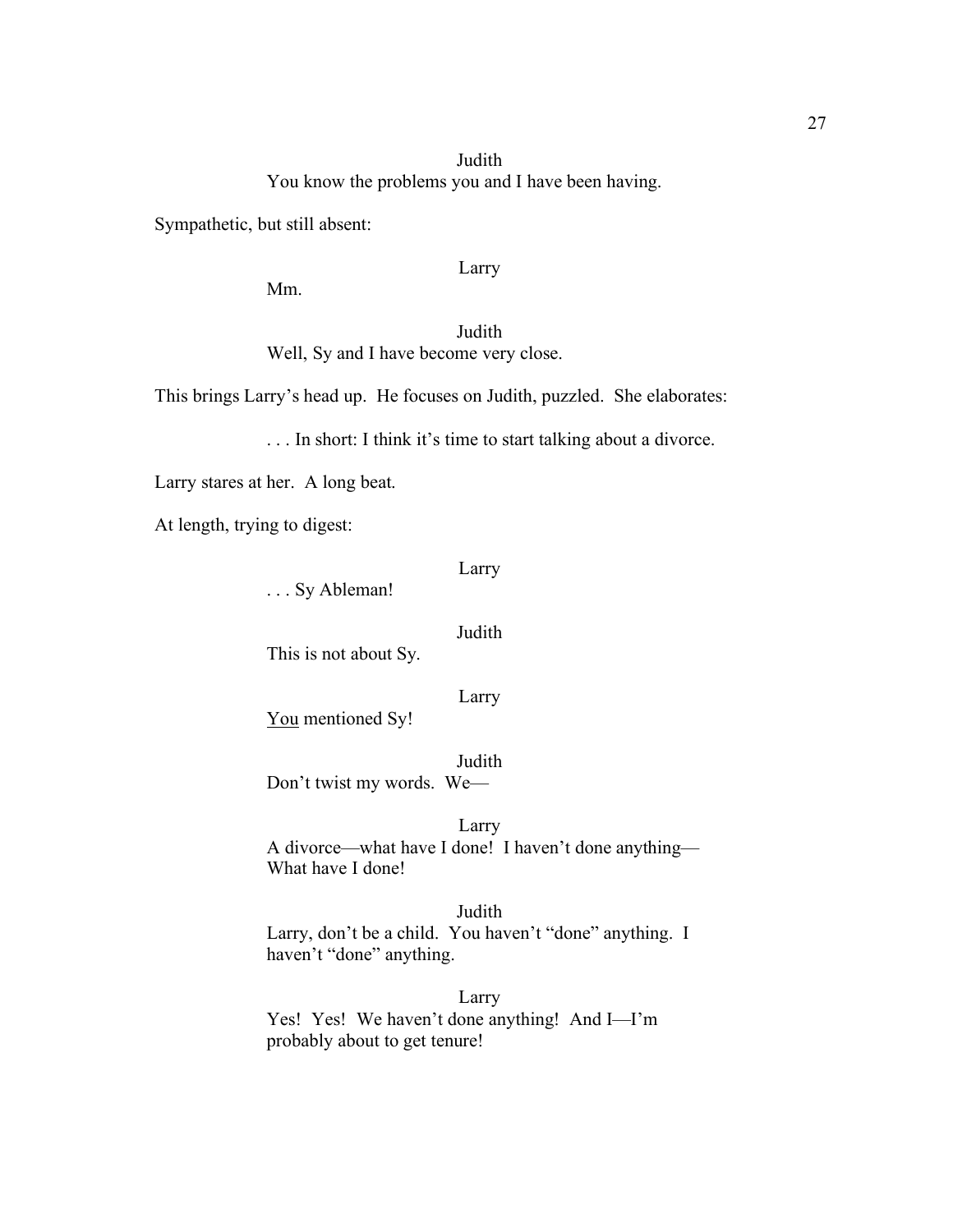Judith Nevertheless, there have been problems. As you know.

## Larry

Well—

Judith And things have changed. And then—Sy Ableman. Sy has come into my life. And now—

Larry Come into your—what does that mean?! You, you, you, you barely know him!

**Judith** We've known the Ablemans for fifteen years.

Larry Yes, but you—you said we hadn't done anything!

Judith suddenly is stony:

Judith I haven't done anything. This is not some flashy fling. This is not about woopsy-doopsy.

Larry stares at her.

Larry

... Sy Ableman!

From down the hall, a knock on a door. A muffled voice:

Arthur

Out in a minute!

**Judith** 

Look, I didn't know any other way of breaking it to you. Except to tell you. And treat you like an adult. Is that so wrong?

Larry does not seem to be listening. His eyes roam the room as he thinks.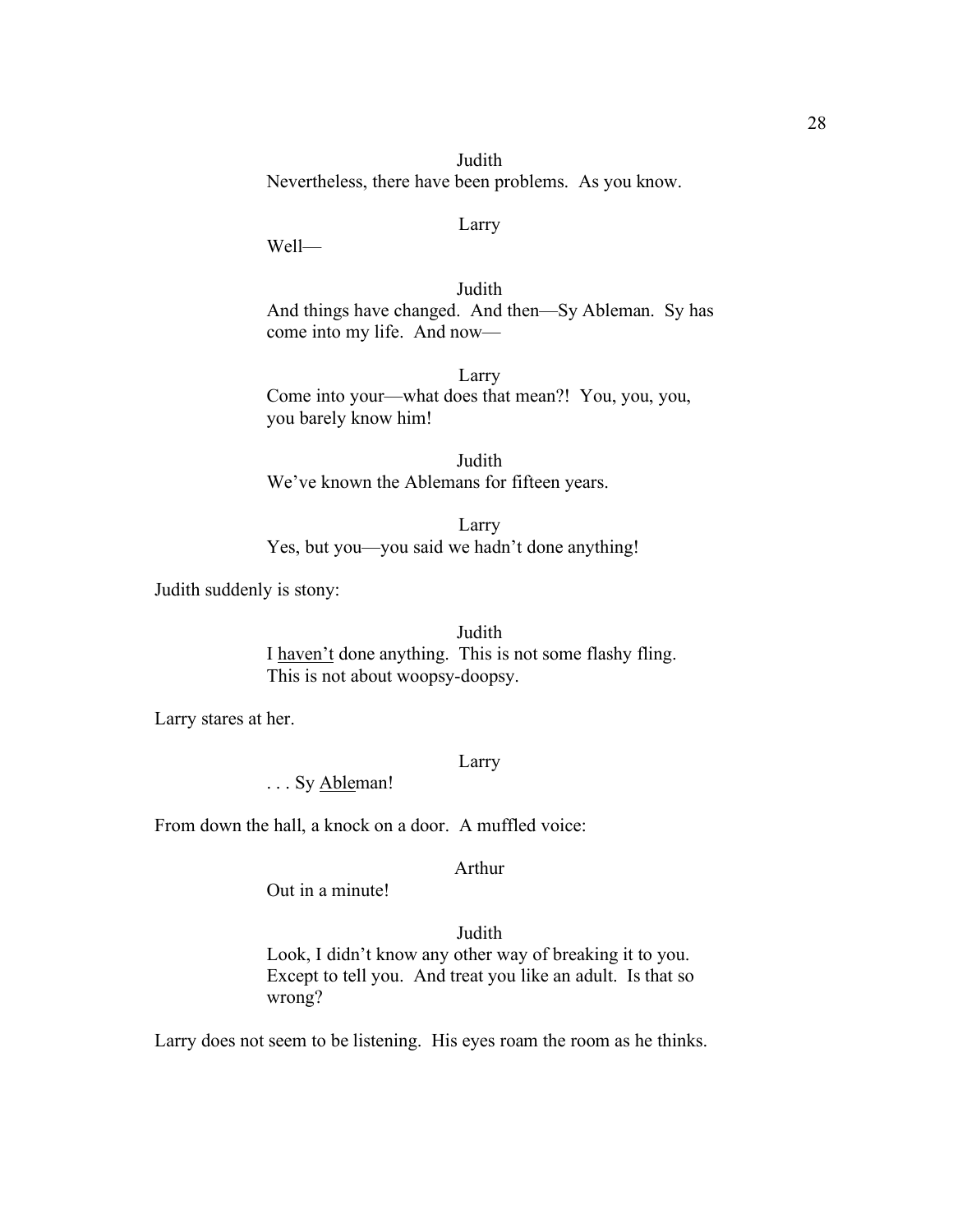Larry

Where do I sleep?

Judith narrows her eyes.

**Judith** 

What?

Larry

Arthur's on the couch!

**Judith** Look. Sy feels that we should—

Larry

Esther is barely cold!

**Judith** Esther died three years ago. And it was a loveless marriage. Sy wants a Gett.

This derails the conversation. Larry stares, trying to pick up the thread.

Larry

. . . A what?

**Judith** A ritual divorce. He says it's very important. Without a Gett I'm an Aguna.

Larry A what? What are you talking about?

She turns to go, peeved:

Judith

You always act so surprised.

As she leaves:

... I have **begged** you to see the rabbi.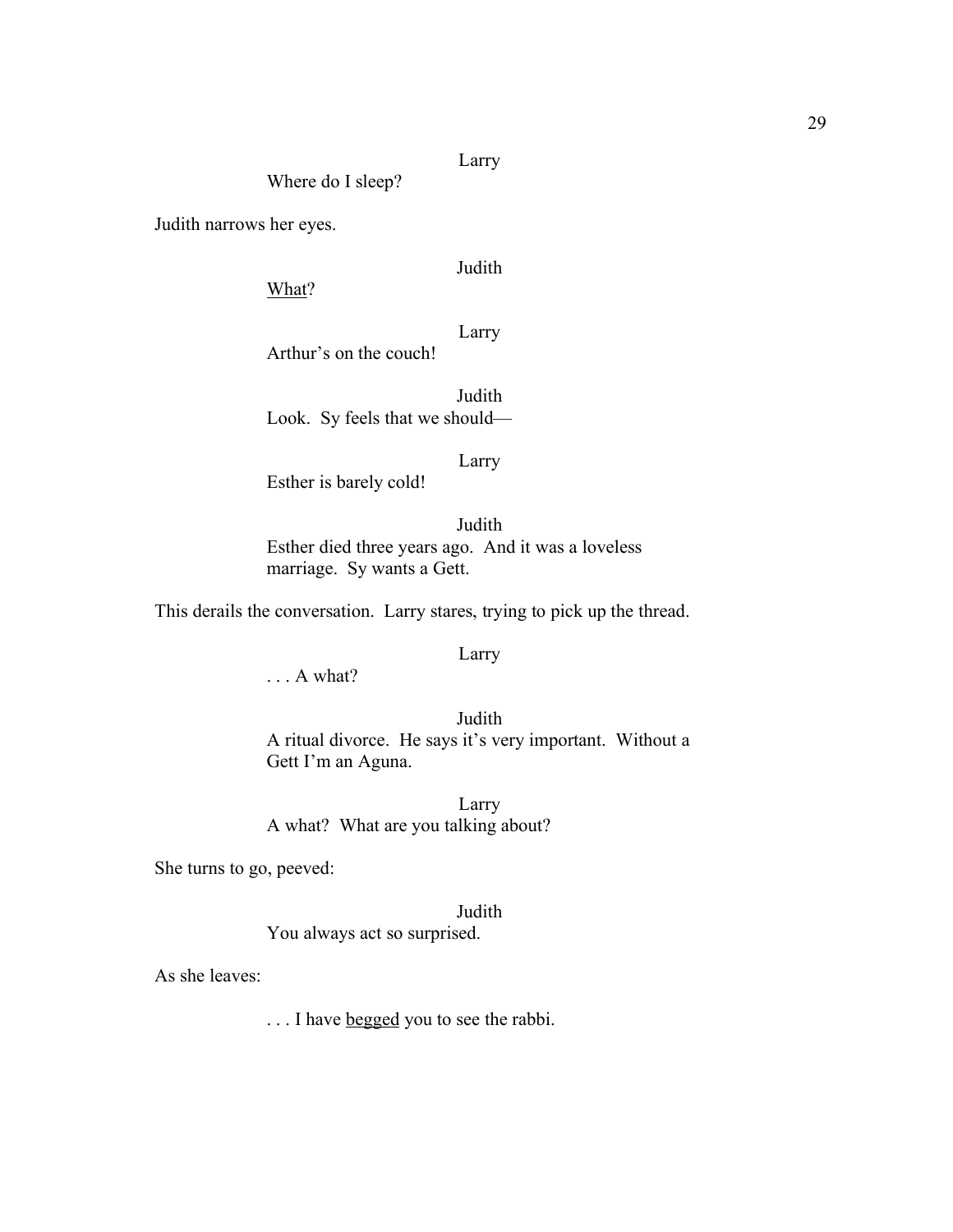#### FADE IN

Larry has fallen asleep at the kitchen table, face-down in a pile of blue books. Cold blue light sweeps across him and he looks up.

A short, balding middle-aged man in flannel pyjamas and an old flannel dressing gown is in front of the open refrigerator holding an open jar of orange juice. He tips the jar back to drink, his free hand holding a balled-up towel to the back of his neck

Larry stares at him.

FADE OUT

#### BLEGEN HALL

Larry enters the departmental office. His eyes are red-rimmed and dark-bagged. He has beard stubble.

The department's secretary wheels her castored chair away from her typing.

**Secretary** Messages, Professor Gopnik.

He takes the two phone messages.

HIS OFFICE

Larry looks at the messages:

WHILE YOU WERE OUT Dick Dutton OF Columbia Record Club CALLED. REGARDING: "2<sup>nd</sup> attempt. Please call."

WHILE YOU WERE OUT Sy Ableman CALLED. REGARDING "Let's have a good talk."

A knock brings his look up.

Larry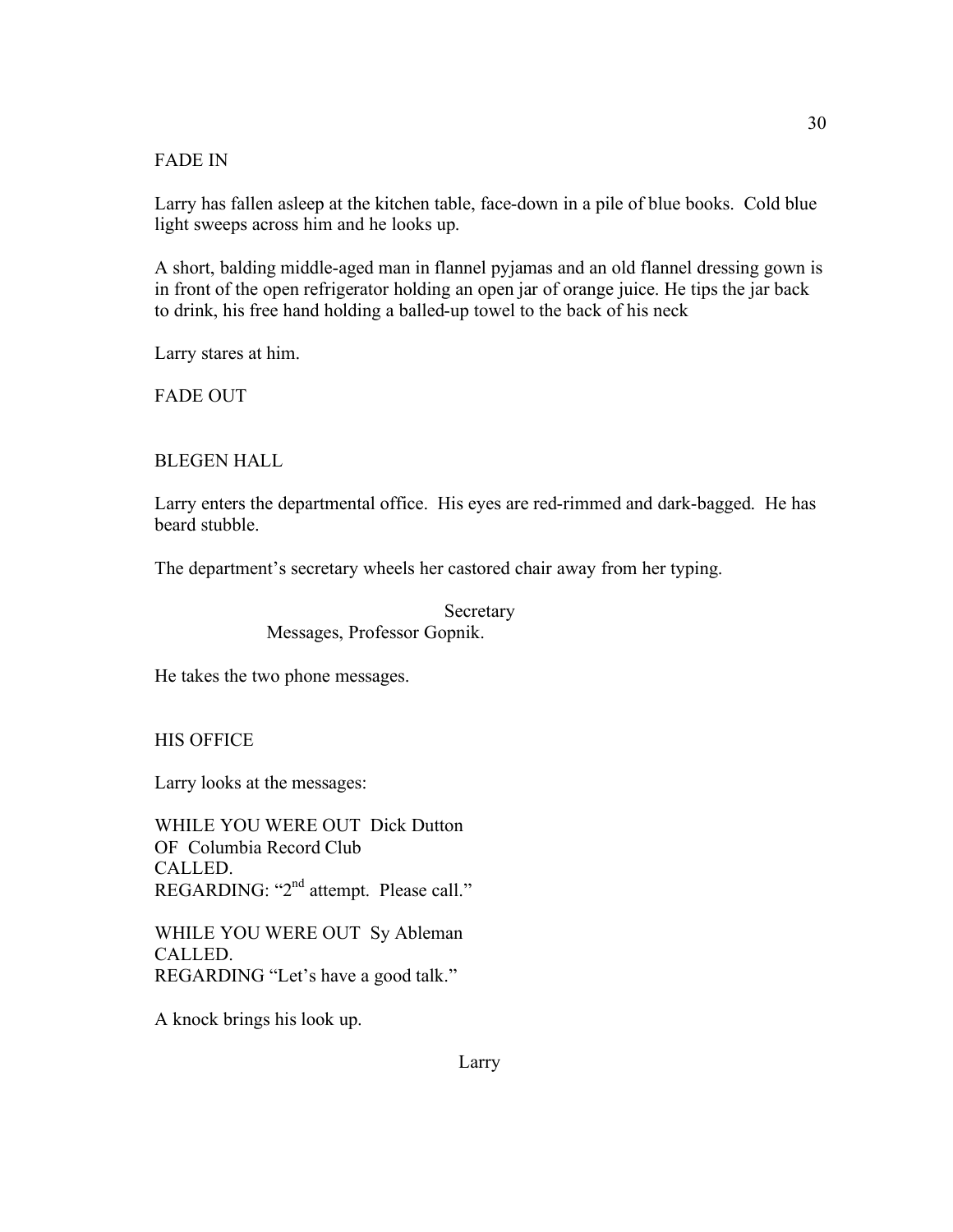Clive Park enters the office.

. . . Have a seat.

Larry uses a key to open the top desk drawer. He takes out the envelope holding cash.

. . . We had, I think, a good talk, the other day, but you left something that—

#### Clive

I didn't leave it.

Larry Well—you don't even know what I was going to say.

Clive I didn't leave anything. I'm not missing anything. I know where everything is.

Larry looks at him, trying to formulate a thought.

Larry Well. . . then, Clive, where did this come from?

He waves the envelope.

. . . This is here, isn't it?

Clive looks at it gravely.

## Clive

Yes, sir. That is there.

Larry This is not nothing, this is something.

Clive

Yes sir. That is something.

A beat.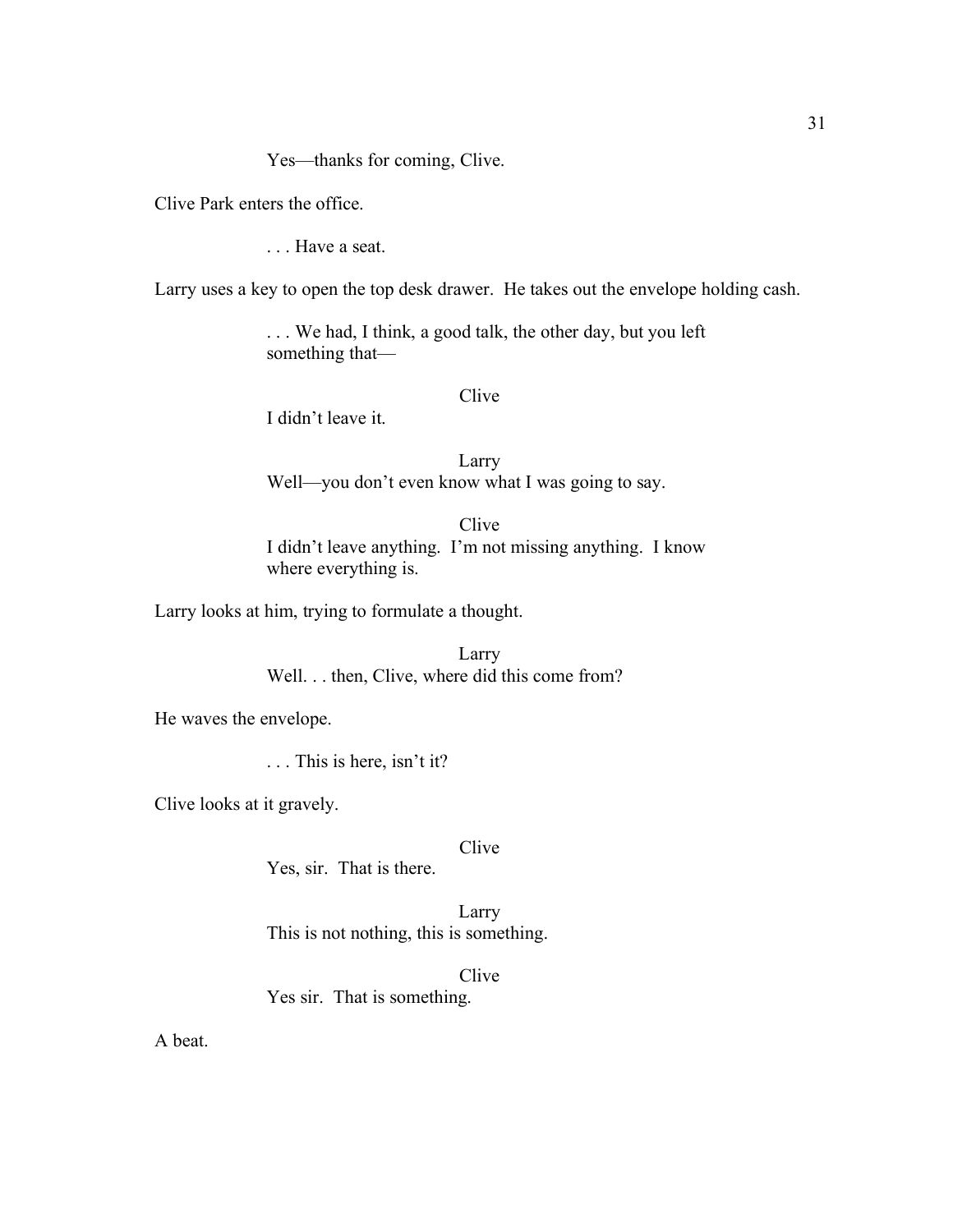. . . What is it.

## Larry

You know what it is! You know what it is! I believe. And you know I can't keep it, Clive.

#### Clive

Of course, sir.

#### Larry

I'll have to pass it on to Professor Finkle, along with my suspicions about where it came from. Actions have consequences.

#### Clive

Yes. Often.

Larry Always! Actions always have consequences!

He pounds the desk for emphasis.

. . . In this office, actions have consequences!

Clive

Yes sir.

Larry Not just physics. Morally.

Clive

Yes.

Larry And we both know about your actions.

Clive No sir.  $I$  know about my actions.

Larry

I can interpret, Clive. I know what you meant me to understand.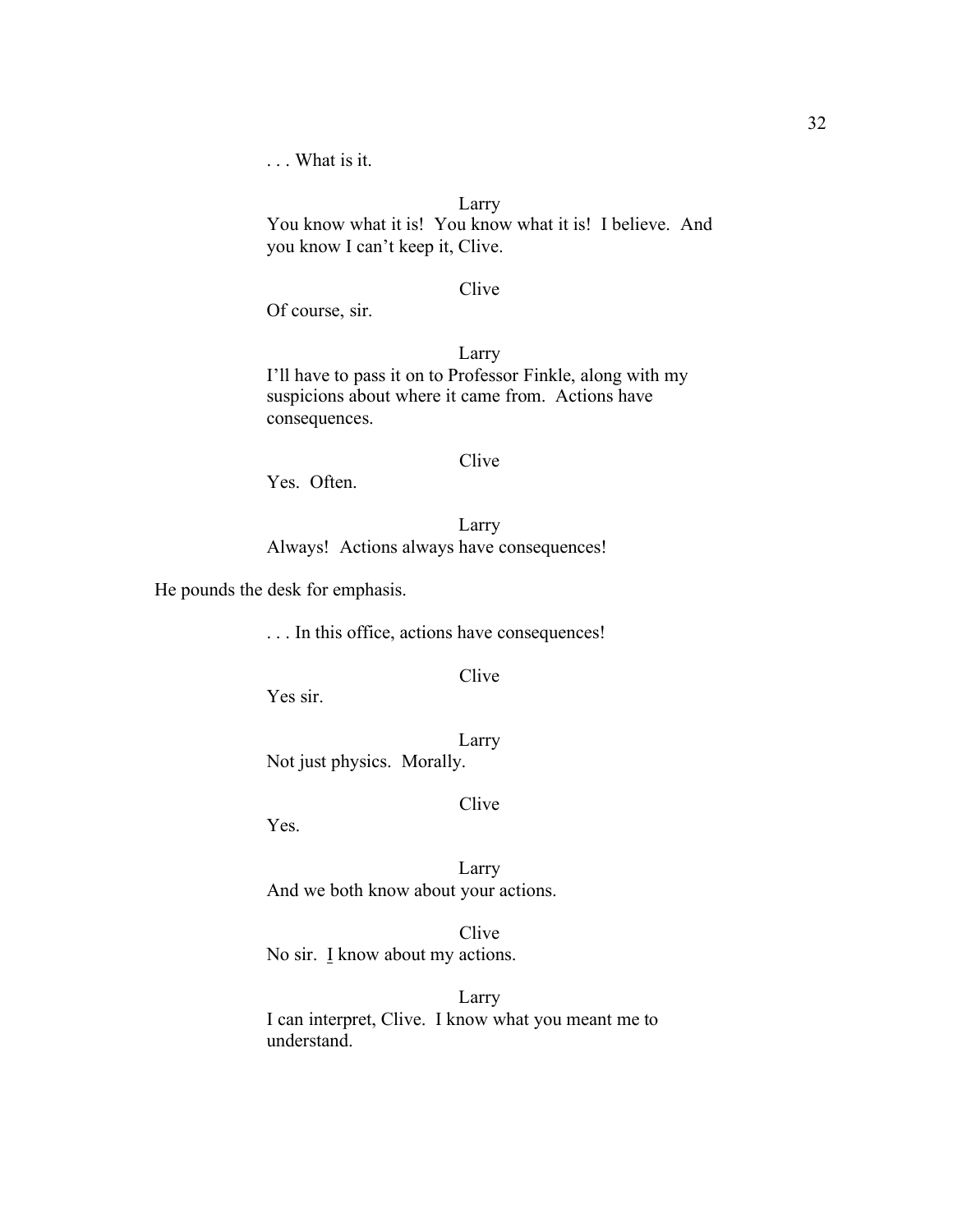Clive

Meer sir my sir.

Larry cocks his head.

## Larry

. . . Meer sir my sir?

Clive *(careful enunciation)* Mere. . . surmise. Sir.

He gravely shakes his head.

. . . Very uncertain.

# CLOSE ON A TONE ARM

A hand lays it onto a slowly spinning vinyl record.

Through scratches and pops, an unaccompanied tenor starts a mournful Hebrew chant.

Close on the sleeve:

#### *Rabbi Youssele Rosenblatt Chants Your Haftorah Portion Volume 12*

Rabbi Youssele wears a caftan and a felt hat and has sad eyes that peer out, like an owl in foliage, from the dark beard that covers most of the rest of his face.

Wider, on Danny, in his bedroom, evening. He lifts the tone arm on the portable turntable.

He chants the passage.

He drops the tone arm at the same place; Rabbi Youssele chants the passage again.

Danny listens, eyes narrowed. He lifts the tone arm and chants the passage again.

He replays the passage again but before he can lift the tone arm to echo it once more, his door bursts open. Rabbi Youssele continues to chant.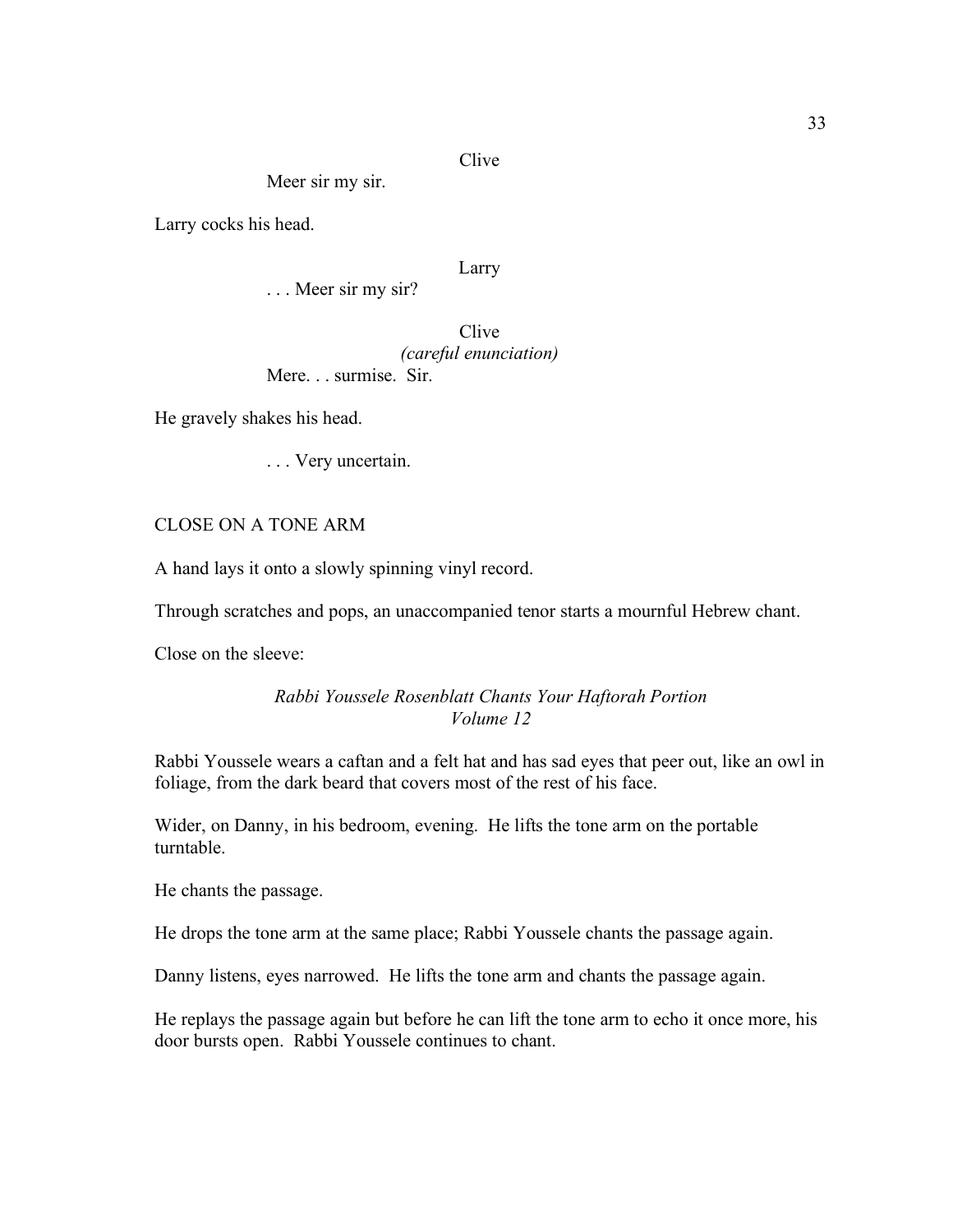You little brat fucker! You snuck twenty bucks out of my drawer!

#### Danny

Studying Torah! Asshole!

Sarah You little brat! I'm telling Dad!

Danny Oh yeah? You gonna tell him you've been sneaking it out of his wallet?

Sarah All right, you know what I'm gonna do? You little brat? If you don't give it back?

We hear the thunk of the front door opening. Danny stands, calling:

Danny

Dad?

#### FOYER

Larry is entering with his briefcase. As he stows it in the foyer closet Danny's voice continues, off:

> Danny Dad, you gotta fix the aerial.

Judith emerges from the kitchen.

**Judith** Hello Larry, have you thought about a lawyer?

Larry

Honey, please!

Danny emerges from the hall.

Danny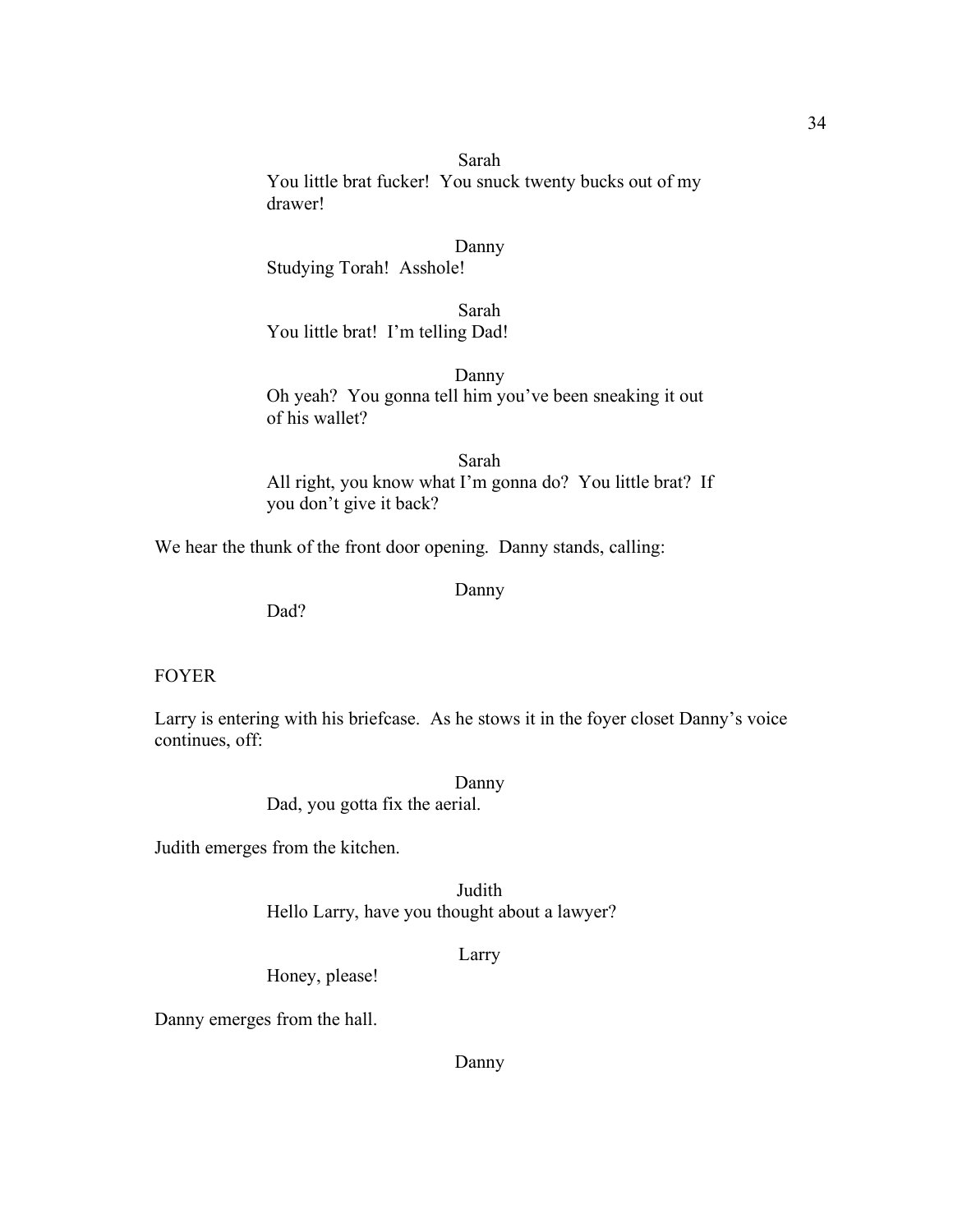We're not getting channel four at all.

# Larry

*(to Judith)*

Can we discuss it later?

#### Danny

I can't get *F Troop*.

## **Judith**

Larry, the children know. Do you think this is some secret? Do you think this is something we're going to keep quiet?

Sarah enters.

Sarah Dad, Uncle Arthur is in the bathroom again! And I'm going to The Hole at eight!

She hits Danny on the back of the head.

#### Danny

Stop it!

Larry

Sarah! What's going on!

Danny

She keeps doing that!

#### LATER

Larry sits in a reclining chair in the living room, head back, listening to Sidor Belarsky on the hi-fi. From somewhere, a hiss-sucking sound, and the sound of a pencil busily scratching paper.

We cut to the writing: Uncle Arthur sits scribbling into a spiral notebook, his free hand holding the end of a length of surgical tubing against the back of his neck. The tube leads to a water-pik-like appliance on an end table next to him—the source of the sucking sound.

After listening to the music for a long beat, Larry speaks into space: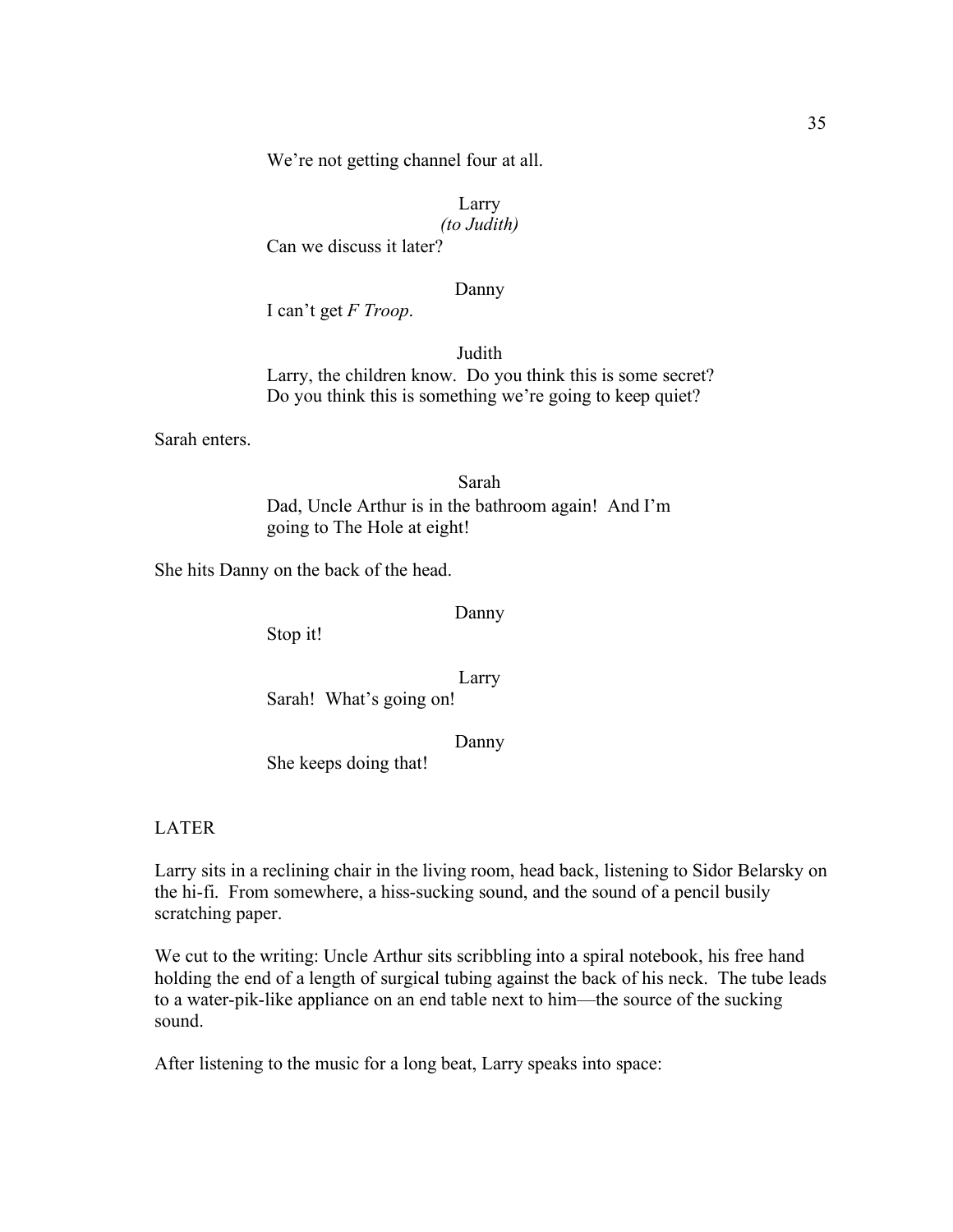# Larry

Arthur?

Uncle Arthur does not look up from his scribbling.

Uncle Arthur

Yes.

Larry continues to stare at the ceiling.

Larry

What're you doing?

Still without looking up:

Uncle Arthur Working on the Mentaculus.

Long beat. Music. Scribbling.

Larry . . . Any luck, um, looking for an apartment?

More scribbling.

Uncle Arthur

No.

The doorbell chimes.

FRONT DOOR

Larry enters, glances through the front door's head-height window, and—freezes, one hand arrested on its way to the doorknob.

His point-of-view: framed by the window, yellowly lit by the stoop light, a human head. A middle-aged man, a few years older than Larry. A fleshy face with droopy hangdog features, a five-o'clock shadow, and sad Harold Bloom eyes.

Larry opens the door.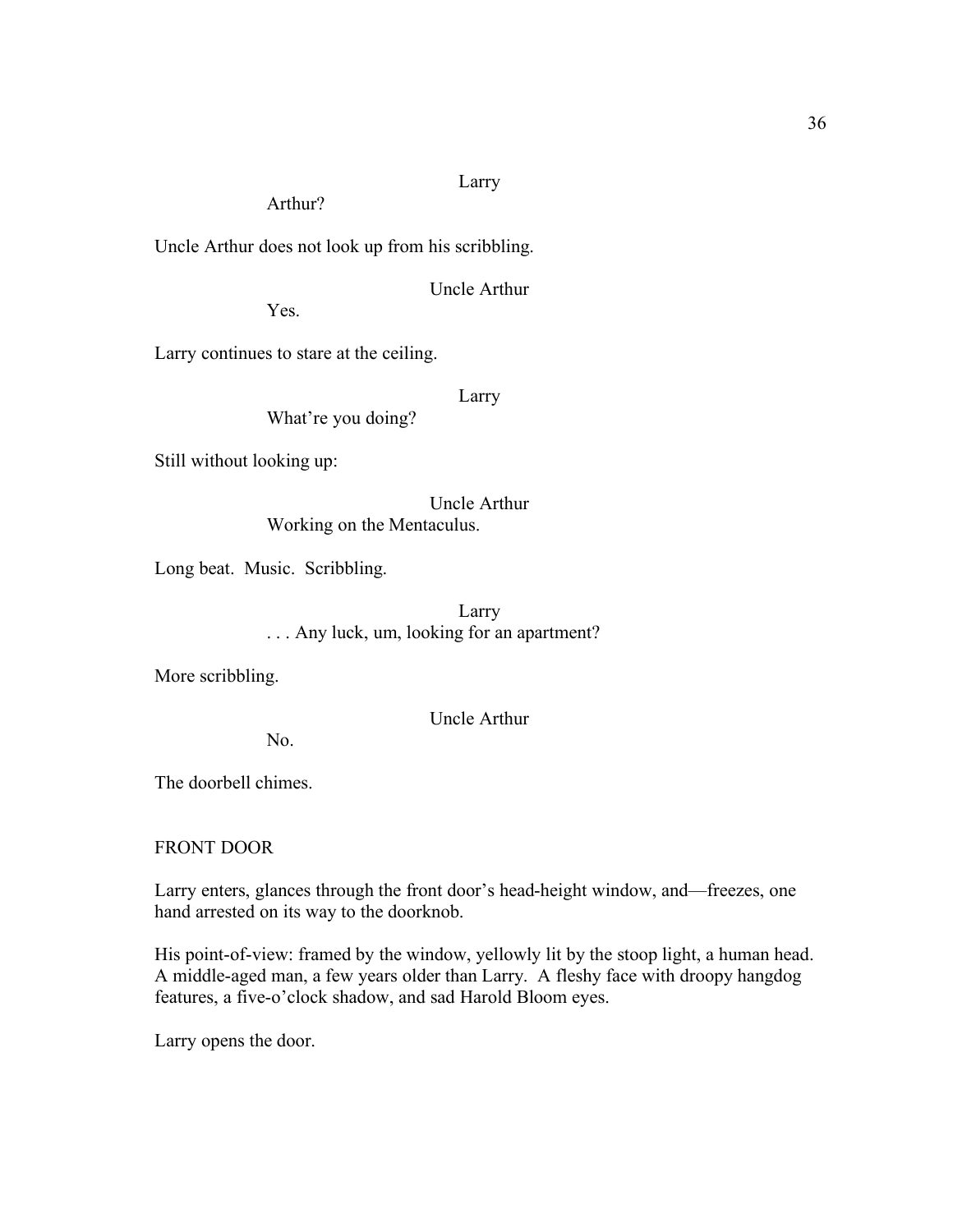#### Larry

Sy.

Sy enters, thrusts out a hand. His voice vibrates with a warm, sad empathy:

Sy

Good to see you, Larry.

He is a heavy-set man wearing a short-sleeved shirt that his belly tents out in front of him. In his left hand he holds a bottle of wine.

> Larry *(tightly)*

I'll get Judith.

Sy No, actually Larry, I'm here to see you, if I might.

He shakes his head.

. . . Such a thing. Such a thing.

Larry

Shall we go in the. . .

He is leading him into the kitchen but Sy, oblivious to surroundings, plows on with the conversation, arresting both men in the narrow space between kitchen sink and stove, invading Larry's space.

> Sy You know, Larry—how we handle ourselves, in this situation—it's so impawtant.

### Larry

Uh-huh.

Sy Absolutely. Judith told me that she broke the news to you. She said you were very adult.

Larry

Did she.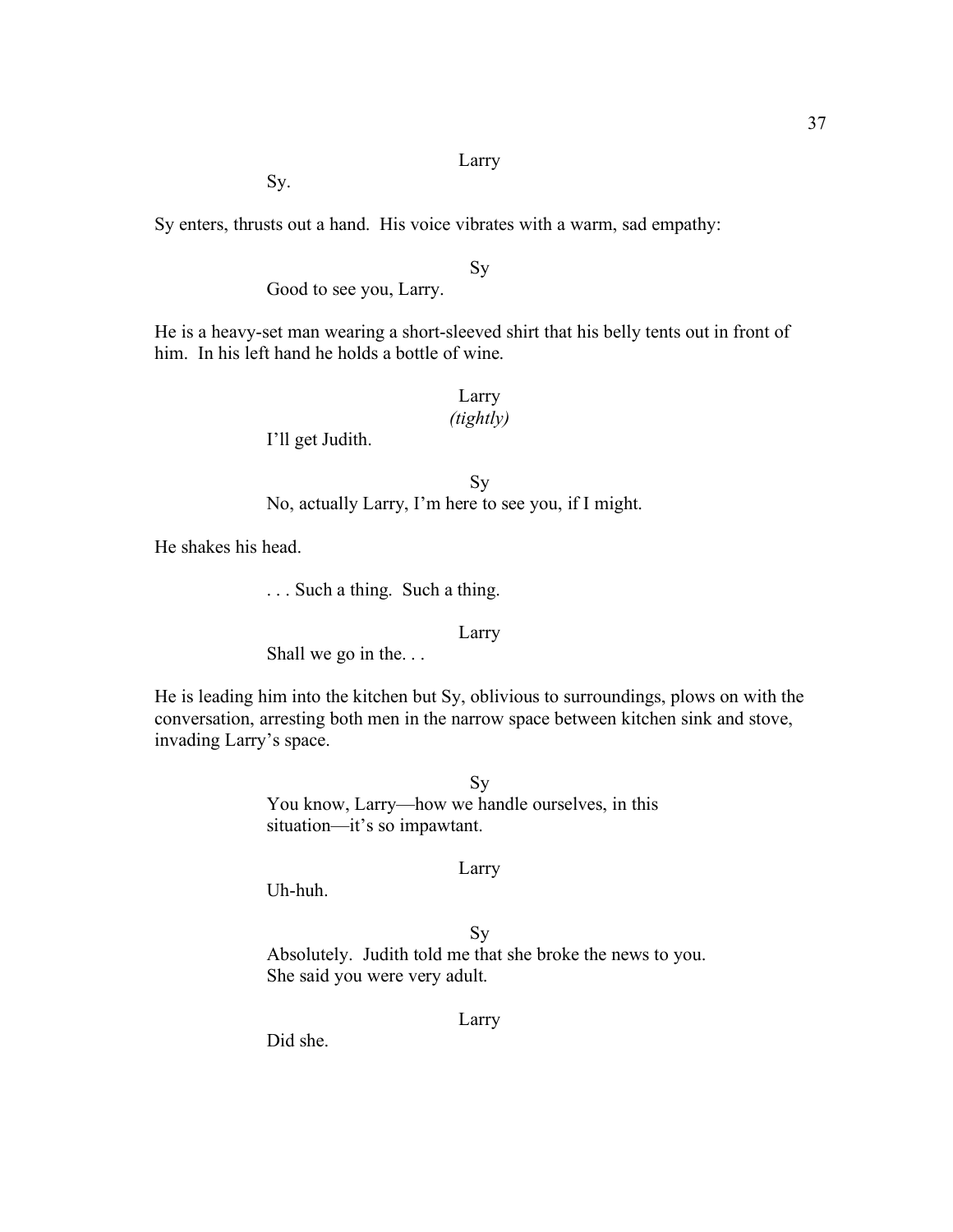Sy Absolutely. The respect she has for you.

### Larry

Yes?

Sy Absolutely. But the children, Larry. The children.

He shakes his head.

. . . The most impawtant.

### Larry

Well, I guess. . .

Sy

Of coss. And Judith says they're handling it so well. A tribute to you. Do you drink wine? Because this is an incredible bottle. This is not Mogen David. This is a wine, Larry. A bawdeaux.

### Larry

You know, Sy—

Sy Open it—let it breathe. Ten minutes. Letting it breathe, so impawtant.

### Larry

Thanks, Sy, but I'm not—

### Sy

I insist! No reason for discumfit. I'll be uncumftable if you don't take it. These are signs and tokens, Larry.

Larry

I'm just—I'm not ungrateful, I'm, I just don't know a lot about wine and, given our respective, you know—

Sy startles him with an unexpected hug.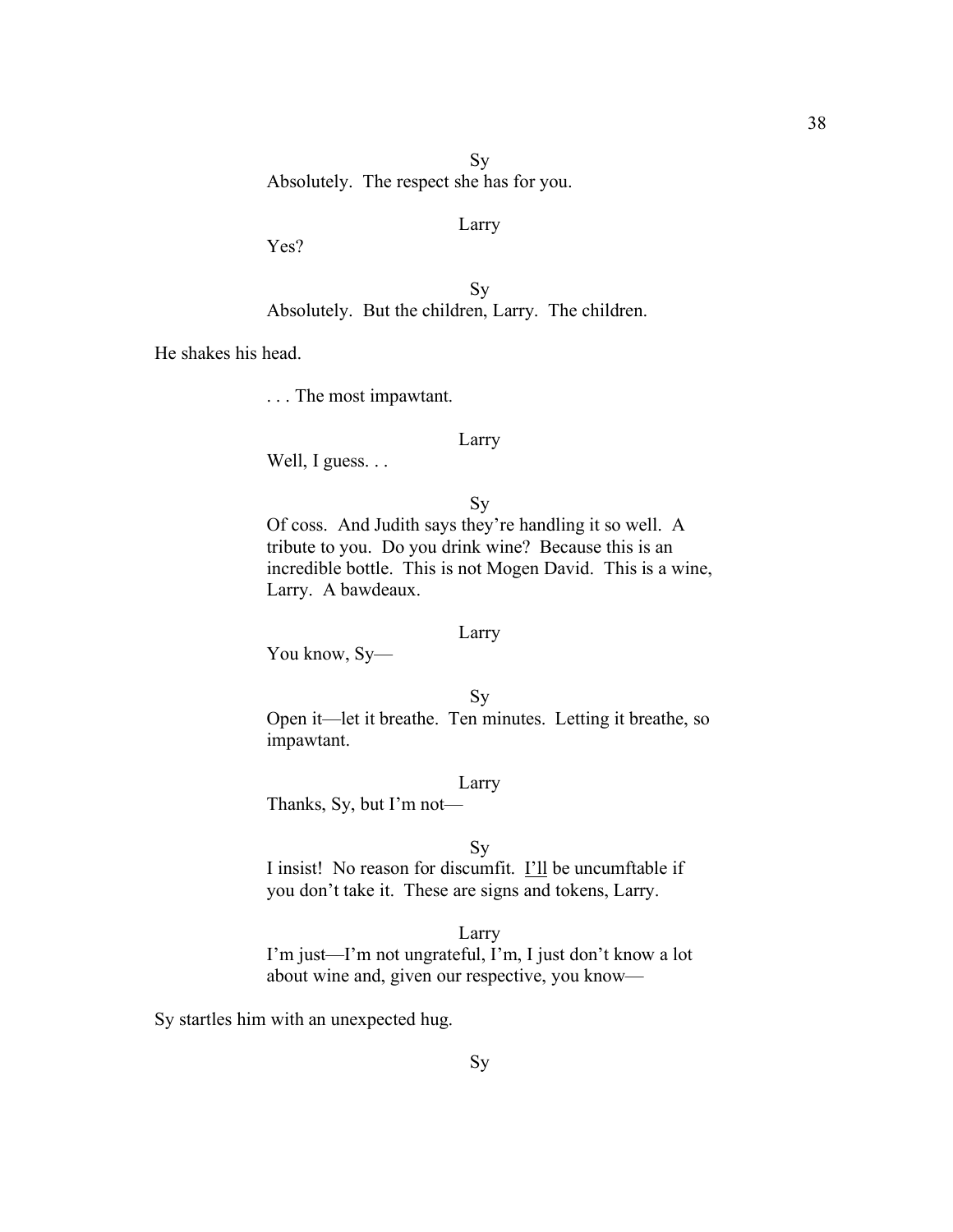### S'okay.

He finishes the hug off with a couple of thumps on the back.

. . . S'okay. Wuhgonnabe fine.

## SKEWED ANGLE ON PARKING LOT

We are dutch on a slit of a view through a cracked-open frosted window: the Hebrew school parking lot.

The last couple of student-filled buses are rolling out of the lot. It is late afternoon.

A reverse shows Danny in a stall, standing on a toilet seat, angling his head to peer out of a bathroom window opened at the top.

The bathroom outside the stall: Ronnie Nudell leans against a sink waiting, taking a long draw from a joint.

Danny emerges from the stall. Ronnie Nudell offers the joint:

Ronnie Nudell Want some of this fucker?

### HALLWAY

The bathroom door cracks open and Danny peeks out.

His point-of-view: the empty hallway ending in a T with another hallway. A janitor crosses the far perpendicular hall, pushing a broom. He disappears. His echoing footsteps recede.

Danny and Ronny emerge from the bathroom.

### RABBI MARSHAK

The photo-portrait on the wall of Mar Turchik's office is lit by late-day sun.

We hear a scraping sound.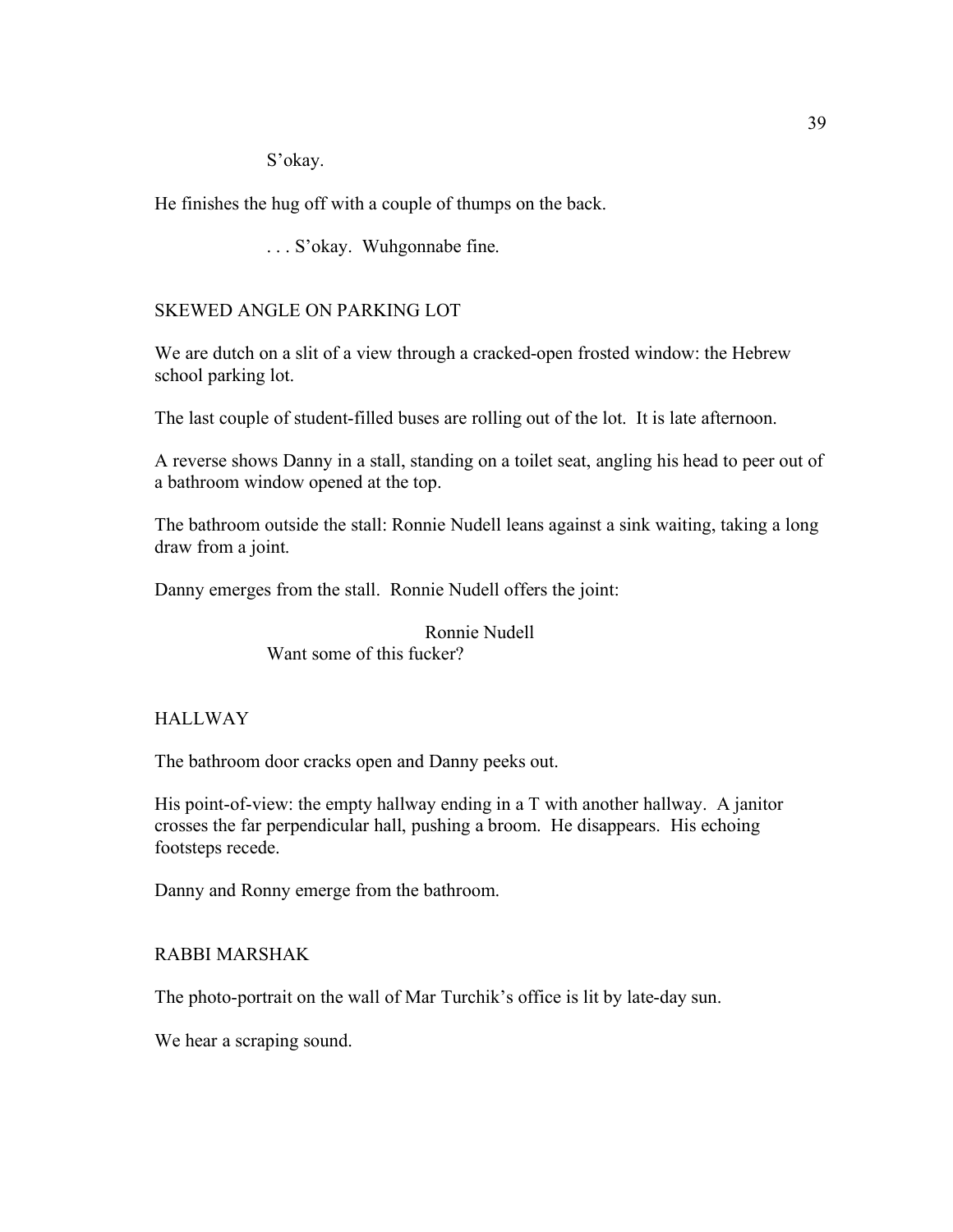Wider: Ronnie Nudell looks over Danny's shoulder as Danny, hunched at Mar Turchik's desk, jiggles the end of a bent hanger in the keyhole of the top center drawer. The hanger turns.

The boys open the drawer. In it: squirt guns, marbles set to rolling by the opening of the drawer, a comic book, a Playboy magazine, a slingshot, a small bundle of firecrackers. Hands rifle the gewgaws: no radio.

## Ronnie Nudell

Fuck.

## SANCTUARY

We are behind the two boys who sit side-by-side in the last pew of the empty sanctuary, gazing off. The stained glass windows further weaken anemic late-day light. In deference to the location, the boys wear yarmulkas.

A long hold on their still backs.

At length, some movement in Danny's back, his head dips, and we hear him sucking on a joint. He holds it, exhales, and passes it wordlessly to Ronnie Nudell.

## SUBURBAN STREET

We pull Danny, eyes red-rimmed, walking along the street, still wearing his yarmulka. It is dusk.

The front door of a house just behind Danny opens. A husky, shaggy-haired youth emerges on the run.

The sound has alerted Danny. Seeing Mike Fagle, he too runs. He reaches up and grabs his yarmulka and clutches it in one of his pumping fists.

Pursued and pursuer both run wordlessly, panting, feet pounding.

Mike Fagle is closing. But Danny is already cutting across the Brandt's front yard, approaching his own. He plunges into the house and slams the door.

Mike Fagle draws up, panting, gazing hungrily at the house.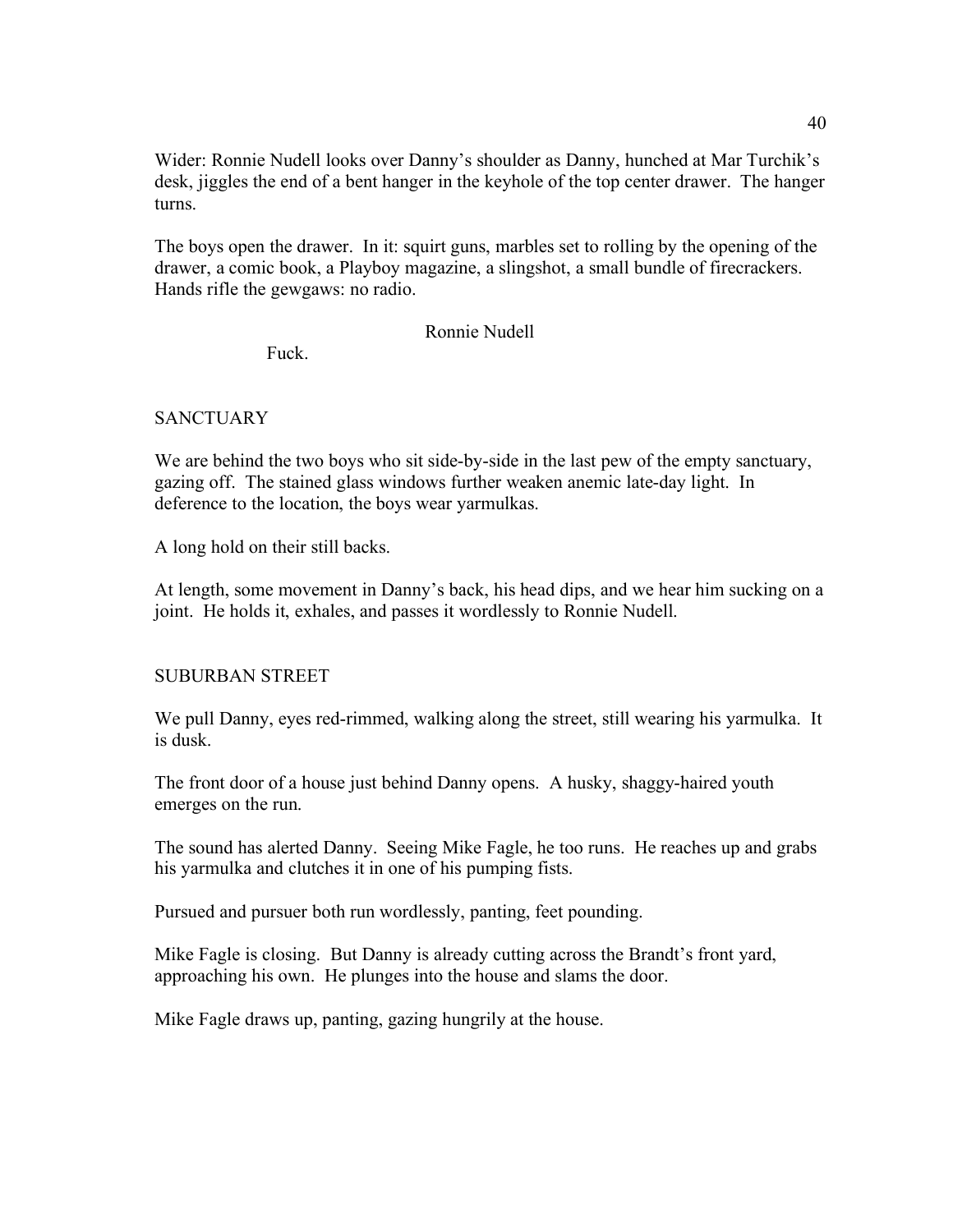### PUFFY WHITE CLOUDS

A shockingly blue sky hung with picture-perfect clouds.

The top of an aluminum extension ladder swings in from the bottom of the frame and comes toward us.

We cut side-on as the ladder clunk against an eave.

It starts vibrating to the rhythmic *clung* of someone climbing.

Hands enter. Larry's head enters.

He climbs onto the roof.

He takes a couple of hunched steps in from the edge before cautiously straightening, making sure of his balance. He looks around.

His point-of-view toward the front: an unfamiliarly high perspective on the street and the neighboring houses, almost maplike. Very peaceful. Wind gently waves the trees.

Larry gingerly walks up to the aerial at the peak of the roof. He straddles the peak and, reacting to a rhythmic popping noise, looks down toward the back.

Foreshortened Mr. Brandt and Mitch are playing catch in their back yard. With each toss the ball pops, alternately in father's mitt and son's.

### **Mitch**

Ow.

Precariously balanced, Larry reaches up for the aerial. He tentatively touches it. He grasps it. He twists the aerial.

Something strange: as it rotates the aerial creaks—a high whine like the hum sounded from the rim of a wineglass.

### **Mitch**

Ow.

Faintly, under the wineglass sound, and clouded by static, a ringing tenor sings in an unfamiliar modality. Cantorial music.

Larry drops his hand. Inertia keeps the aerial rotating slowly til it dies, the sound drifting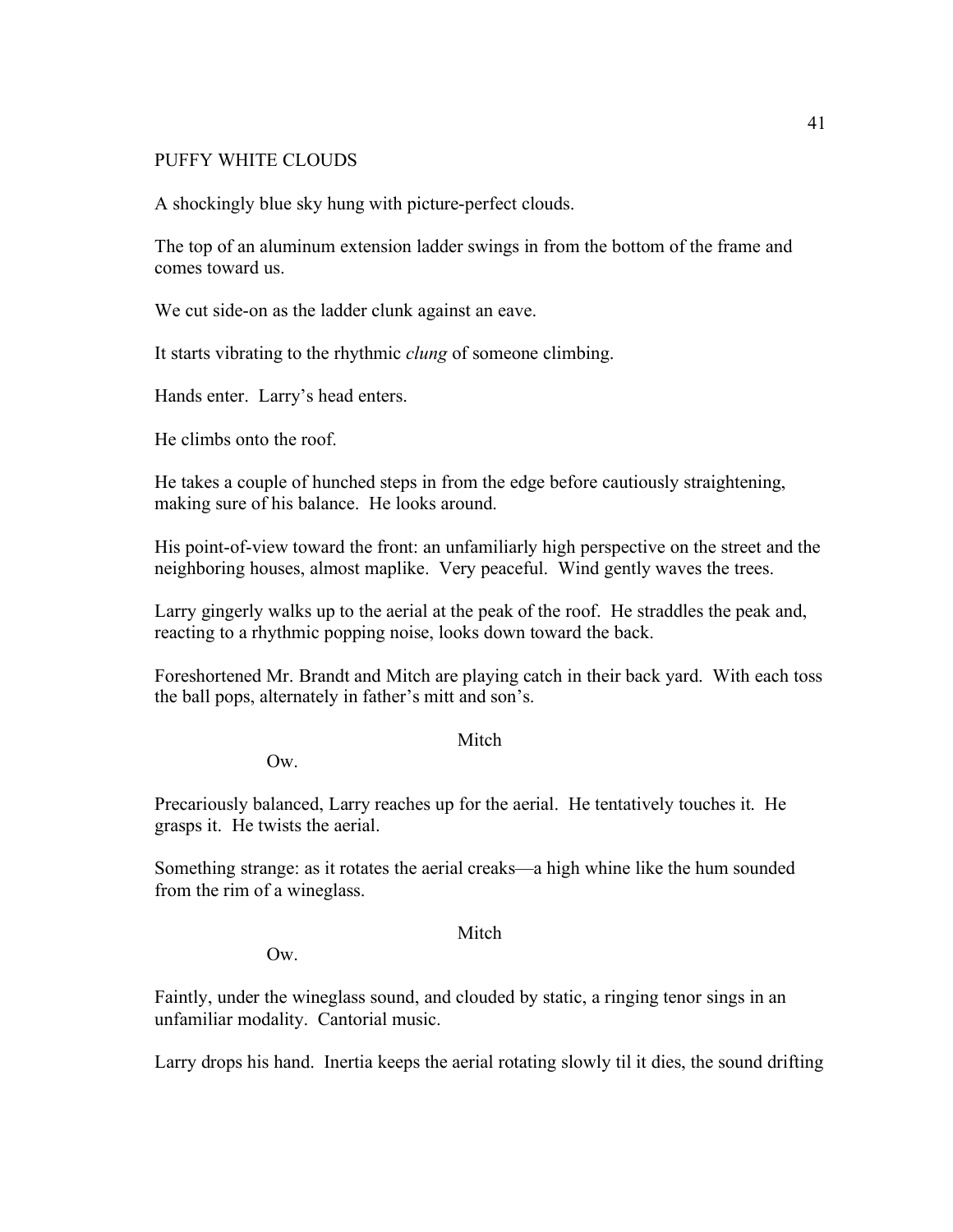away into the sybillant *shush*ing of trees.

Larry reaches out again to turn the aerial. The same crystal hum... cantorial singing... and now, layering in, the theme from *F Troop*.

Music. Crystal hum. Wind.

## **Mitch**

Ow.

Larry's look travels: his point-of-view pans slowly off the steep angle on the neighbors' game of catch, travels across his own backyard, and brings in the white fence that encloses the patio of the neighbor on the other side.

### Mr. Brandt *(off)*

Good toss, Mitch.

On the enclosed patio a woman reclines on a lawn chaise of nylon bands woven over an aluminum frame. She is on her back, eyes closed against the sun. She is naked.

### Mitch *(off)*

O<sub>w</sub>

Larry reacts to the naked woman: startled at first, he moves to hide behind the peak of the roof. But as he realizes that the sun keeps the woman's eyes closed he relaxes, continuing to stare.

She is attractive. Not young, not old: Larry's age. Peaceful.

After a still beat one of her hands gropes blindly to the side. It finds an ashtray on the table next to her and takes from it a pluming cigarette. She puffs and replaces it.

Mitch *(off)*

O<sub>w</sub>

*F Troop*. Cantorial singing.

Blue sky and white puffy clouds.

The sound of a pencil scratching paper.

NOTEBOOK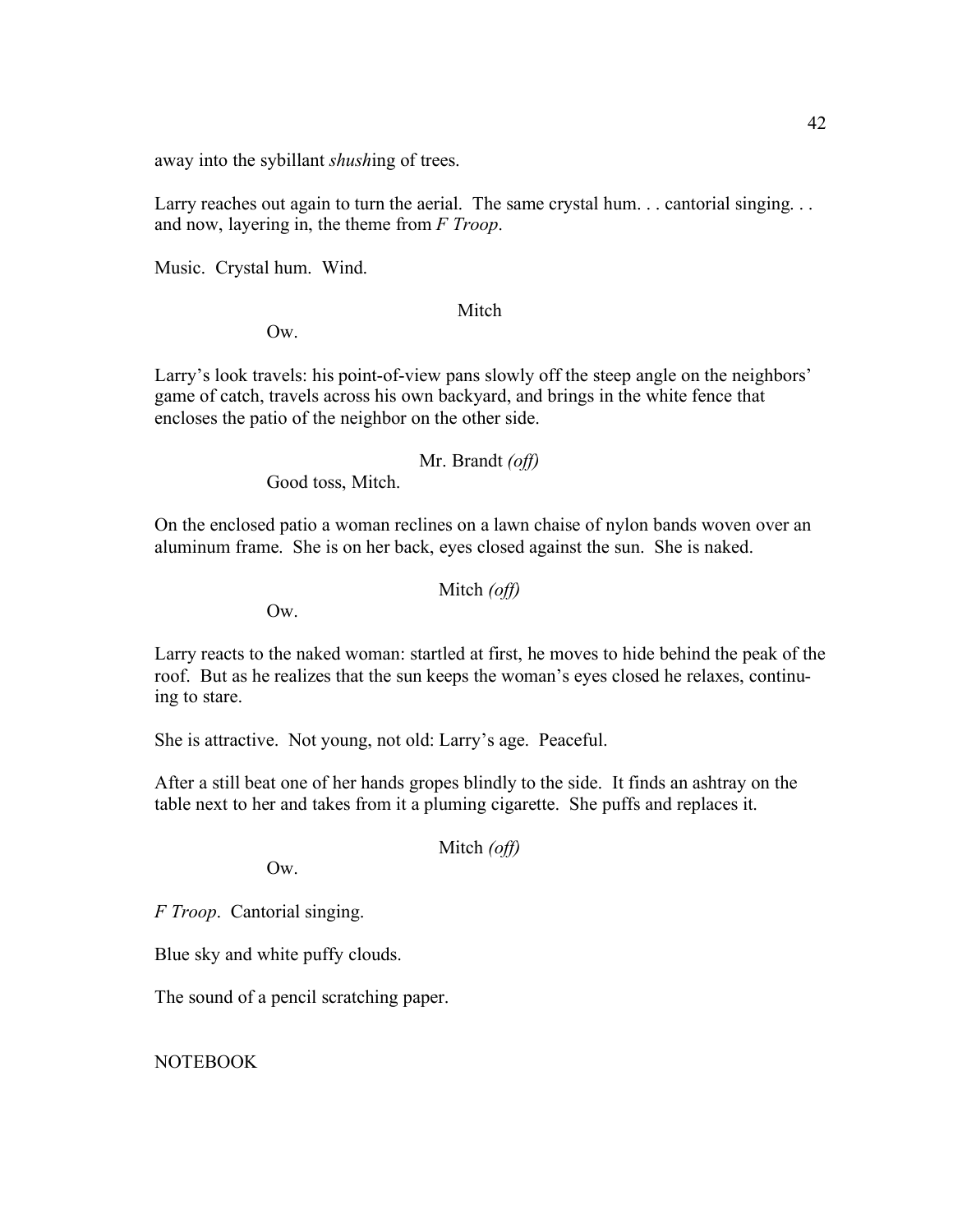A pencil writes equations into a lamplit spiral notebook.

Sidor Belarsky comes in at the cut. So does the spluttering suck-sound of Uncle Arthur's evacuator.

Wider on Uncle Arthur, in his pyjamas, propped up on the narrow fold-out sofa, writing with one hand as he holds the evacuator hose to his neck with the other.

Squeezed into the living room next to the fold-out sofa is a camp cot of plaid-patterned nylon stretched over a folding frame. On the camp cot is Larry, lying half-in, half-out of a rumpled sleeping bag. He stares at the ceiling, a damp washcloth pressed to his forehead. His face is flaming red.

Arthur speaks absently as he scribbles:

Arthur Will you read this? Tell me what you think?

Larry continues to stare at the ceiling.

Larry

Okay.

Uncle Arthur glances up, focuses on Larry.

Arthur Boy. You should've worn a hat.

## LATER

The lights are out. Very quiet. Uncle Arthur lightly snores.

Larry still stares at the ceiling. He shifts his weight. The cot frame squeaks. He shifts again. Another creak.

Larry fishes his watch from the jumble of clothes on the floor: 4:50.

### **KITCHEN**

Larry, in his underwear, spoons ground coffee into the percolator. Uncle Arthur snores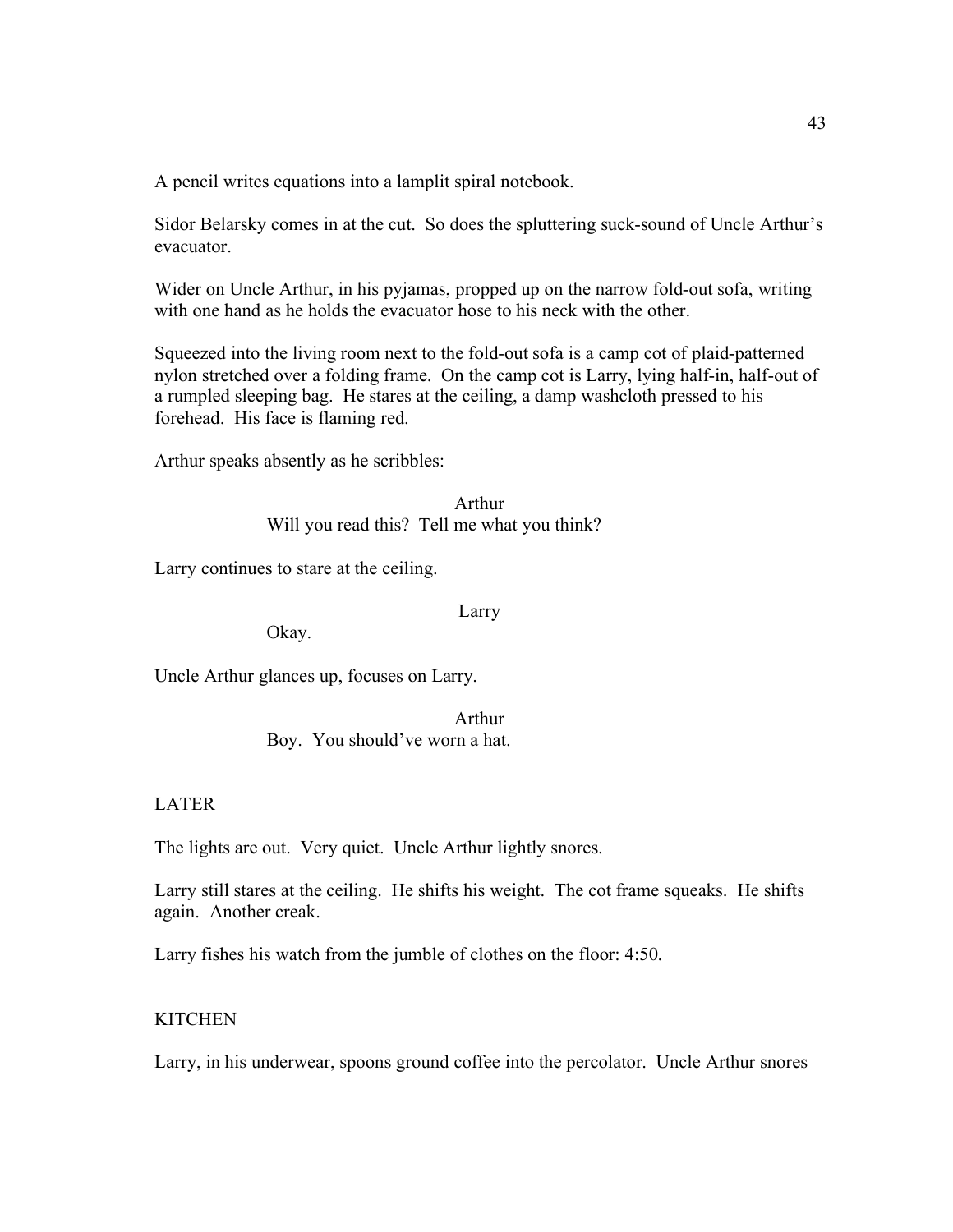on in the other room.

From outside, a dull thunk.

Larry pulls back a curtain.

Next door, Mr. Brandt goes down the walk, wearing camouflage togs and camo billed cap, a rifle bag slung over his shoulder. He is carrying an ice chest, its contents clicking and sloshing.

The boy Mitch, also wearing camo clothes and cap and also with a rifle bag, has just closed the front door. He now lets the screen door swing shut behind him and follows his father down the walkway to the car in the drive.

The twitter of early morning birds. Mr. Brandt's voice, though not projected, stands out in the pre-dawn quiet:

Mr. Brandt

Let's see some hustle, Mitch.

### CLOSE ON THE NOTEBOOK

Its top sheet, densely covered by equations, has a heading:

### *The Mentaculus Compiled by Arthur Gopnik*

After a beat Larry's hand enters to turn the page. The second page is also densely covered with equations.

## Voice

Larry?

Larry's look comes up from the Mentaculus. We are in Larry's office. Standing in the office doorway is Arlen Finkle.

Larry

Hi Arlen.

Arlen Finkle Larry, I feel that, as head of the tenure committee I should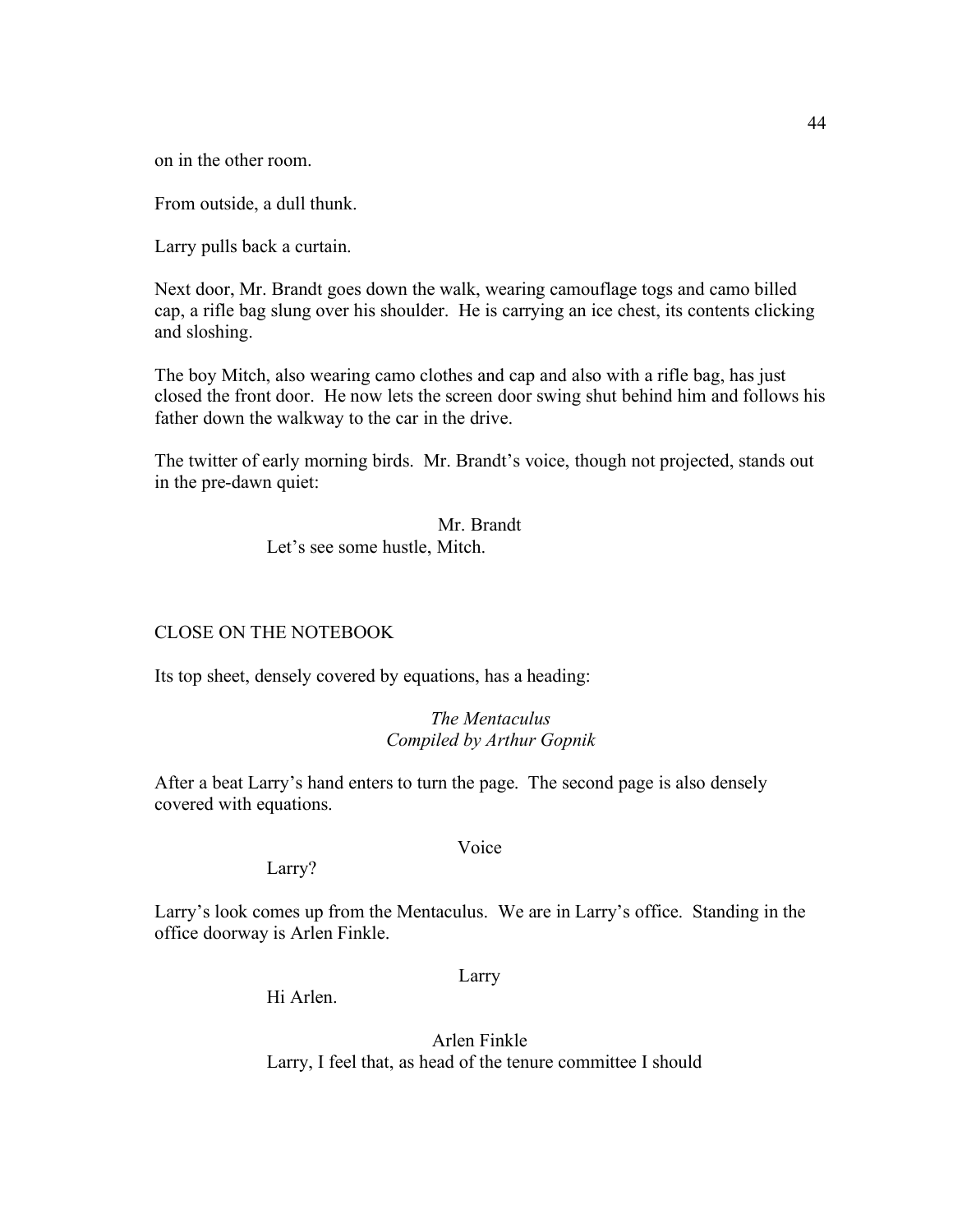tell you this, though it should be no cause for concern. You should not be at all worried.

Larry waits for more. Arlen, though, seems to think it is Larry's turn to speak.

### Larry

Okay.

## Arlen Finkle

I feel I should mention it even though we won't give this any weight at all in considering whether to grant you tenure, so, I repeat—no cause for concern.

Larry Okay, Arlen. Give what any weight?

### Arlen Finkle

We have received some letters, uh. . . denigrating you, and, well, urging that we not grant you tenure.

### Larry

From who?

### Arlen Finkle

They're anonymous. And so of course we dismiss them completely.

#### Larry

Well. . . well. . . what do they say?

### Arlen Finkle

They make allegations, not even allegations, assertions, but I'm not really. . . while we give them no credence, Larry, I'm not supposed to deal in any specifics about the committee's deliberations.

Larry But. . . I think you're saying, these won't play any part in your deliberations.

### Arlen Finkle

None at all.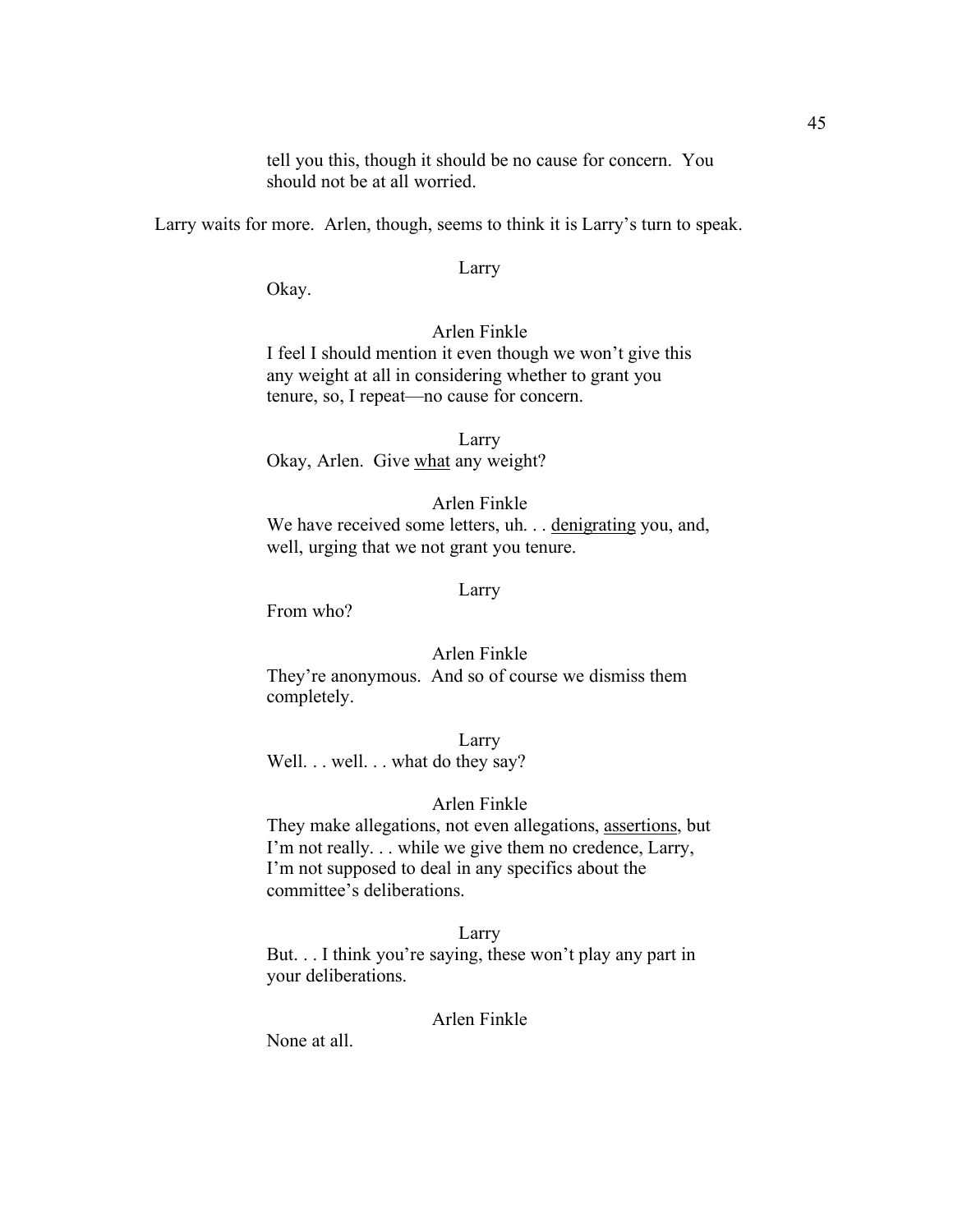#### Larry

Um, so what are they...

## Arlen Finkle Moral turpitude. You could say.

Larry Uh-huh. Can I ask, are they, are they—idiomatic?

#### Arlen Finkle

I, uh. . .

### Larry

The reason I ask, I have a Korean student, South Korean, disgruntled South Korean, and I meant to talk to you about this, actually, he—

## Arlen Finkle

No. No, the letters are competently—even eloquently written. A native English-speaker. No question about that.

#### Larry

Uh-huh.

Arlen Finkle But I reiterate this, Larry: no cause for concern. I only speak because I would have felt odd concealing it.

Larry Yes, okay, thank you Arlen.

## Arlen Finkle

Best to Judith.

Larry answers with a wan smile. He looks down at the Mentaculus.

## HEBREW SCHOOL EXTERIOR

Day. Somewhere inside the school a bell rings. Its doors swing open and children emerge.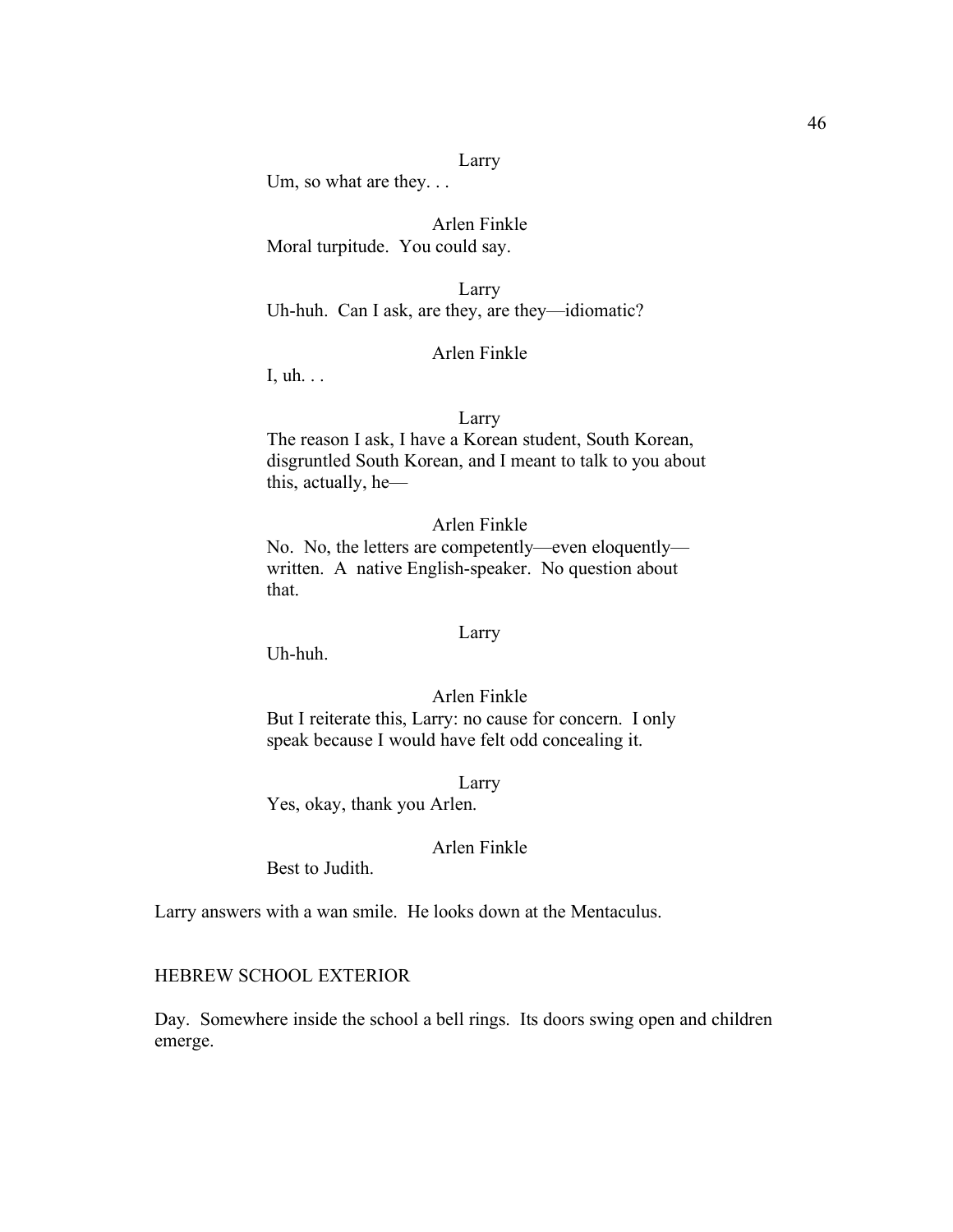Our angle is down a line of school buses waiting to ferry the children home, each bus stenciled with the same Hebrew lettering.

We track toward the buses to steepen the rake. As children sort themselves and climb into their respective vehicles, the track brings the nearest bus into the foreground. It noisily idles with its signature squeaks and stress sounds, its low engine rumbling. Children start climbing on.

### MINUTES LATER

Inside the bus, now moving. Engine noise bangs in louder and air roars in through open windows. Somewhere on the bus, Jefferson Airplane plays.

We are on the driver, a sallow man in a short-sleeved white shirt with earlocks and a yarmulka. He pitches about, stoically wrestling with the wheel and gear shift as the vehicle bucks.

The pitching children.

#### Danny

I gotta get my radio back.

Mark Sallerson Maybe the fucker lodged it up his fucking asshole.

Danny I gotta get it back. Or Mike Fagle's gonna pound the crap out of me.

## Mark Sallerson

Way up his asshole.

#### Danny

And I'll still have to get my sister the money back or she's gonna break four of my records. Twenty bucks, four records.

### Howard Altar

How do you buy all those records. Where do you get your funds.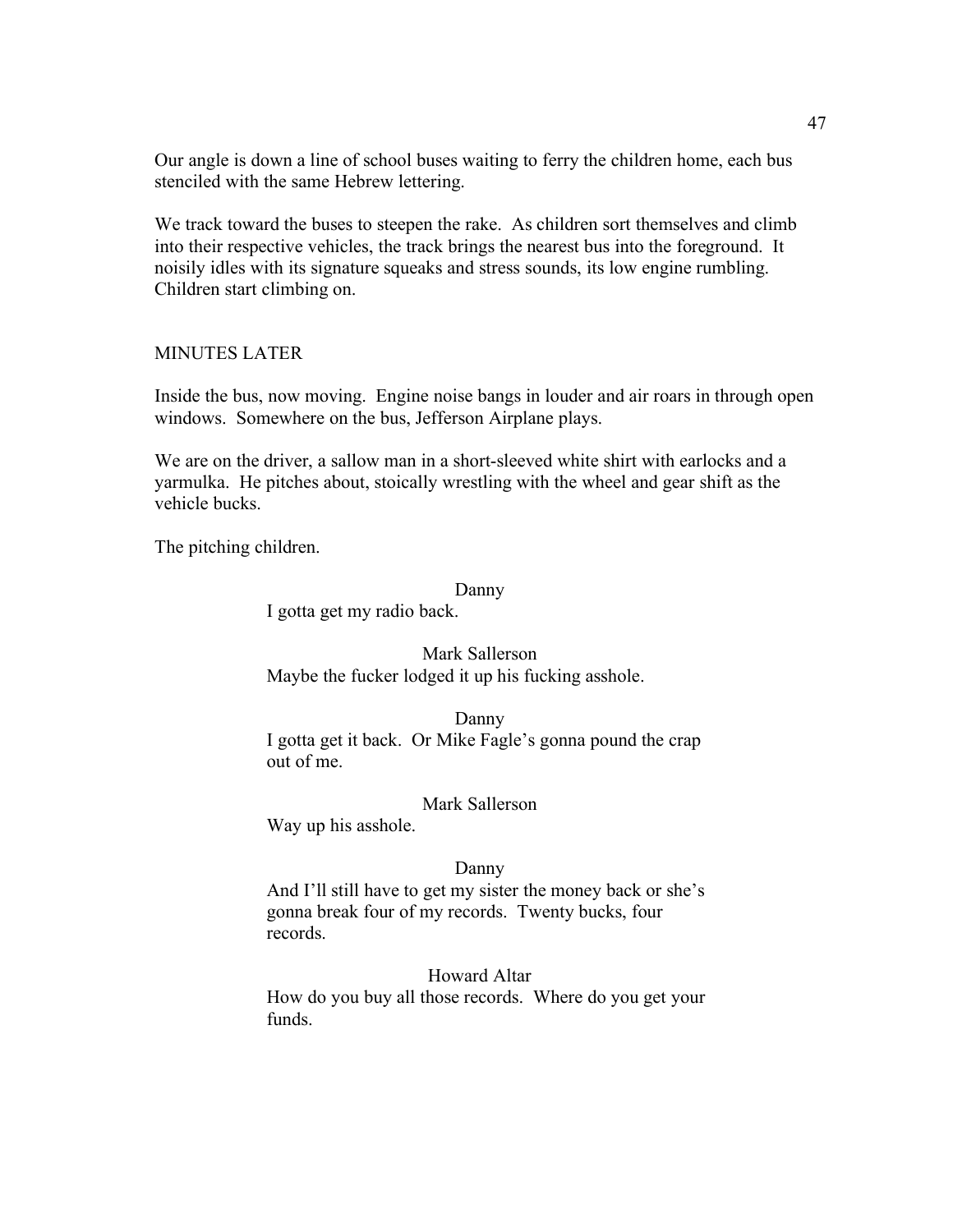### CLOSE ON LARRY

Standing in his yard. His eyes are darkly pouched. He is staring at something, it seems in distress. We hear a fluttering sound.

His point-of-view: stakes are set out in the Brandts' yard. Red ribbon connecting them outlines a projection from the side of the house. The loose ends of the ribbon flutter in the breeze.

Engine noise brings Larry's look around. A car is arriving.

It is the Brandts' car, oddly burdened. As it pulls into their driveway we see that there is a four-point stag strapped to the hood, its head lolling over the grille.

Mr. Brandt and Mitch get out of the car in their hunting fatigues. Blood is smeared on Mr. Brandt's shirt.

Mr. Brandt

Go scrub up, Mitch.

### Larry

Uh, good afternoon.

This brings Mr. Brandt's look around. Apparently he is unused to talking with his neighbor. A short beat.

### Mr. Brandt

Afternoon.

Behind him is the dead buck, staring off through sightless eyes.

## Larry *(lamely)*

. . . Been hunting?

### Mr. Brandt

Yep.

Larry

Is that  $a, uh.$ ..

He is indicating the staked area. Mr. Brandt looks around at it, looks back at Larry.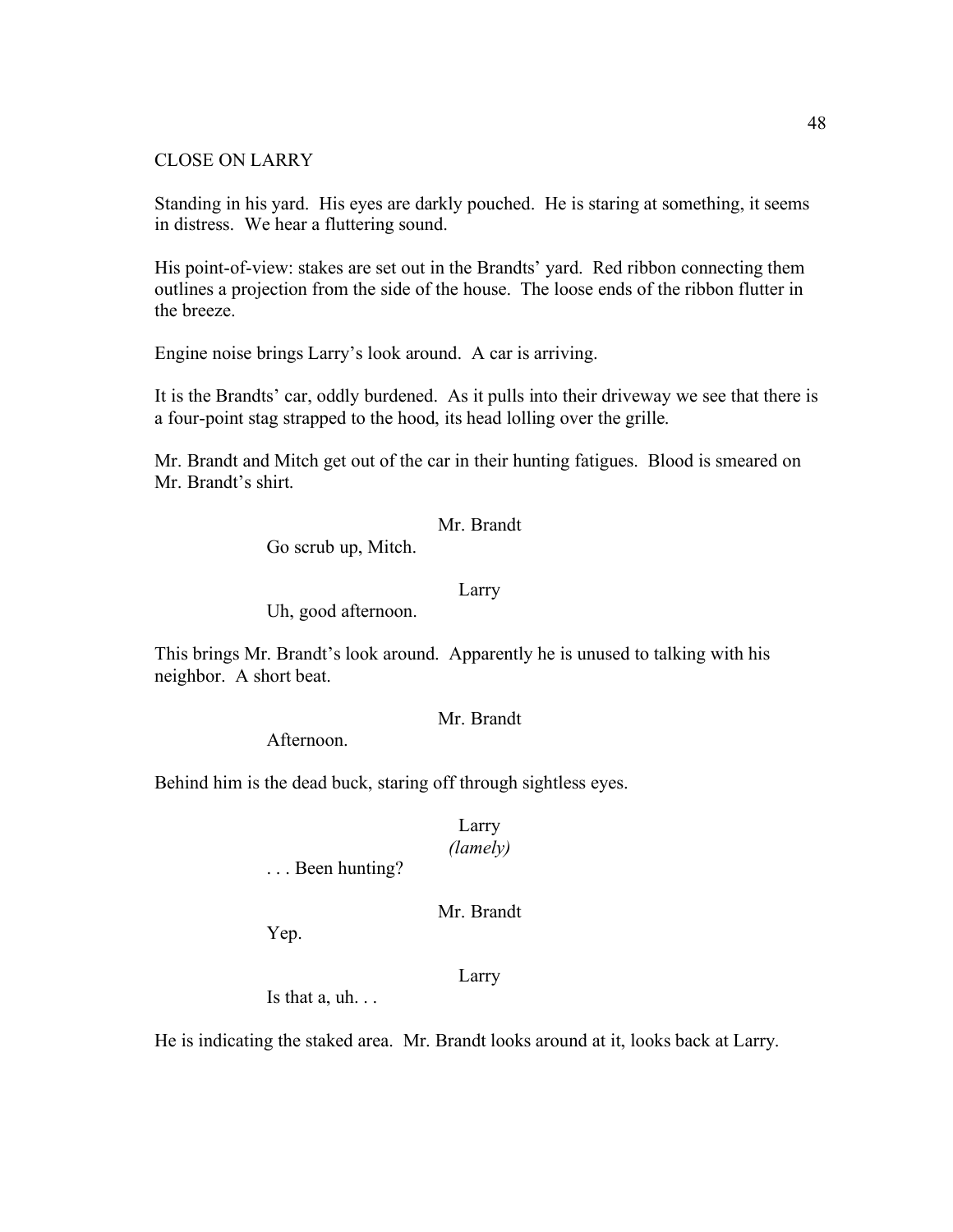### Mr. Brandt

Gonna be a den.

Larry Uh-huh, that's great. Uh, Mr. Brandt—

Mr. Brandt barks at Mitch, who has lingered to listen to the grown-ups:

### Mr. Brandt

I said scrub up, Mitch!

The child quickly goes. Larry frowns.

### Larry

Isn't this a school day?

Mr. Brandt Took him out of school today. So he could hunt with his dad.

## Larry

Oh!

He nods.

. . . That's. . . nice.

Mr. Brandt stares at him with button eyes. Small talk is not his thing.

Larry clears his throat.

. . . Um, Mr. Brandt, that's just about at the property line, there. I don't think we're supposed to get within, what, ten feet—

Mr. Brandt Property line's the poplar.

Larry

. . . the. . .?

Mr. Brandt

Poplar!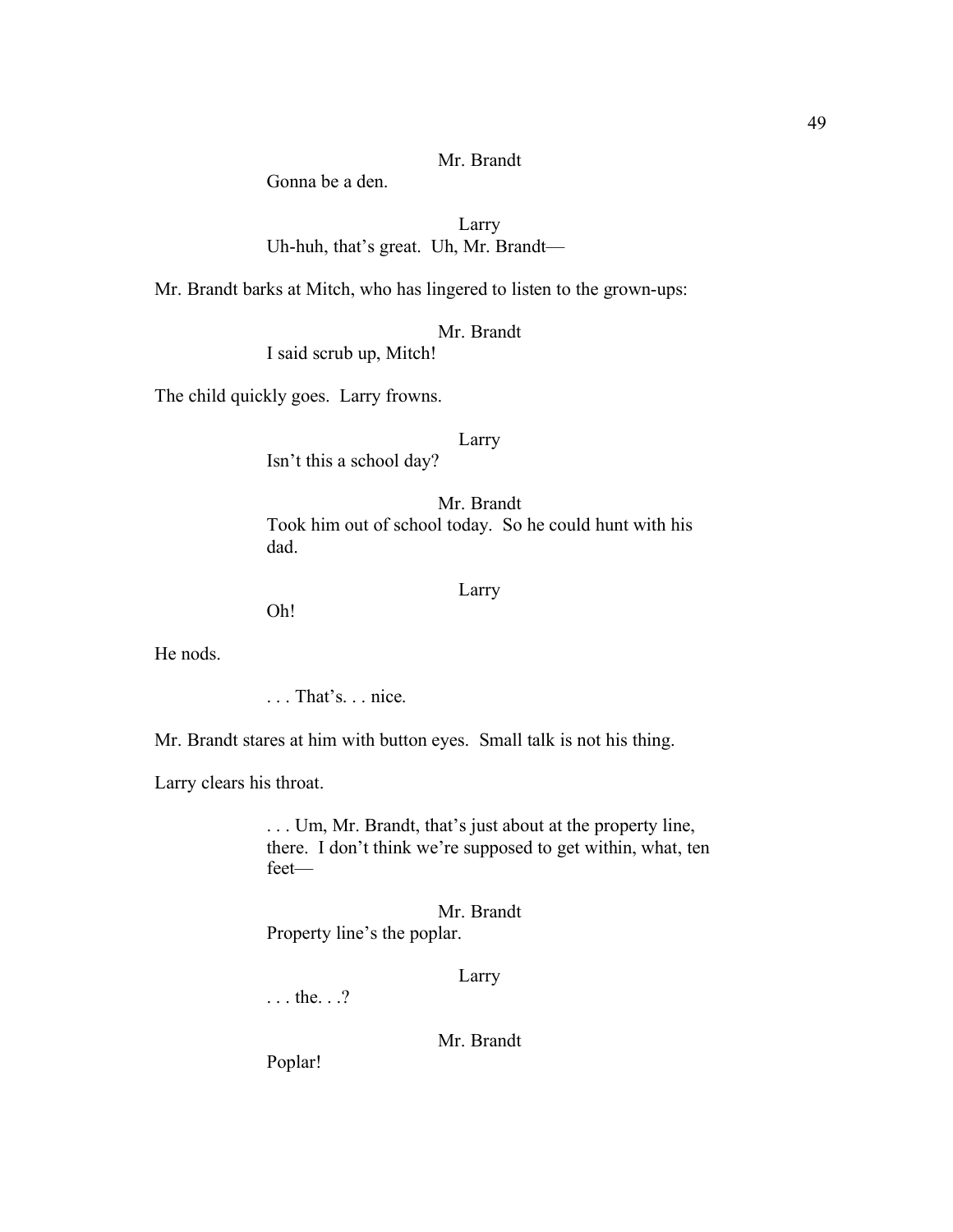### Larry

. . . Well. . . even if it is, you're just about over it—

### Mr. Brandt

Measure.

We hear two pairs of pounding footsteps coming up the street.

Larry I don't have to measure, you can tell it's—

Mr. Brandt

Line's the poplar.

He indicates.

. . . It's all angles.

Mr. Brandt turns and goes.

Larry turns, reacting to the pounding footsteps. One of the two pairs belongs to Danny who arrives, slowing to a walk, panting, a bookbag over his shoulder.

A half-block back the pursuing boy also stops running. Husky, shaggy-haired, he watches, scowling, as Danny goes up the walk to his house.

Larry addresses Danny's retreating back:

Larry

What's going on?

Danny

Nothing.

IN THE HOUSE

Larry enters.

Judith *(off)*

Larry?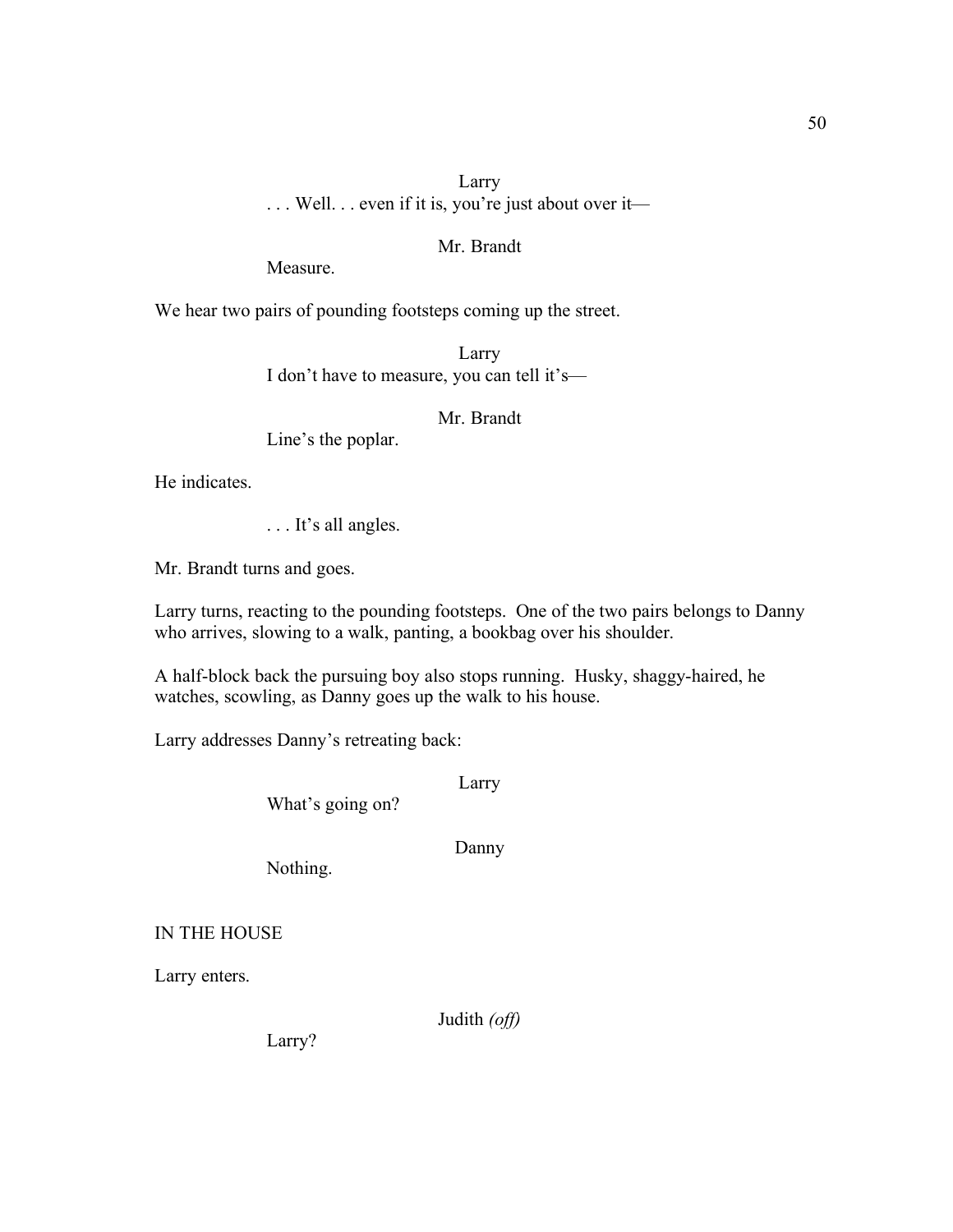Larry *(projecting)*

Yeah?

Judith *(off)* Did you go to Sieglestein Schlutz?

Larry

No, I—not yet.

Judith *(off)*

Larry.

Larry

Appointment Monday.

The thud of a car door outside.

Sarah emerges from the hall and heads for the front door, pulling on a jacket. Larry is surprised.

. . . Where are you going?

Sarah

I'm going to The Hole.

Larry

At five o'clock?

He looks out the front-door window. Four girls have emerged from a car and are coming up the walk. They are Sarah's age and all have dark hair and big noses.

> Sarah We're stopping at Laurie Kipperstein's house so I can wash my hair.

Larry pulls open the door. From the four dark girls:

Voices

Hi, Mr. Gopnik.

Larry

You can't wash it here?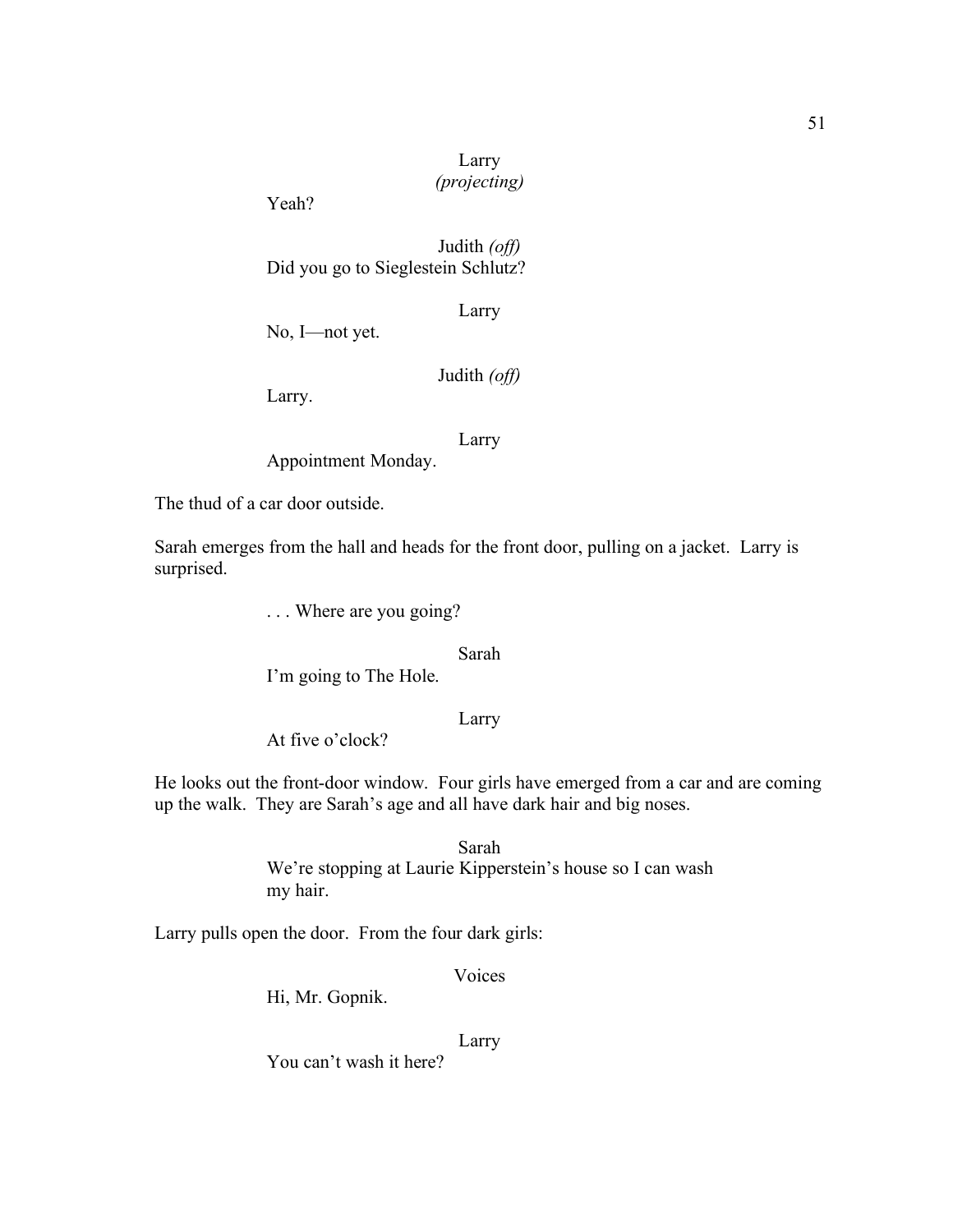From somewhere in the house, Jefferson Airplane starts.

As she brushes past Larry:

Sarah Uncle Arthur's in the bathroom.

Voice

Out in a minute!

Judith enters.

Judith

Are you ready?

Larry

Huh?

Judith We're meeting Sy at Embers.

I am?

Larry

Judith

Both of us. I told you.

## EMBERS

Larry has his arms pinned at his sides by hugging Sy Ableman.

Sy Larry. How are you. Larry Sy. Sy Hello Judith.

Judith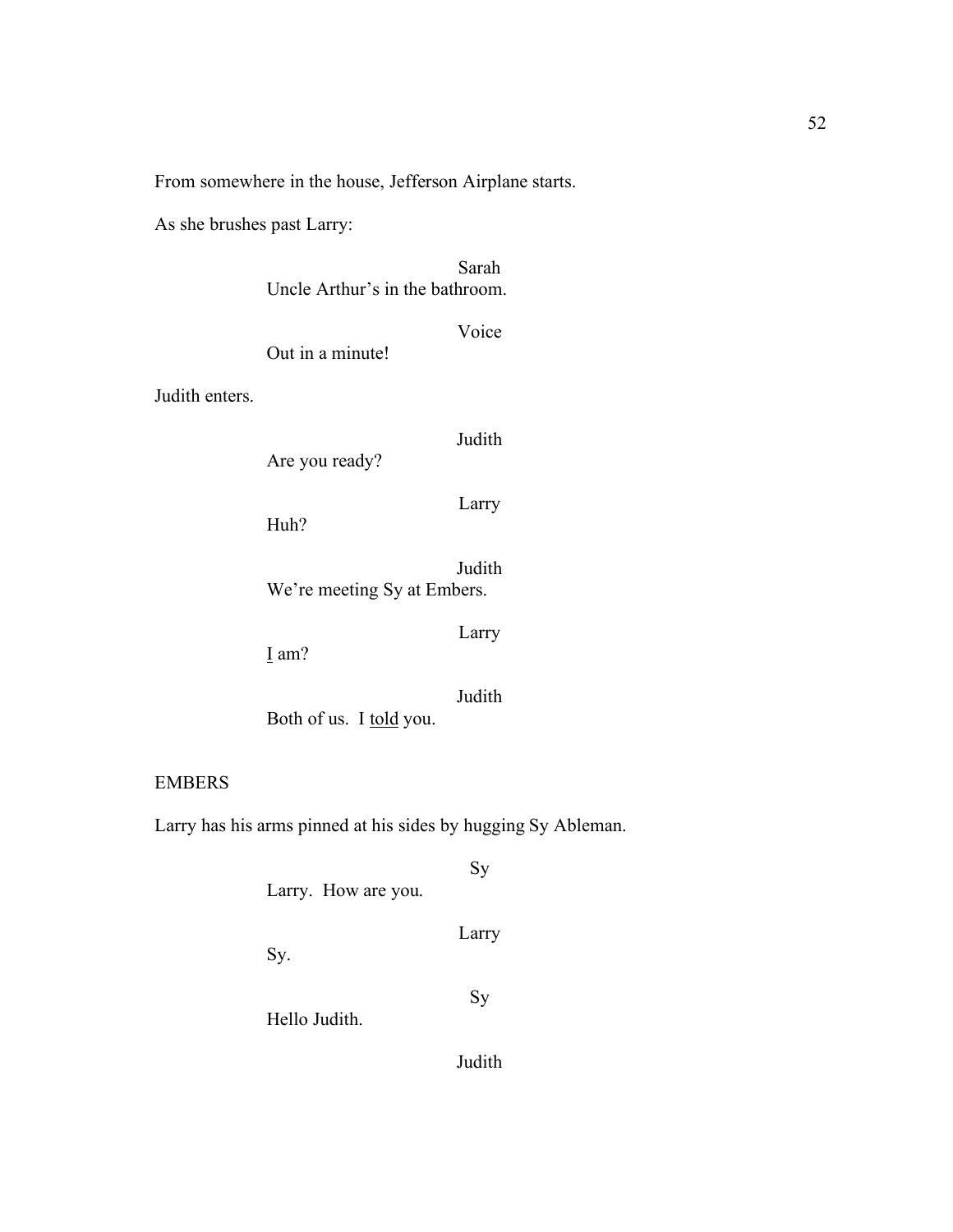Hello Sy.

Sy releases Larry and all seat themselves at Sy's booth—Judith next to Sy, Larry facing.

Sy Thank you for coming, Larry. It's so impawtant that we be able to discuss these things.

Larry I'm happy to come to Embers, Sy, but, I'm thinking, really, maybe it's best to leave these discussions to the lawyers.

Sy Of coss! Legal matters, let the lawyers discuss! Don't mix apples and oranges!

**Judith** I've begged you to see the lawyer.

## Larry

*(teeth grit)* I told you, I'm going Monday.

Sy Monday is timely! This isn't—please!—Embers isn't the forum for legalities, you are so right!

### **Judith**

Hmph.

## Sy

No, Judith and I thought merely we should discuss the practicalities, the living arrangements, a situation that will conduce to the comfit of all the parties. This is an issue where no one is at odds.

Larry isn't sure where this is leading:

### Larry

. . . Living arrangements.

Sy Absolutely. I think we all agree, the children not being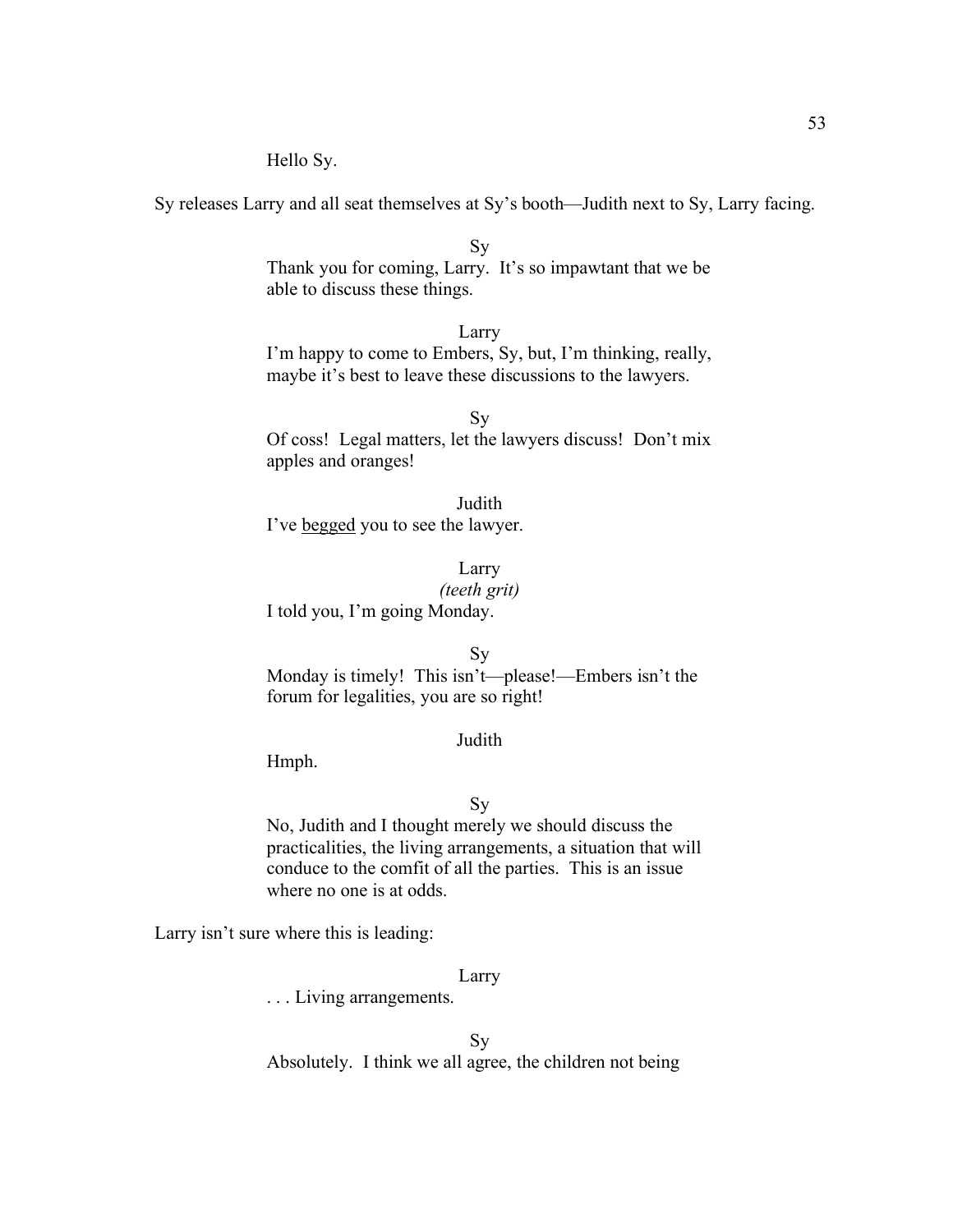contaminated by the tension—the most impawtant.

Judith We shouldn't put the kids in the middle of this, Larry.

Larry

The kids aren't—

Judith I'm saying "we." I'm not pointing fingers.

Sy No one is playing the "blame game," Larry.

Larry

I didn't say anyone was!

**Judith** Well let's not play He said, She said, either.

Larry

I wasn't! I—

Sy All right, well let's just step back, and defuse the situation, Larry.

Larry glares at Sy.

Sy smiles at him, sadly. He reaches over and rests a hand on Larry's.

. . . I find, sometimes, if I count to ten.

A beat.

. . . One. . . two. . . three. . . faw. . . Or silently. . .

Long beat.

**Judith** Really, to keep things on an even keel, especially now, leading up to Danny's bar mitzvah—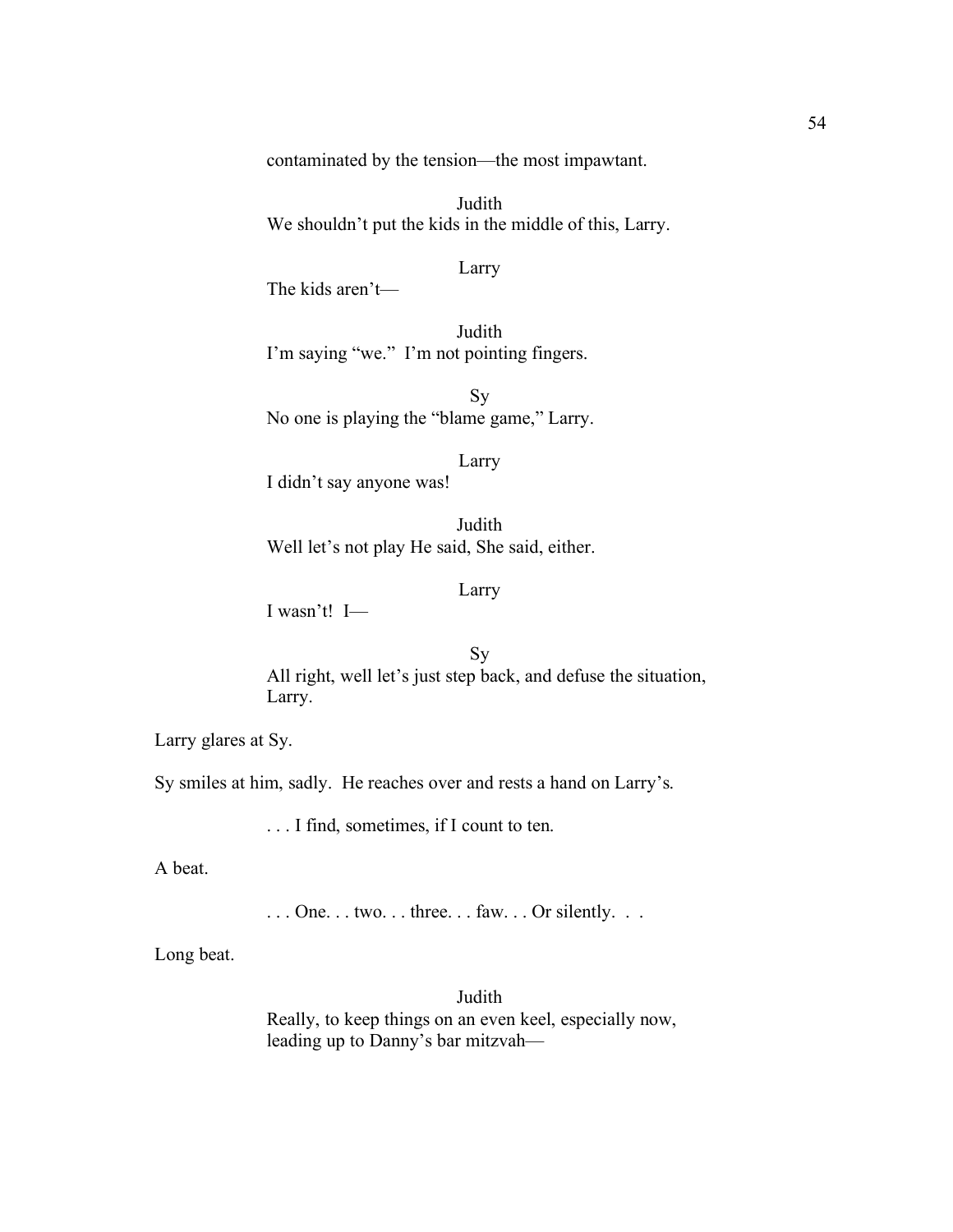Sy A child's bar mitzvah, Larry!

Judith Sy and I think it's best if you move out of the house.

Larry

... Move <u>out</u>?!

Sy

It makes eminent sense.

Judith Things can't continue as they—

Larry Move out! Where would I go?!

Sy Well, for instance, the Jolly Roger is quite livable. Not expensive, and the rooms are eminently habitable.

Judith This would allow you to visit the kids.

Sy There's convenience in its fava. There's a pool—

Larry Wouldn't it make more sense for you to move in with Sy?

Judith and Sy gape.

After a beat:

Judith

Larry!

Sy

Larry, you're jesting!

Judith Larry, there is much to accomplish before that can happen.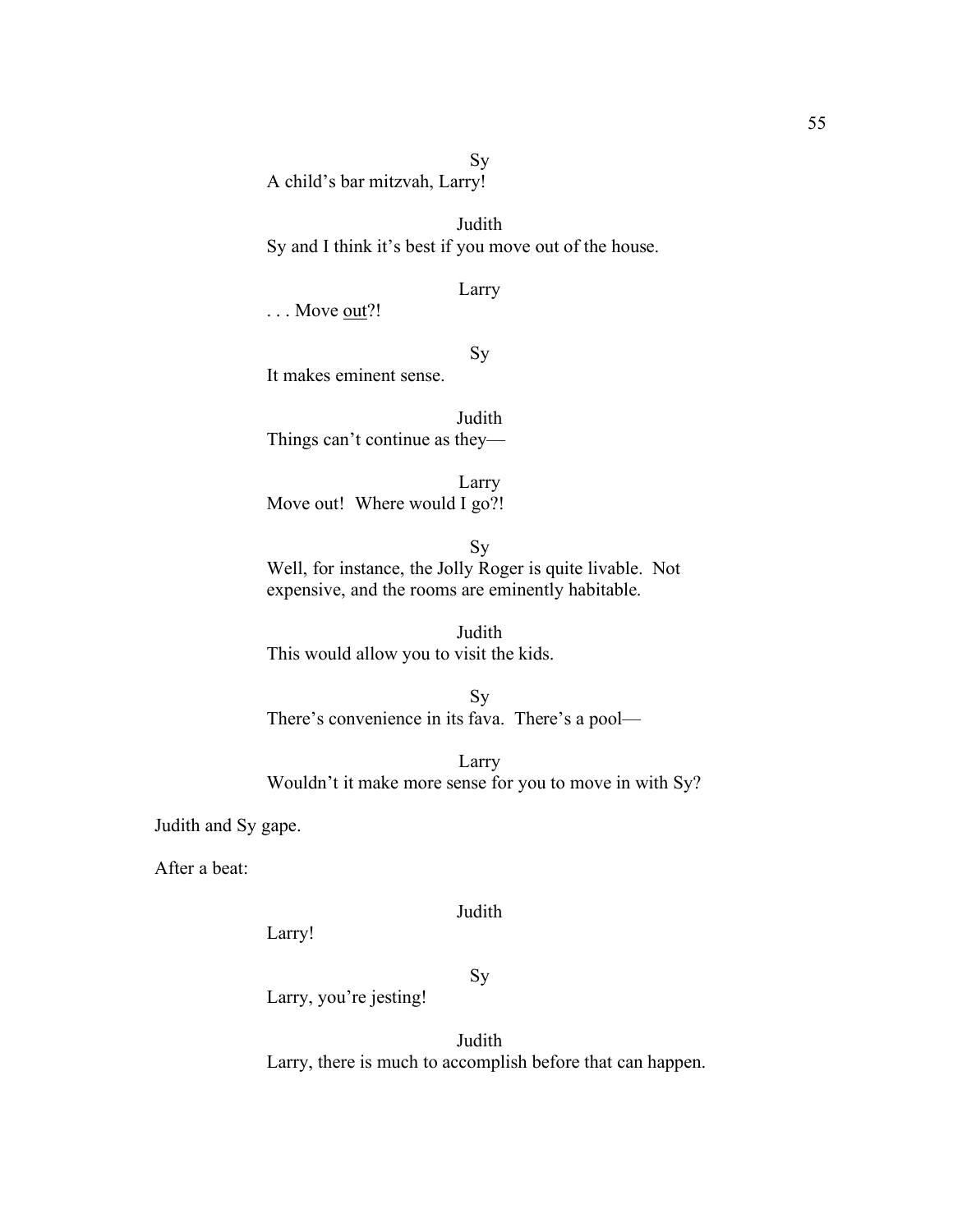Sy sadly shakes his head.

Sy Larry, Larry, Larry. I think, really, the Jolly Roger is the appropriate coss of action.

He shrugs.

. . . It has a pool.

IN BLACK AND WHITE: A BRAIN

It sits in in a large fishbowl, bathed in clear fluid.

The brain pulses, alive. Leads connect it to various pieces of gear outside the fishbowl. Brain and appurtenances are on a dais of sorts dressed out with bunting.

Oddly, the picture is scored with cantorial singing.

The brain seems to be giving orders to people who wear imperfectly form-fitting 1950's uniforms of the future. After receiving their instructions the minions of the brain bow to it and leave. They are succeeded by two leather-helmeted thugs, big and heavy though lacking muscle definition, who escort a resisting handsome man before the brain. The handsome man, hands tied behind his back, gazes defiantly up at the brain which in some fashion addresses him.

We hear blows and voices over the cantorial music:

Danny

Stop it!

Sarah

Creep fucker!

Danny Stop it! I'm getting it! I'm gonna get it!

Wider shows that the brain is on television, which Danny has muted while he plays the Cantor Youssele Rosenblatt record and drills his Torah portion. He and Sarah are in a stand-off, hands tensed either to deliver or ward off blows.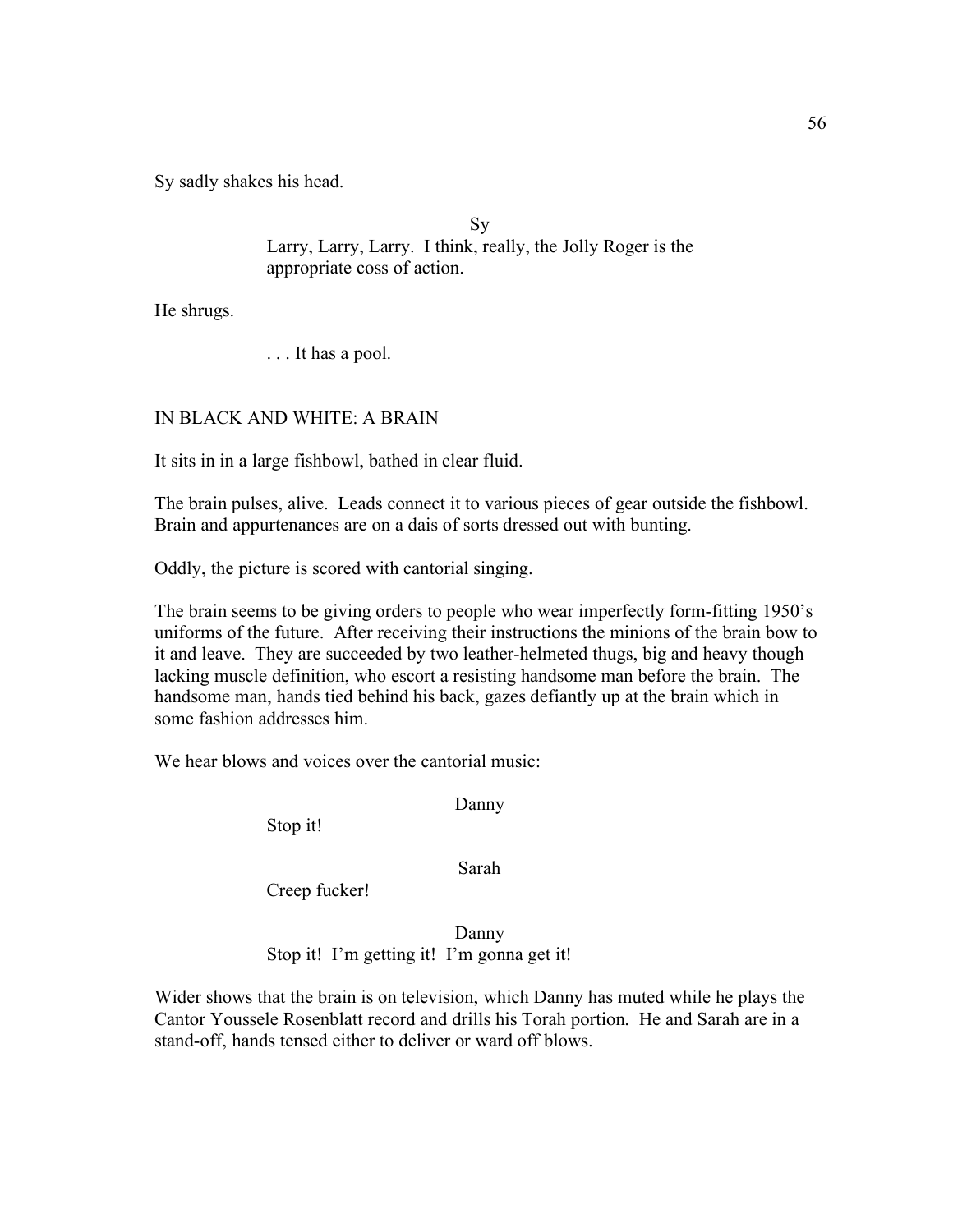### Sarah

Brat!

Larry enters.

Larry

What's going on?

Sarah *(leaving)*

Nothing.

Larry

What was that?

Danny

Nothing.

Larry How's the haftorah coming? Can you maybe use the hi-fi?

Danny

What?

We hear the doorbell off. Larry indicates the portable record player.

Larry Can I borrow this? I'm taking some stuff. To, you know, the Jolly Rodger.

Danny

Sure Dad.

On TV the handsome man shouts defiance at the brain.

From off, Sarah projects:

Sarah

Dad. Chinese guy.

ASIAN MAN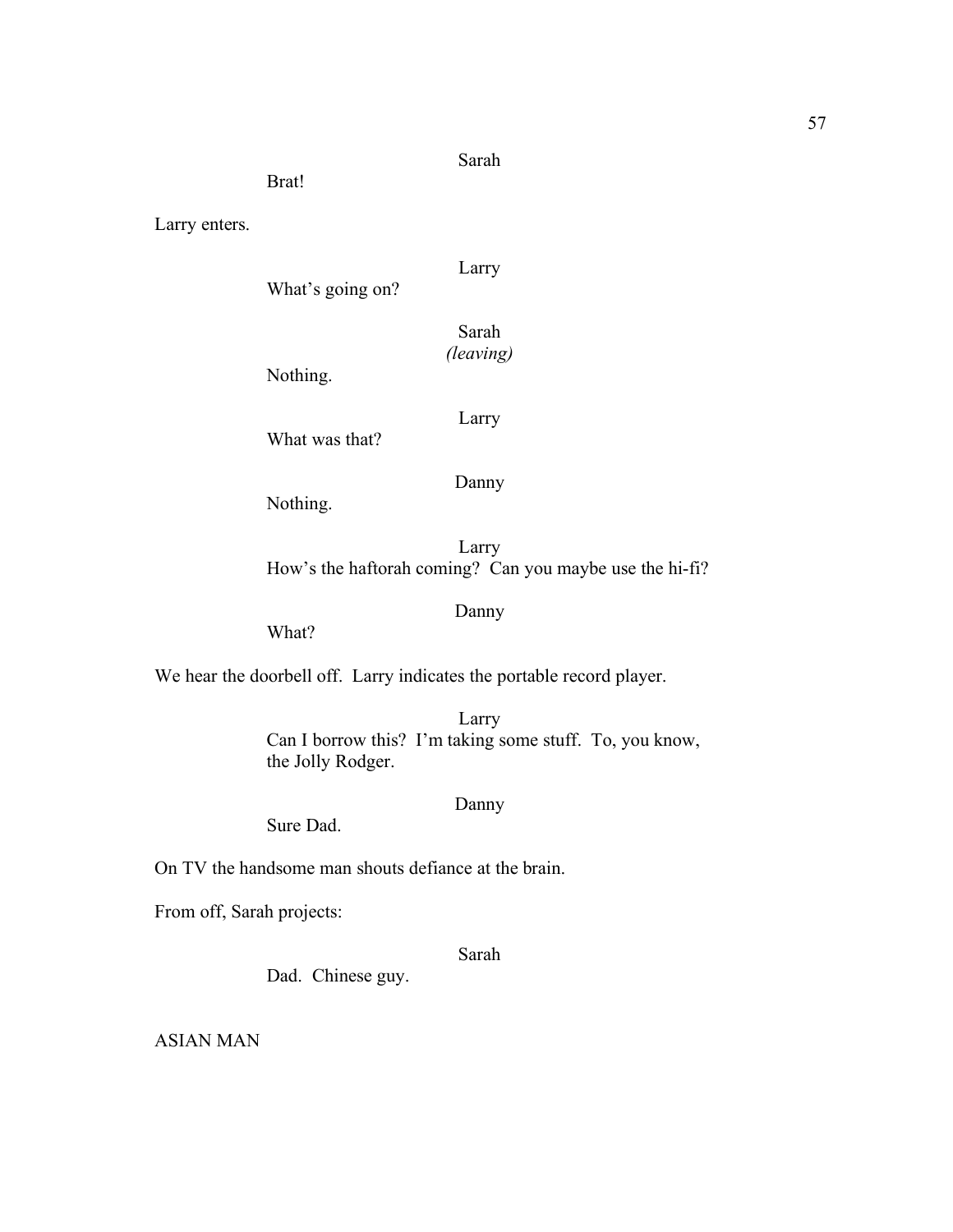A middle-aged Korean man, well groomed, in a nicely cut suit and with a jeweled tiepin.

### Man

Culcha clash.

He bangs the knuckles of two fists, illustrating.

. . . Culcha clash.

He faces Larry in the driveway. Larry's car is half-loaded with open boxes that are haphazardly stuffed with clothing and effects.

Larry is leaning against the hood, arms folded, gazing at the man, unimpressed. A beat.

Finally he bestirs himself.

Larry With all respect, Mr. Park, I don't think it's that.

Mr. Park

Yes.

Larry No. It would be a culture clash if it were the custom in your land to bribe people for grades.

Mr. Park

Yes.

Larry So—you're saying it is the custom?

Mr. Park No. This is defamation. Grounds for lawsuit.

Larry You—let me get this straight—you're threatening to sue me for defaming your son?

Mr. Park

Yes.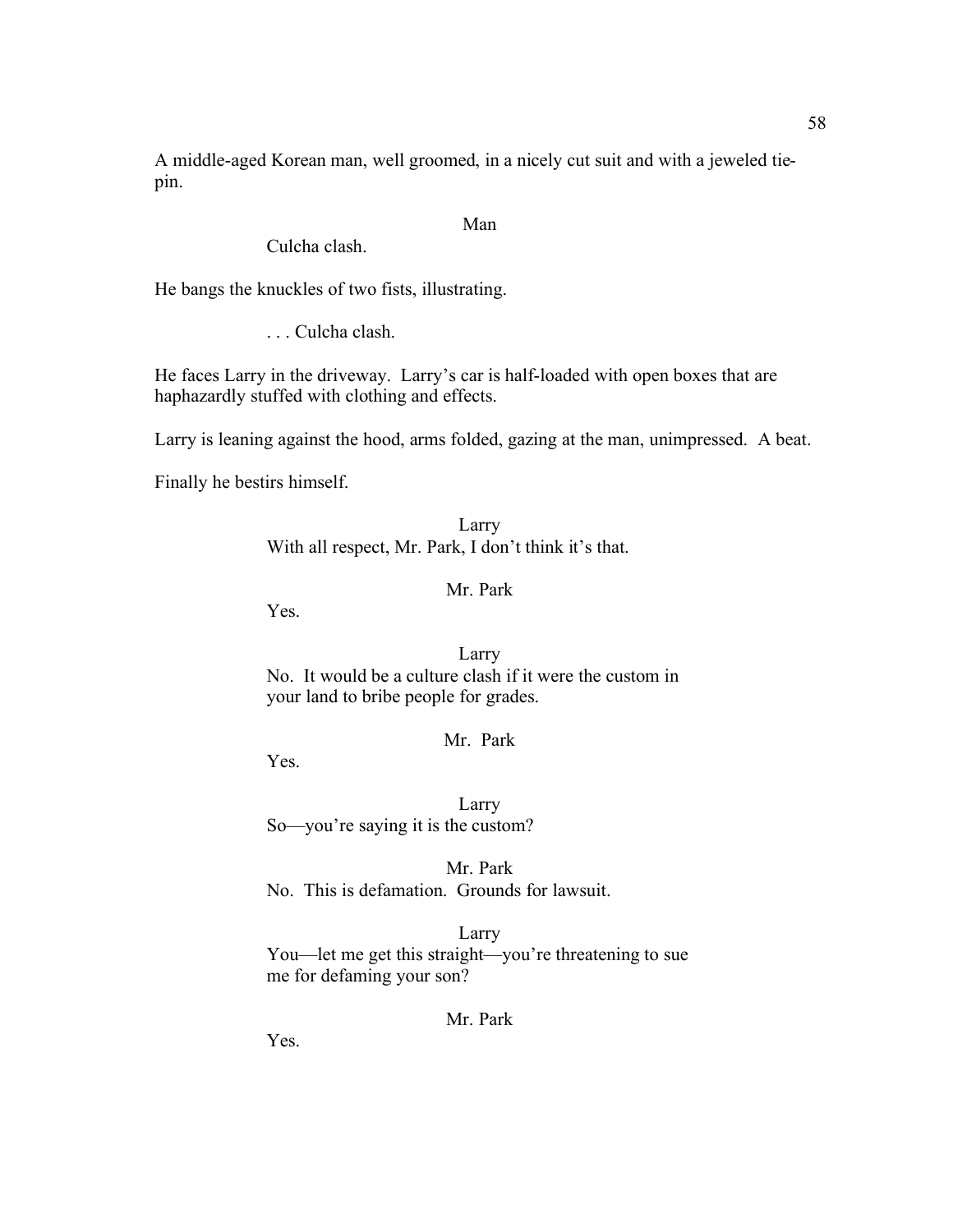Larry

But it would—

### Mr. Brandt

Is this man bothering you.

Mr. Brandt is on the strip of lawn separating the two neighbors' driveways. He is giving Mr. Park a hard stare.

> Larry Is he bothering me? No. We're fine. Thank you, Mr. Brandt.

Mr. Brandt, not entirely convinced, withdraws, glaring at the Korean.

Larry turns back to Mr. Park.

. . . I, uh. . . See, if it were defamation there would have to be someone I was defaming him to, or I... All right, I... let's keep it simple. I could pretend the money never appeared. That's not defaming anyone.

Mr. Park

Yes. And passing grade.

Larry

Passing grade.

Mr. Park

Yes.

Larry

Or you'll sue me.

Mr. Park

For taking money.

Larry So. . . he did leave the money.

Mr. Park

This is defamation.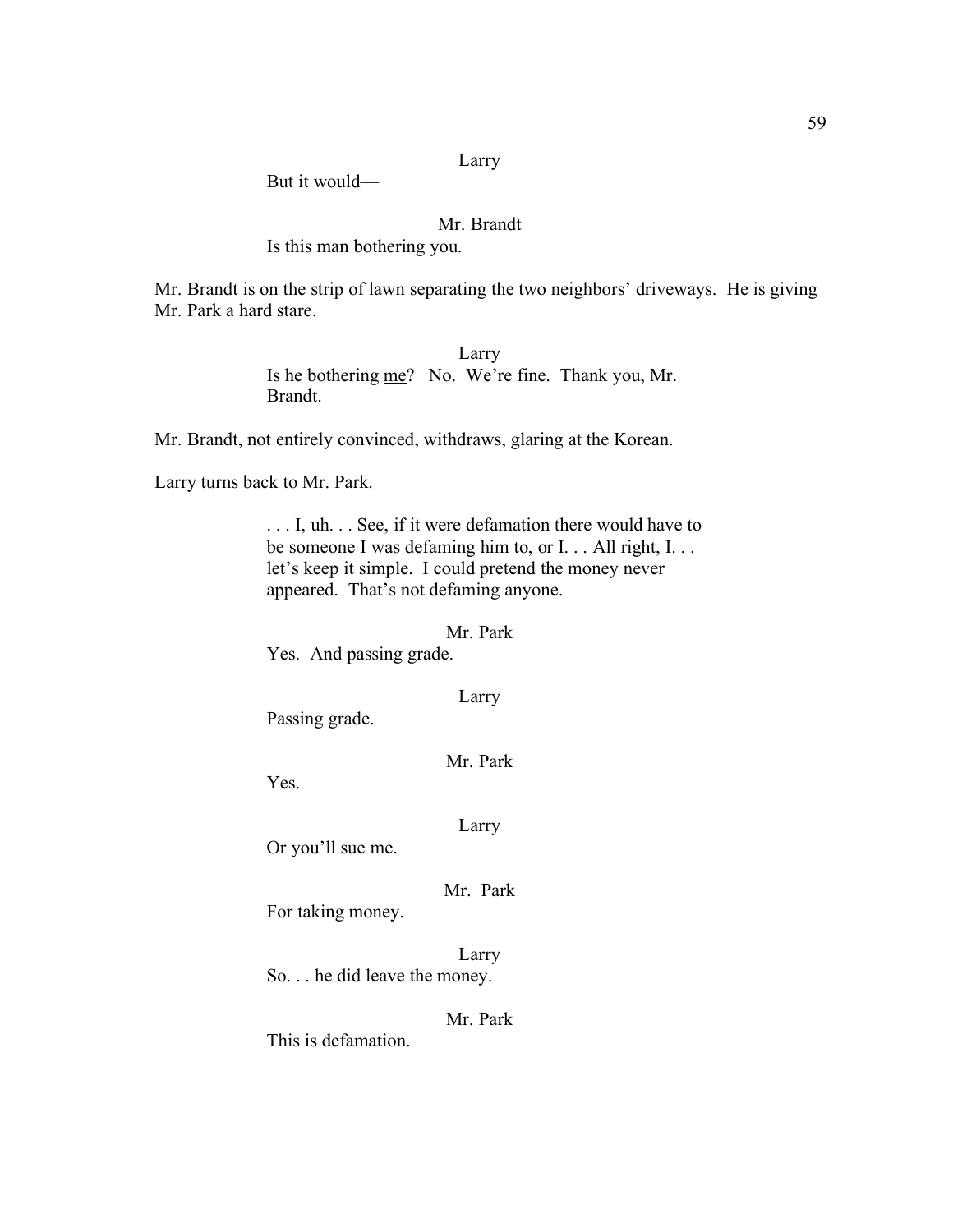Larry Look. It doesn't make sense. Either he left the money or he didn't—

#### Mr. Park

Please. Accept mystery.

Larry You can't have it both ways! If—

Mr. Park

Why not.

Larry stares.

We hear Sidor Belarsky music.

### RECORD PLAYER

Sidor Belarsky's singing crosses the cut. The tone arm of Danny's portable record player rides on a spinning LP.

Wider shows Larry grading bluebooks at a small formica table crowded into a corner of his motel room. It is a depressingly generic budget motel room of the mid-sixties with cheaply paneled walls, thin carpet, formica night tables, plastic lamps, and twin beds with stained nubby bedspreads.

The phone rings.

Larry

Hello.

He brightens.

. . . Fine, Mimi, how are you?. . . Uh-huh. . . No, it's not that bad. . . It's not that bad. . . There's a pool. . .

Arthur emerges from an alcove in the dim depths of the room that has a dressing-room mirror and apparently connects to the bathroom. He has a hand towel pressed to the back of his neck.

. . . Oh sure, that sounds great. . . Oh, great, then I'll bring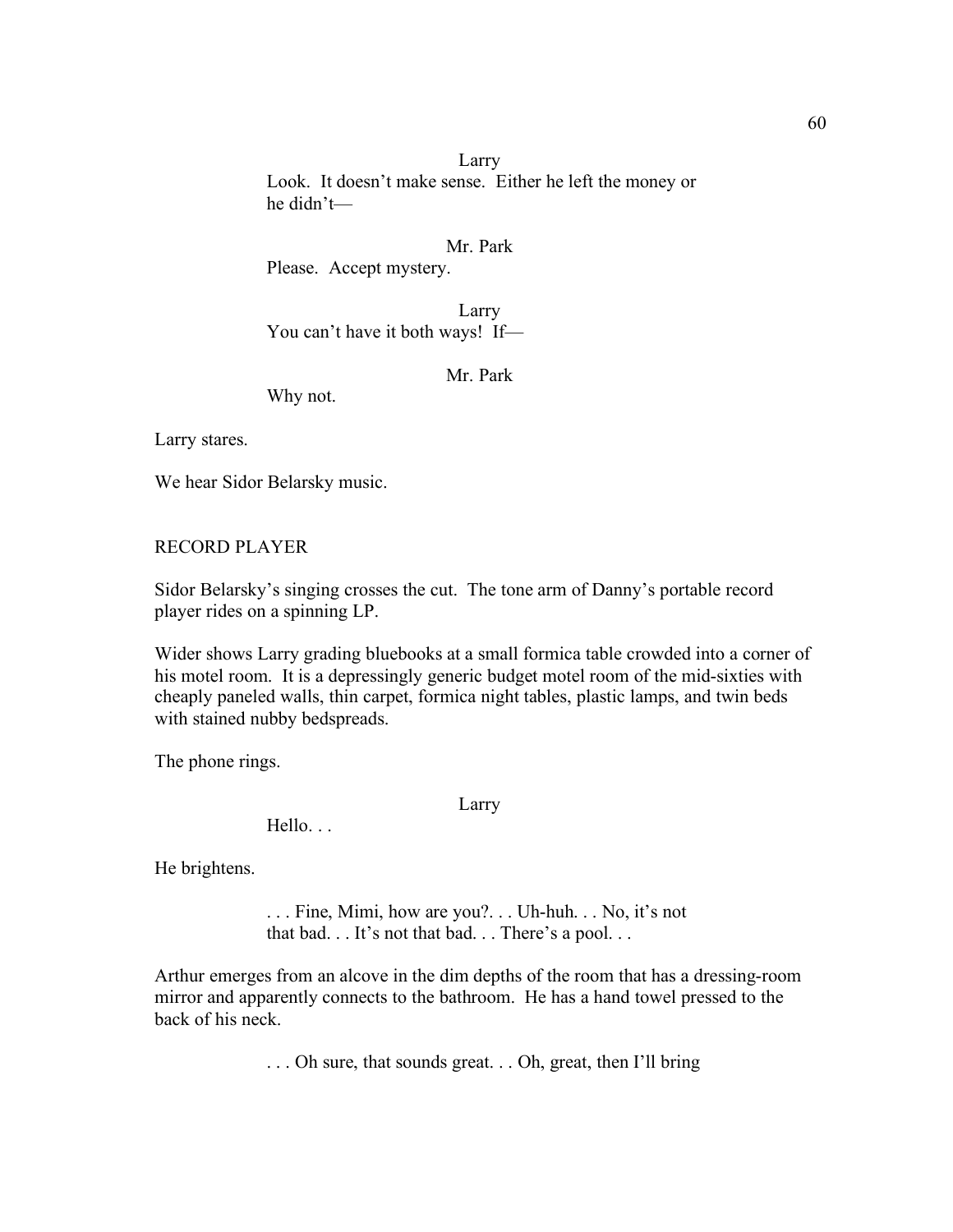Danny...

## LAKE NOKOMIS

A crowded beach—children cavorting, adults lounging, much sun, few umbrellas. Red floats strung with red nylon rope define a swimming area; beyond it people dive from an anchored raft.

Splashing and children's laughter slap off the surface of the lake.

## WOODS

Above the lake. The beach noise has some distance and a faintly bizarre canyon echo. Very present, in contrast, is the rustle of breeze in trees. It is dark here with intense hot spots where the sun sifts through the leaf cover.

We are close on Danny who sits leaned back against a tree. After a very long beat he slowly exhales, a small amount of smoke feathering out with his breath.

Voice

Gimme that fucker.

Danny passes the joint to Ronnie Nudell who sits opposite.

## PICNIC AREA

Scattered on a woodless rise above the lake are several redwood picnic tables with, next to each, a firepit.

Here in the sun Larry glistens with sweat, as does Mel Nudell, a man of Larry's age who is bouncing a bag of charcoal briquettes to spill some into the firepit in the background. Larry sits at the table in the foreground with Mimi Nudell who alone seems unaffected by the heat—or by anything else in the physical environment. Her pale, gravely composed Giacometti face is shaded by a large-brimmed hat.

> Larry No. Almost a year and a half since Touche Ross let him go. He's very good with numbers. I think his, his social skills have held him back.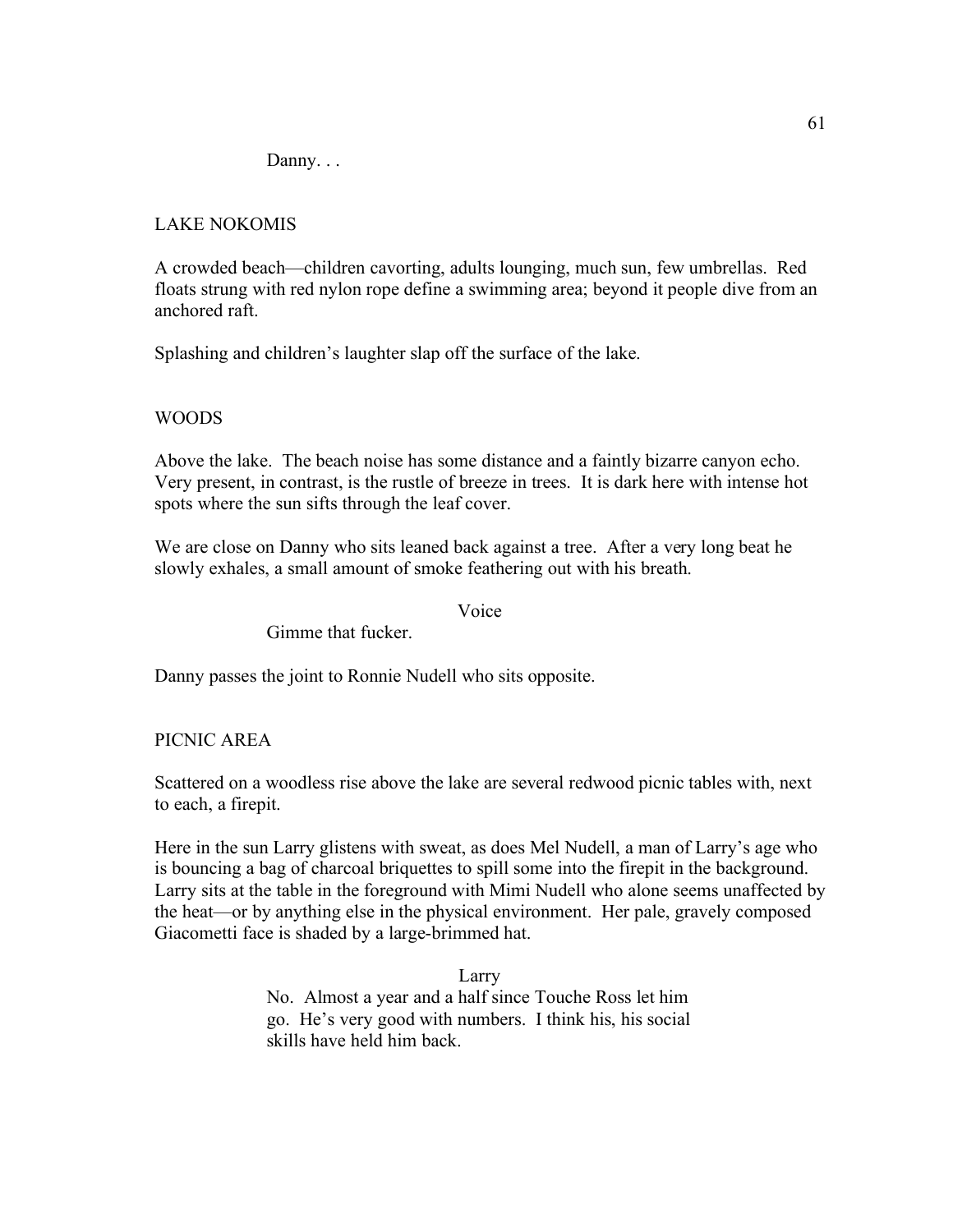#### Mimi

Such a sweet man though.

#### Larry

Arthur has a good heart. And he never complains, unlike me. Sometimes I don't give him enough credit.

Mimi He tried to tell me about this thing he's working on, this. . .

Larry The Mentaculus? He says it's a, uh. . . a probability map. Of the universe. He asked if I could help him publish it. Um, it was a little hard for me to evaluate.

### A beat.

## Mimi

Does he go out socially at all?

#### Larry

He tries. He's been going to the singles mixers at Hillel House.—Well, I should talk, I'm not doing any better.

#### Mimi

How is Judith?

Larry Fine. She's fine. I'm the odd man out.

Mimi smiles.

### Mimi

Sometimes these things just aren't meant to be. And it can take a while before you feel what was always there, for better or worse.

### Larry

I never felt it! It was a bolt from the blue! What does that mean! Everything that I thought was one way turns out to be another!

### Mimi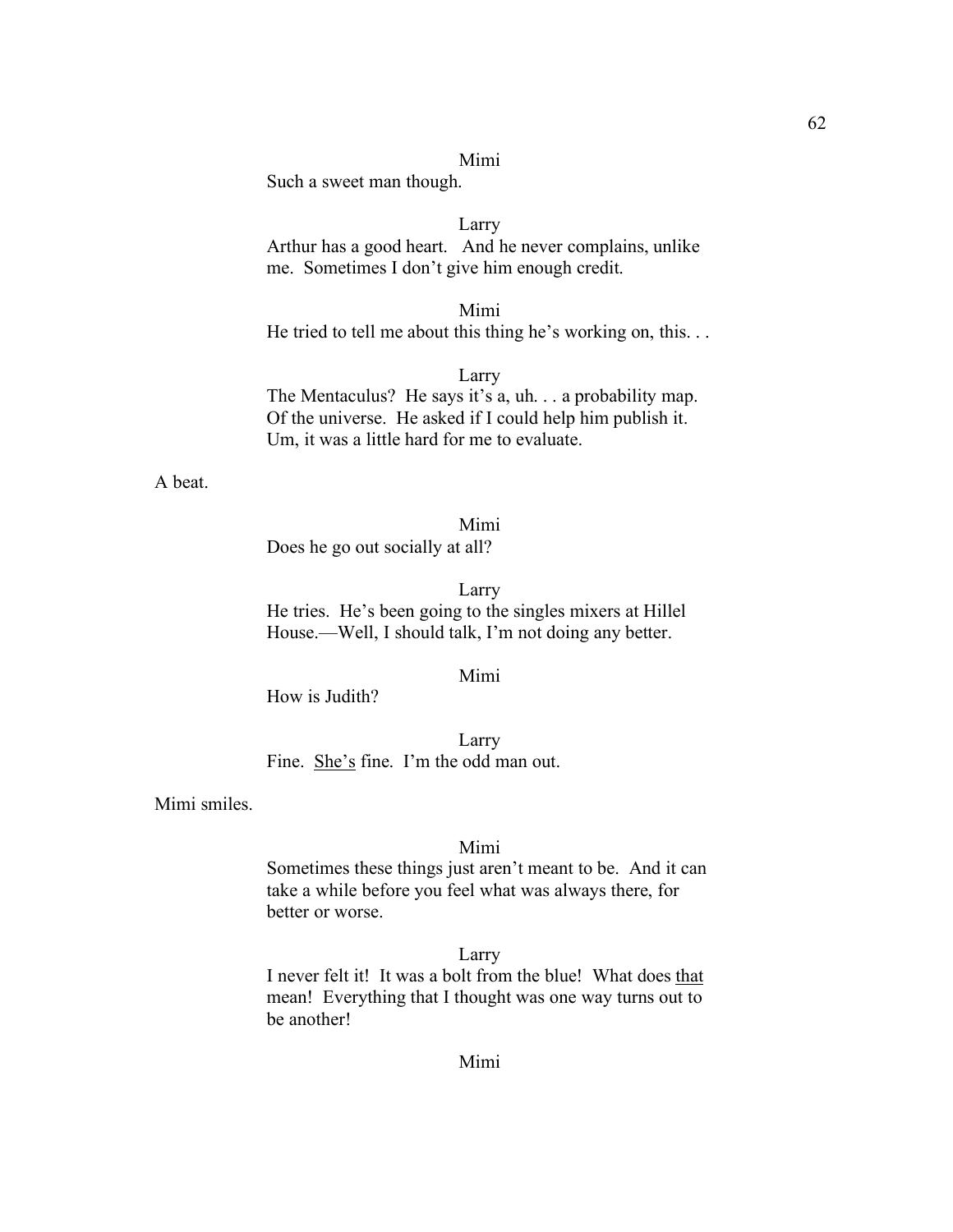Then—it's an opportunity to learn how things really are.

Larry broods. Mimi softens.

. . . I'm sorry—I don't mean to sound glib. It's not always easy, deciphering what God is trying to tell you. But it's not something you have to figure out all by yourself. We're Jews, we have that well of tradition to draw on, to help us understand. When we're puzzled we have all the stories that have been handed down from people who had the same problems.

#### Larry

I guess.

Mimi Have you talked to Rabbi Nachtner?

Silence.

Arthur is climbing the hill from the lake, dripping wet. He projects:

Arthur Boy! The air out here is magnificent!

Mimi, looking at Larry, responds to his dark silence:

Mimi

Why not see him?

Larry What's the rabbi gonna tell me?

Mimi

If I knew I'd be the rabbi.

He looks at her glumly. She laughs.

. . . Life is beautiful, Larry. Nobody's sick. Nobody died. You just need help remembering how to enjoy.

Mel Nudell has finished spreading and lighting the coals. He now comes and sits next to Mimi, draping an arm over her shoulder. She strokes his hand.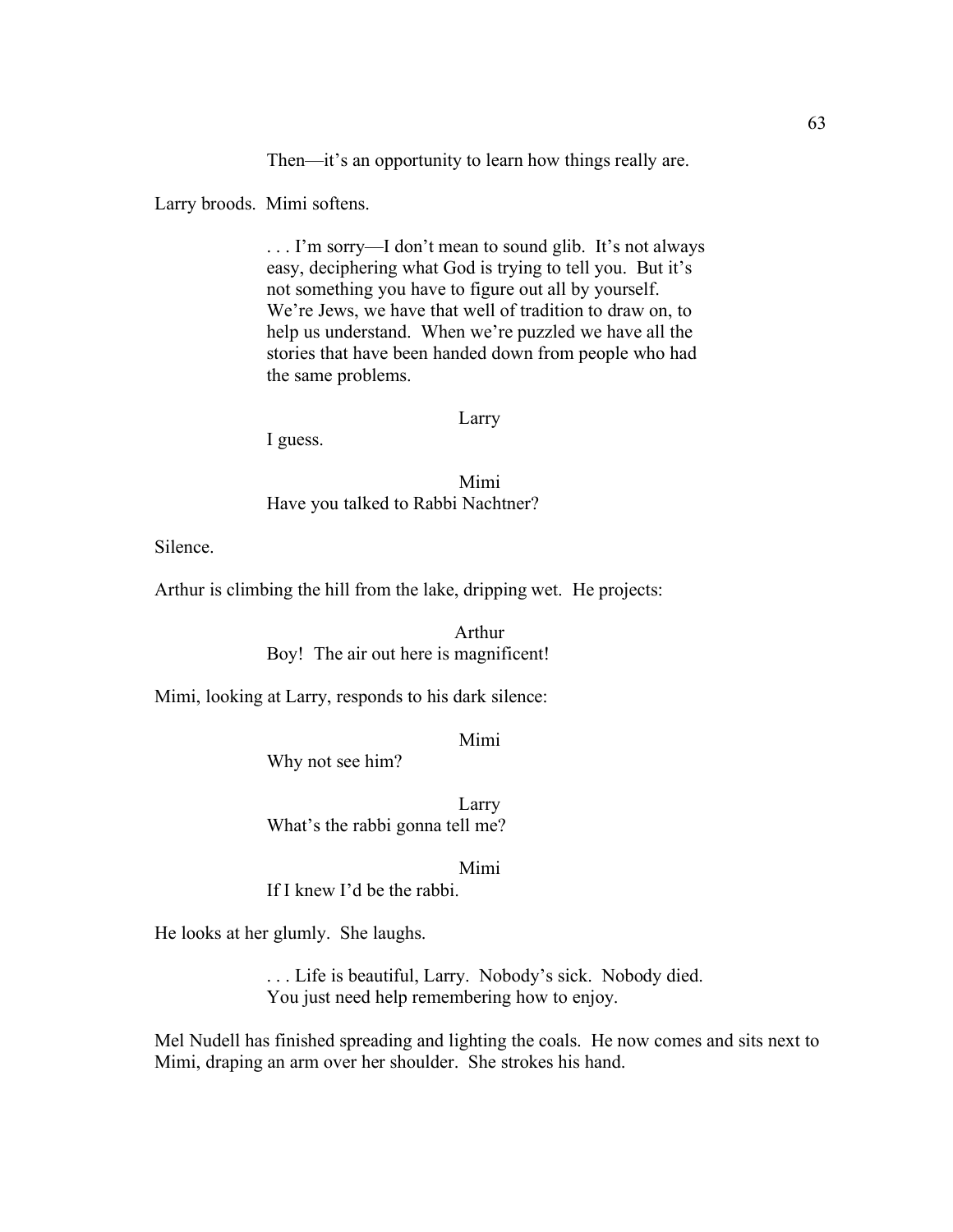. . . Where are the kids?

## Mel

Woods. Exploring.

Uncle Arthur approaches, swim trunks plastered to his thighs, hair dripping, one hand pressing his towel to the back of his neck.

> Arthur If somebody could bottle this air they'd make a million bucks!

A white title:

## *The First Rabbi*

### SYNAGOGUE OFFICE ANTEROOM

Day. Larry sits waiting. A door opens and he rises.

Larry

Oh—Rabbi Scott.

Rabbi Scott Ginzler is the shockingly young junior rabbi.

Rabbi Scott

Hello Larry.

Larry I thought I was going to see Rabbi Nachtner.

#### Rabbi Scott

He was called away on an *etz monim*: Ruth Brynn's mother is in the hospital and she isn't doing well. Rabbi Nachtner asked me to cover for him—come on in.

## RABBI SCOTT'S OFFICE

A few minutes later. Larry sits tensely hunched.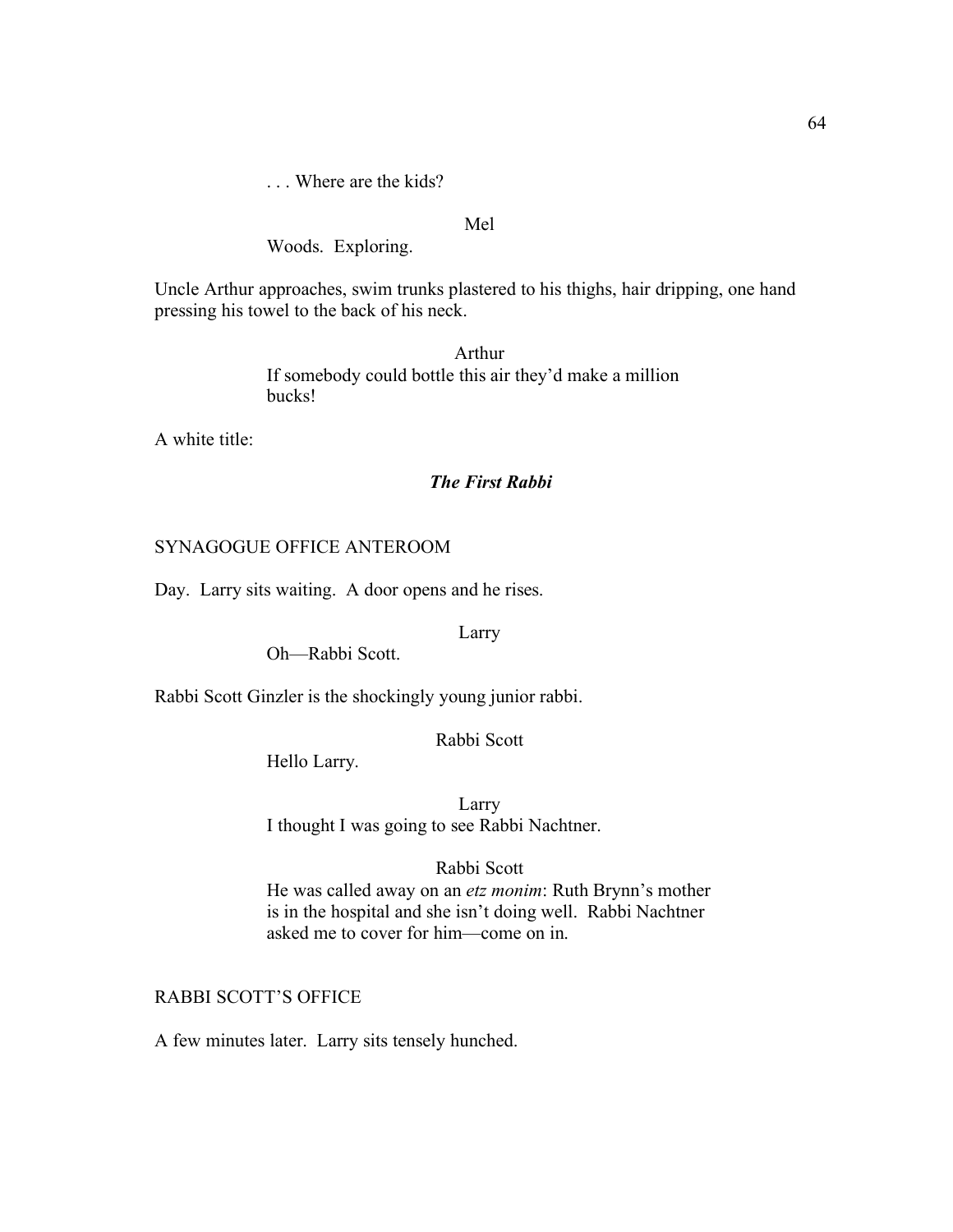Larry

And she wants a Gett.

A long silence. The hum of ventilation.

At length:

### Rabbi Scott

A what?

Larry

She wants a—

Rabbi Scott Oh, a Gett. Uh-huh, sure.

### Larry

I feel like the carpet's been yanked out from under me. I don't know which end is up. I'm not even sure how to react; I'm too confused.

Rabbi Scott What reasons did she give? For the rupture?

## Larry

She didn't give—reasons. Just that, oh, you know, things haven't been going well.

### Rabbi Scott

And is that true?

Larry I guess. I don't know. She's usually right about these things.

#### Rabbi Scott

Mm-hm.

Larry

I feel so. . . addled.

Rabbi Scott

Yes, I can see.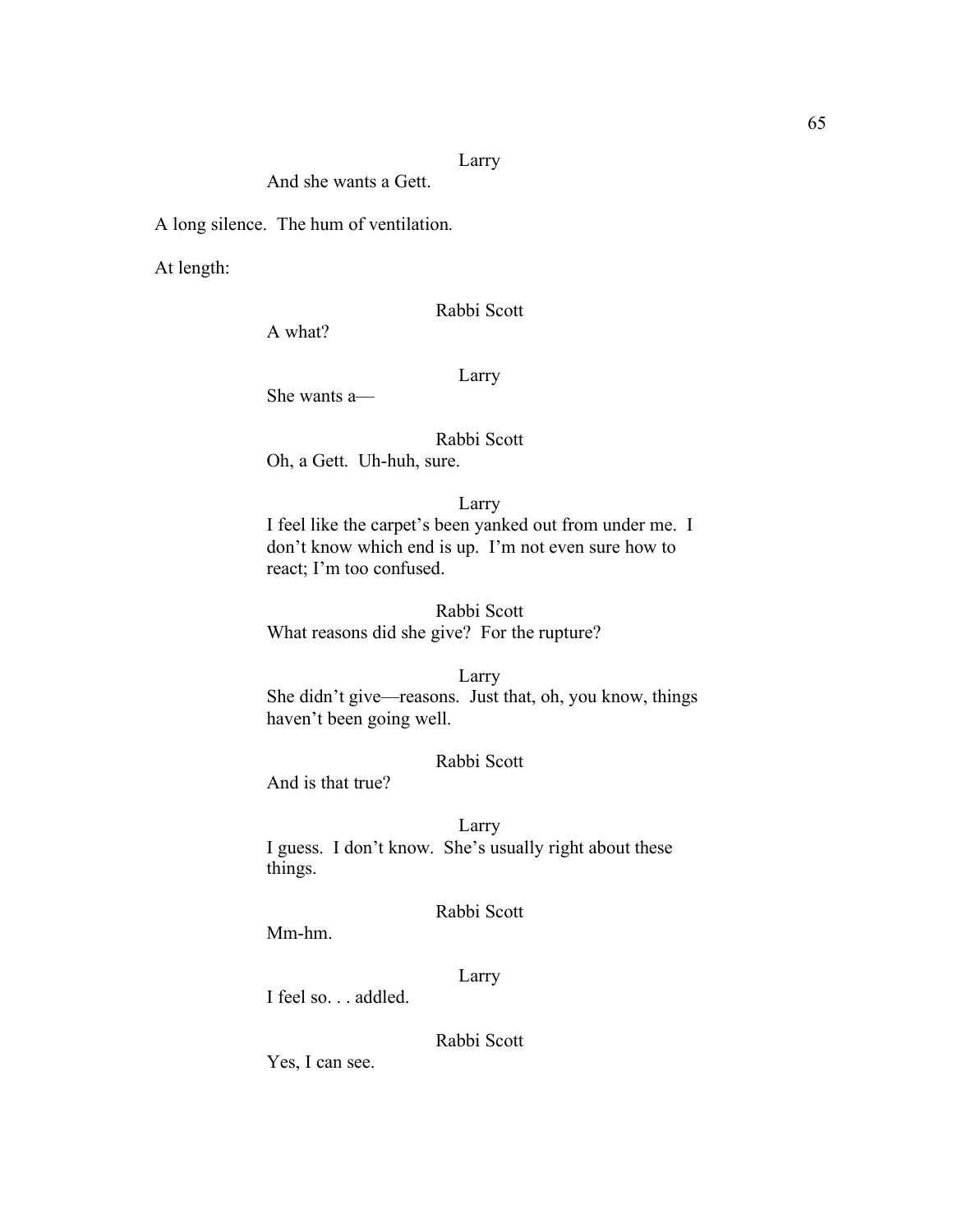## Larry I was hoping that. . . Rabbi Nachtner. . .

### Rabbi Scott

That he would. . . yes?

Larry Well, with the benefit of his life experience. . . no offense—

Rabbi Scott chuckles.

### Rabbi Scott

No, of course not. I am the junior rabbi. And it's true, the point-of-view of somebody who's older and perhaps had similar problems might be more valid. And you should see the senior rabbi as well, by all means. Or even Marshak if you can get in, he's quite busy. But maybe—can I share something with you? Because I too have had the feeling of losing track of *Hashem*, which is the problem here. I too have forgotten how to see Him in the world. And when that happens you think, well, if I can't see Him, He isn't there any more, He's gone. But that's not the case. You just need to remember how to see Him. Am I right?

He rises and goes to the window.

. . . I mean, the parking lot here. Not much to see.

It is a different angle on the same parking lot we saw from the Hebrew school window.

. . . But if you imagine yourself a visitor, somebody who isn't familiar with these. . . autos and such. . . somebody still with a capacity for wonder. . . Someone with a fresh. . . perspective. That's what it is, Larry.

### Larry

 $Um.$ .

Rabbi Scott

Because with the right perspective you can see *Hashem*, you know, reaching into the world. He is in the world, not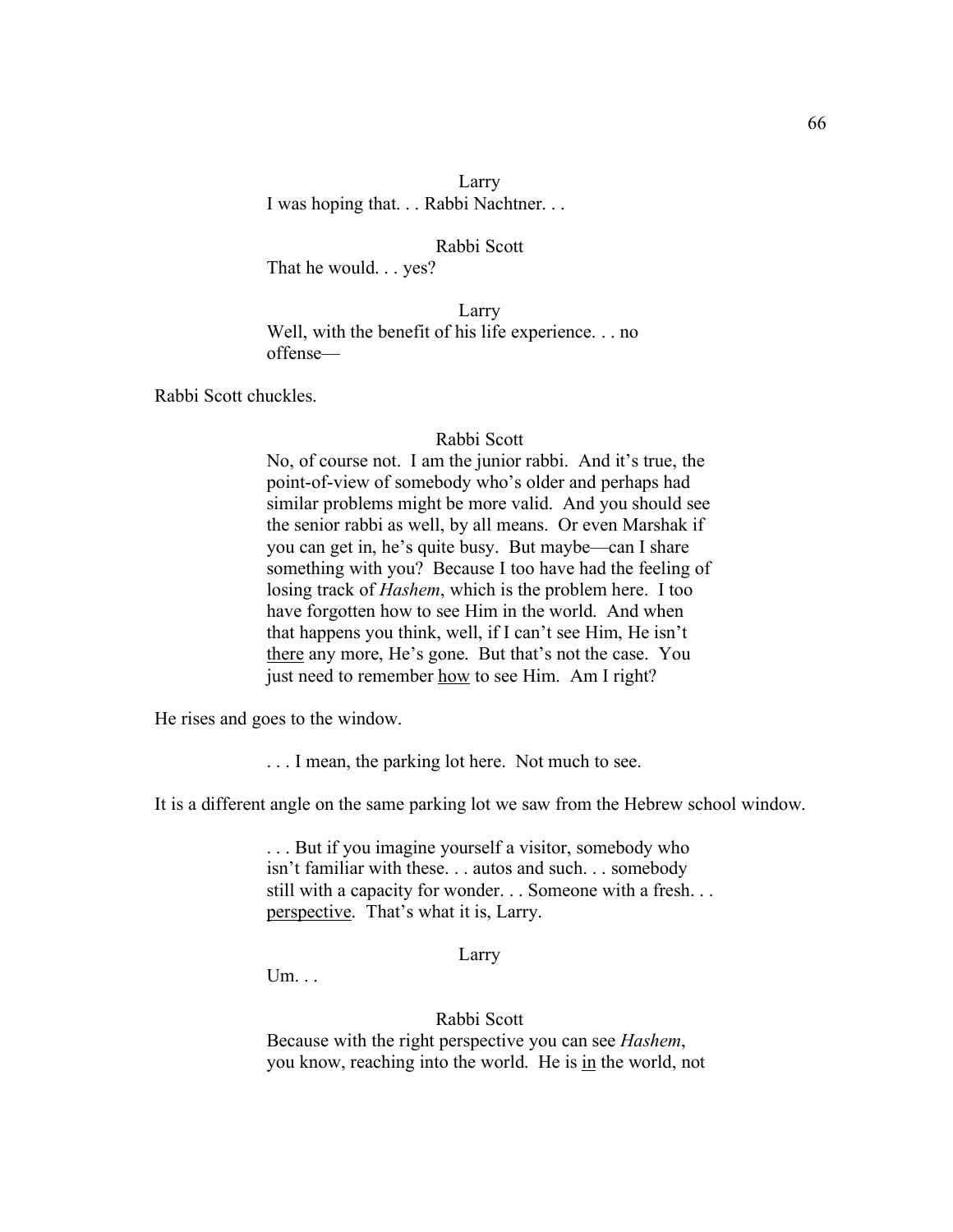just in shul. It sounds to me like you're looking at the world, looking at your wife, through tired eyes. It sounds like she's become a sort of... thing... a problem... a thing. . .

Larry Well, she's, she's seeing Sy Ableman.

Rabbi Scott

Oh.

Larry She's, they're planning, that's why they want the Gett.

Rabbi Scott

Oh. I'm sorry.

#### Larry

It was his idea.

## Rabbi Scott

Well, they do need a Gett to remarry in the faith. But—this is life. For you too. You can't cut yourself off from the mystical or you'll be—you'll remain—completely lost. You have to see these things as expressions of God's will. You don't have to like it, of course.

Larry The boss isn't always right, but he's always the boss.

Rabbi Scott Ha-ha-ha! That's right, things aren't so bad. Look at the parking lot, Larry.

Rabbi Scott gazes out, marveling.

. . . Just look at that parking lot.

### EXTERIOR: GOPNIK HOUSE

Our low angle looks across the lawn toward the front of the house. Pounding footsteps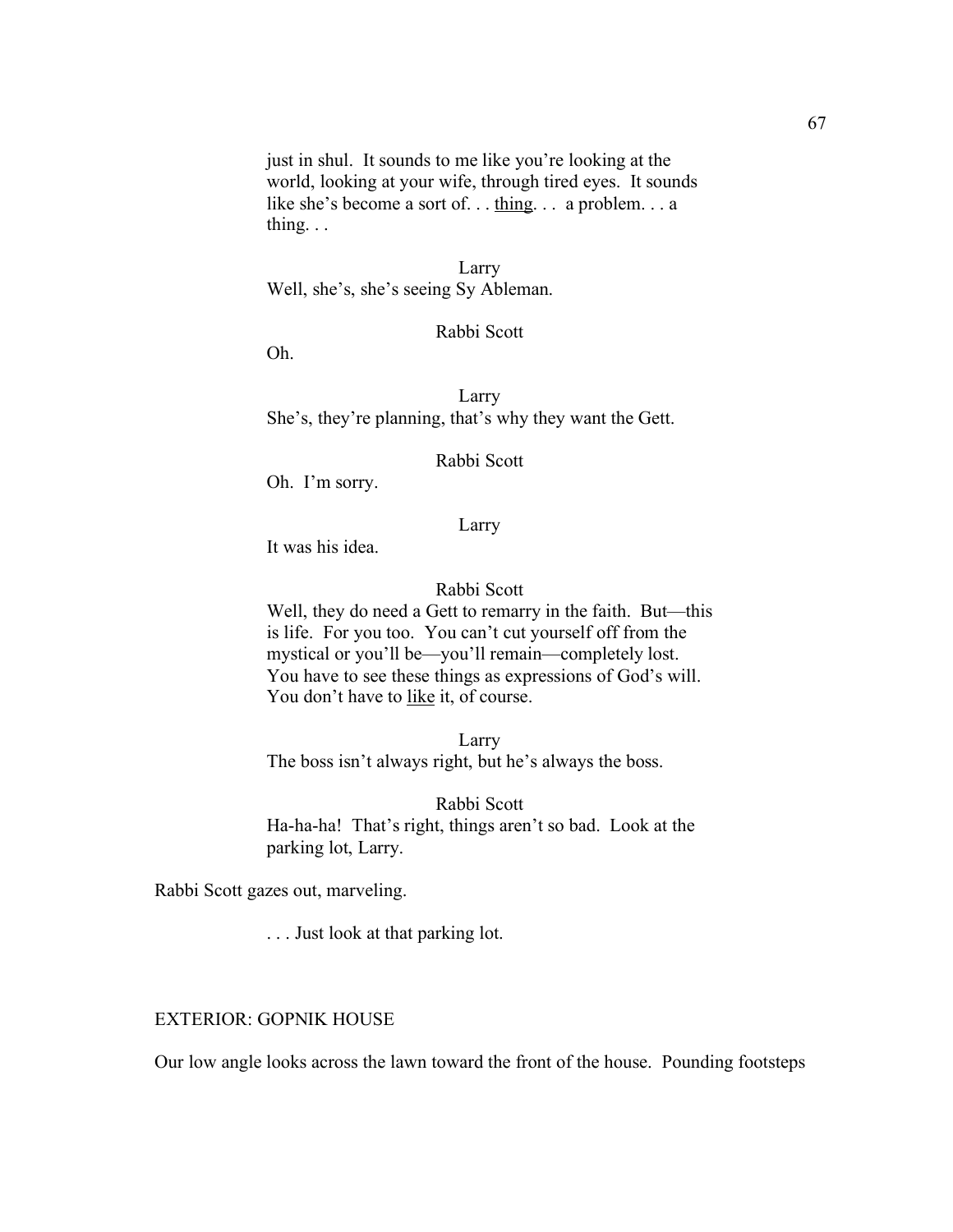approach and feet enter just off the lens and the person quickly recedes, cropping in as he races up to the house: Danny.

A beat later pursuing feet enter, slowing, for Danny is already mounting the front stoop. Danny's pursuer does not go deep enough to crop in but we might gather from the sizeeleven sneakers and the cuffed jeans that it is hulking Mike Fagle.

## GOPNIK KITCHEN

We hear the front door being flung open and slammed shut, and in the background foyer Danny appears, panting heavily. His mother and sister eat soup in the foreground. His sister has a towel wrapped turbanlike around her head. One hand keeps the turban in place as she tilts her head down for the soup.

### Danny

We eating already?

## Sarah

I'm going to The Hole.

Danny sits at the place set across from his sister. He picks up his spoon.

Some movement in Sarah's body; Danny recoils from a kick.

Danny

Ow! Cut it out!

**Judith** 

What's going on?

The siblings slurp soup, neither answering.

After a couple of slurps:

. . . Isn't Dad eating?

### **Judith**

He's at the Jolly Roger.

Danny

Oh yeah.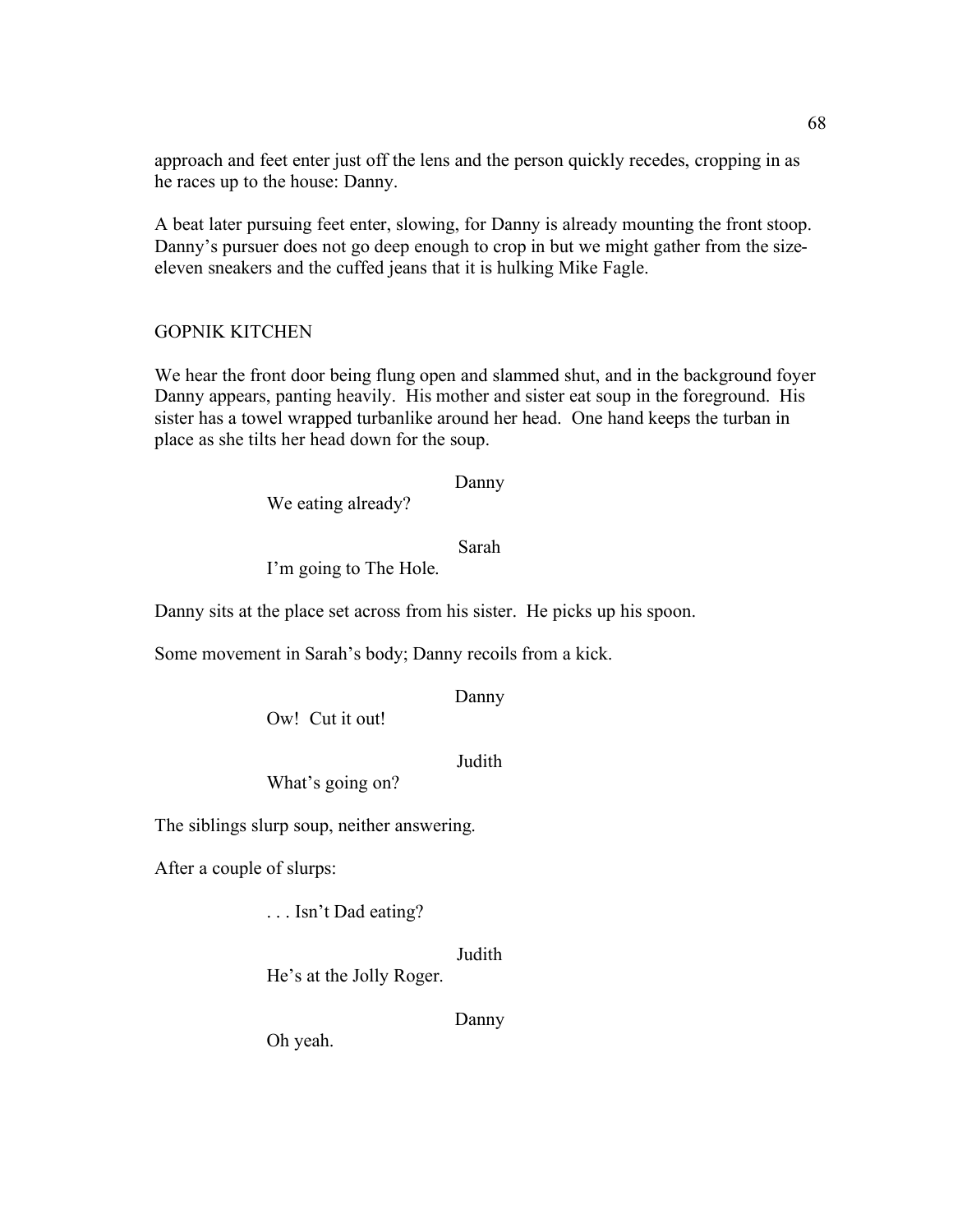More slurping.

FADE OUT

### SIEGLESTEIN, SCHLUTZ

In a small windowless conference room lined by shelves filled with law reference books, Larry rises to greet Don Milgram, entering.

#### Larry

Don.

### Don

How are you, Larry, Jesus, I am so sorry to be seeing you under these circumstances.

#### Larry

Oh, well. . .

### Don

I always thought you and Judy were rock solid. This is so terrible, Larry. This is devastating.

Larry

Well, the way I look at it, it's an opportunity for me to really sit down and figure things out, and, and, look at the world afresh instead of just, you know, settling for the routine, tired old way of looking at things.

Don Milgram stares at him.

## Don

. . . Really?

Larry

## *(deflating)*

I don't know. Maybe not.

### Don

Well, legally, I have to warn you, it's never easy for the husband. Unless, of course, there's some question of the wife having violated the marriage contract.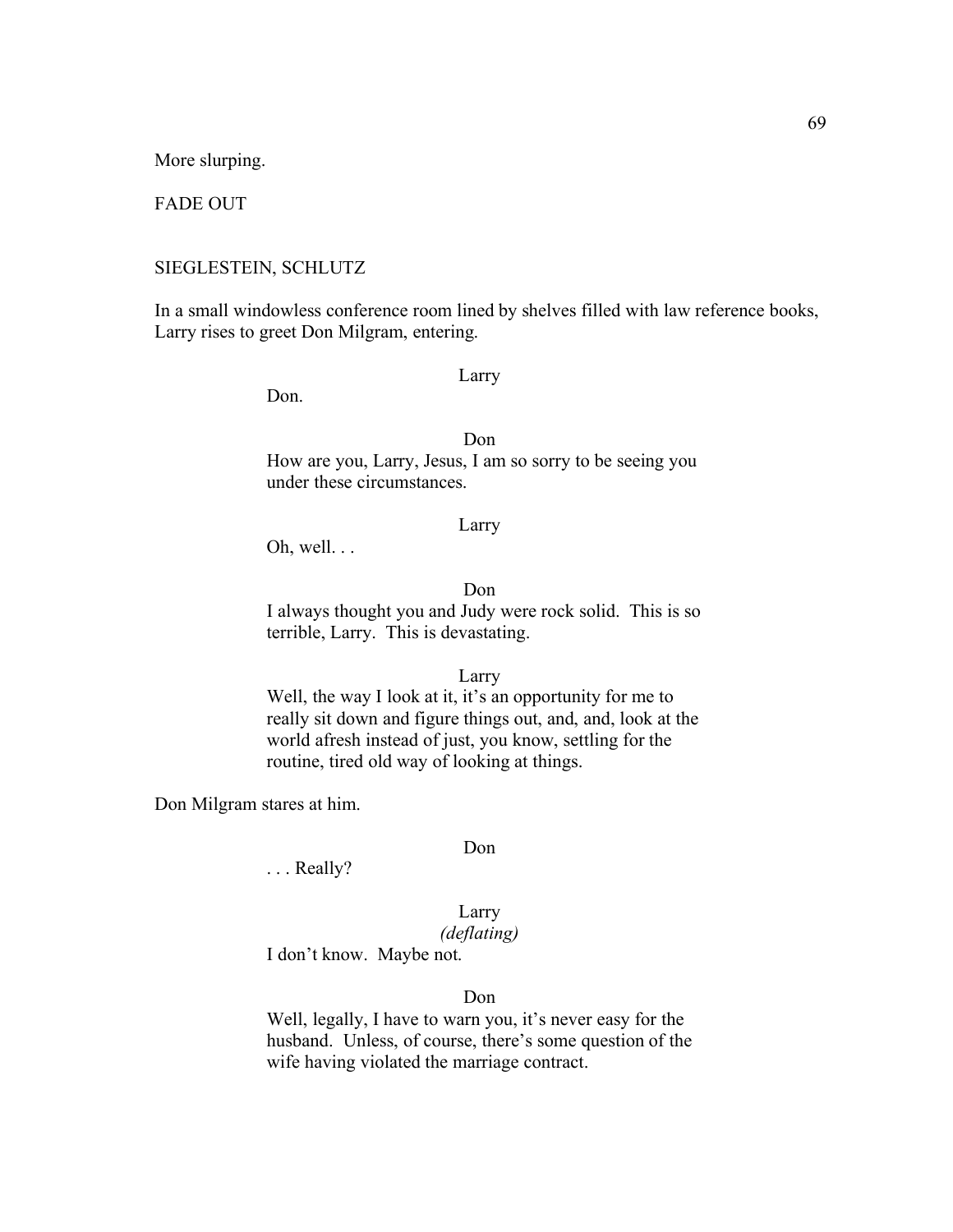### Larry

Oh no, nothing like that. She's planning to marry Sy Ableman, but they—

#### Don

Sy Ableman!

Larry

Yes, but they—

## Don

Esther is barely cold!

### Larry

She passed three years ago.

Don

Well, okay, still—this changes the complexion, Larry! Sy Ableman!

#### Larry

Not in the sense that. . . there hasn't been hanky-panky. To my knowledge.

#### Don

Oh.

## Larry

No. I'm fairly certain this is not an issue. And in fact they, uh, Judith wants a Gett.

Beat. Don stares blankly at Larry.

Larry clears his throat.

. . . A ritual divorce.

Don

Oh.

Larry So that they can remarry in the faith—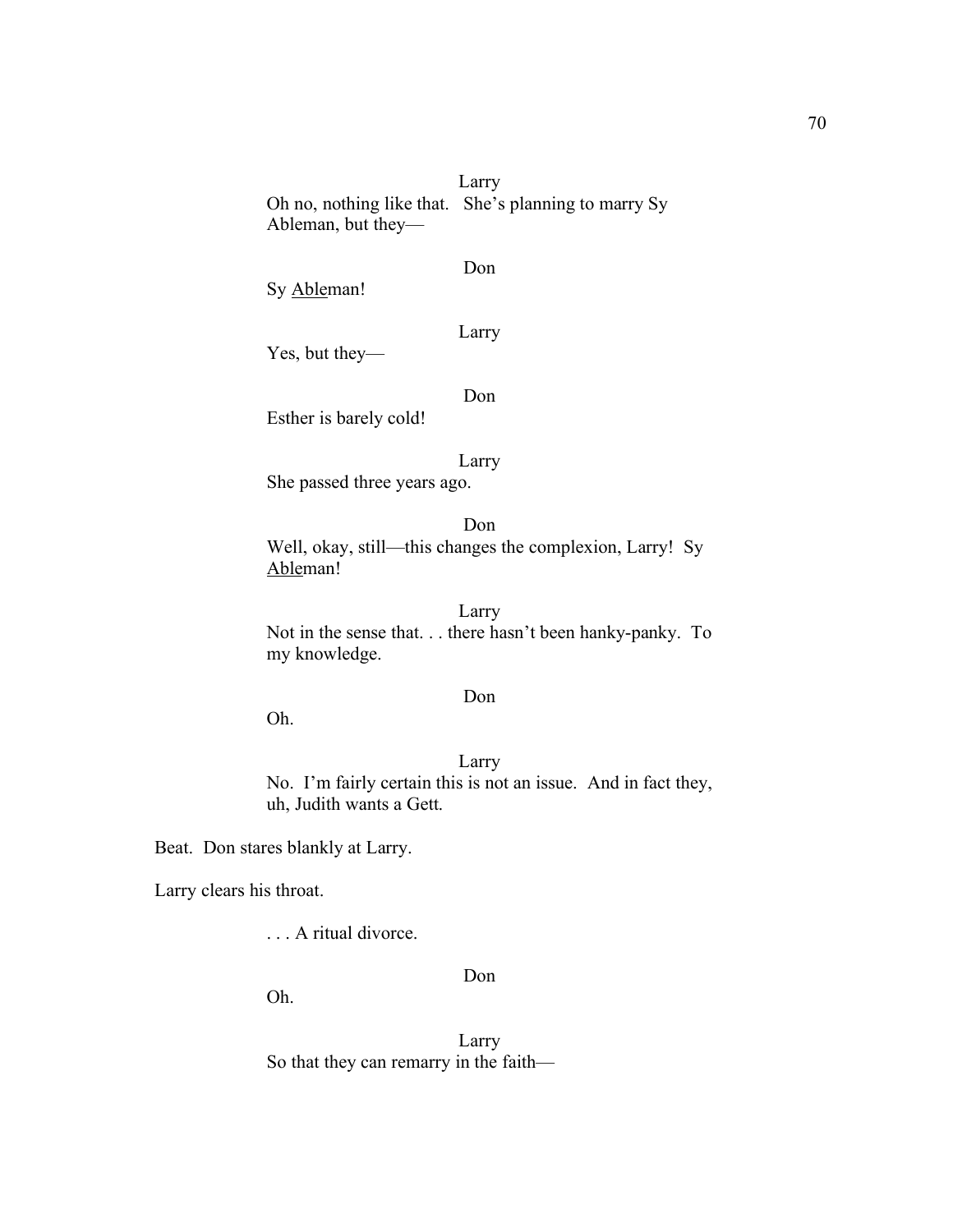### Don

Uh-huh, sure, not really a legal matter. Okay. Well. My goodness. How are the children taking it?

### Larry

Oh, they're very. . .

He gropes.

. . . resilient.

### Don

Good. Well. On the other thing, the neighbor's property line, I've asked Solomon Schlutz to take a look. There's very little having to do with real estate that'll get by Sol.

#### Larry

Okay. Good. How do you—I guess I'm a little worried, how do you, I have money pressures and—

#### Don

Our fee structure? We bill by the hour. Dave Sieglestein and Solomon Schlutz bill at a hundred and ten, the associates, me for instance, bill at—

A secretary sticks her head in.

Secretary A call for Mr. Gopnik. Danny. At home.

#### Larry

Danny?!

#### Don

You can take it here.

### Secretary

Oh-eight-oh-nine.

Larry punches a button on a row of four on the conference-room telephone.

Larry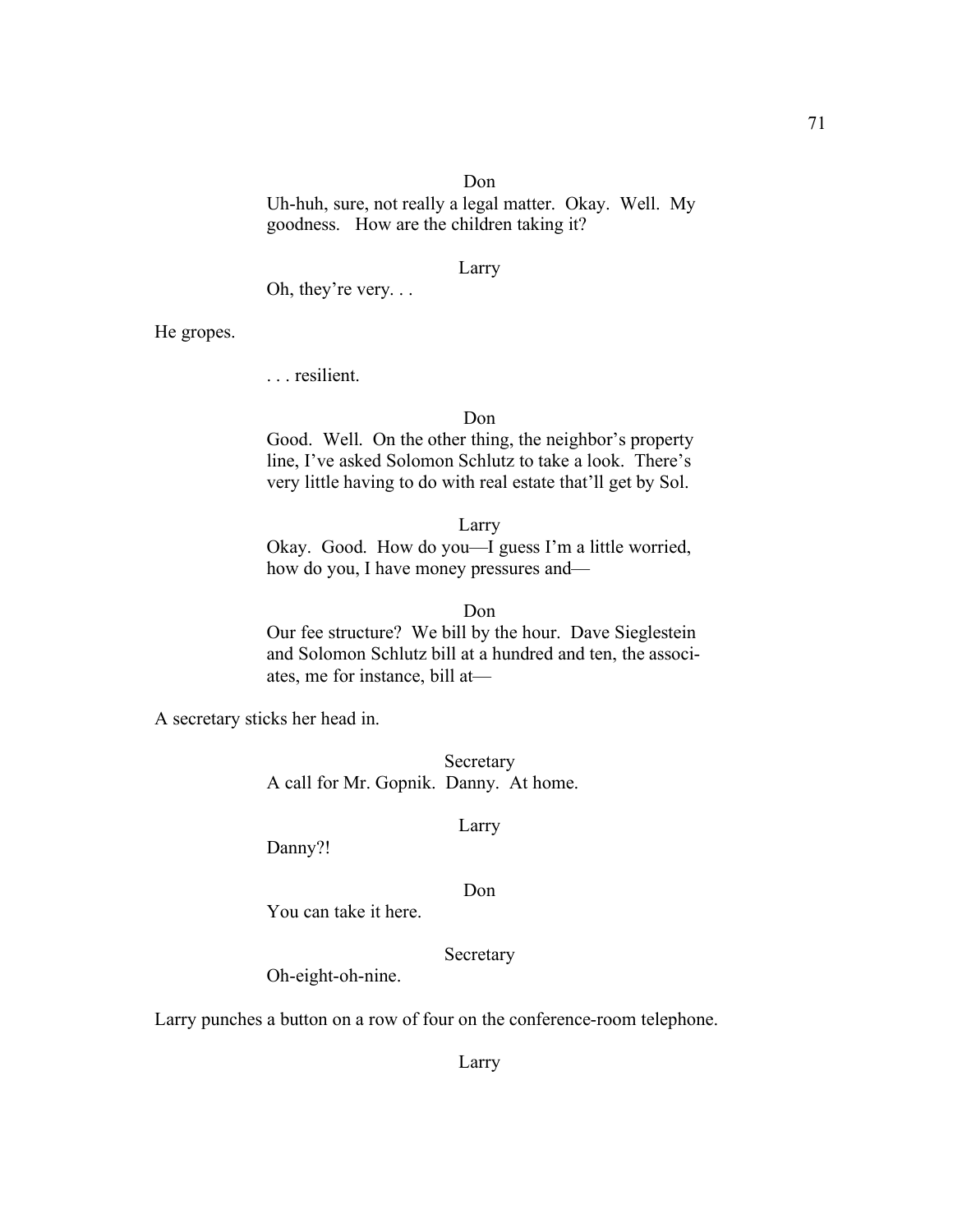Danny?!

Voice

Dad?

Larry Are you all right? Are you all—is everything—

Voice

*F Troop* is fuzzy.

. . . What?

Voice

Larry

*F Troop* is still fuzzy.

Larry stares.

Don

Everything okay?

# DAWN AT THE JOLLY ROGER

Wide on the motel room, weakly lit by sun starting to seep in around the curtain.

Larry sleeps in one of the twin beds; Uncle Arthur snores in the other.

Uncle Arthur's breath trips and tangles on an impeded inhale and it wakes him, gagging. He blinks, sits up, swings his legs out, gazes blearily around the room.

He rises stiffly and heads for the bathroom.

Larry stirs and looks blearily around.

He stiffly rises. He takes the two steps across the room to the formica desk on which are spread papers for his class. As we hear the sucking sound of the neck evacuator starting up in the bathroom, Larry sweeps papers together and mechanically stuffs his briefcase.

CAR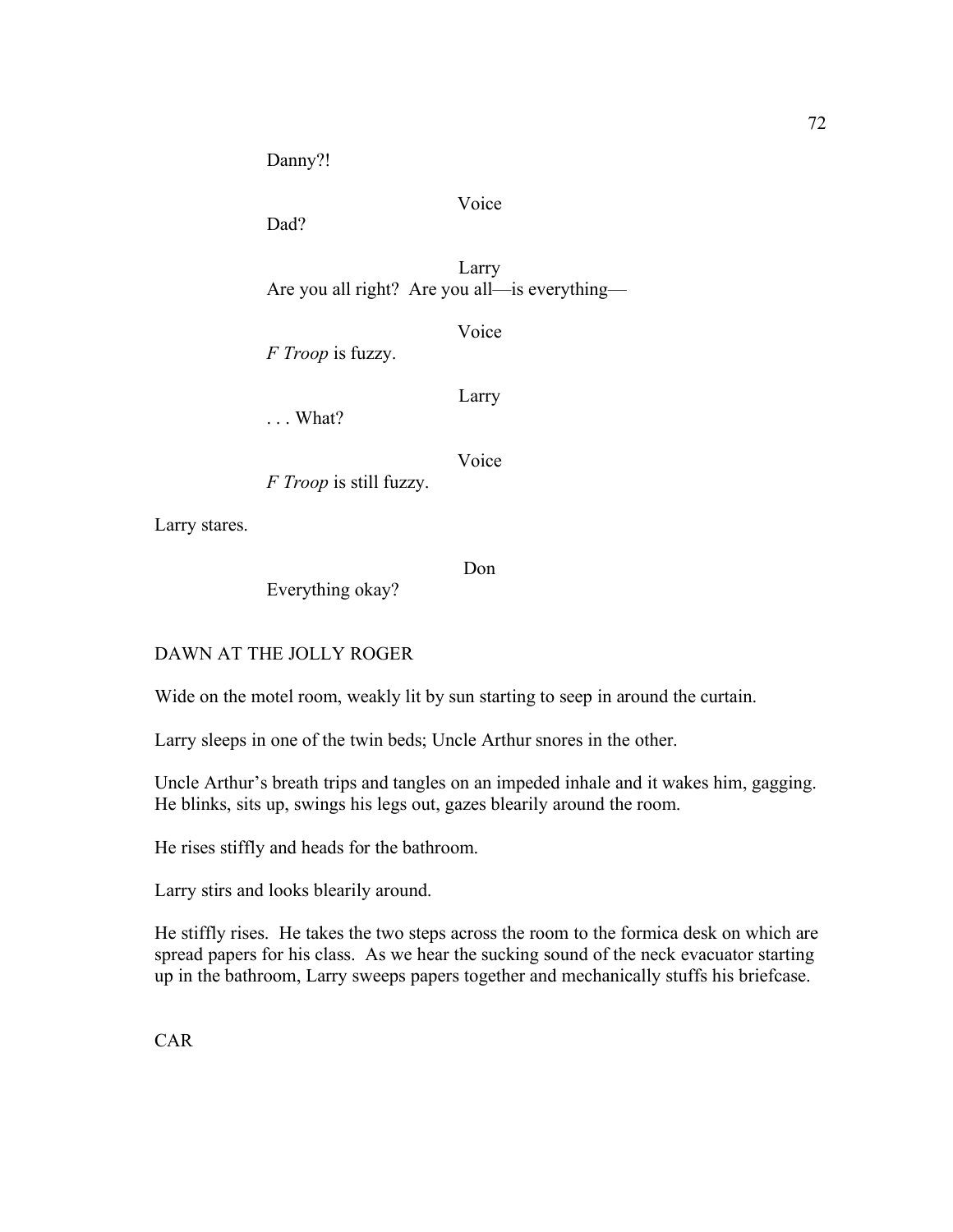Larry drives hollow-eyed to work.

After a long beat of staring, the *ka-ching* of a bicycle bell.

Larry's eyes widen and his head swivels, tracking as he overtakes and passes:

The bicyclist. A young Asian man wearing a white traffic-mask.

Larry looks at him in the rear-view.

### Larry

Clive!

He frantically pumps down his window, shouting:

. . . Clive! You gonna send your mother next?! You little bastard! I wanna see you! I wanna—

C*rash*.

He has rear-ended a car stopped at a light.

A blaring horn, a quick second *crash* of wrenching steel and spattering glass: he has been rear-ended in turn.

The *ka-ching* of the bicycle. Clive Park cycles past.

# BLEGEN HALL

Larry enters the outer office, hugging his paper-stuffed briefcase to his chest.

The secretary crooks her phone into her shoulder.

Secretary Oh—Professor Gopnik. It's Dick Dutton again.

### Larry *(blank)*

Dick Dutton.

LARRY'S OFFICE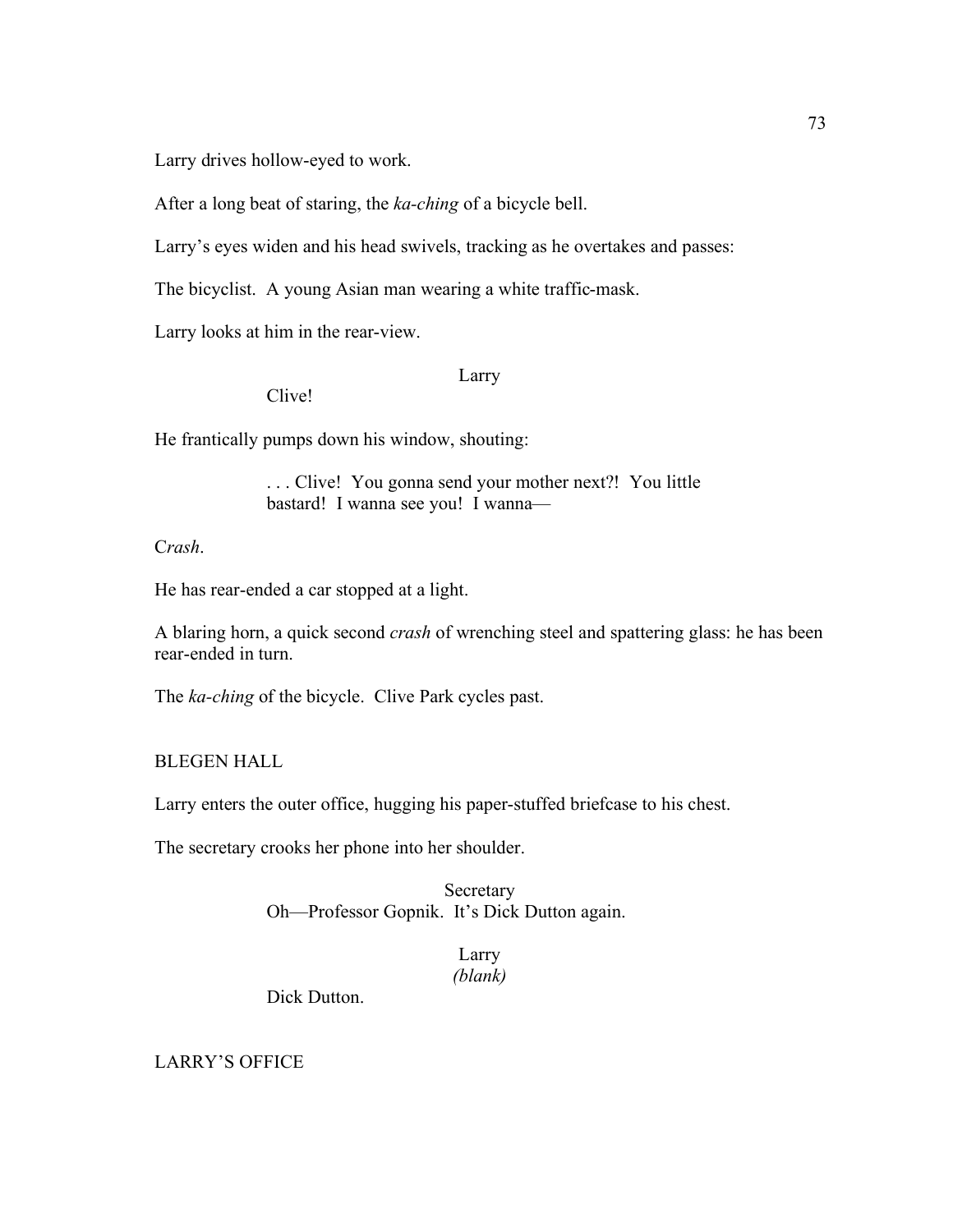He sits in and picks up the phone.

### Larry

Hello?

Voice Hello, Mr. Gopnik, this is Dick Dutton from the Columbia Record Club. I'm calling because it is now, what, four months and we have yet to receive your first payment.

Larry I—there's some mistake. I'm not a member of the Columbian Record Club.

Voice Sir, you are Lawrence Gopnik of 1425 Flag Avenue South?

Larry No, I live at the Jolly Roger.

#### Voice

Excuse me?

Larry

No, I—well, yes, okay.

Voice Yes you are Lawrence Gopnik?

Larry

Okay.

Voice

Okay means. . .

Larry Okay, yes, Lawrence Gopnik, yes.

Voice

Okay, well, you received your twelve introductory albums and you have been receiving the monthly main selection for four months now—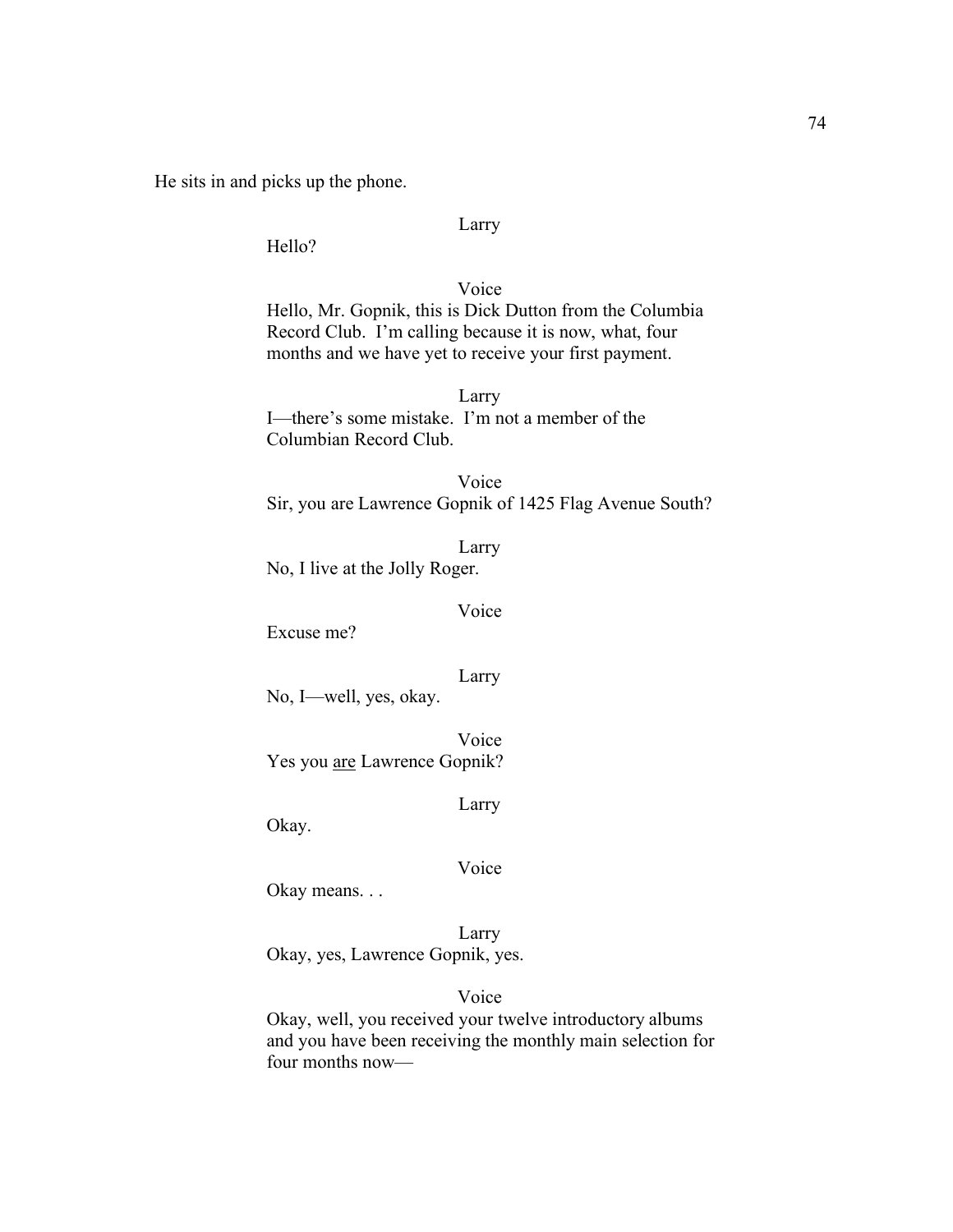### Larry

"The monthly main selection?" Is that a record? I didn't ask for any records.

## Voice

To receive the monthly main selection you do nothing. You—

Larry That's right! I haven't done anything!

Voice Yes, that's why you receive the monthly main selection. The last—

### Larry

But I—

Voice The last one was Santana Abraxis. You—

Larry I didn't ask for Santana Abraxis!

# Voice

You request the main selection at the retail price by doing nothing. It's automatically mailed to you. Plus shipping and handling. You're about to—

### Larry

I can't afford a new record every month! I haven't asked for—

### Voice

You're about to get Cosmo's Factory, sir. The June main selection. And you haven't—

#### Larry

Look, something is very wrong! I don't want Santana Abraxis! I've just been in a terrible auto accident!

Beat.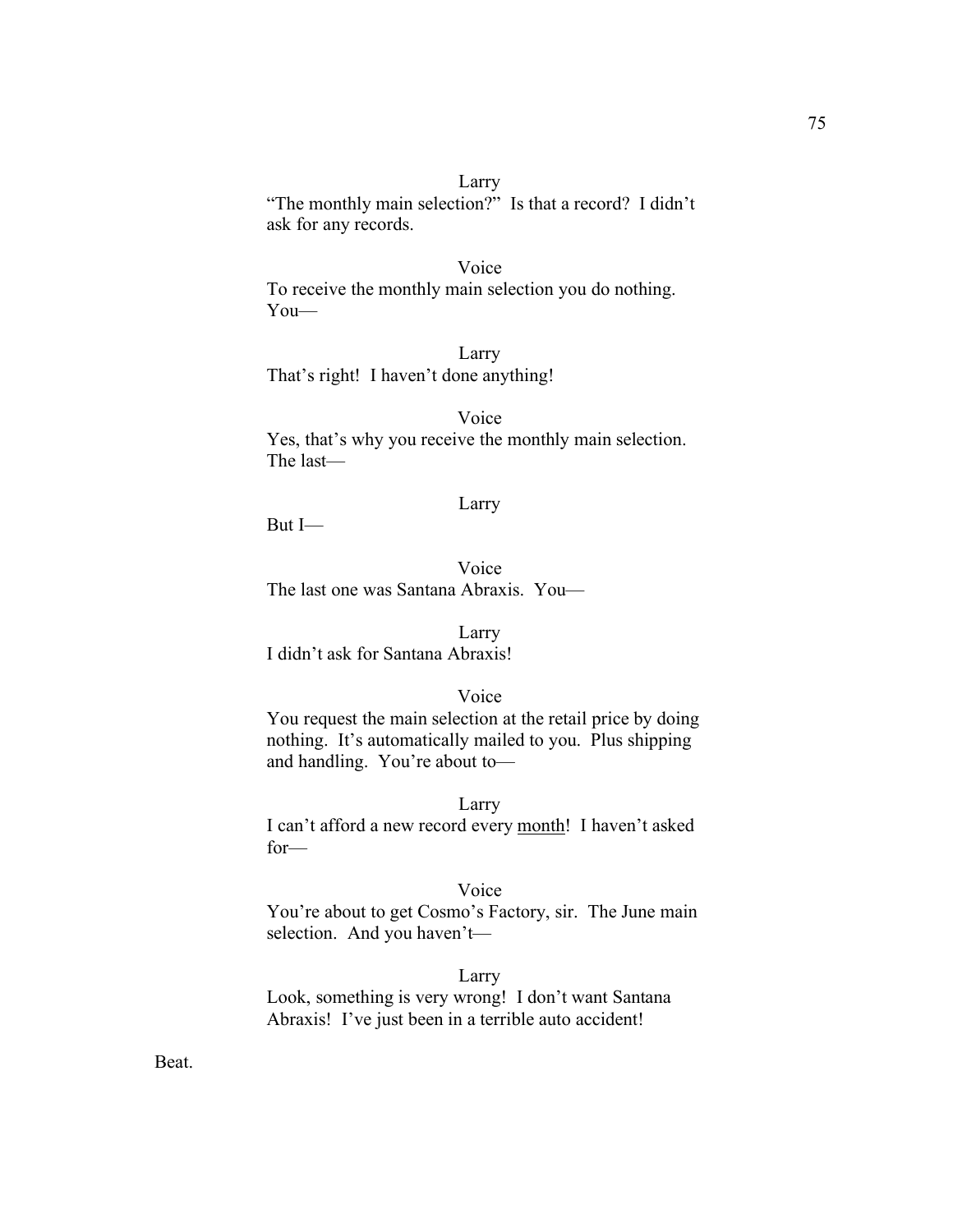# Voice

I'm sorry sir.

### Larry

Well—thank you. But I—

Voice

Are you okay?

Larry

Yes. Yes, no one was hurt.

# Voice

Okay. Good. Well, you had fourteen days to listen to Santana Abraxis and return it if you weren't completely satisfied. You did nothing. And now you—

# Larry I didn't ask for Santana Abraxis! I didn't listen to Santana Abraxis! I didn't do anything!

The secretary is sticking her head in.

#### **Secretary**

 $Sir. . .$ 

Voice Sir. Please. We can't make you listen to the record. We—

Secretary Professor Gopnik, your son. He said it's urgent.

Larry Okay, look, I have to call you back, this is, this is—I'm sorry.

He irritably punches a button on the bottom row of four.

. . . Danny?

Danny

Dad!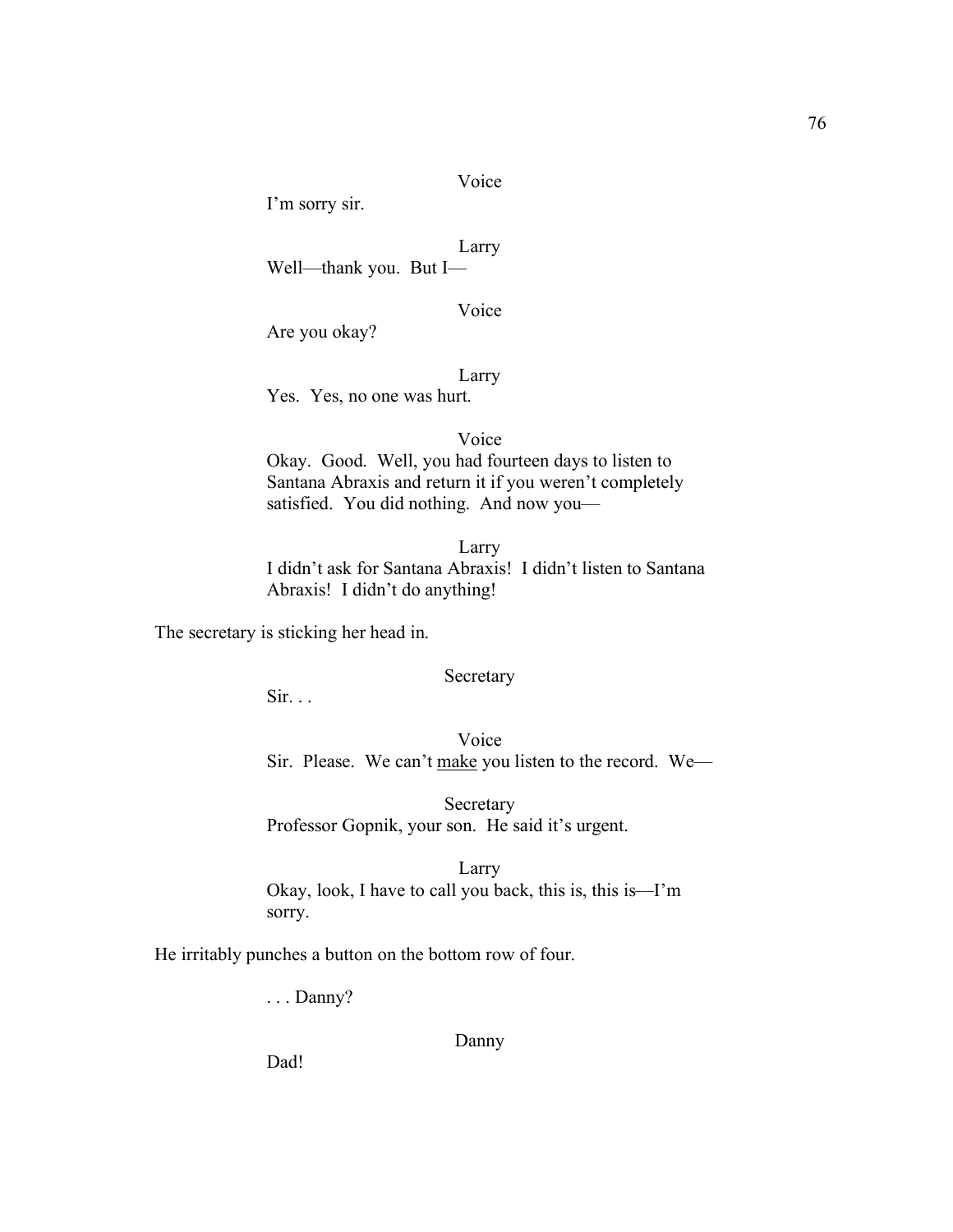Larry Did you join the Columbia Record Club?!

Silence.

. . . Danny?

Danny

Um. . .

Larry Danny, this is completely unacceptable. I can't afford to—

Danny Okay Dad, but you gotta come home.

Larry

Is it *F Troop*?

Danny Huh? No no. Mom's real upset.

GOPNIK HOUSE

Larry enters. We can hear weeping, semi-hysterical, from somewhere in the house.

Sarah's Voice

. . . Dad?

Larry

Yes?

She enters.

Sarah Does this mean I can't go to The Hole tonight?

Larry Does what mean—what happened?

Sarah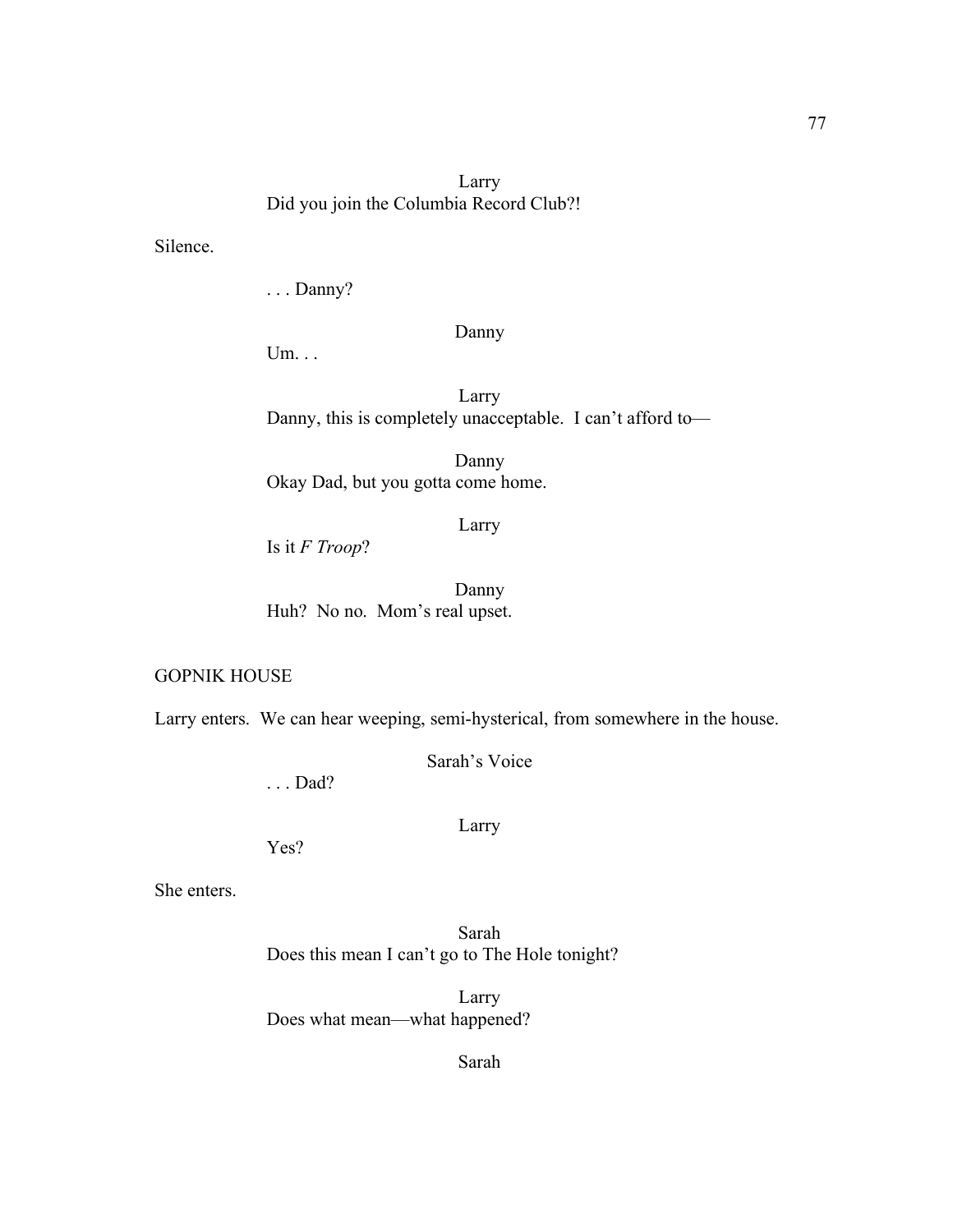Sy Ableman died in a car crash.

Danny's Voice

Hey Dad!

Larry

. . . <u>What</u>?!

Danny enters.

Danny So are you coming back home? Can you fix the aerial?

The weeping, off, grows louder and more hysterical.

Larry

What?!

Danny

It's still, you know. . .

Loud wailing.

BLACK

After a beat in black, a white title:

# *The Second Rabbi*

# RABBI'S OFFICE

We are close on Larry. He sits hunched forward, hands clasped in front of him, staring at the floor, sadly shaking his head.

After a long beat:

Larry It seems like she's asking an awful lot. But then—I don't know. Somebody has to pay for Sy's funeral.

Rabbi Nachtner, sitting opposite, nods.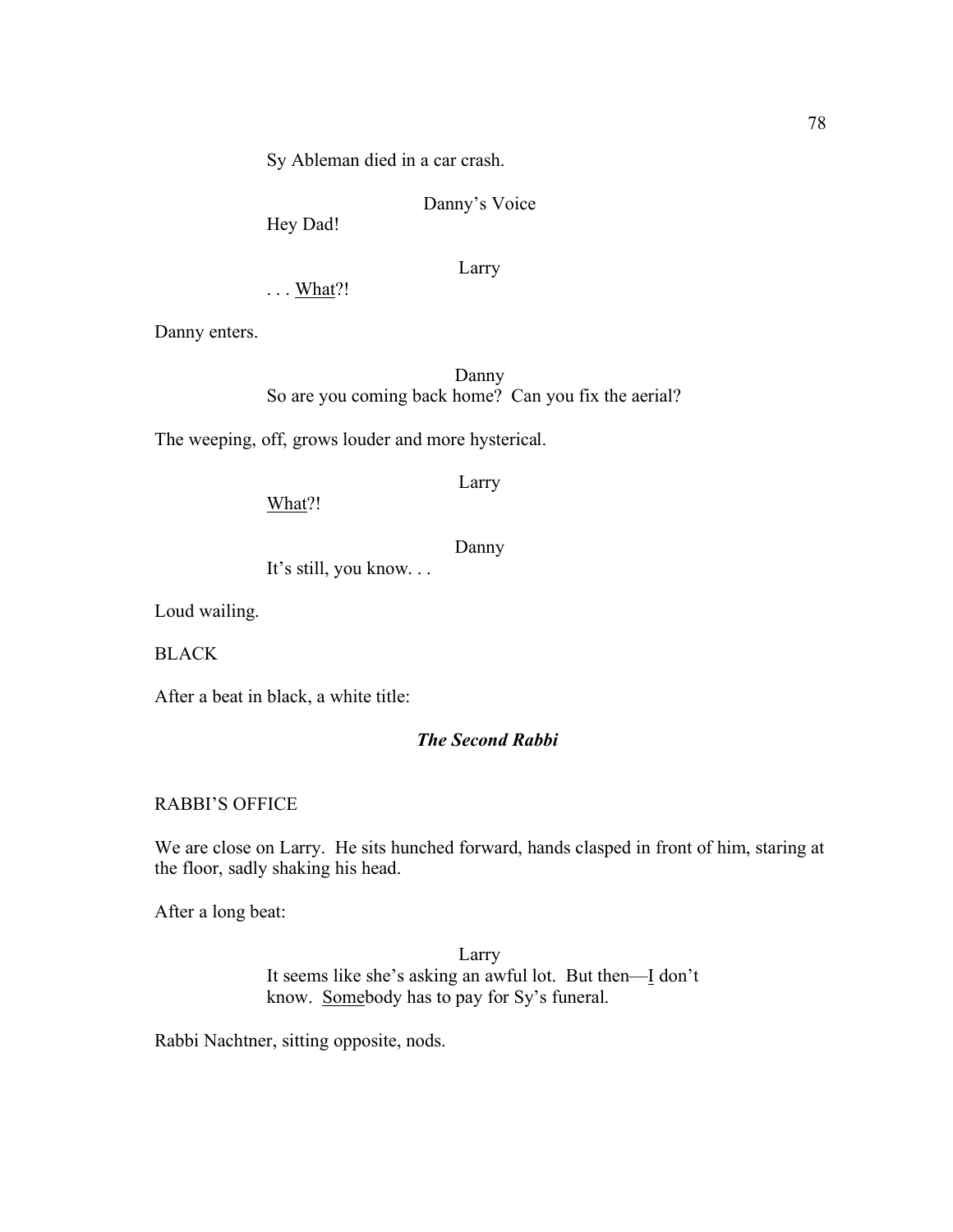#### Rabbi Nachtner

Uh-huh.

#### Larry

His own estate is in probate. But why does it have to be me? Or is it wrong to complain? Judy says it is. But I'm so strapped for cash right now—paying for the Jolly Roger, and I wrecked the car, and Danny's bar mitzvah. . . I. . .

### Rabbi Nachtner

Something like this—there's never a good time.

#### Larry

I don't know where it all leaves me. Sy's death. Obviously it's not going to go back like it was.

#### Rabbi Nachtner

Mm. Would you even want that, Larry?

### Larry

No, I—well yeah! Sometimes! Or—I don't know; I guess the honest answer is I don't know. What was my life before? Not what I thought it was. What does it all mean? What is *Hashem* trying to tell me, making me pay for Sy Ableman's funeral?

#### Rabbi Nachtner

Mm.

#### Larry

And—did I tell you I had a car accident the same time Sy had his? The same instant, for all I know. Is *Hashem* telling me that Sy Ableman is me, or we are all one, or something?

Rabbi Nachtner How does God speak to us: it's a good question. You know Lee Sussman?

Larry Doctor Sussman? I think I—yeah?

### Rabbi Nachtner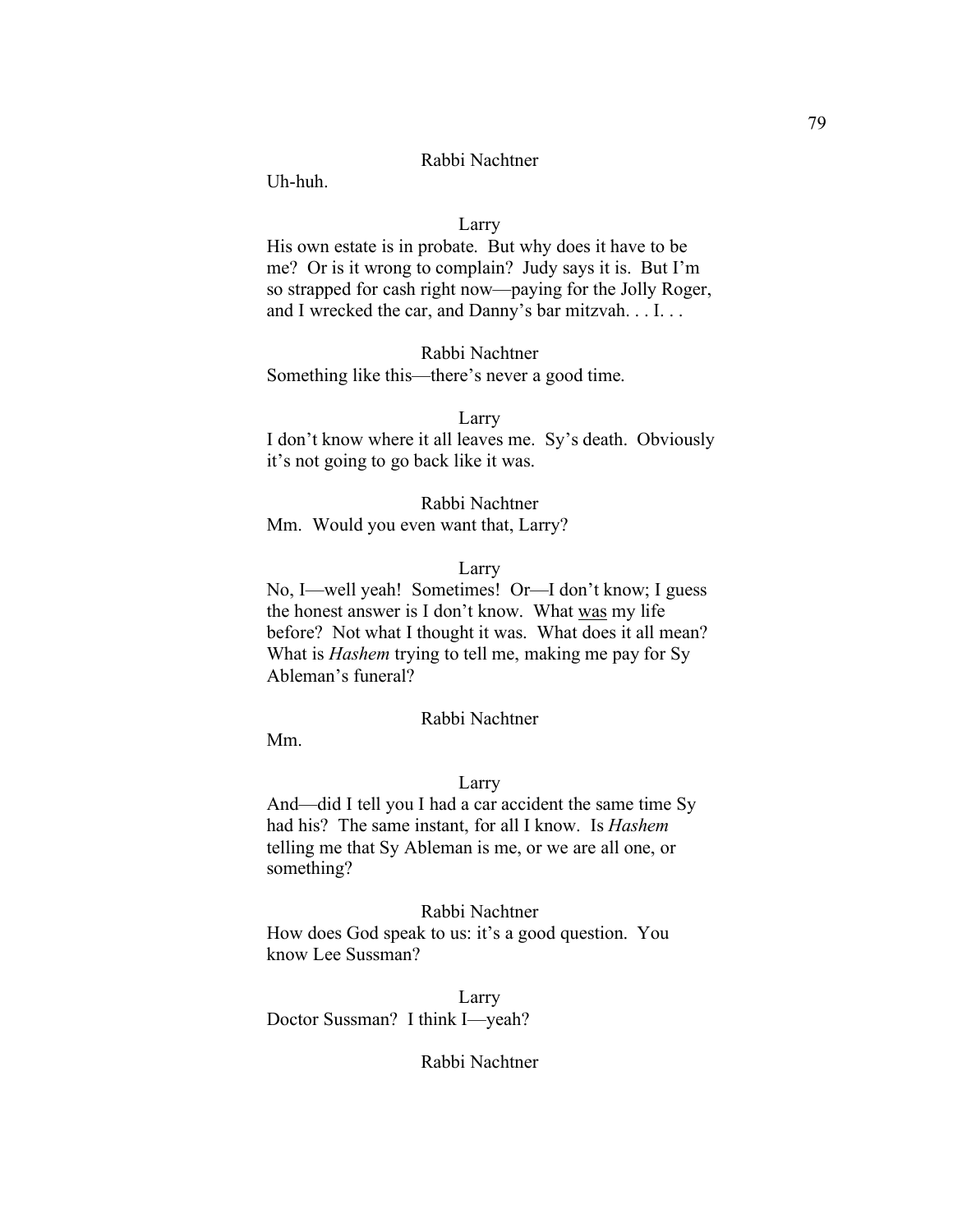Did he ever tell you about the goy's teeth?

Larry

No. . . I—What goy?

Rabbi Nachtner So Lee is at work one day; you know he has the orthodontic practice there at Texa-Tonka.

Larry

Uh-huh.

Rabbi Nachtner Right next to the Gold Eagle Cleaners.

We cut to:

SIGN FOR THE GOLD EAGLE CLEANERS

It dominates a small suburban strip mall.

Rabbi Nachtner continues in voice-over as we cut to a frosted glass door with a paintedon "Leon Sussman, DDS."

> Rabbi Nachtner He's making a plaster mold—it's for corrective bridge work—in the mouth of one of his patients. . .

A close shot of a man's mouth biting down on two horse-shoe shaped troughs—an upper and a lower—that overflow goo.

> . . . Russell Kraus. He's a delivery dispatcher for the Star and Tribune with chronic mandibular deterioration.

The grinding guitar solo from Jefferson Airplane's "Bear Melt" scores the narrative.

The patient opens his mouth as a hand enters to grab the upper tray.

The reverse shows Dr. Sussman, a middle-aged man dressed in the the high-collared white smock of an oral surgeon. He takes the mold to a drying table.

Kraus is twisted over the side of the chair spitting into the water-swirled spit-sink.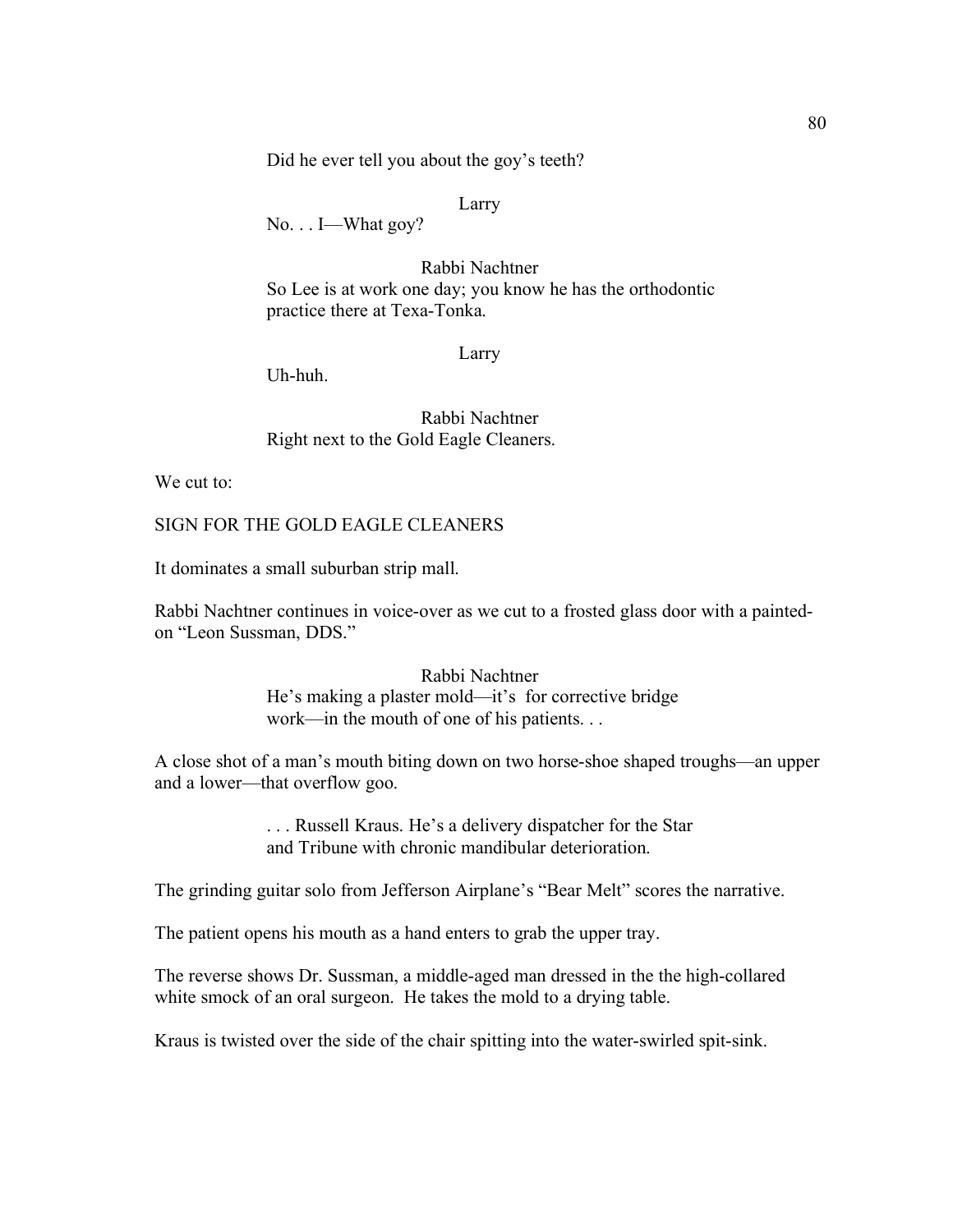. . . Well, the mold dries and Lee is examining it one day before fabricating an appliance. . . .

Another day: Dr. Sussman sits at his workbench examining the lower mold. He notices something unusual.

. . . He notices something unusual.

Sussman reaches up for the loupe attached to his eyeglasses.

There seems to be something engraved on the inside of the patient's lower incisors. . .

He flips down the loupe. One eye is hugely magnified as he stares.

. . . Sure enough, it's writing.

Sussman squints.

His point-of-view: Tiny incised Hebrew letters:

# חושיעגי

Back to Rabbi Nachtner: he confirms with a nod.

Rabbi Nachtner This in a goy's mouth, Larry.

Back to Leon Sussman: the rabbi's narrative continues.

Rabbi Nachtner *Hey vav shin yud ayin nun yud.* "*Hoshiyani.*" "Help me." "Save me"

Sussman flips the loupe away and looks off, haunted. He rises.

. . . He checks the mold, just to be sure. Oh, it's there all right. . .

A dental mirror is dipped into the horse-shoe-shaped hardened paste of the mold. It pans tiny letters that stand out in relief, right-side around in the mirror:

# הושיעני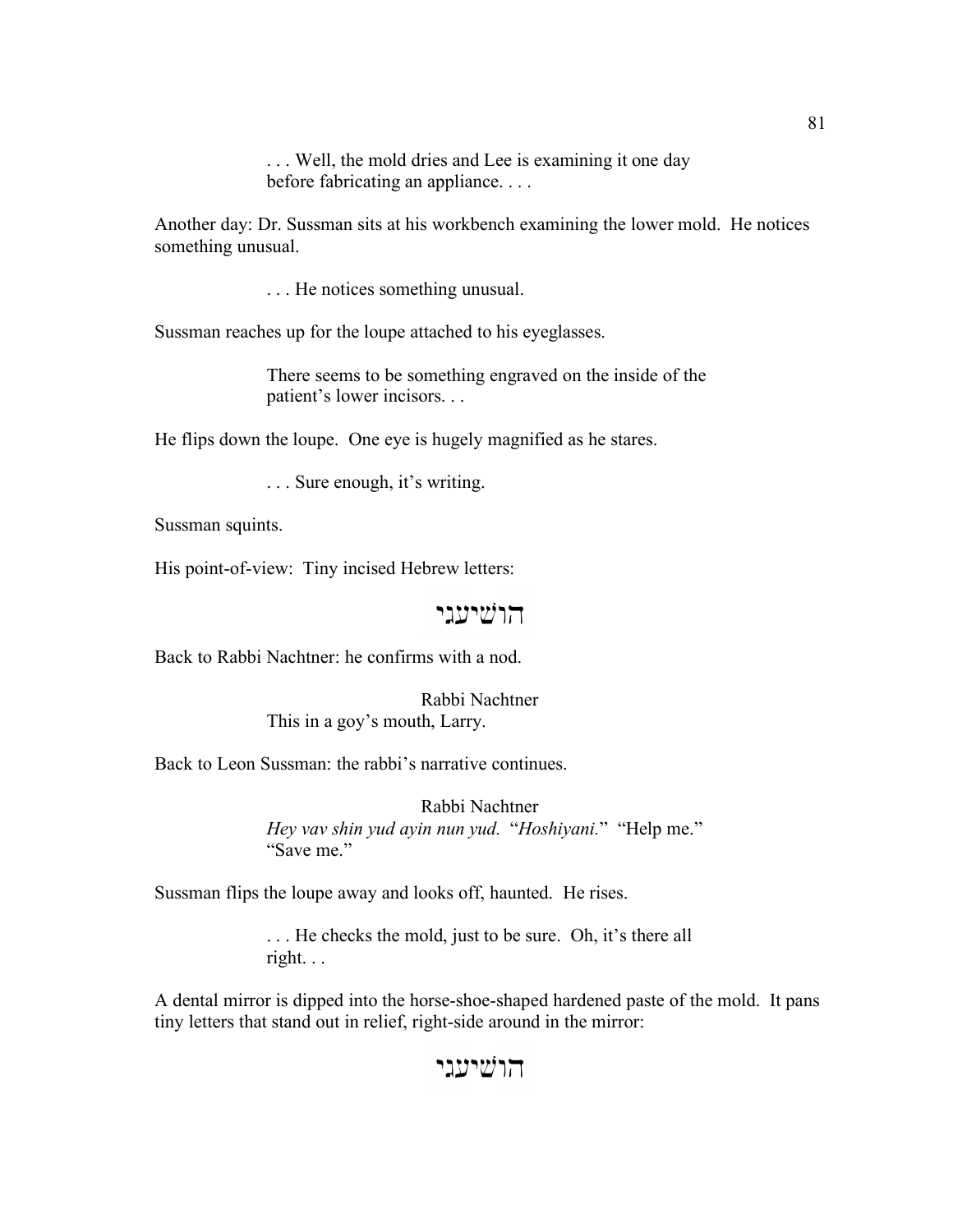Sussman leans back, thinking.

He calls the goy back on the pretense of needing additional measurements for the appliance.

Close on Kraus grinning as he shakes Sussman's hand in the reception area. Sussman gestures to invite Kraus back to the examination room.

Sussman chats, affecting nonchalance.

In the examination room, leaning over Kraus in the chair, the dentist is indeed chatting with apparent casualness.

> Notice any other problems with your teeth? Anything peculiar, et cetera?

Sussman unpockets a dental mirror.

No. No. No. Visited any other dentist recently? No.

He dips the mirror into Kraus's mouth:

# חושיעגי

Sussman frowns.

There it is. "Help me"?

He leans back.

Sussman goes home. Can Sussman eat? Sussman can't eat.

Sussman sits at the kitchen table, untouched food in front of him. His wife chats volubly while Sussman stares into space.

Can Sussman sleep? Sussman can't sleep.

Sussman is in bed, pyjamas buttoned to the neck, staring at the ceiling.

What does it mean? Is it a message for him, for Sussman? And if so, from whom? Does Sussman know? Sussman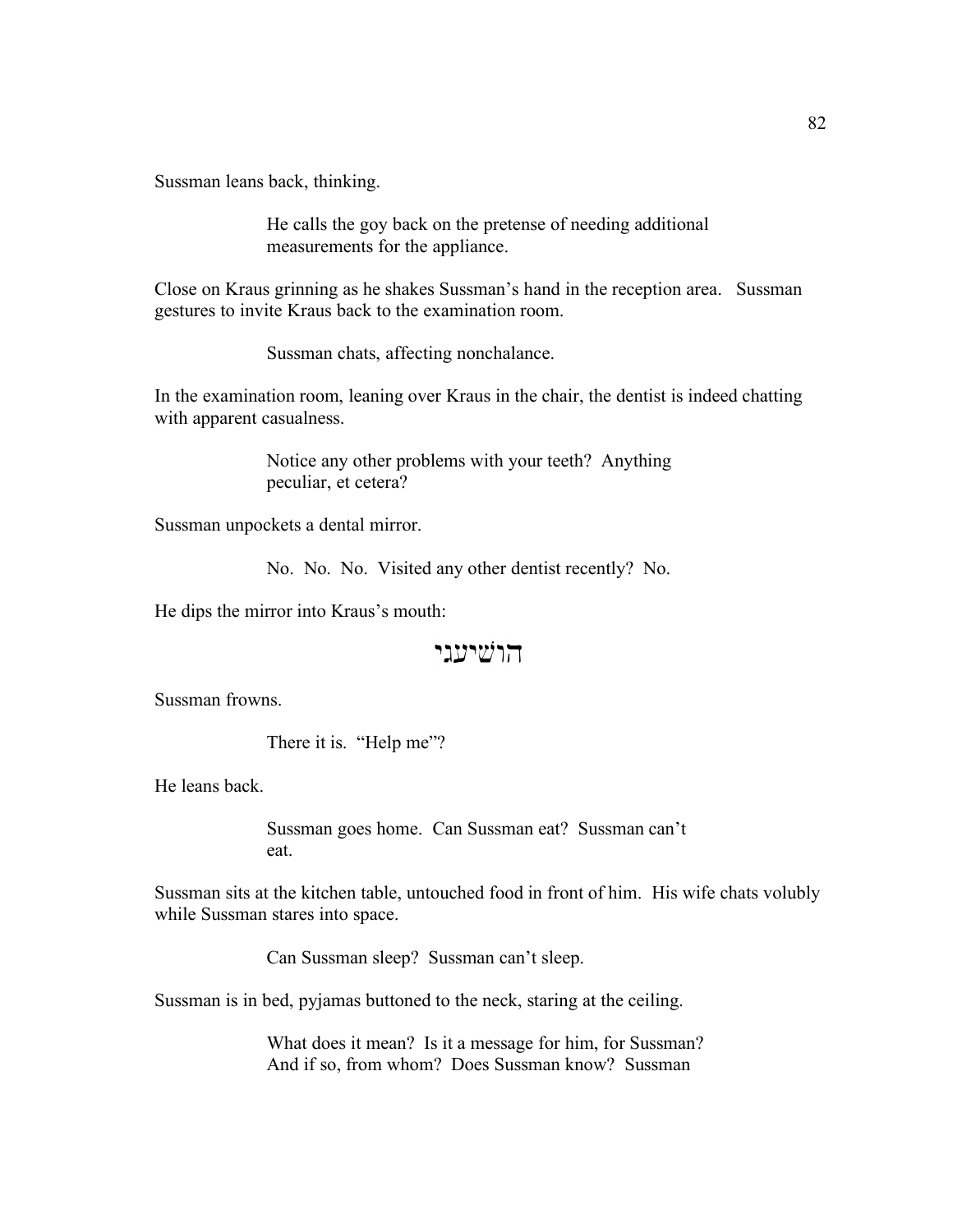doesn't know.

At a row of shelves, back in the dental office, Sussman pulls down boxes containing other molds.

> Sussman looks at the molds of his other patients, goy and Jew alike, seeking other messages. He finds none. He looks in his own mouth. . .

Sussman in pyjamas, in front of a medicine-cabinet mirror, holding in his own mouth a dental mirror, straining to see the reflection of the reflection.

. . . Nothing. His wife's mouth. . .

Sussman's wife lies asleep on her back, her mouth open, snoring softly. Sussman, in pyjamas but with his glasses on and loupe in place, lies over her in bed, supporting himself with one arm thrown across her body. He leans awkwardly in, taking care not to disturb his wife as he lowers a dental mirror into her open mouth.

. . . Nothing. It is a singular event. A mystery.

The Jefferson Airplane guitar solo is heating up.

But Sussman is an educated man. Not the world's greatest sage, maybe, no Rabbi Marshak, but he knows a thing or two from the Zohar and the Caballah. He knows every Hebrew letter has its numeric equivalent.

Sussman, still in his pyjamas, is sitting at the kitchen table scribbling on a tablet of lined paper.

Close on the paper: the Hebrew letters have been transcribed into their numeric equivalents:

# חושיעגי

# *374-4548*

Nachtner continues in voice-over:

Seven digits—a phone number maybe?

Sussman reaches for the phone. He hesitates, then dials.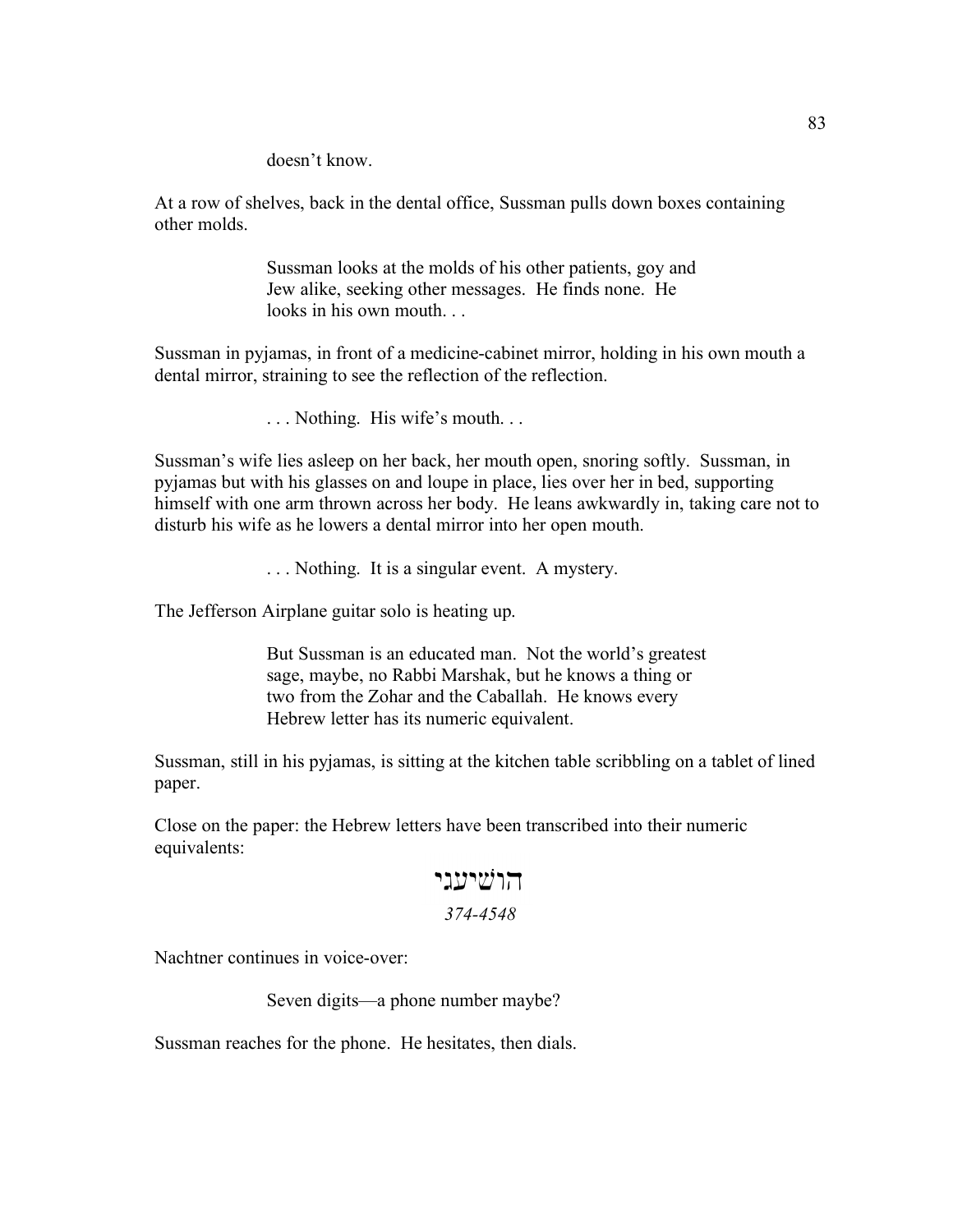. . . Sussman dials. It rings.

An elevated cubicle in a grocery store. A man in white short-sleeved shirt reaches for the phone.

> Rabbi Nachtner It's a Red Owl grocery store in Bloomington. Hello? Do you know a goy named Kraus? Russel Kraus?

The store manager shakes his head.

Where have I called? The Red Owl. In Bloomington. Thanks so much.

The manager, puzzled, hangs up.

Sussman thinks, am I supposed to go to the Red Owl, to receive a further sign? He goes. . .

In the parking lot of the Red Owl Sussman, wearing a short-brimmed fedora, emerges from his car. It is an unremarkable grocery store in a suburban mall.

It's a Red Owl.

Inside Sussman, in his fedora, gazes around.

Groceries. What have you.

A service alley behind the store: dumpsters, wind-blown garbage, Sussman looking.

On the wall behind the store, a stain. . .

There is an old, rather nondescript stain of some liquid splatted against the back wall and long since dried.

. . . Could be a *nun sofit*. . . Or maybe not. . .

The parking lot again: Sussman gets back in his car.

Sussman goes home. What does it mean? He has to find out, if he's ever to sleep again.

Sussman, again in pyjamas buttoned to the neck, lies in his bed staring at the ceiling.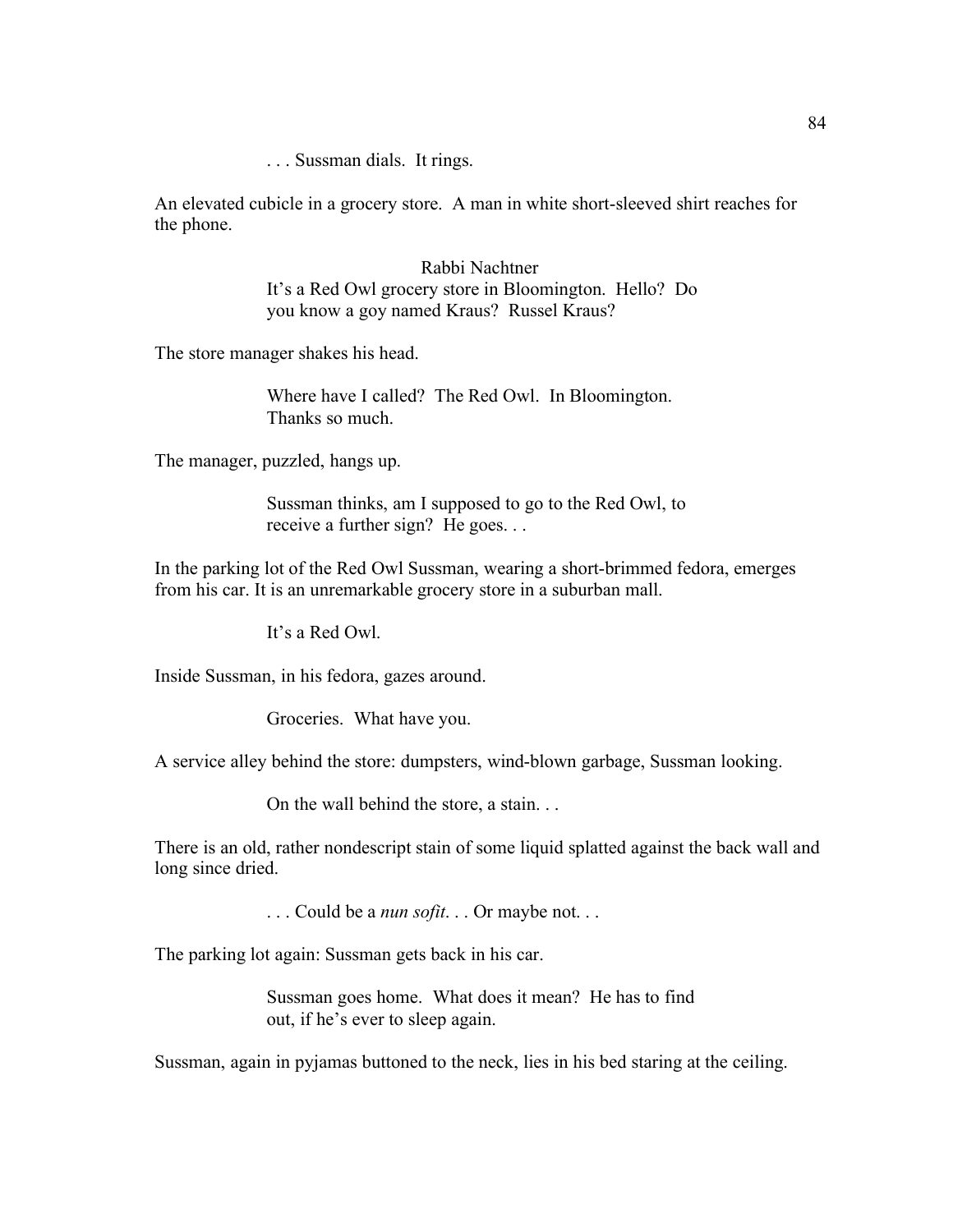He goes to see the Rabbi, Nachtner. He comes in and sits right where you're sitting now.

Sussman is indeed sitting across from Rabbi Nachtner, just where we've seen Larry sitting.

> What does it mean, Rabbi? Is it a sign from *Hashem*? "Help me." I, Sussman, should be doing something to help this goy? Doing what? The teeth don't say. I should know without asking? Or maybe I'm supposed to help people generally—lead a more righteous life? Is the answer in cabalah? In Torah? Or is there even a question? Tell me, Rabbi—what can such a sign mean?

Nachtner—not the narrating Nachtner but the Nachtner in the scene—nods and considers.

The rabbi's office in present: Larry stares at the rabbi. He waits a good beat.

He prompts:

Larry

So what did you tell him?

The rabbi seems surprised by the question.

Rabbi Nachtner

Sussman?

Larry

Yes!

Rabbi Nachtner

Is it. . . relevant?

Larry Well—isn't that why you're telling me?

Rabbi Nachtner Mm. Okay. Nachtner says, look. . .

The consultation scene again, with the rabbi once again narrating in voice-over. He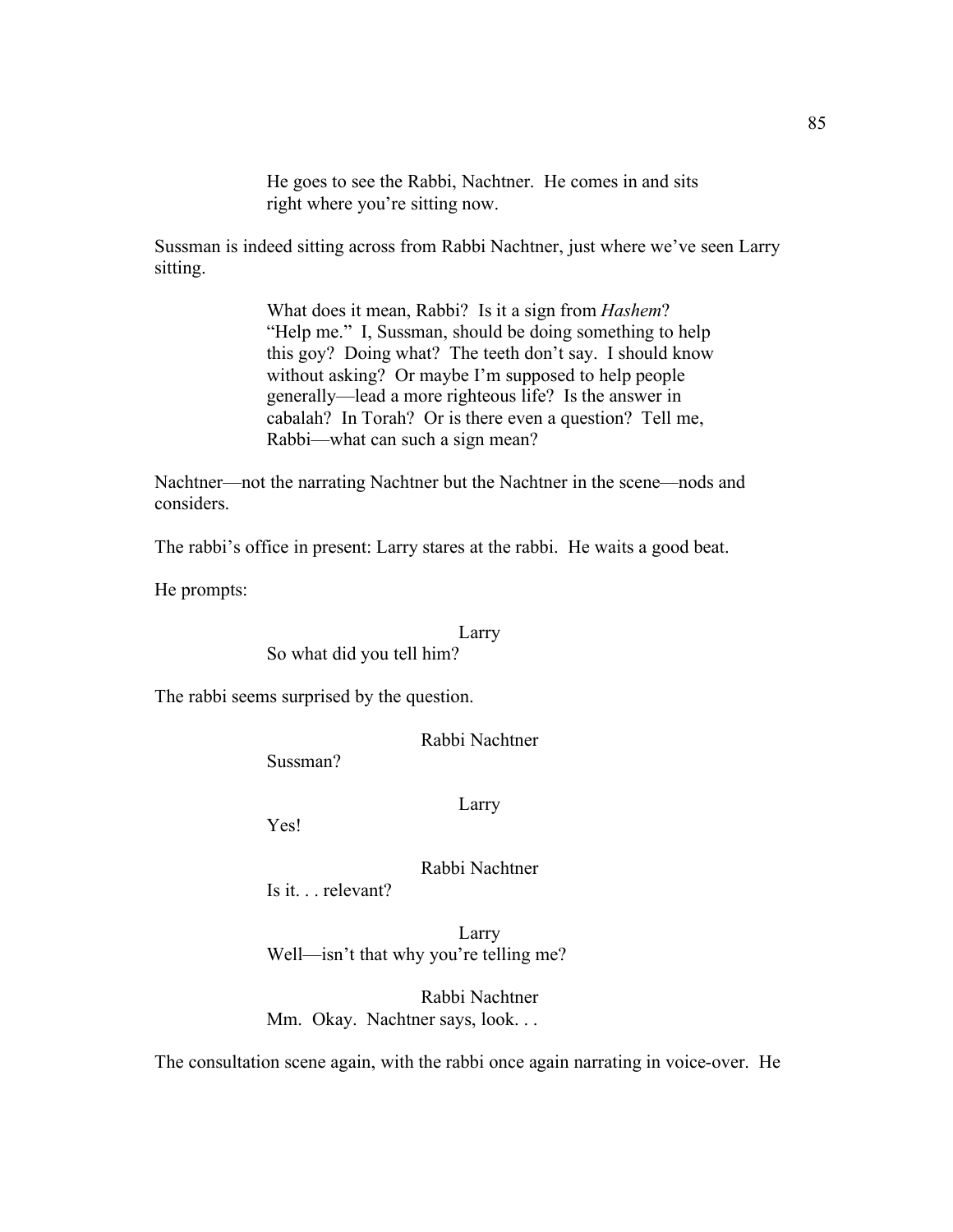silently advises the fretful Sussman in sync with his recounting of the same.

. . . The teeth, we don't know. A sign from *Hashem*, don't know. Helping others, couldn't hurt.

Back to the rabbi's office in present. Larry struggles to make sense of the story.

Larry But—was it for him, for Sussman? Or—

Rabbi Nachtner We can't know everything.

Larry It sounds like you don't know anything! Why even tell me the story?

Rabbi Nachtner *(amused)* First I should tell you, then I shouldn't.

Larry, exasporated, changes tack:

Larry

What happened to Sussman?

Sussman, back in his office, works on different patients as the rabbi resumes the narrative in voice-over.

Rabbi Nachtner

What would happen? Not much. He went back to work. For a while he checked every patient's teeth for new messages; didn't see any; in time, he found he'd stopped checking. He returned to life.

Sussman, at home, chats with his wife over dinner.

. . . These questions that are bothering you, Larry—maybe they're like a toothache. We feel them for a while, then they go away.

Sussman lies in bed sleeping, smiling, an arm thrown across his wife.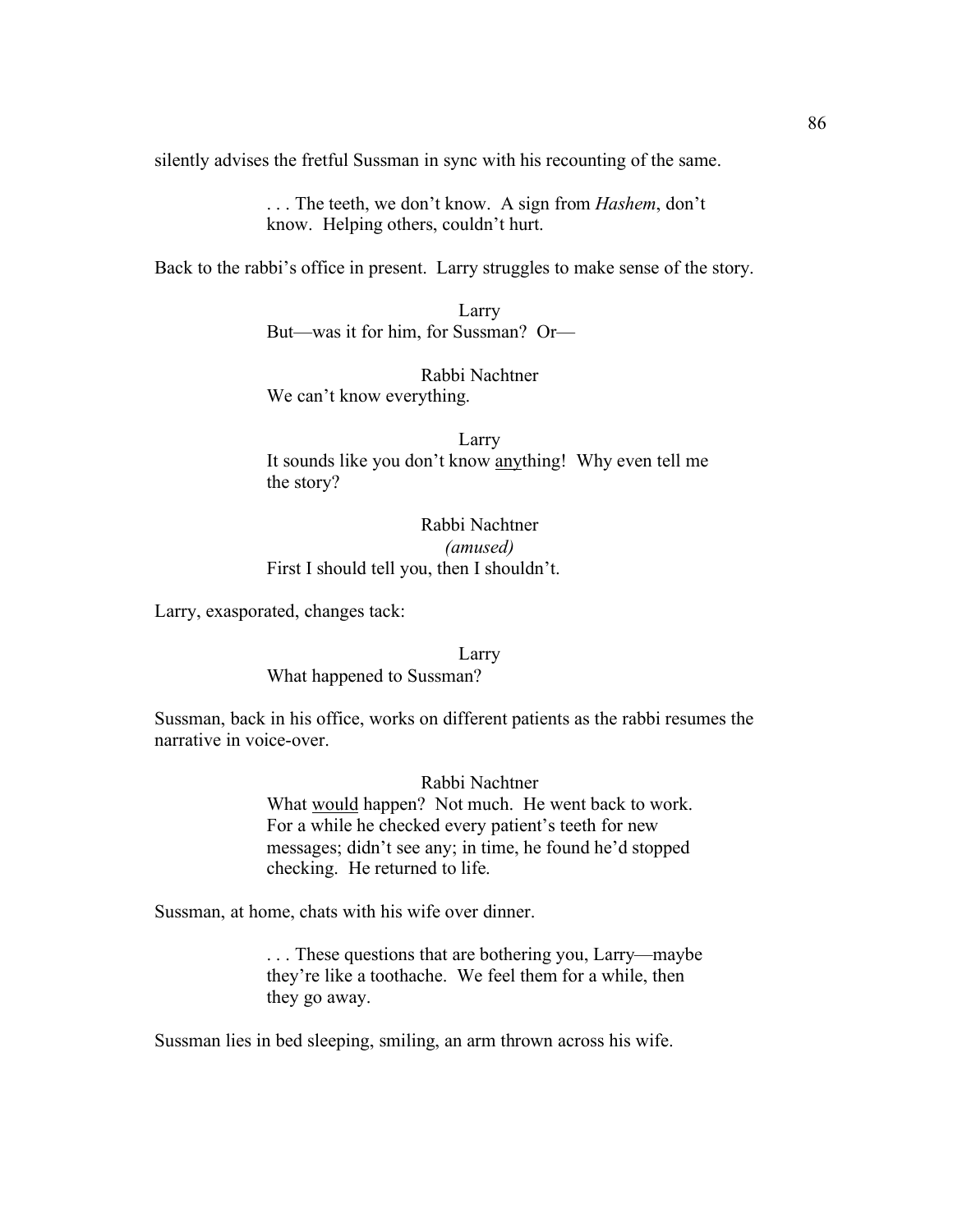Back in the rabbi's office, Larry is dissatisfied.

Larry I don't want it to just go away! I want an answer!

Rabbi Nachtner The answer! Sure! We all want the answer! But *Hashem* doesn't owe us the answer, Larry. *Hashem* doesn't owe us anything. The obligation runs the other way.

Larry Why does he make us feel the questions if he's not going to give us any answers?

Rabbi Nachtner smiles at Larry.

### Rabbi Nachtner

He hasn't told me.

Larry rubs his face, frustrated.

A last question occurs to him:

Larry And what happened to the goy?

Rabbi Nachtner's forebearing smile fades into puzzlement.

Rabbi Nachtner

The goy? Who cares?

# EXTERIOR: THE SYNAGOGUE

The modern synagogue grafted onto a patch of prairie.

An echoing voice rings out:

Voice Sy Ableman was a serious man!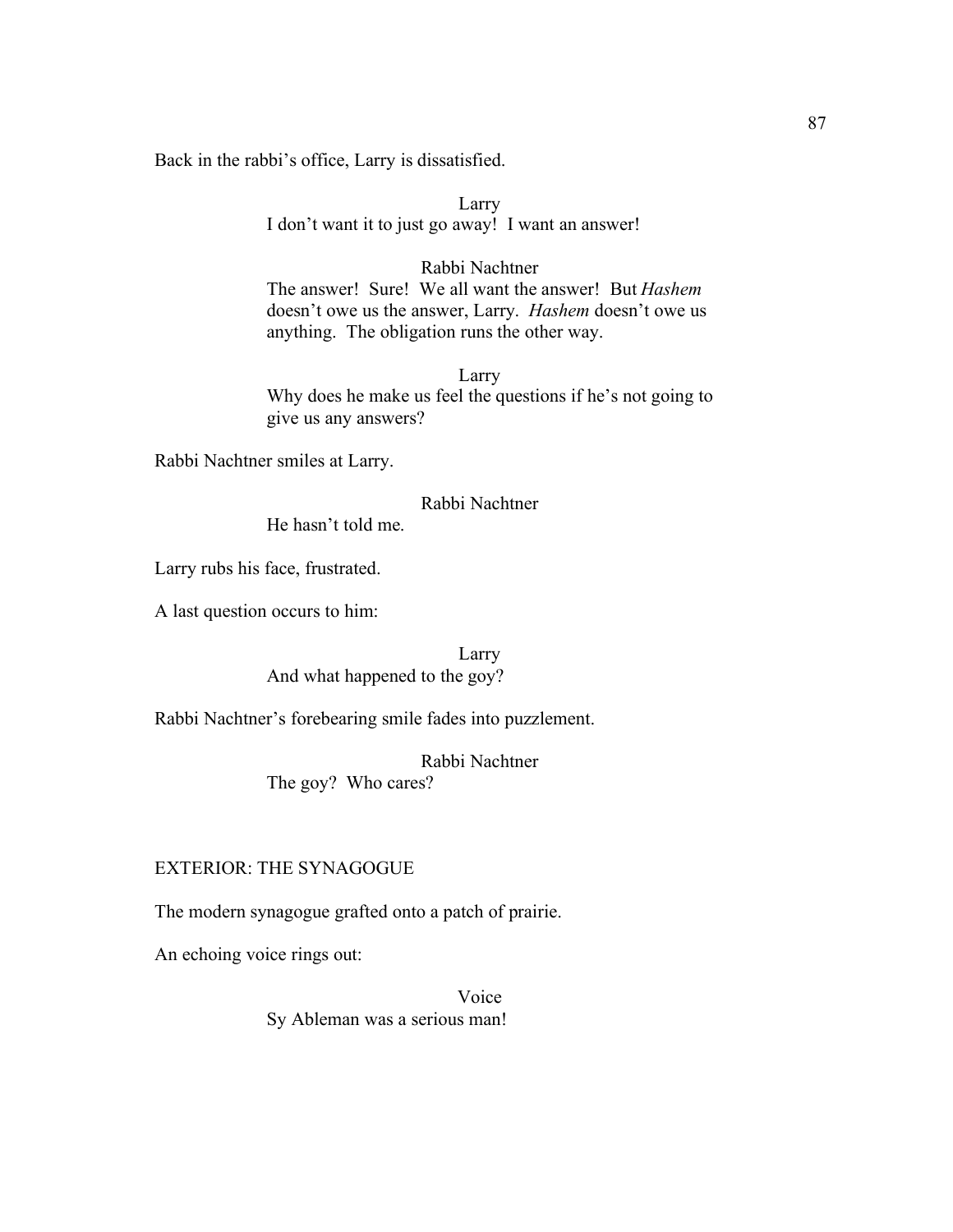### RABBI NACHTNER

In close-up he gazes around, weighing the effect of the words just delivered.

After a beat during which he seeks to establish eye contact with as much of his audience as possible:

# Rabbi Nachtner

Sy Ableman was a man devoted to his community. . .

Wider shows Rabbi Nachtner and the congregation facing each other across a casket that rests below the bema.

. . . to Torah study. . .

Larry sits among the congregants, his gaze fixed on a point off.

. . . to his beloved wife Esther until, three years ago, she passed. . .

Larry's point-of-view: Judith is visible from three-quarters behind. She sits a few rows forward looking weepily up at the rabbi.

> . . . and to his duty, as he saw it. Where does such a man go? A *tzadik*—who knows, maybe even a *lamid vovnik*—a man beloved by all, a man who despised the frivolous? Could such a serious man. . . simply. . . disappear?

The words echo.

Again the rabbi gazes around, as if awaiting answer.

Then:

. . . We speak of *olam ha-ba*, the World to Come. Not heaven. Not what the gentiles think of as afterlife. "*Olam ha-ba*." What is *olam ha-ba*? Where is *olam ha-ba*? Well: it is not a geographic place, certainly. Like—Canada.

Murmured chuckles from the congregation.

Nor is it the *eretz zavat chalav ood'vash*—the land flowing with milk and honey, for we are not promised a personal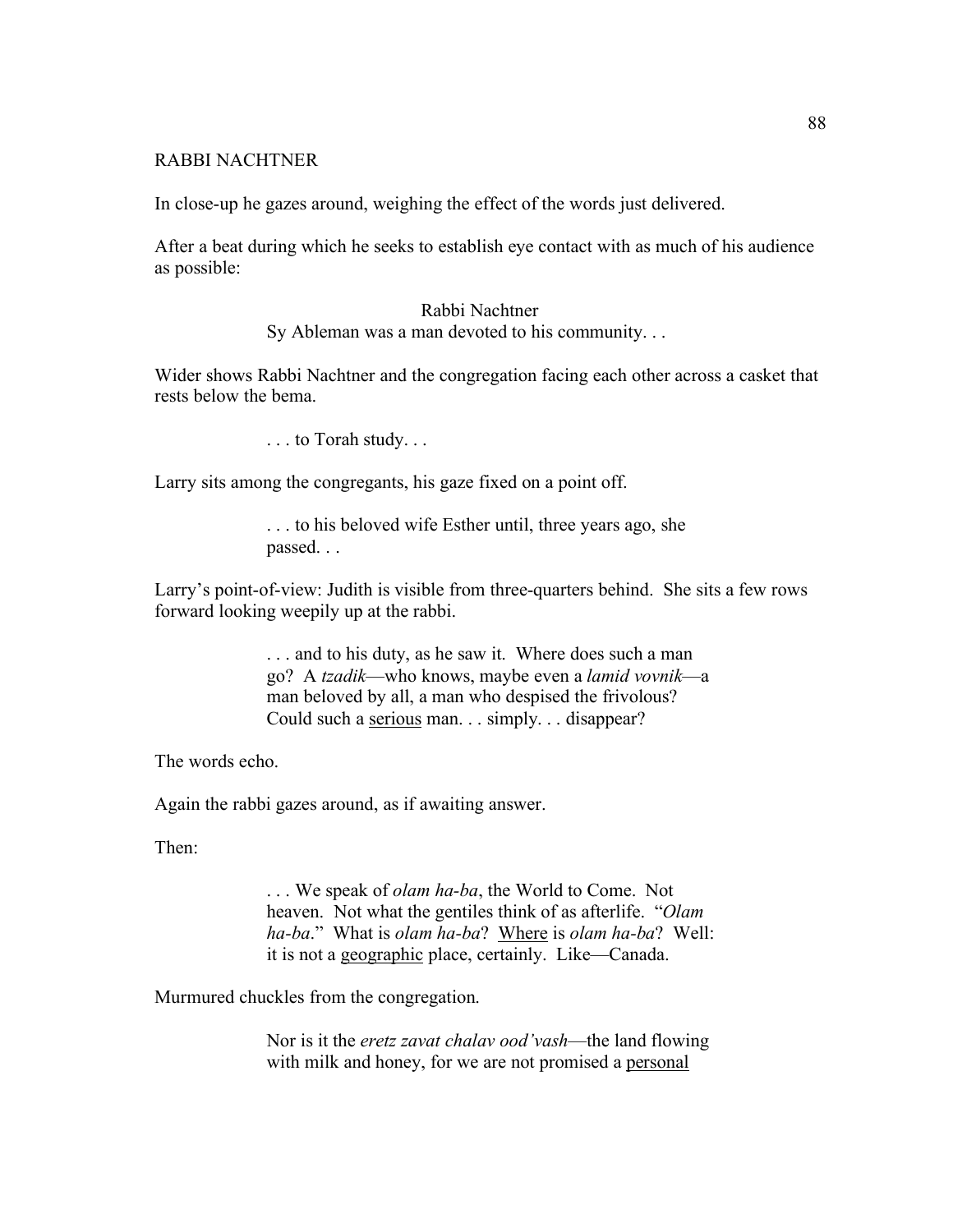reward, a gold star, a first-class VIP lounge where we get milk and cookies to eternity!

More chuckles.

*Olam ha-ba*. . . is in the bosom of Abraham. *Olam ha-ba* is in the soul of this community which nurtured Sy Ableman and to which Sy Ableman now returns. That's right, he returns. Because he still inspires us Sy Ableman returns. Because his memory instructs us Sy Ableman returns. Because his thoughts illuminate our days and ways Sy Ableman returns. The frivolous man may vanish without a ripple but Sy Ableman? Sy Ableman was a serious man...

A sob echoes through the sanctuary.

Larry looks at Judith, who stifles further sobs with a handkerchief.

. . . As you know, the mourner's kaddish does not mention the dead. It praises *Hashem*; it praises what abides. And Sy Ableman, whose spirit will continue to assist us in *tikkun olam*, is with us even now, a serious man who would say as we now say *Yiskadal v'yiskadash sh'may rabah*. . .

The congregation rises and chants along until it and Judith's weeping are cut off by:

# A HAND RAPPING AT A DOOR

The front door of the Gopnik home.

Larry, still in his suit and yarmulka from shul, opens the door. He recoils in surprise edged with fear.

Reverse: two uniformed policemen.

### Cop 1

Arthur Gopnik?

Larry is momentarily dumb. Behind him, in the living room, we see a corner of a card table upon which food has been laid out. Sarah sits with her back to us, head wrapped in a towel-turban. Arthur, on the far side of the table, his balding head yarmulka-topped, half-leans out so that he may sneak looks toward the men at the door while still somewhat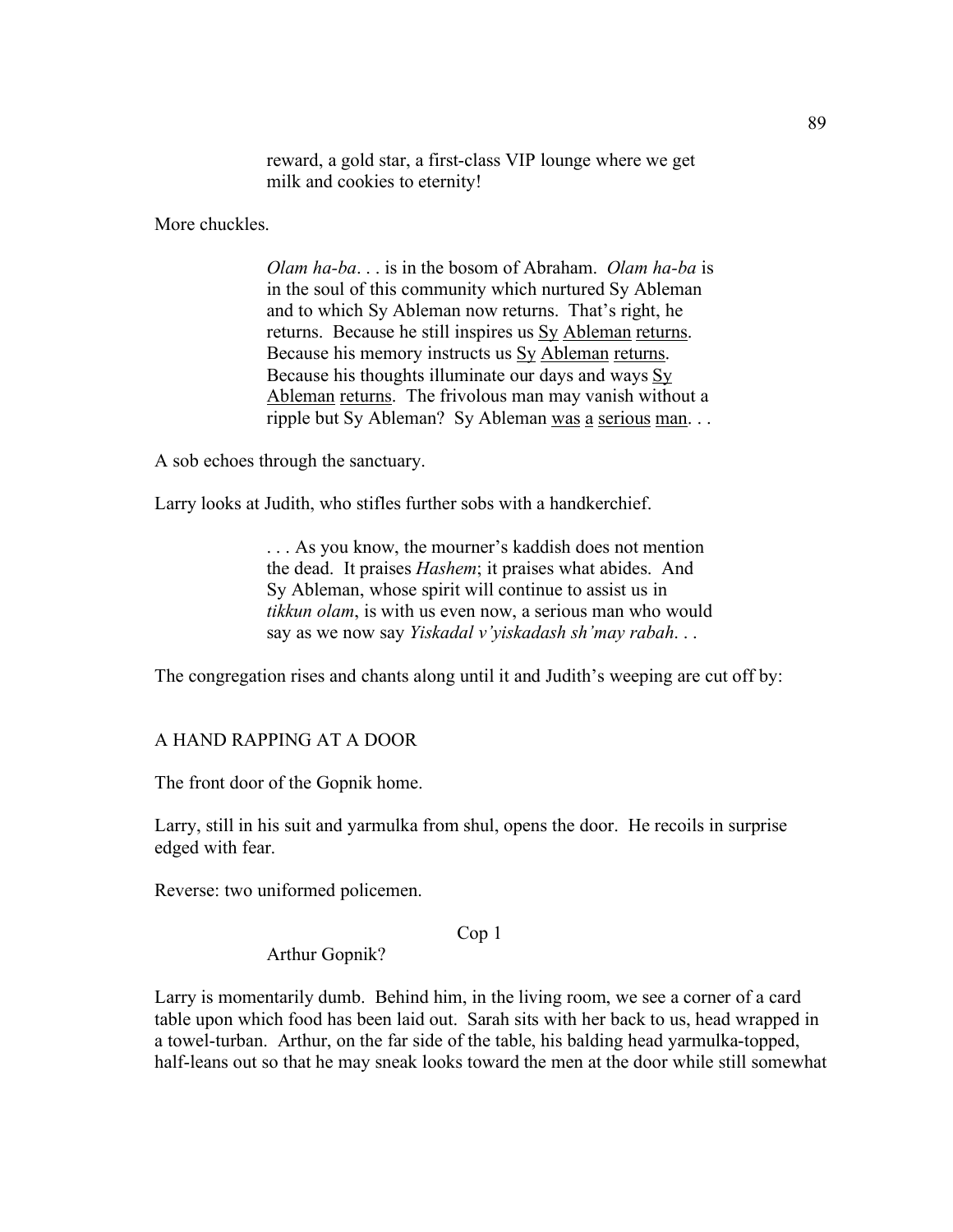hidden. From somewhere down the hall come Judith's muffled sobs.

. . . Are you Arthur Gopnik?

Larry

I'm. . . Laurence Gopnik.

Cop 1 Do you go by the name Arthur Gopnik?

Larry

No.

Cop 1

Is that Arthur Gopnik?

Arthur ducks away.

From inside the living room:

Danny *(off)* Dad? What's going on?

Larry Can you tell me what's going on. We're sitting *shiva* here.

Cop 1

You're what.

Larry A religious observance. We're. . . bereaved.

The heretofore wordless second cop gazes in over his partner's shoulder.

Cop 2

Who died?

Larry My wife's um. . . it's a long story.

Cop 1 Look. Tell Gopnik—Arthur Gopnik—he's breaking the law. We're not arresting him now but next time we will.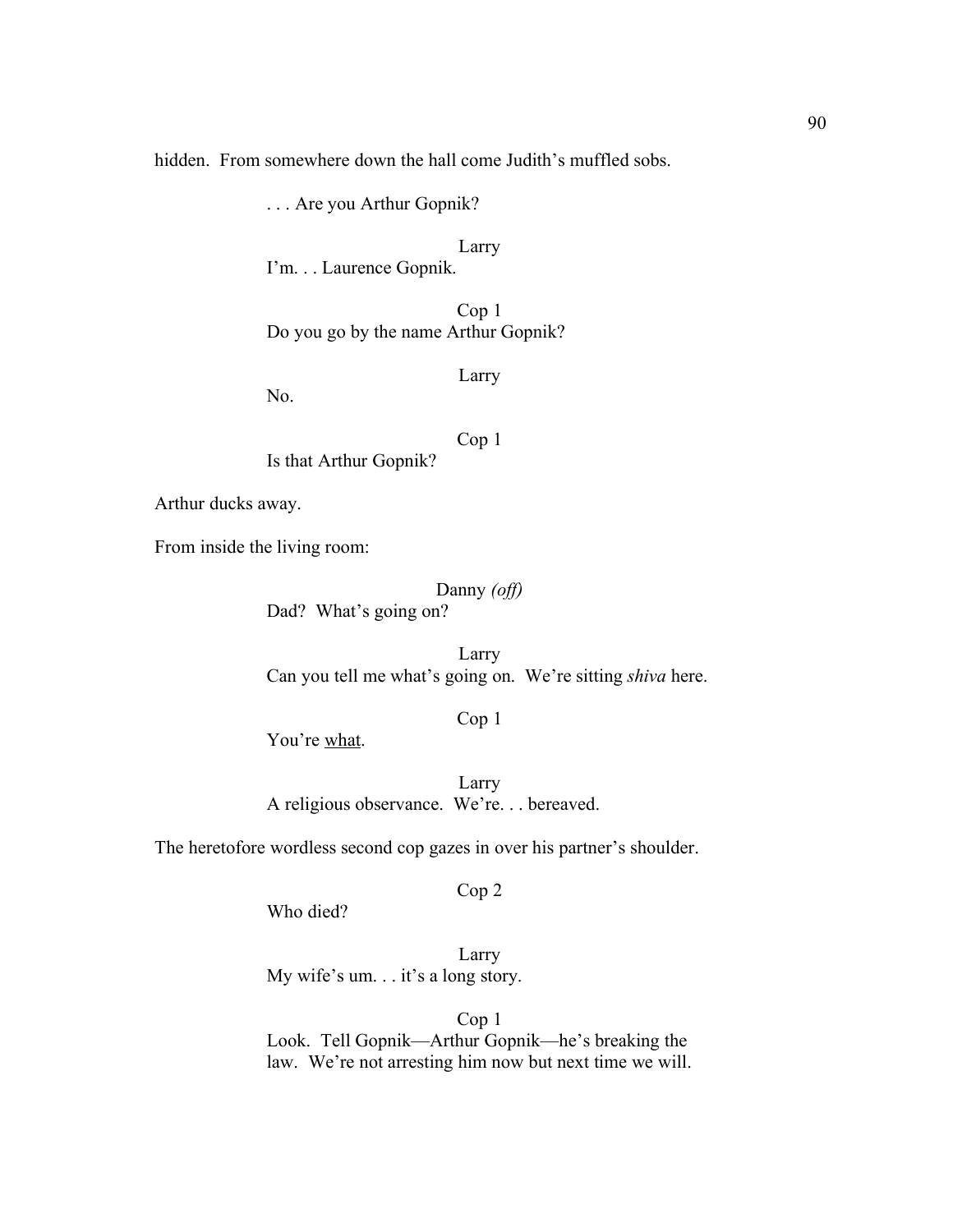Gambling is against the law in this state. That's just the way it is. All right. Go back to your...

### Cop 2

Sorry, sir.

# LIVING ROOM

A minute later. The family—except for Judith, whose weeping continues off—sits around the card table. A long beat.

At length:

Danny Dad, we get Channel 4 now but not Channel 7.

# Larry Arthur, how could you do that to this family. On Sy's. . . on Sy's—

### Arthur

It's a victimless crime.

Larry That doesn't make it right! And you—

Danny He won a lot of money, Dad! The Mentaculus really works!

Larry's gaze swings to his son.

#### Larry

You knew about it?!

### Danny

Well, um. . .

# Arthur

They must have finked me out. They knew I could just keep on winning, so a couple weeks ago they blackballed me, and now they've—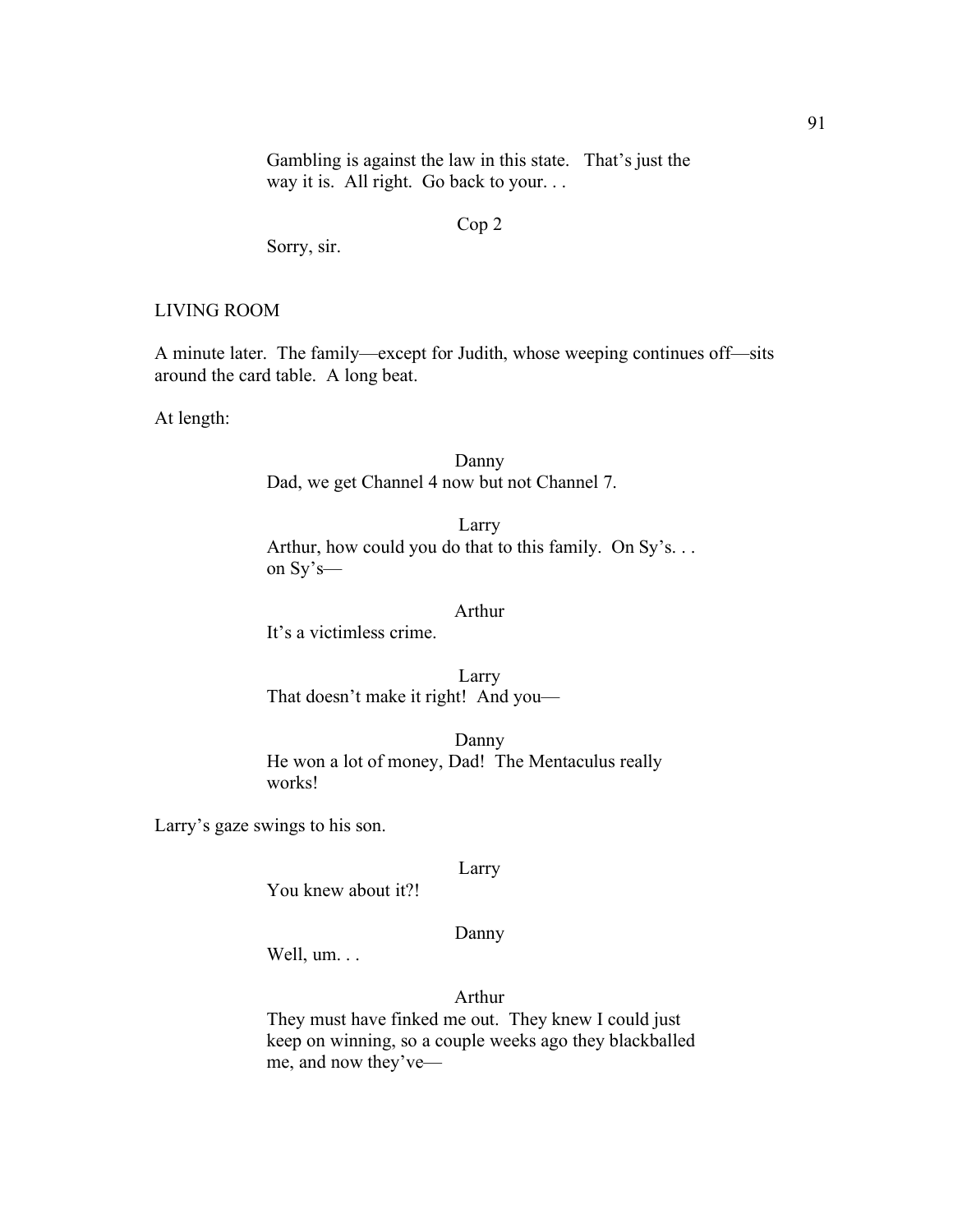# Larry What did you do with the money you won?

Silence. Arthur sneaks a look at Danny.

Larry looks back and forth between them.

. . . What's going on?

Arthur shrugs.

Arthur I didn't want it. Danny said he could use it—

Sarah

Unfair!

## Larry

What have you been—

Arthur What's unfair is these guys saying I can't play in their card game!

Sarah Why give him the money?! You know what he spends it on?

Larry *(knowing nod)* I know about the records.

Sarah Records?! You think he buys records from Mike Fagle?

Movement in Danny's body; Sarah recoils from a kick.

. . . Ow! Little brat!

Larry

Hey! What's going on!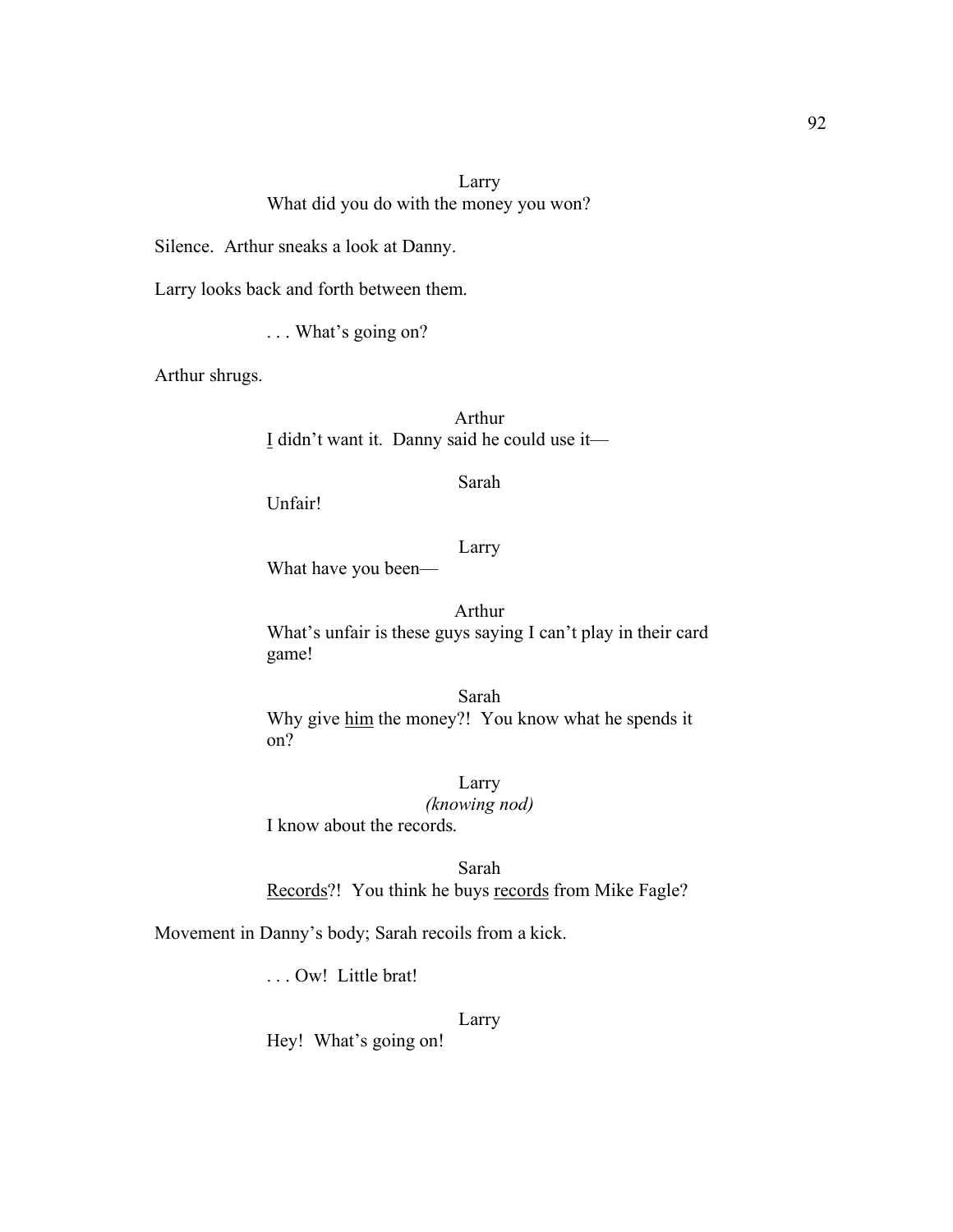Danny At least I'm not saving up for a nose job!

Larry

What?!

Sarah

Brat!

Larry Nobody in this house is getting a nose job! You got that?!

Danny

Ah!

Struck by a thought he leaps up and bolts from the room.

Larry Danny! You weren't excused! We're still talking!

Sarah

What a brat.

Larry What was this card game, Arthur?

Arthur Some goys run a private game.

We hear the TV going on in a bedroom and the theme from *F Troop*.

. . . I think they're Italians.

Larry

Danny, what's going on!

He rises.

BEDROOM

Larry enters to look down at Danny's back. Beyond him *F Troop* flickers on the TV.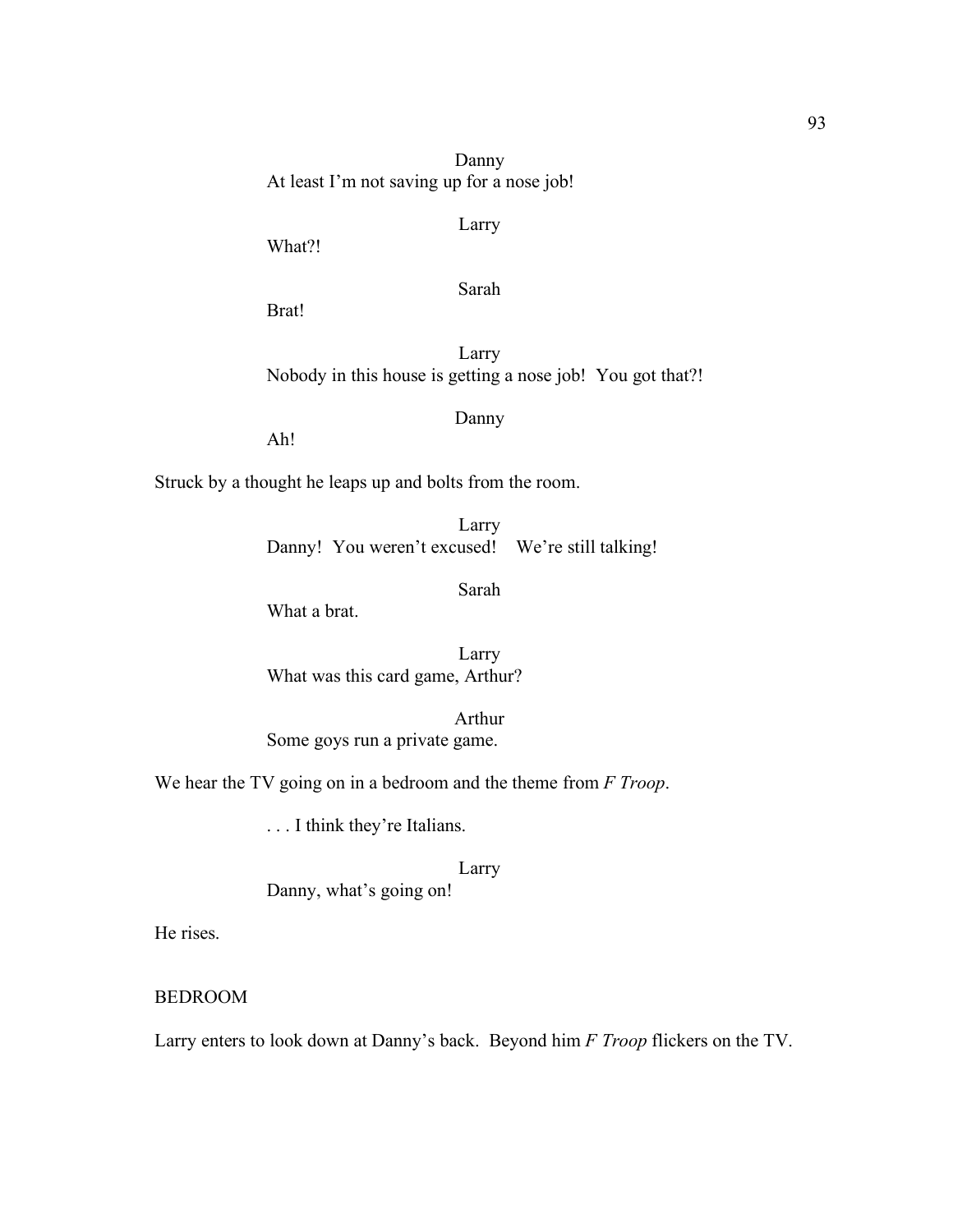94

Larry

Danny! We're sitting *shiva*!

### DON MILGRAM'S OFFICE

Larry has his head down on his arms on Don's desktop.

Don She's retained Barney Silver at Tuchman, Marsh. This is a, uh—this is an aggressive firm, Larry.

> Larry *(muffled)*

Uh-huh.

Don These are not pleasant people. Judith is free of course to retain whoever she. . . I take it you don't talk to her?

Larry raises his head, squinting.

Larry It's hard. I think she emptied our bank account. I tried to ask her about it, very civilly.

Don

Mm.

### Larry

She, uh. . .

# Don

Yeah, yeah you better open an account in your name only, put your paychecks in there from here on out. Til we know where we stand.

Larry

Can I?

Don

Oh, absolutely!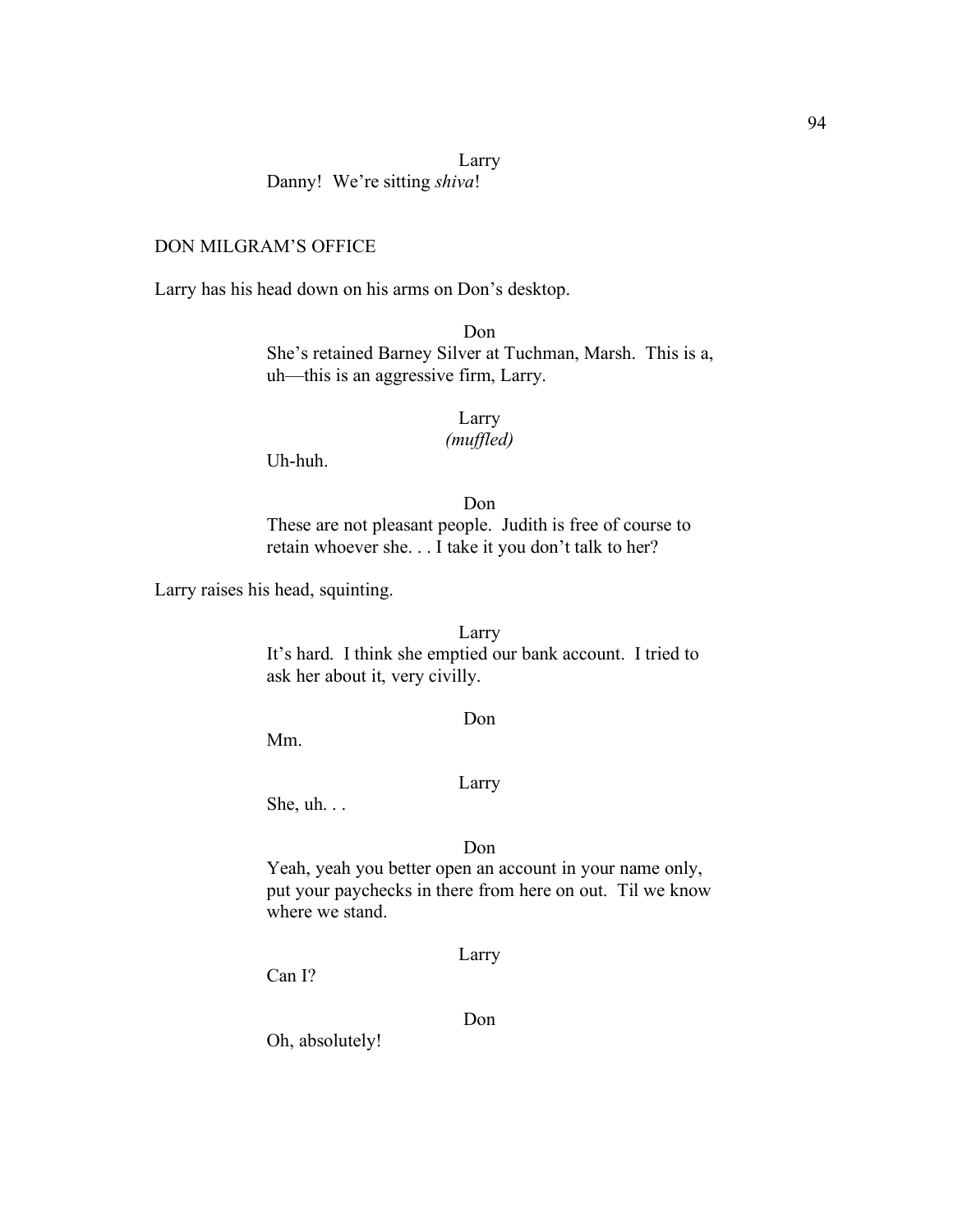Larry

That's not, um, dishonest?

Don

Oh, absolutely! You, uh—

Larry I hate to say this, but I think she's also been sneaking cash out of my wallet.

Don Oh boy. Well, yes, this is definitely, um, adversarial. The first thing we—are you all right?

Larry is shaking. His eyes are squeezed shut. His mouth is twisting into strange shapes.

. . . Larry!

Now sounds come out: weeping sounds, punctuated by choking from Larry's effort to suppress the sobs.

. . . Larry! It's okay! There's no need for that!

Larry nods as he weeps and strangles, waving a hand in the air, signaling that he is all right and will speak when able.

. . . Larry, we can get through this thing!

THE OFFICE

Minutes later.

Larry sits panting but composed, a glass of water in front of him.

After a long beat:

Don

Have you seen the Rabbi?

Through his deep breaths:

Larry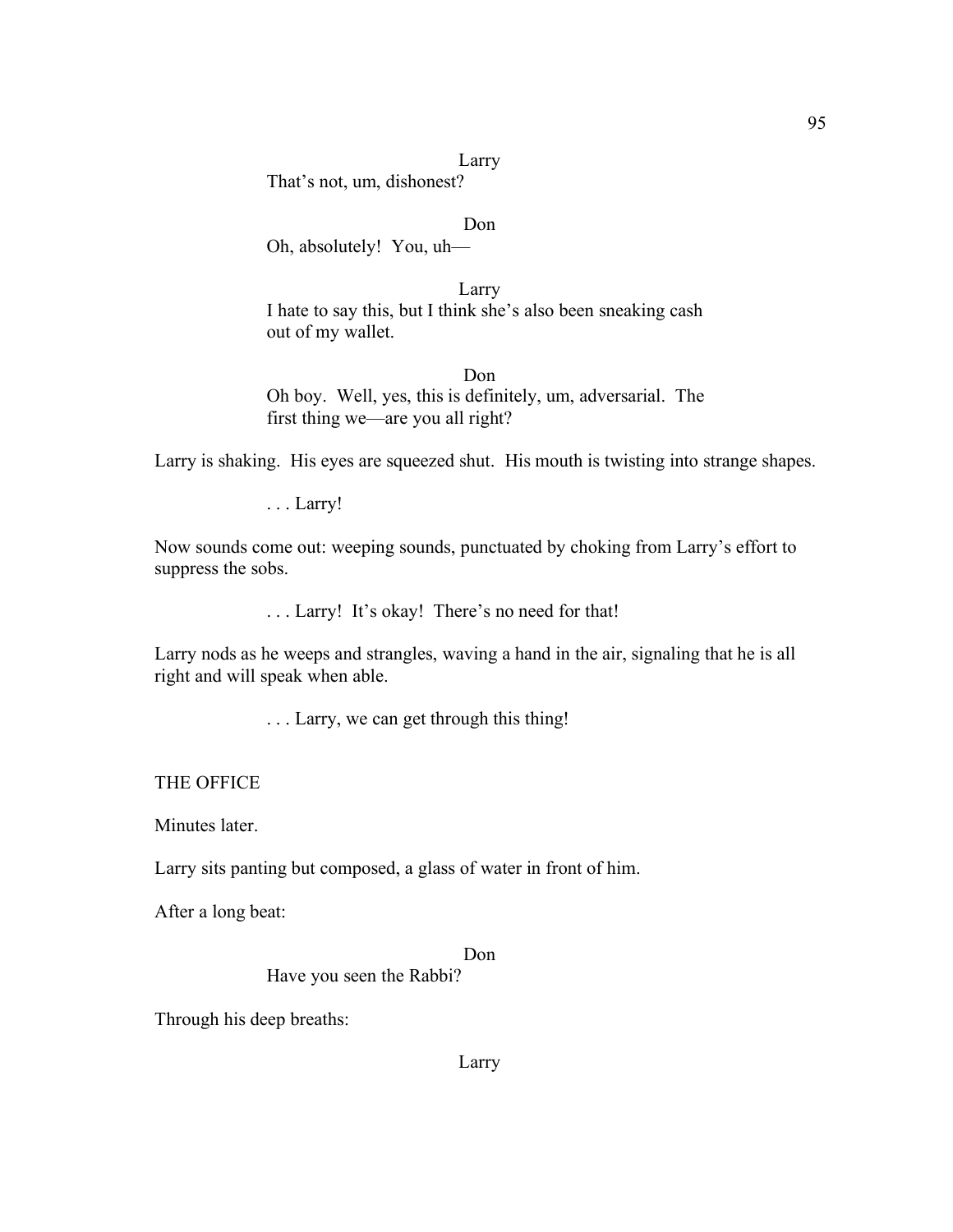I talked to Nachtner.

Don

Was he helpful at all?

Larry gives a helpless shrug.

Don rolls his eyes.

Don

What—did he tell you about the goy's teeth? You should talk to Marshak.

Larry They told me. . . Marshak. . . doesn't do. . . pastoral work any more. He just—congratulates the bar mitzvah boy every week.

Don That's too bad. A very wise man, Marshak.

Larry sadly shakes his head.

Larry

Getting old.

Don

Very old.

Larry

No, me.

Don Larry, you're fine. It's a bump in the road.

### BLEGEN HALL

Larry walks into the outer office clutching his briefcase. The secretary is at her typewriter but holding the phone, one hand covering its mouthpiece.

> Secretary Dick Dutton. Columbia Record Club.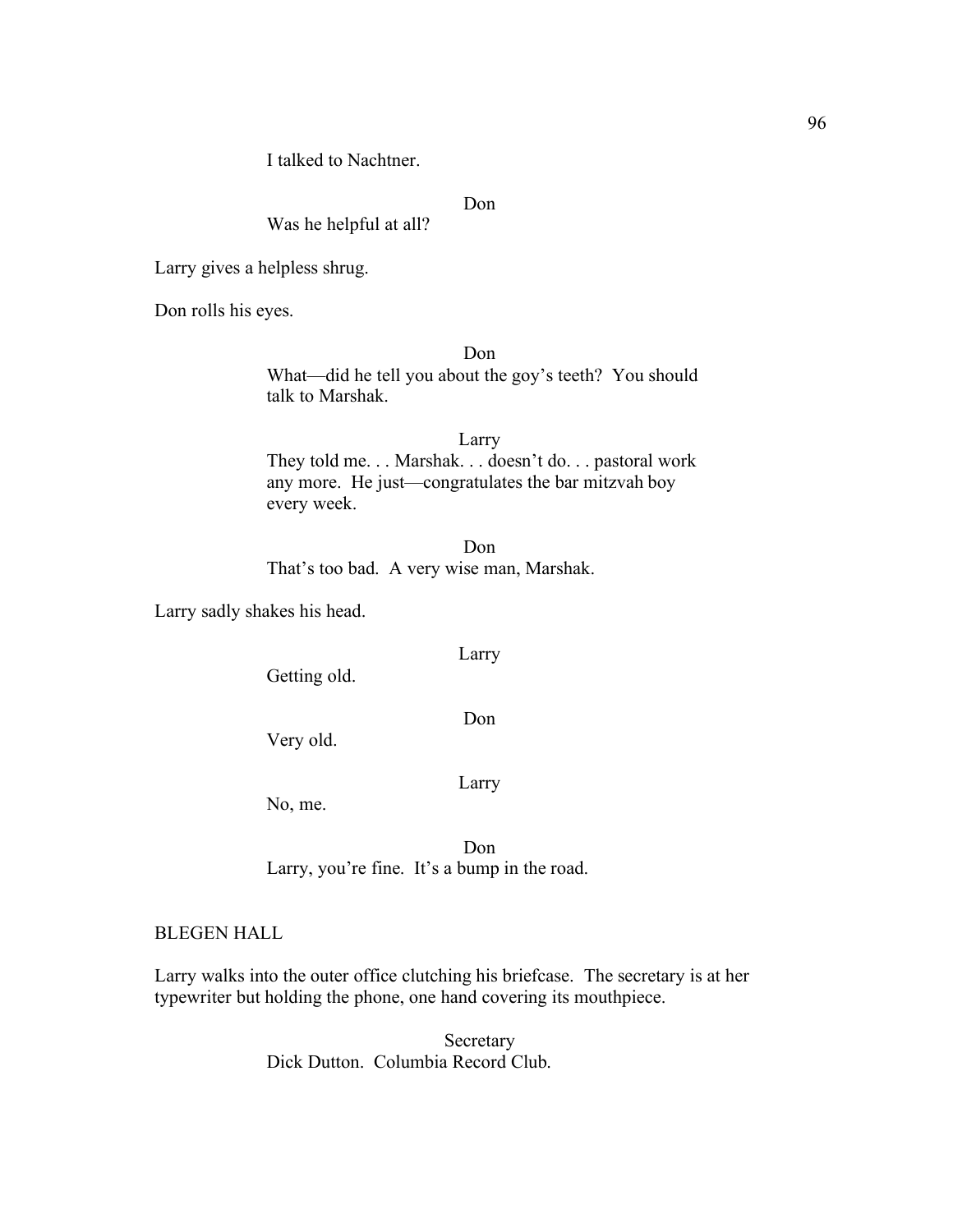Larry

Not now.

### LARRY'S OFFICE

Larry has the phone to his ear. He listens for a beat.

Larry Does he ever come to the phone? If I came in—. . . How about at Rabbi Marshak's convenience? Uh-huh. . . Uhhuh. . . Well, could I give you my number at the Jolly Roger?

### CLASSROOM

We are close over Larry's shoulder as he scribbles symbols onto the chalkboard.

Larry ... and that means... so that... from which we derive...

His glances back toward the class show him to be wearier, baggier-eyed, more haggard than ever. And there is something odd about his posture.

He makes his writing smaller and smaller so as to finish before hitting the right edge of the chalkboard.

. . . and also. . . which lets us. . . and. . .

Wider as he finishes and straightens up, revealing that he has been stooping to write across the very bottom of the board.

The equation covers every inch of the classroom-wide three-paneled chalkboard. Larry is an off-balance figure at the right edge of frame.

Reverse on the class: staring.

. . . Okay?

Larry claps chalk dust from his hands.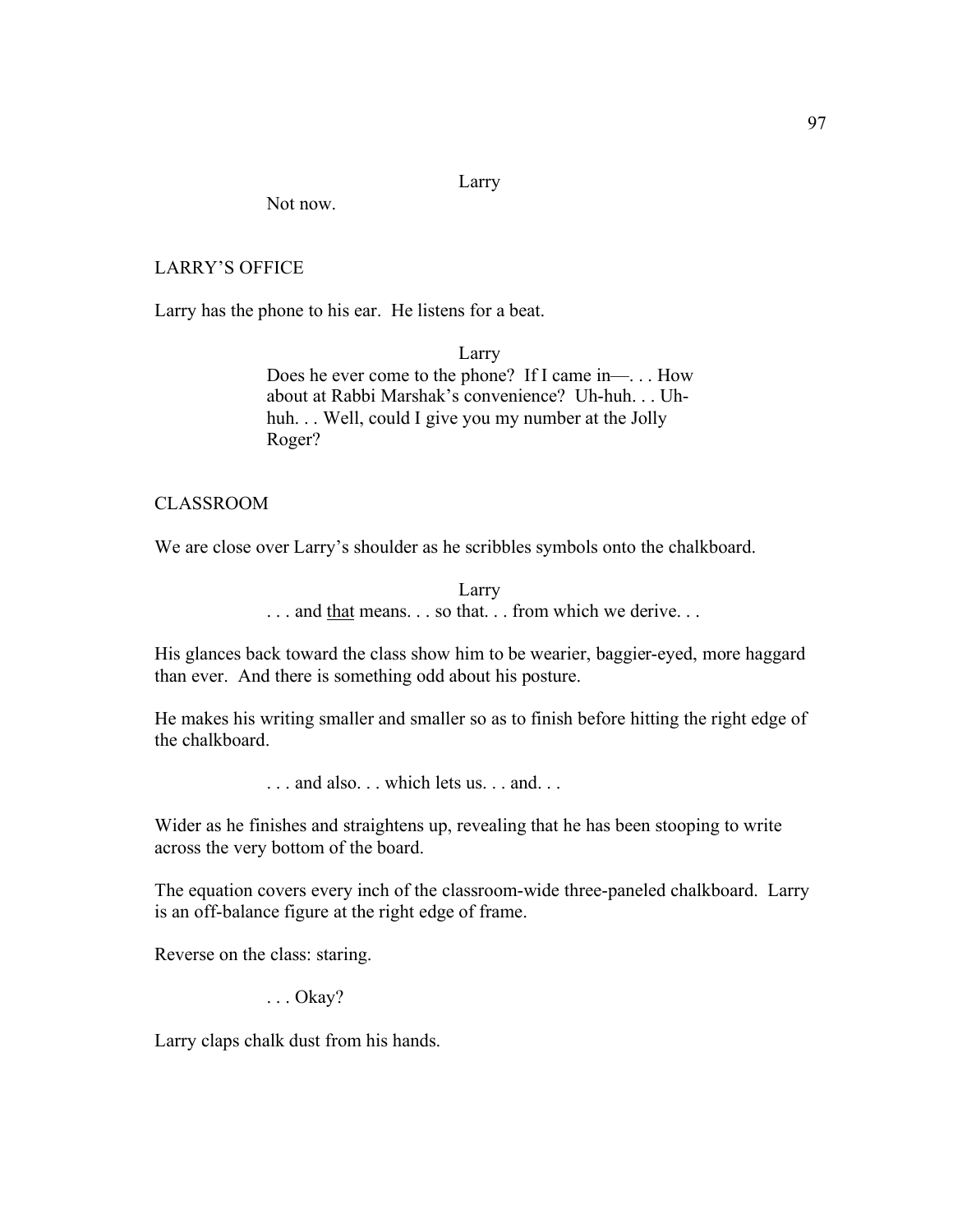. . . The Uncertainty Principle. It proves we can't ever really know. . . what's going on.

A bell sounds. The students shake off their stupor and rise. Larry projects over the wallah:

> . . . But even you you can't figure anything out, you'll still be responsible for it on the mid-term.

The students disperse to reveal one person still seated:

Sy Ableman.

He wears a prayer shawl and yarmulka.

Larry does not seem surprised to see him.

. . . Did you follow that?

Sy Ableman Of coss. Except that  $\underline{I}$  know what's going on. How do you explain.

Larry Well, it might be that, in, you know, in *olam ha-bah*—

Sy Ableman Excuse me. Not the issue. In this world, Larry.

He nods at the chalkboard.

. . . I'll concede that it's subtle. It's clevva. But at the end of the day, is it convincing?

Larry Well—yes it's convincing. It's a proof. It's mathematics.

Sy Ableman Excuse me, Larry. Mathematics. Is the art of the possible.

Larry's brow furrows.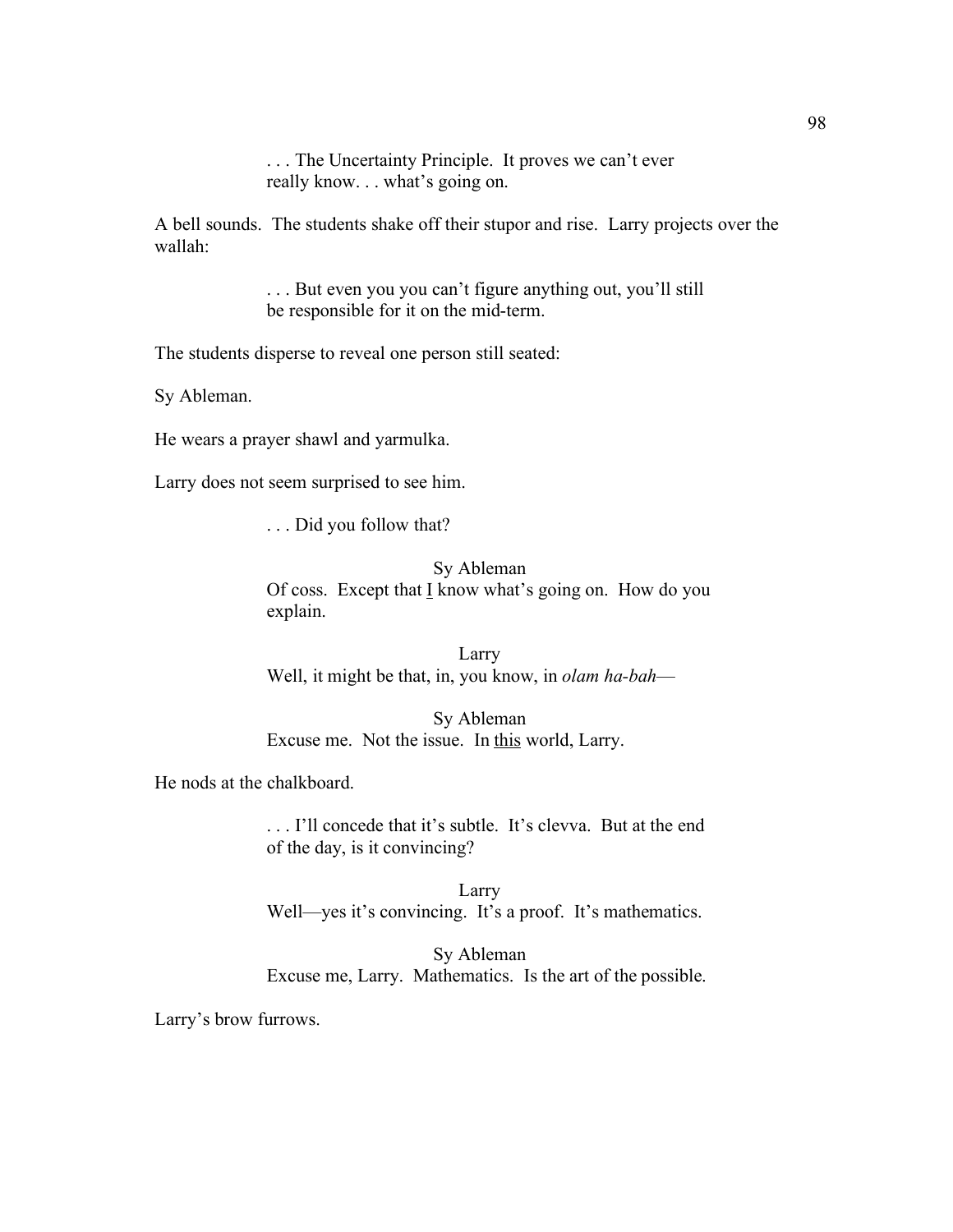# Larry

I don't think so. The art of the possible, that's. . . I can't remember. . . something else. . .

# Sy Ableman

I'm a serious man, Larry.

Larry I know that. So if I've got it wrong, what do I—

Sy Ableman holds up one hand to silence him.

Sy Ableman So simple, Larry. See Marshak.

Larry I know, I want to see Marshak! I want to see Marshak! They told me that—ooph!

Without our having seen him rise or cross the room Sy Ableman has arrived to bodyslam Larry into the chalkboard. Now he grabs Larry by the hair and whips his head against the equation. He slams Larry's head again and again, making the chalkboard chatter and the fringes on his own tallis dance.

> Sy Ableman See Marshak! See Marshak! I fucked your wife, Larry! I seriously fucked her! That's what's going on! See Marshak!

# LARRY

Close on his eyes opening. His head is on a pillow. Dull early light. A hissing sound.

Larry looks blearily into the depth of the motel room.

On the vanity table just outside the bathroom door sits Uncle Arthur's cyst evacuator, humming and hissing. Its waggling hose snakes through the cracked-open door.

### MEZUZA

On a doorpost.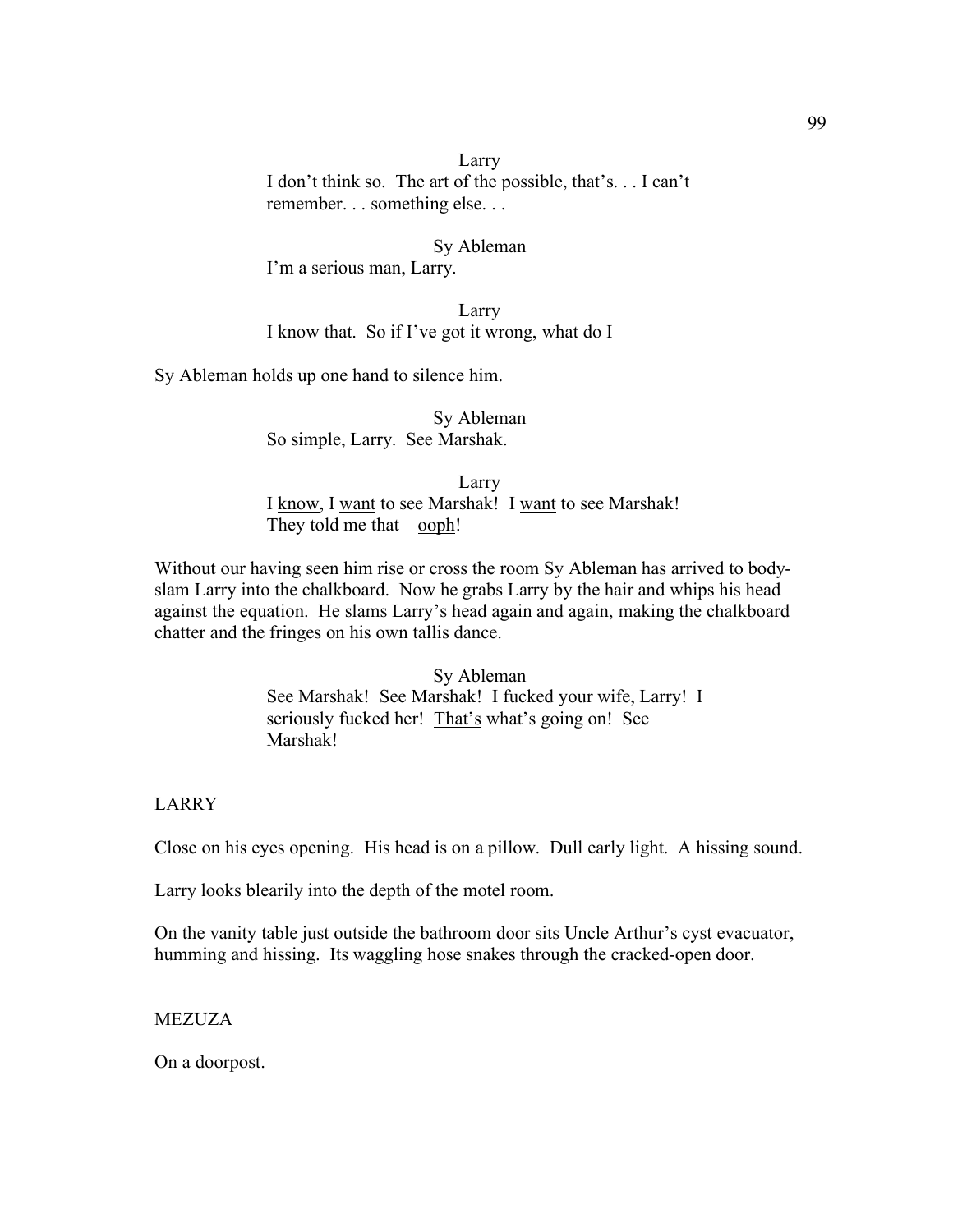A hand enters to knock. A long beat. The person knocking gives up and his footsteps start to go away just as the door opens to reveal an attractive woman—the sunbathing neighbor, now wearing plaid shorts and a white blouse.

Reverse: Larry, frozen halfway down the stoop, head turned back up toward the door.

Woman

Mr. Gopnik.

Larry

Oh. Hello, Mrs. Samsky. I knocked, and then thought you weren't here. I, uh. . .

Mrs. Samsky's voice is soft and breathy:

Mrs. Samsky It just took me a second to get to the door. I was out back.

Larry stands nodding.

He seems to need a prompt. Mrs. Samsky supplies one:

. . . Can I help you? Wanna come in?

Larry

No, I—

She steps back.

Mrs. Samsky

It's cooler.

Larry Oh. Okay. I just wanted to let you know. . .

#### INSIDE

The dimness of the home Larry enters does indeed suggest coolness. Larry looks around the living room. Wavering light sifts through closed vertical blinds which drift and click over floor-vented air-conditioning.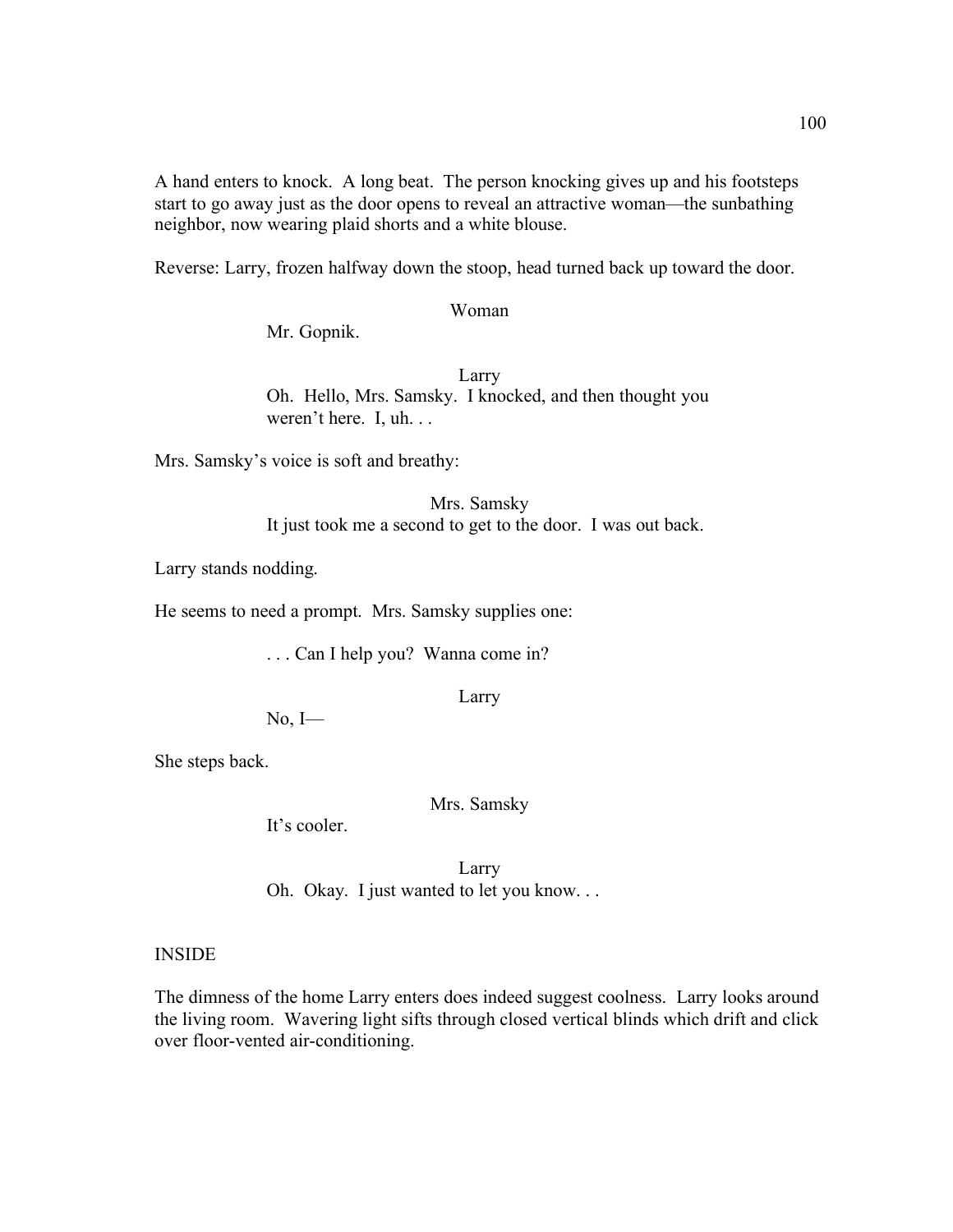Mrs. Samsky closes the door behind him, shutting out all sound from outside.

Larry I've noticed that Mr. Samsky isn't around, and I—

Mrs. Samsky

He travels.

Larry

Uh-huh. Yeah, I never seem to see him, so I thought I should let you know, since you're somewhat new here, if you ever have, whatever, chores that you'd, um, or just help with something—I've decided to help others—you know, in a neighborly way. . .

She gazes at him, waiting for the speech to dribble away to silence. In the ensuing beat, quiet except for the clicking of the blinds, she is perfectly still. Finally, only her mouth moves:

# Mrs. Samsky

How thoughtful.

Larry shrugs off the compliment:

Larry Oh it's nothing. It's just good to know your neighbors. And to help. Help others. Although I don't care much for my neighbors on the other side, I must say.

Mrs. Samsky lets more time elapse before responding.

### Mrs. Samsky

Goys, aren't they?

Larry Mm. Very much so. Maybe it's not fair to judge; I have to admit I—

Mrs. Samsky

Won't you sit down?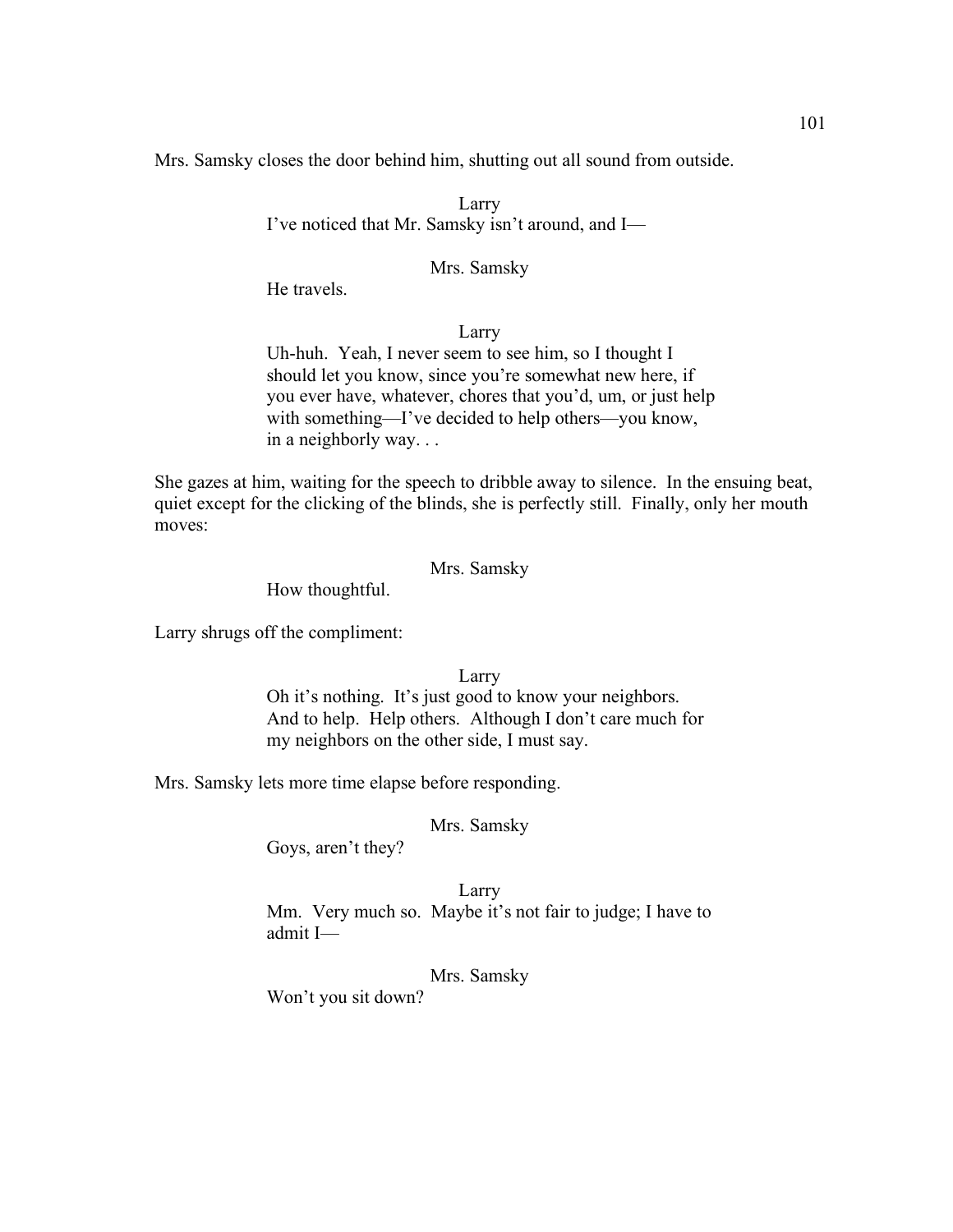Larry

Oh! Um. Okay. Thank you.

Mrs. Samsky

Iced tea? I have some.

She is already turning to the kitchen.

# Larry

Okay.

He watches her and reacts to:

The backs of her thighs. The flesh retains the broad cross-hatch of her lawn chair.

She disappears into the kitchen, but projects:

Mrs. Samsky I don't see you around much, either.

Larry

Yes. Actually I haven't been home a lot recently, I, uh, my wife and I are, uh, well, she's got me staying at the Jolly Roger, the little motel there on—

Mrs. Samsky is reentering with two tall glasses of iced tea beaded with moisture. The click of the ice cubes joins the clicking of the blinds.

> Mrs. Samsky You're in the doghouse, huh?

She hands him a glass and sits on the couch next to him, not invasively close, one bare leg folded beneath her.

> Larry Yeah, that's an understatement I guess, I—thank you—I, uh—

Mrs. Samsky Do you take advantage of the new freedoms?

Larry stares at her. Mrs. Samsky gazes back. Her look displays equanimity; his, not.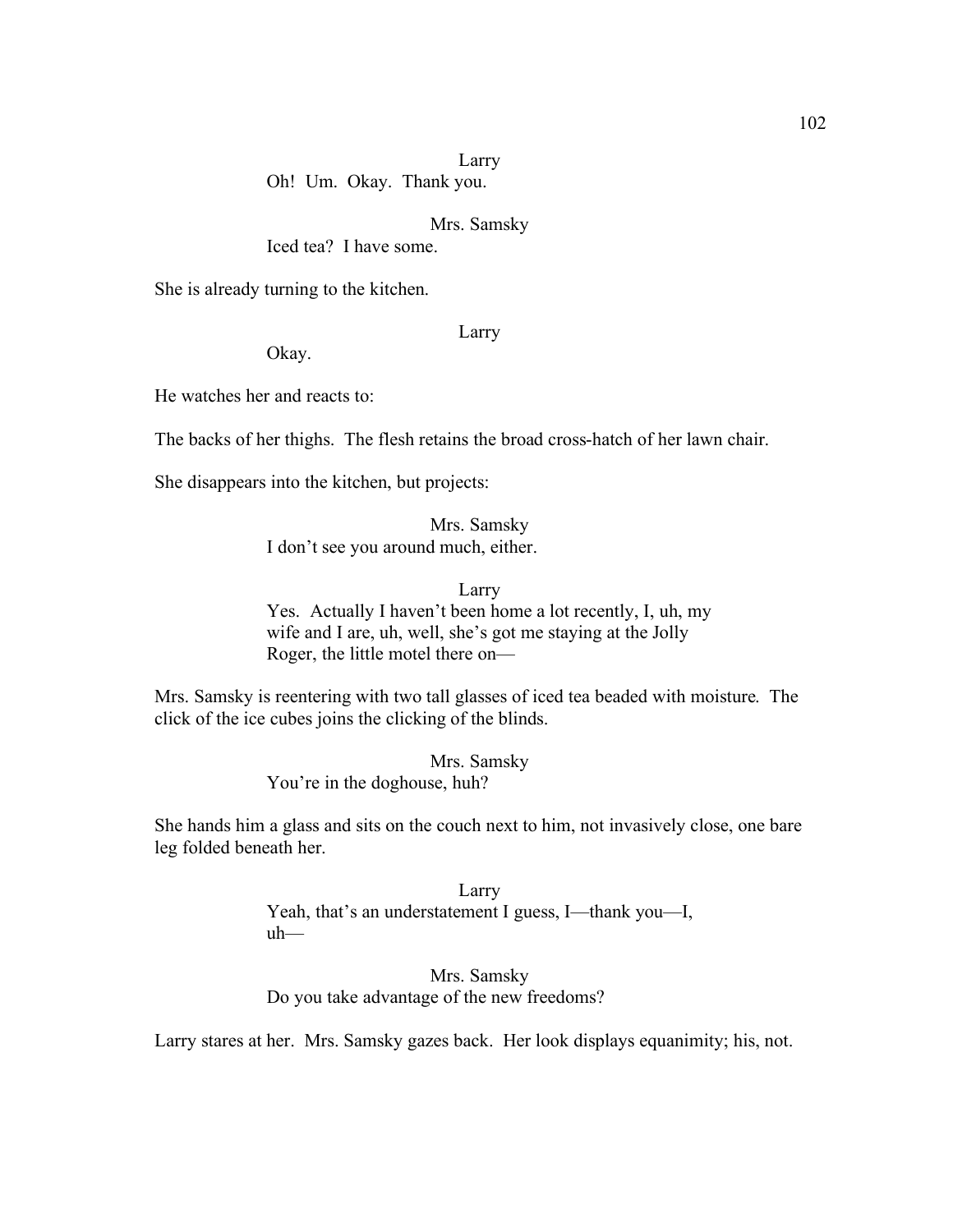Finally:

### Larry

. . . What do you mean.

Her look holds for one more beat and then she swivels and opens the drawer of an end table.

She turns back with a joint.

Mrs. Samsky It's something I do. For recreation.

She lights it.

Larry

That's. . . Marijuana?

Mrs. Samsky

Mm-hmm.

She hands the joint over.

. . . You'll find you'll need the iced tea.

Larry handles the bitty cigarette with trepidation.

Larry

Is it. . . well. . . okay. . .

# THE VERTICAL BLINDS

Some minutes later. They drift and click in the air blown from the floor vents.

Larry stares at them.

After a long beat:

Larry Maybe Rabbi Scott was right.

Mrs. Samsky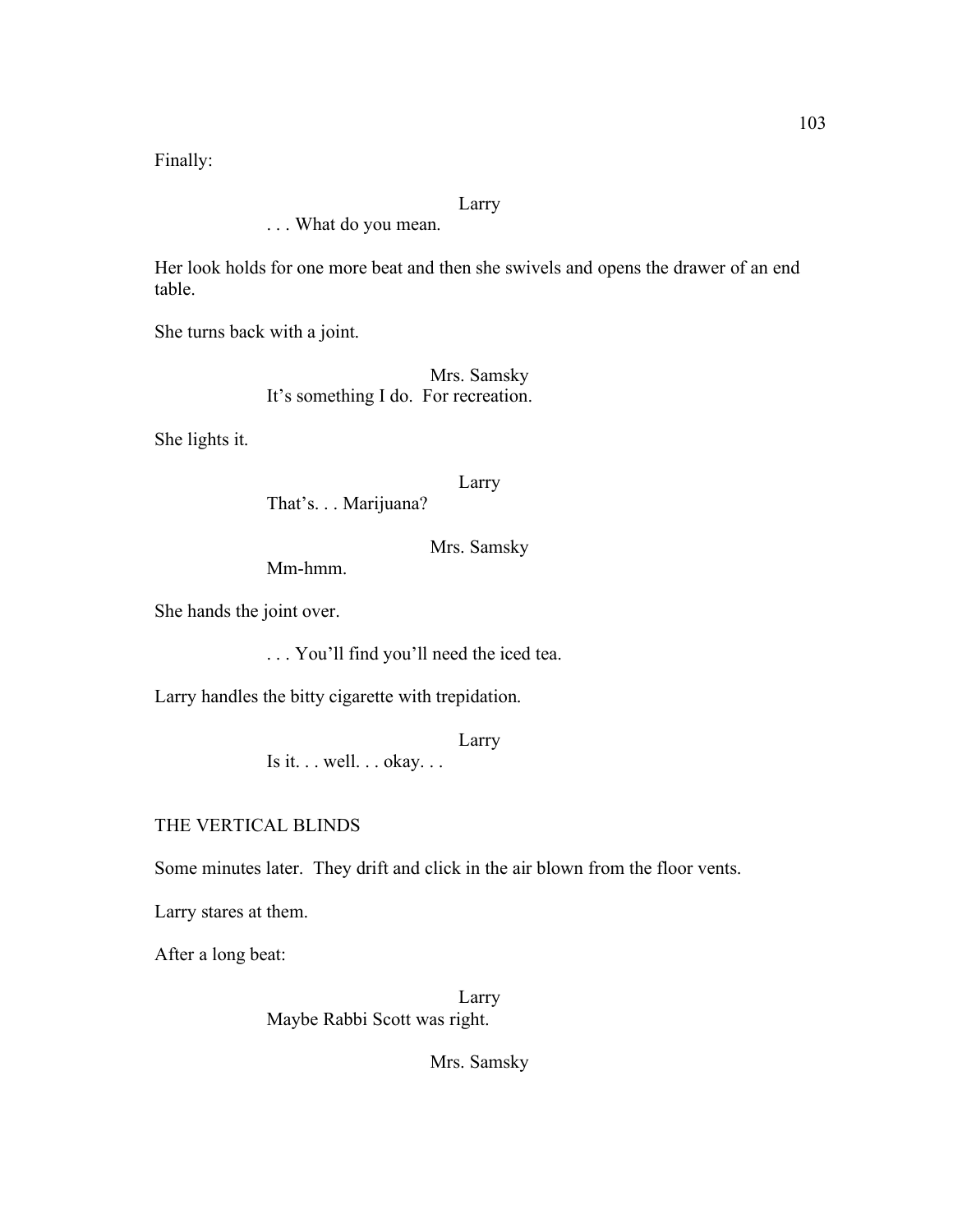Who's Rabbi Scott?

# Larry

The junior rabbi.

Mrs. Samsky

The junior rabbi.

Another long beat. Neither person feels compelled to speak.

The joint makes another trip back and forth.

Then:

. . . What did he say?

Larry He spoke of. . . perception. All my problems are just. . . just a. . . a mere. . .

He trails off, listening.

. . . Is that a siren?

Mrs. Samsky No. Some people get a little paranoid when they. . . Holy cow. . . That is a siren.

# **OUTSIDE**

The Samsky's door burst open and Larry stumbles out. He stares.

The police car has stopped in front of his own house next door, lightbar still flashing. Two cops are going up the walk escorting Uncle Arthur in handcuffs.

Larry, stunned, walks woodenly toward his house.

Larry

Hey!

Neither the cops nor Uncle Arthur has heard. They have rung the doorbell and now disappear inside.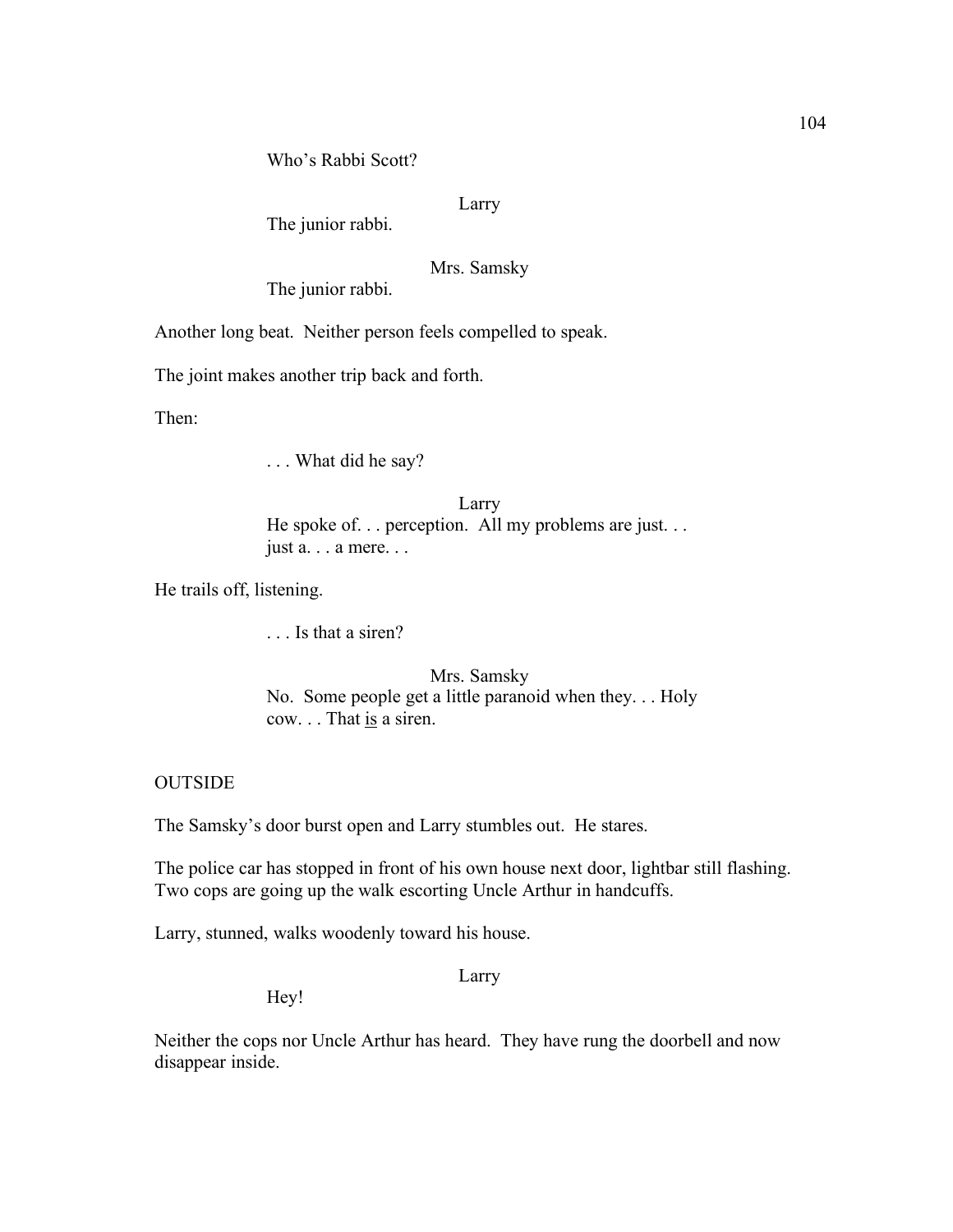Larry calls louder—

. . . HEY!

—and starts to sprint. Behind him Mrs. Samsky has emerged from her house.

At his house Larry takes the stoop steps two at a time. His door stands open and the theme from *F Troop* issues from within.

Just inside the two policeman stand with their backs to us and Uncle Arthur in between. The three men face Danny, who addresses them, projecting over the music from the TV.

> Danny Sort of. He sleeps on the couch.

> > Larry

This is crazy!

This brings the cops' look around. Uncle Arthur also turns, shamefaced, to Larry.

Cop

Does this man live here?

Arthur I didn't know what to tell them! They asked for my address—

Larry It's just mathematics! You can't arrest a man for mathematics!

Arthur

I didn't know whether to say I lived here or at the Jolly Roger.

Cop

You know this man?

Arthur I figured this would sound more. . . I don't know. . .

Mrs. Samsky appears behind Larry on the stoop.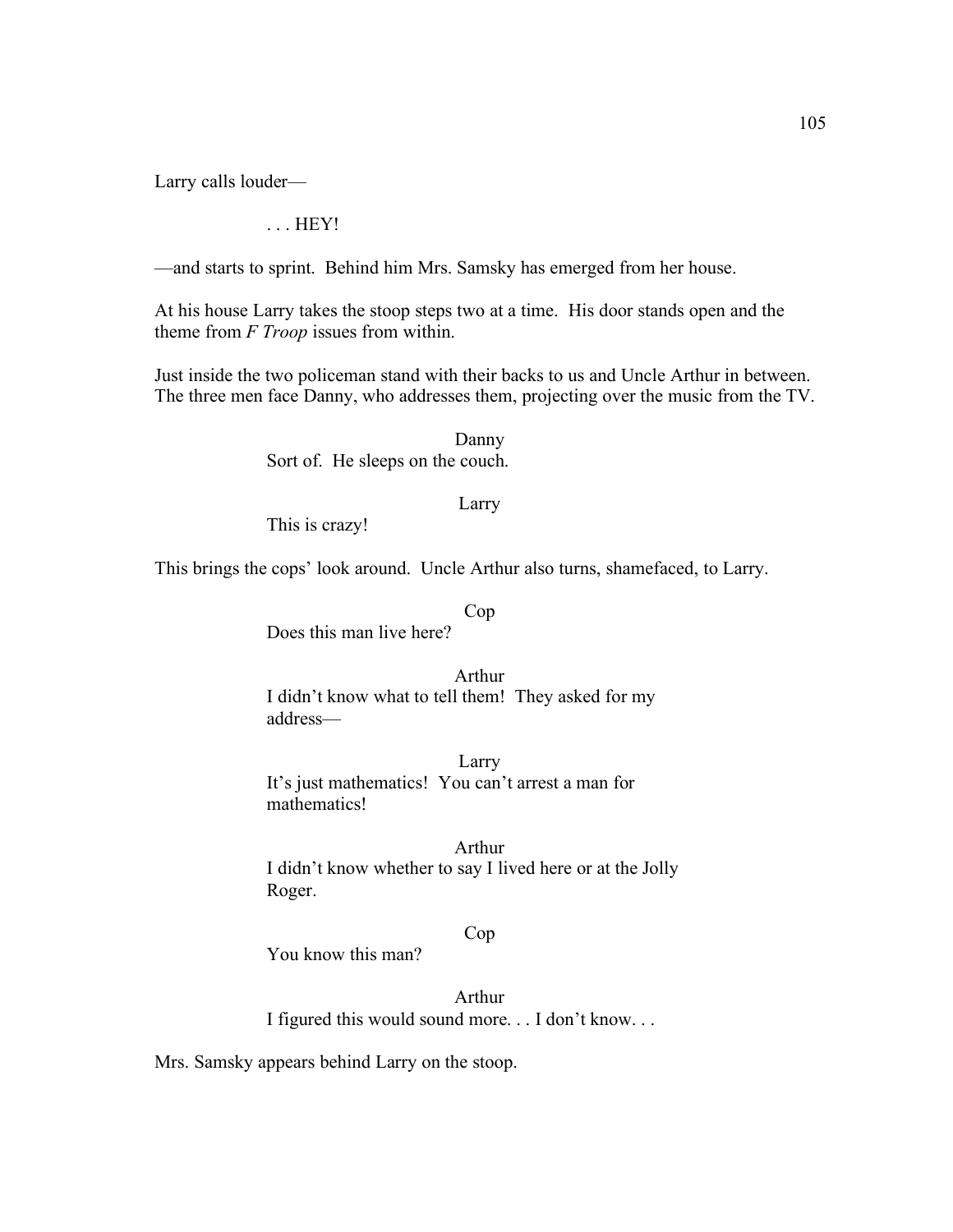Danny Dad, why is Uncle Arthur in handcuffs?

Larry It's all a mistake. I mean, not a mistake, a, a—

Arthur

Hello, Mrs. Samsky.

Larry

Larry

—a miscarriage—

Cop Does this man live here?

Danny He sleeps on the couch.

Look! What did he do!

Arthur Nothing! I didn't do anything!

Danny It folds out. Dad sleeps on a cot.

Larry

You can't just—

Cop Sir, we picked this man up at the North Dakota.

Larry is brought up short.

### Larry

. . . The North Dakota!

Arthur

But I didn't do anything!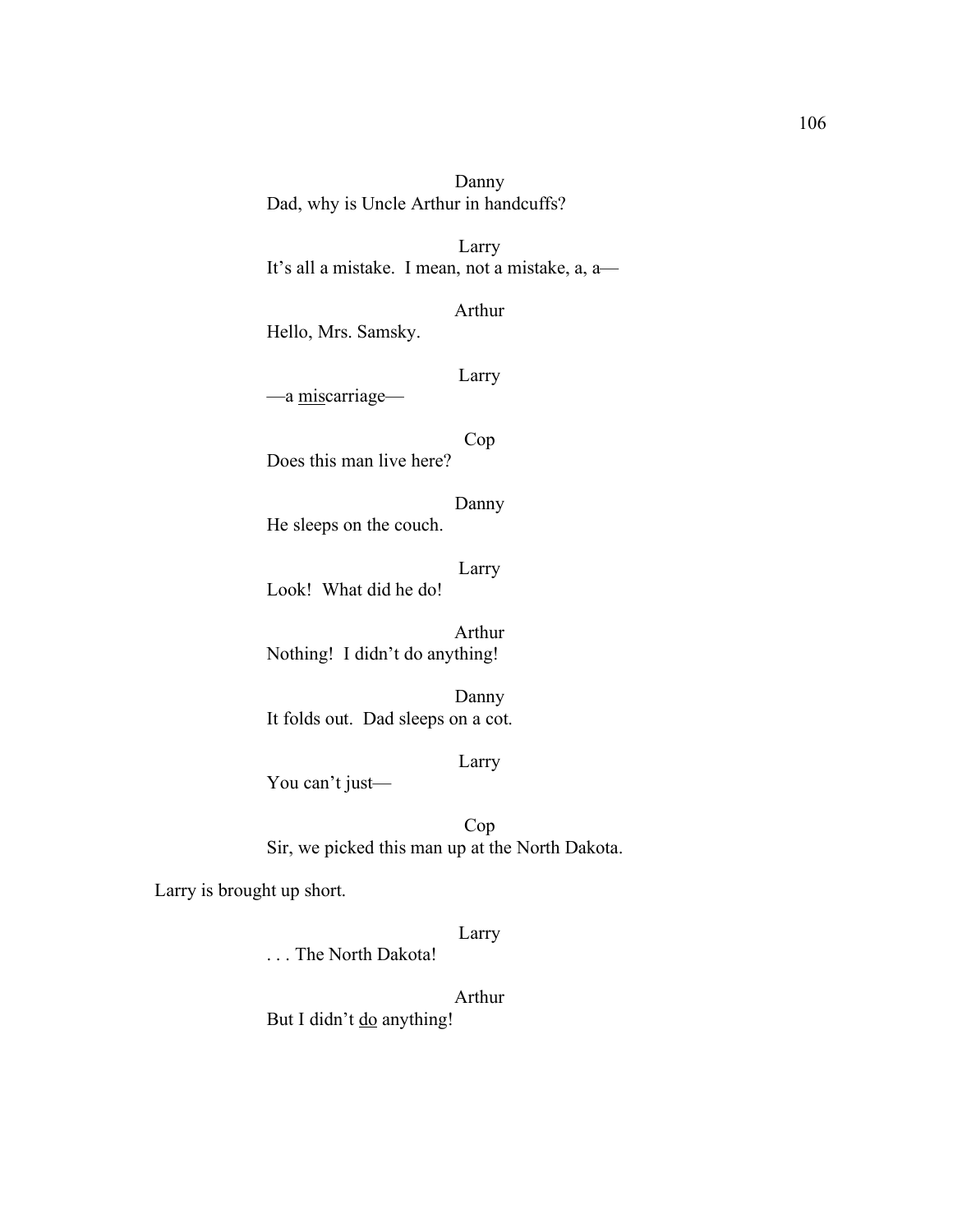Danny Dad, what's the North Dakota?

Cop Solicitation. Sodomy. Very serious.

. . . The North Dakota!

Danny

Larry

What's Sodomy, Dad?

# LAW OFFICE CONFERENCE ROOM

Don Milgram sits thinking, bouncing steepled fingers against his nose. Larry waits for his analysis.

Finally:

Don What does Arthur say?

Larry He says he didn't do anything.

Don

Uh-huh.

Larry He says. . . he just went in for a drink.

Don

Uh-huh.

Long beat.

. . . Does Arthur drink?

Larry

No.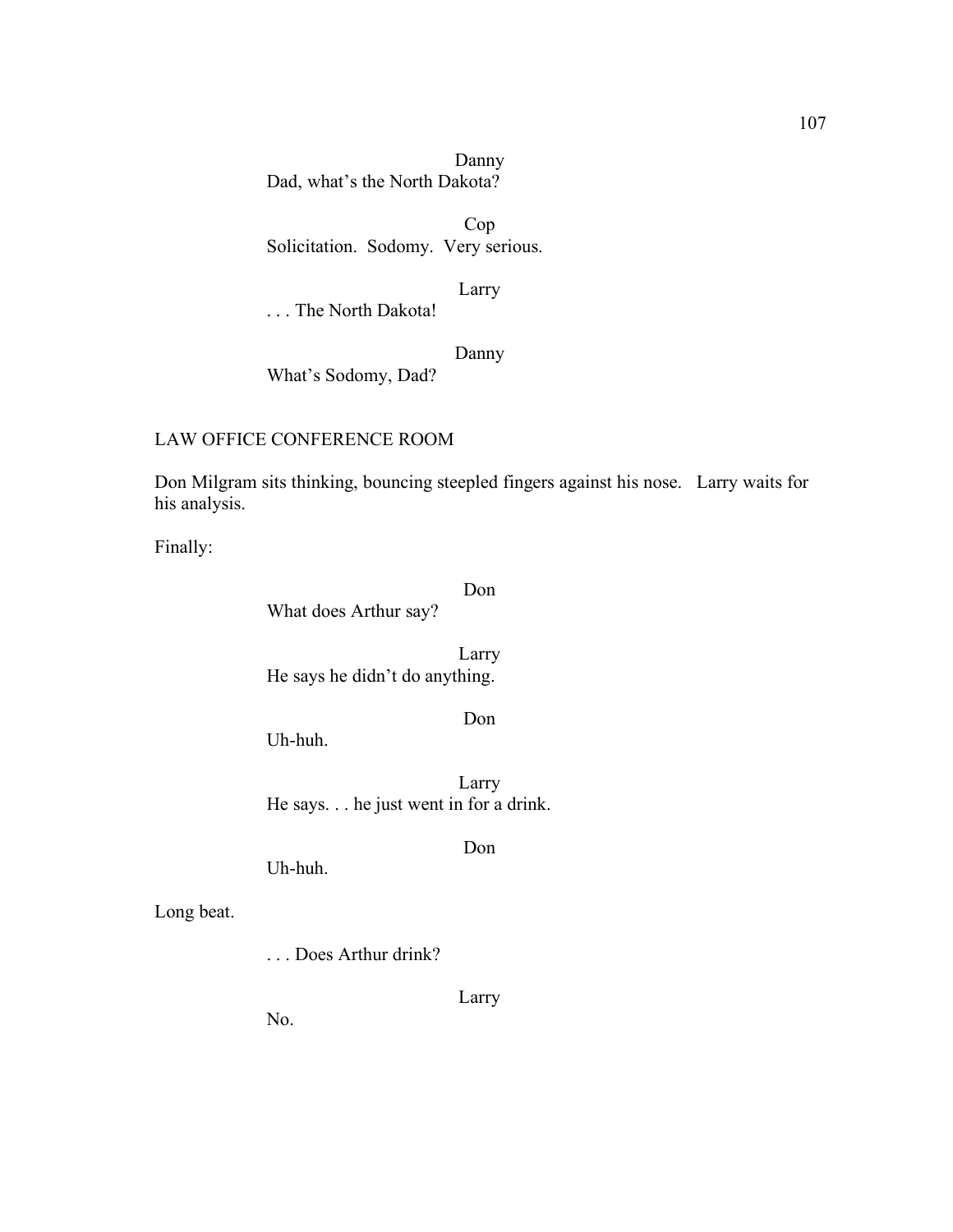Larry . . . He says he was confused.

Don Uh-huh. Uh-huh. Well. The North Dakota. Well. You'll need a criminal attorney.

Don

Okay. Who's—

Uh-huh.

Don

Larry

Ron Meshbesher.

Larry

Is he good?

Don

Ron is very good.

Larry's gaze wanders. He becomes wistful.

Larry I don't understand. He goes to mixers at the Hillel House.

Don

Mm.

A beat.

. . . I would call Ron Meshbesher.

Larry

Is he expensive?

## Don

Ron is not cheap.

An uncomfortable beat, broken by a knock at the door. Don projects:

Yeah?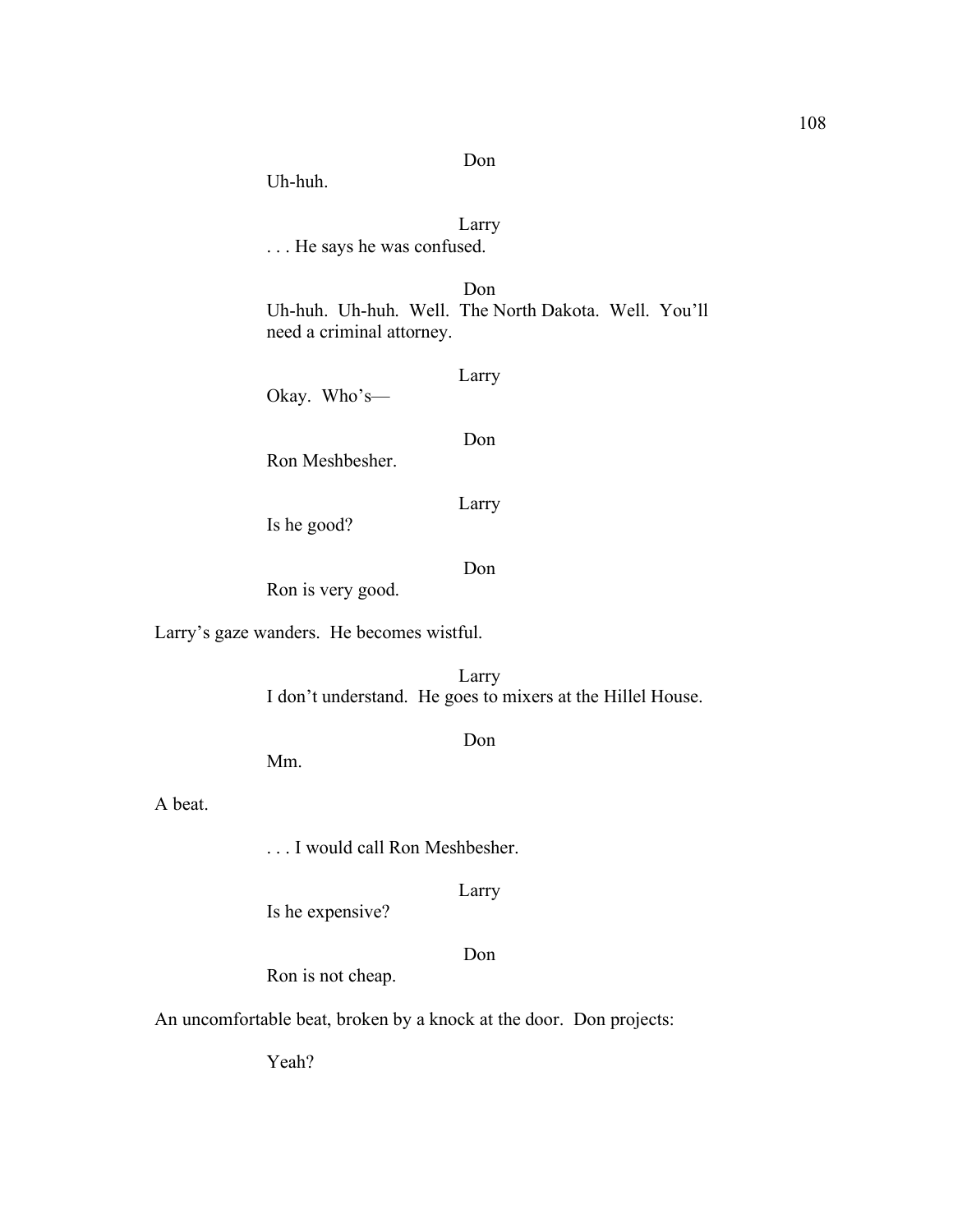The door cracks open. A pipe edges in, followed by a peeking face: Solomon Schlutz.

. . . Oh, good! Sol, come on in, we could use some good news.

Solomon Schlutz is a large man in shirtsleeves and suspenders. He has the smooth impassive face of a sphynx with a pipe clenched in its teeth.

He glides into the room, a sheaf of files tucked under one arm.

. . . Sol has been looking into the property-line issues. . .

Solomon Schlutz seats himself at the conference table and starts sorting and arranging the files into three piles.

> . . . He wouldn't tell me the details but he seems to think there's a nifty way out of this. Says it was pure luck that he caught something.

A confirming grunt from Solomon Schlutz as he continues to arrange the files, his eye occasionally lingering on a specific page.

. . . I guess that's why you're full partner, huh Sol?

This sally does not even earn a grunt from Solomon Schlutz, who continues to shuffle papers into order, now and then pausing to squint.

Don smiles at Larry and fills the silence:

. . . Danny's bar mitzvah is. . . ?

Larry

This week.

#### Don

This shabbas! Great!

Solomon Schlutz clears his throat and both men instantly give him their attention.

He carefully justifies the edges of the closest pile, takes the pipe from his mouth, gives Larry a smile that seems to take some effort, and then taps the pipe in a large glass ashtray.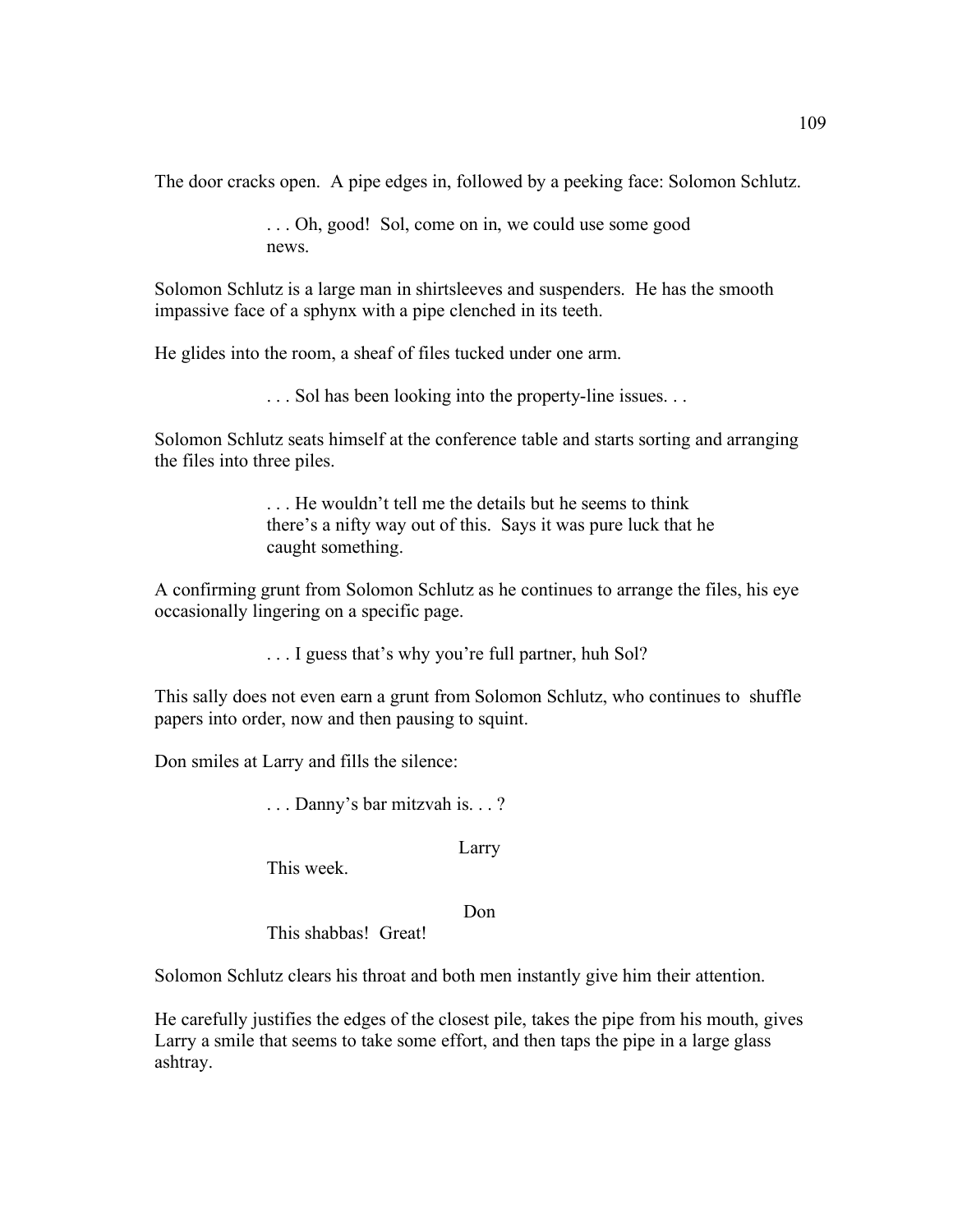He looks up again at Larry, this time shocked. His stunned look on Larry holds for a

Larry returns a bewildered look.

long beat.

Solomon Schlutz, staring at Larry as if he were some sort of monster, emits one barking syllable:

Solomon Schlutz

Gah!

His stare holds. He reddens.

Don

. . . Sol?

Solomon Schlutz's face travels from the red end of the spectrum to the purple.

Solomon Schlutz

Nnnnff!

The pipe clatters out of his hand. The hand grabs at his own shirt front.

. . . Glufffl. . .

Now his head pitches back. His backflung weight and twisting body send his chair tipping over, one hand still clutching at his chest while the other frantically waves. He disappears behind the conference table and lands with a floor-shaking *thump*. His writhing and gurgling remain audible.

Sol! Sol!

Don

Don Milgram has risen to look down at his fallen colleague; now he flings open the conference room door and bellows into the office:

> An ambulance! Quick! Somebody call an ambulance! A doctor!

A secretary looks in and screams.

Solomon Schlutz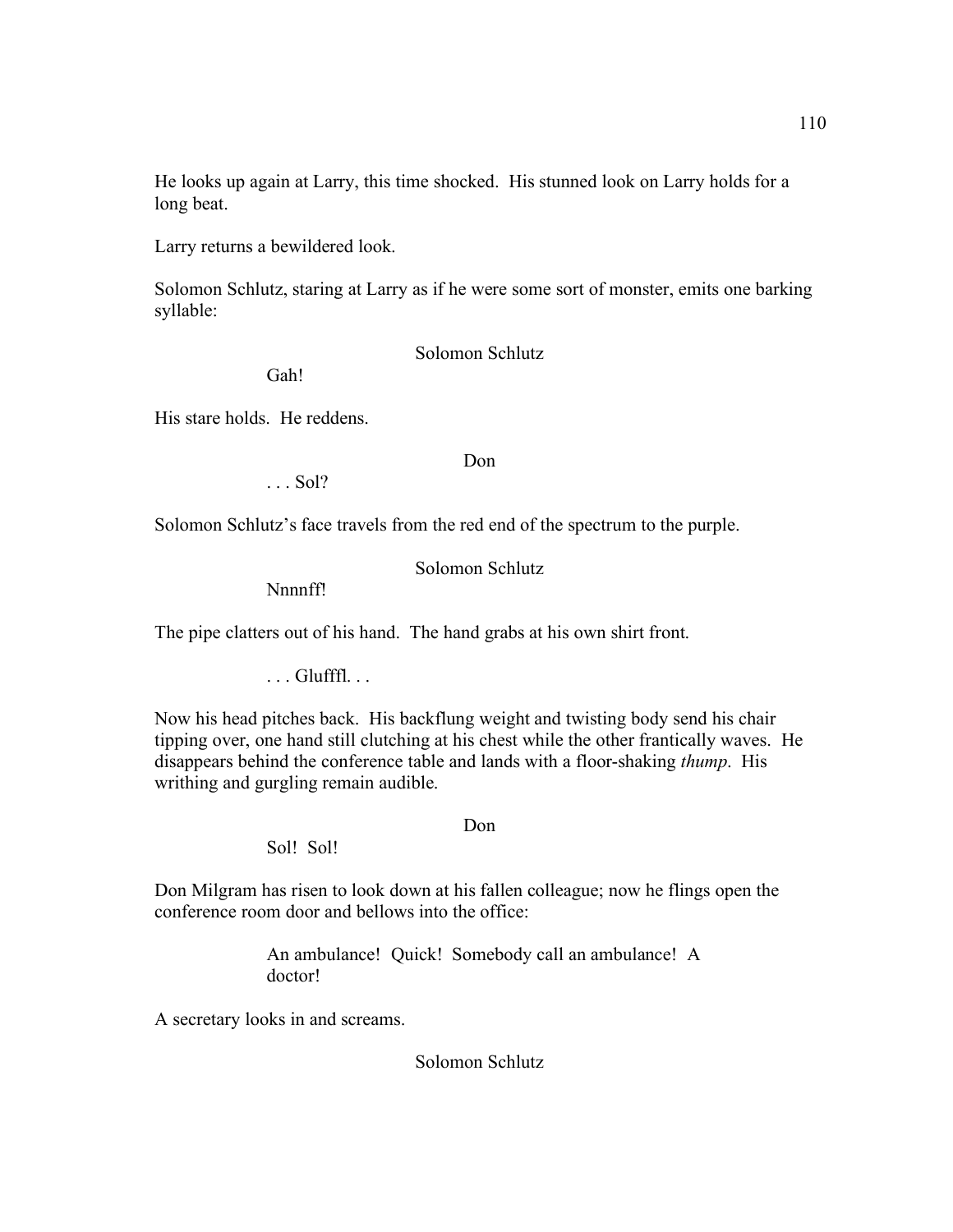Garf!... Nnlogl....

## BLEGEN HALL

Larry walks into the outer office clutching his briefcase, eyes wide, shell-shocked. The secretary looks up from her phone.

> Secretary Dick Dutton. Columbia Record Club.

> > Larry

Heart attack. Call back.

#### HIS OFFICE

Larry sits in heavily behind his desk.

A beat.

He opens the top left desk drawer. He withdraws the bulging white envelope and opens its flap.

He runs a finger over the wad of bills.

## Voice

Larry?

He looks up, startled.

Arlen Finkle stands in the doorway.

. . . As you know, the tenure committee meets—are you all right?

Larry sits frozen, holding the envelope.

Larry

I'm. . . fine.

Arlen Finkle I'm sorry. I know you've hit a rough patch.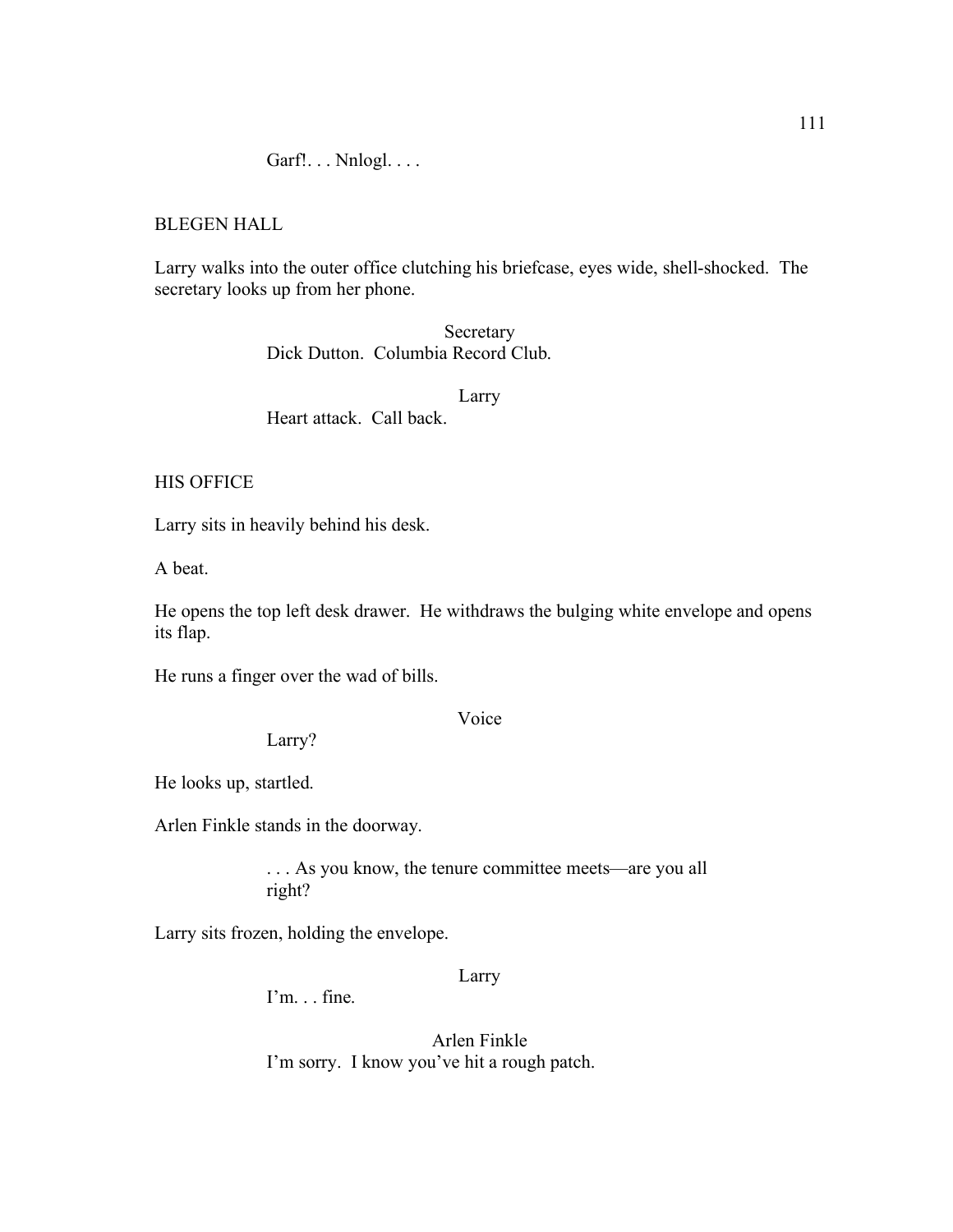#### Larry

Thank you. I'm fine.

He puts the envelope in the desk drawer and closes it.

Arlen Finkle Uh-huh. Well. As you know, the tenure committee meets next Wednesday to make its final determinations. If there's—

Larry Arlen, I am not an evil man!

Arlen looks at him, shocked.

Arlen Finkle

Larry! Of course not!

## Larry

I am not-

Arlen Finkle We don't make moral judgments!

Larry I went to the Aster Art once. I saw *Swedish Reverie*.

Arlen Finkle It's okay, Larry, we don't need to know! The Tenure Committee—

Larry It wasn't even erotic! Although it was, in a way.

Arlen Finkle It's all right, Larry. Believe me.

Larry calms somewhat.

Larry

. . . Okay.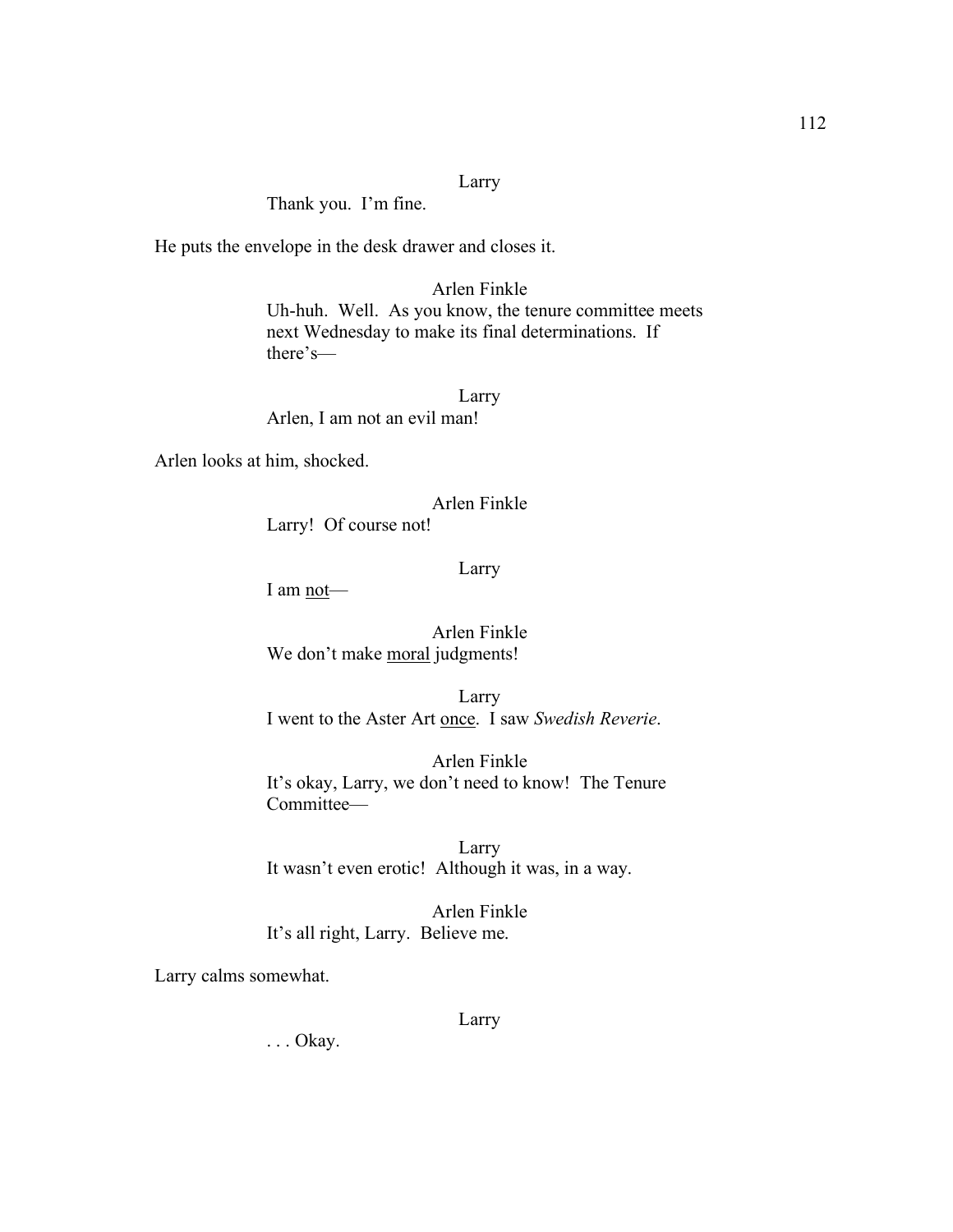#### Arlen Finkle

Okay. Okay. We, uh, we decide on Wednesday, so if there's anything you want to submit in support of your tenure application, we should have it by then. That's all.

#### Larry

Submit. What. What do you—

#### Arlen Finkle

Well. Anything. Published work. Anything else you've done outside of the institution. Any work that we might not be aware of.

#### Larry

I haven't done anything.

## Arlen Finkle

Uh-huh.

#### Larry

I haven't published.

Arlen Finkle

Uh-huh.

Larry Are you still getting those letters?

Arlen Finkle

Uh-huh.

Larry

Those anonymous—

Arlen Finkle

Yes, I know. Yes.

A beat. Larry nods.

Larry Okay. Okay. Wednesday.

Arlen Finkle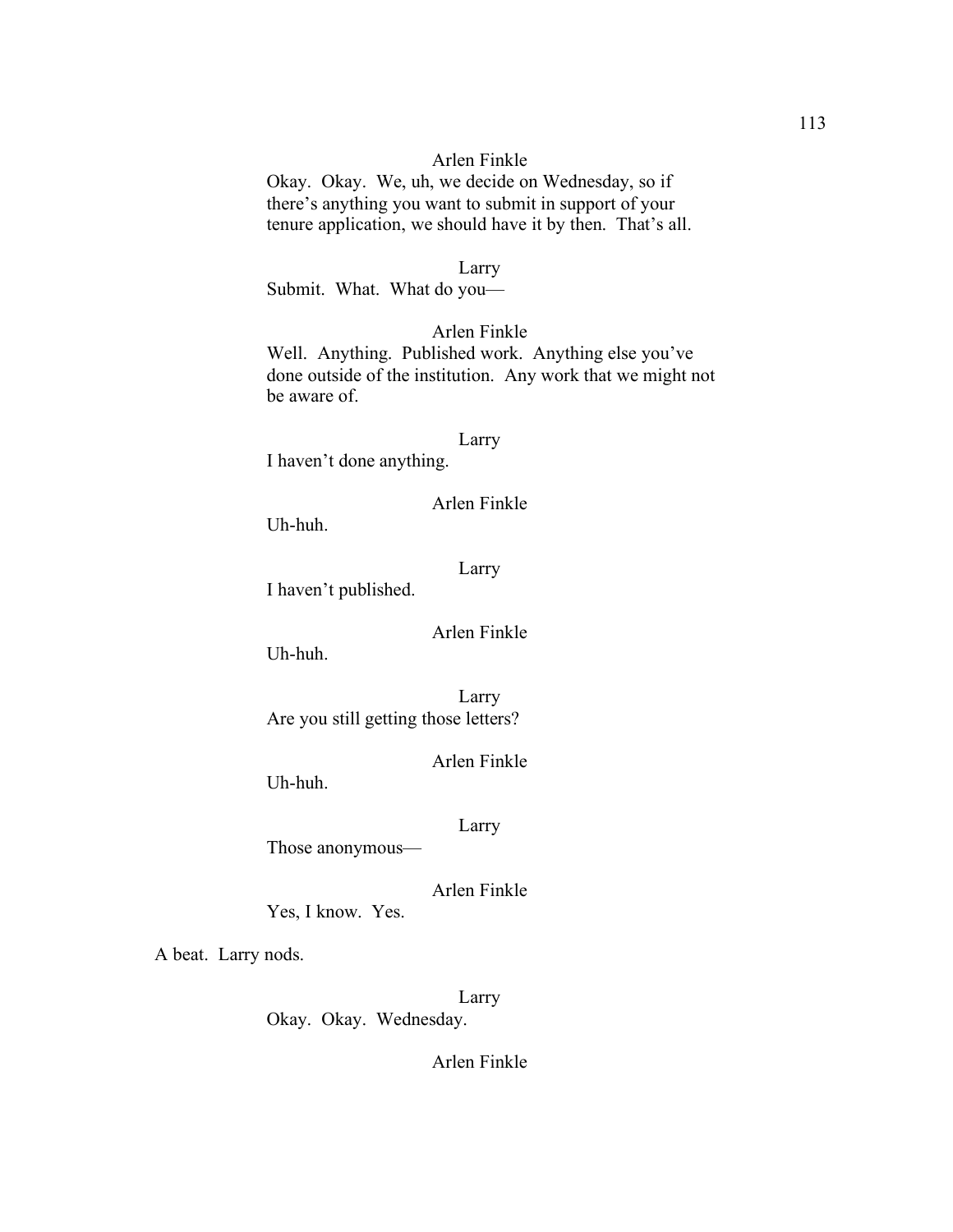Okay. Don't worry. Doing nothing is not bad. Ipso facto. It's okay, relax. Try to relax.

## MRS. SAMSKY'S BEDROOM

Larry is making strenuous love to Mrs. Samsky.

## Mrs. Samsky

So good... so good...

She rolls on top of Larry to straddle him and, while humping, she lights a mentholated cigarette. Larry moans.

#### Larry

Oh my God, Mrs. Samsky. . .

Above her head is the low cottage-cheese ceiling of the bedroom. Outside we can hear Mr. Brandt mowing the lawn.

We hear the front door opening.

Larry hisses:

 $\ldots$  Who is it?

Footsteps are approaching along the hall. Mrs. Samsky does not react; her look, though uninvolved, stays on Larry even as the bedroom door opens behind her and Clive Park enters wearing a traffic mask.

Larry is mortified:

Clive, please! Wait outside!

Mrs. Samsky blows smoke into Larry's eyes.

Close on Larry as his eyes close against the smoke and then open again. A shadow falls across his face.

His point-of-view: a wooden plank is just being slid into place over his head to bring on black. The bang of hammer on nailhead. In the black:

Sy Ableman's Voice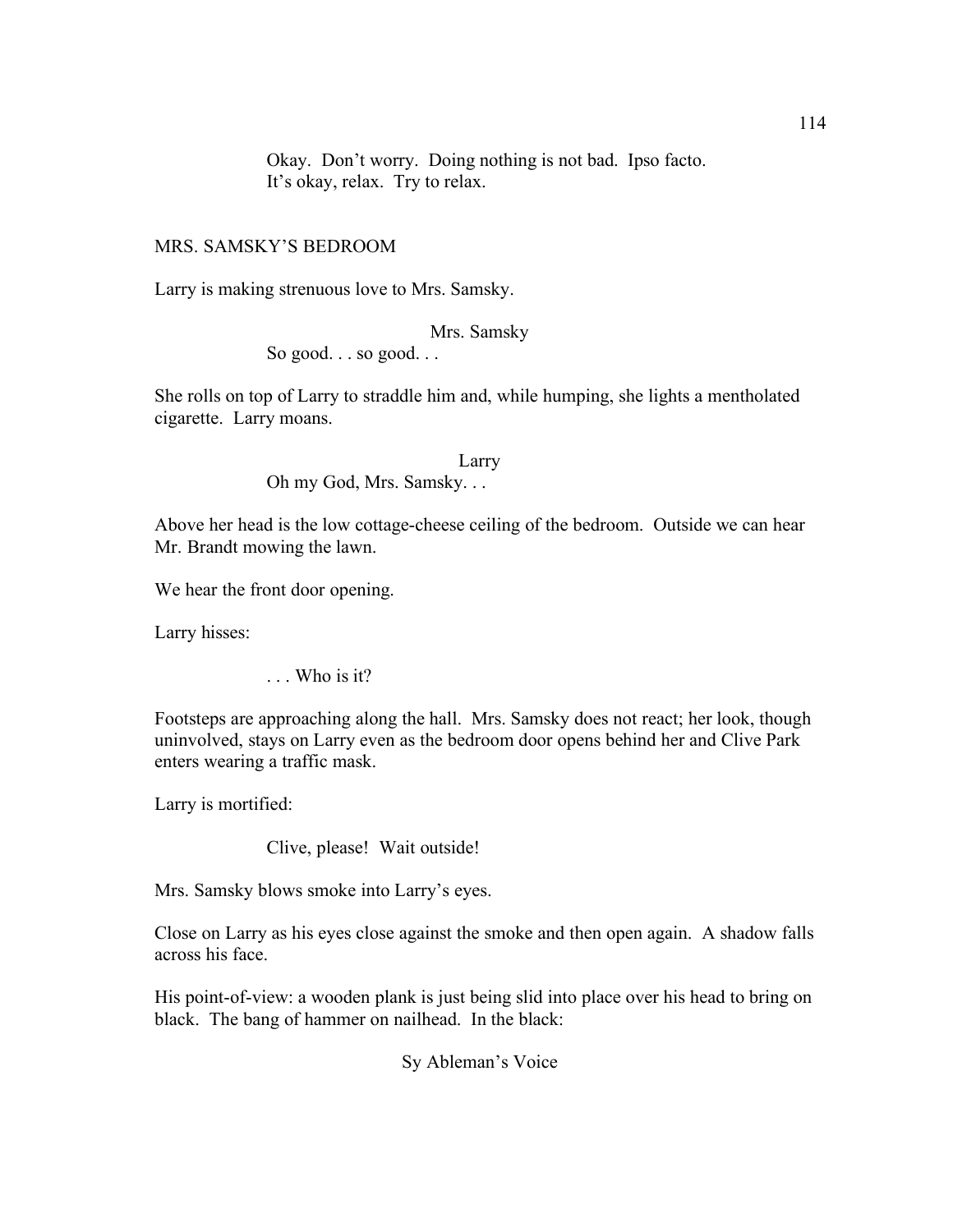Nailing it down is so impawtant.

We hear the chanting of kaddish and the sound of dirt hitting the top of the coffin. It drums a steady rhythm. Grace Slick's voice enters: "Somebody to Love." Another voice fills the break in the vocals just before the chorus:

> Mrs. Samsky's Voice It's something we do. For recreation.

On the chorus downbeat, a crescent moon pops into the black. Mr. Brandt traverses the sky, pushing his lawn mower. A cow flies the opposite way. Stars twinkle. Sy Ableman walks across the sky dressed like a shtetl elder, a bindlestick over one shoulder.

Larry bolts upright in bed.

Sudden quiet.

Uncle Arthur is snoring in the tatty motel room's other bed.

A title:

## *Marshak*

#### LARRY

He stands looking down in low shot. Overhead is cheap Johnson-Armstrong dropped ceiling.

#### Larry

Please. I need help. I've already talked to the other rabbis. Please.

Reverse shows an elderly eastern European woman seated behind a desk, looking up at Larry.

> . . . I won't take much of his time. I need help. I need Marshak. It's not about Danny's bar mitzvah. My boy Danny. This coming shabbas. Very joyous event. That's all fine. It's, it's more about myself, I've. . . I've had quite a bit of *tsuris* lately. Marital problems. Professional. You name it. This is not a frivolous request. This is a serious— I'm a serious—I'm, uh, I've tried to be a serious man. You know, tried to do right, be a member of the community,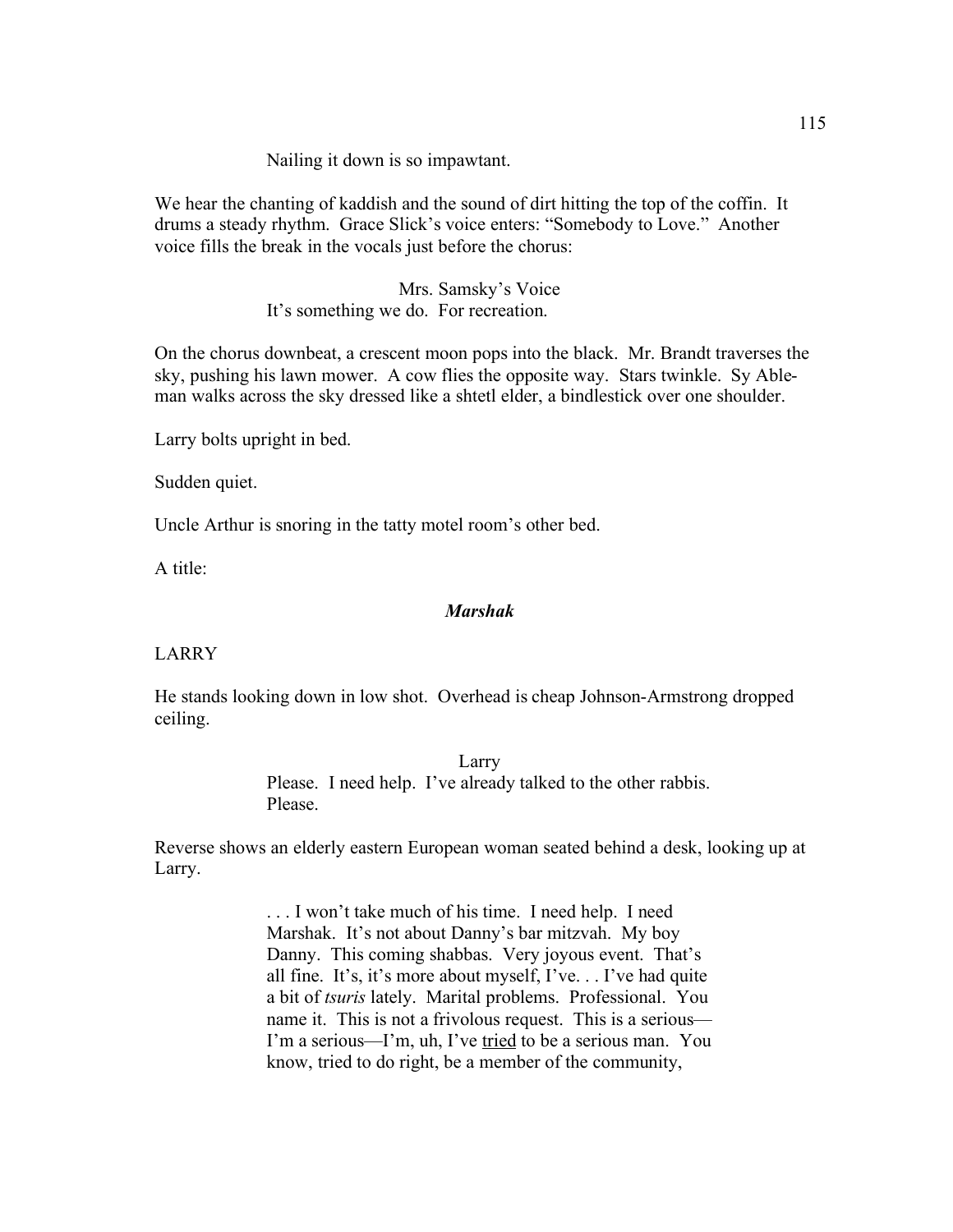raise the, raise the, Danny, Sarah, they both go to school, Hebrew school, a good breakfast. Well, Danny goes to Hebrew school, Sarah doesn't have time, she mostly. . . washes her hair. Apparently there are several steps involved. But you don't have to tell Marshak that. Just tell him I need help. Please. I need help.

He lapses into silence, staring at the secretary.

She stares inscrutably back.

After a moment she rises, goes to the door behind her, opens it, shuffles into the dimness of an inner office decorated with arcana judaic and otherwise.

Larry cranes to see past her. Her own body and the weak light preclude a good view of the figure in the depths of the room. But one can see that the man is old and bent, motionless behind a bare desk.

Murmured voices in Hebrew.

Larry waits.

The murmuring ends.

The old woman turns and shuffles back. She closes the door on the motionless rabbi and sits creakily behind her own desk.

**Secretary** 

The rabbi is busy.

Larry

He didn't look busy!

As she starts shuffling papers:

Secretary

He's thinking.

NIGHT

Larry, asleep in bed.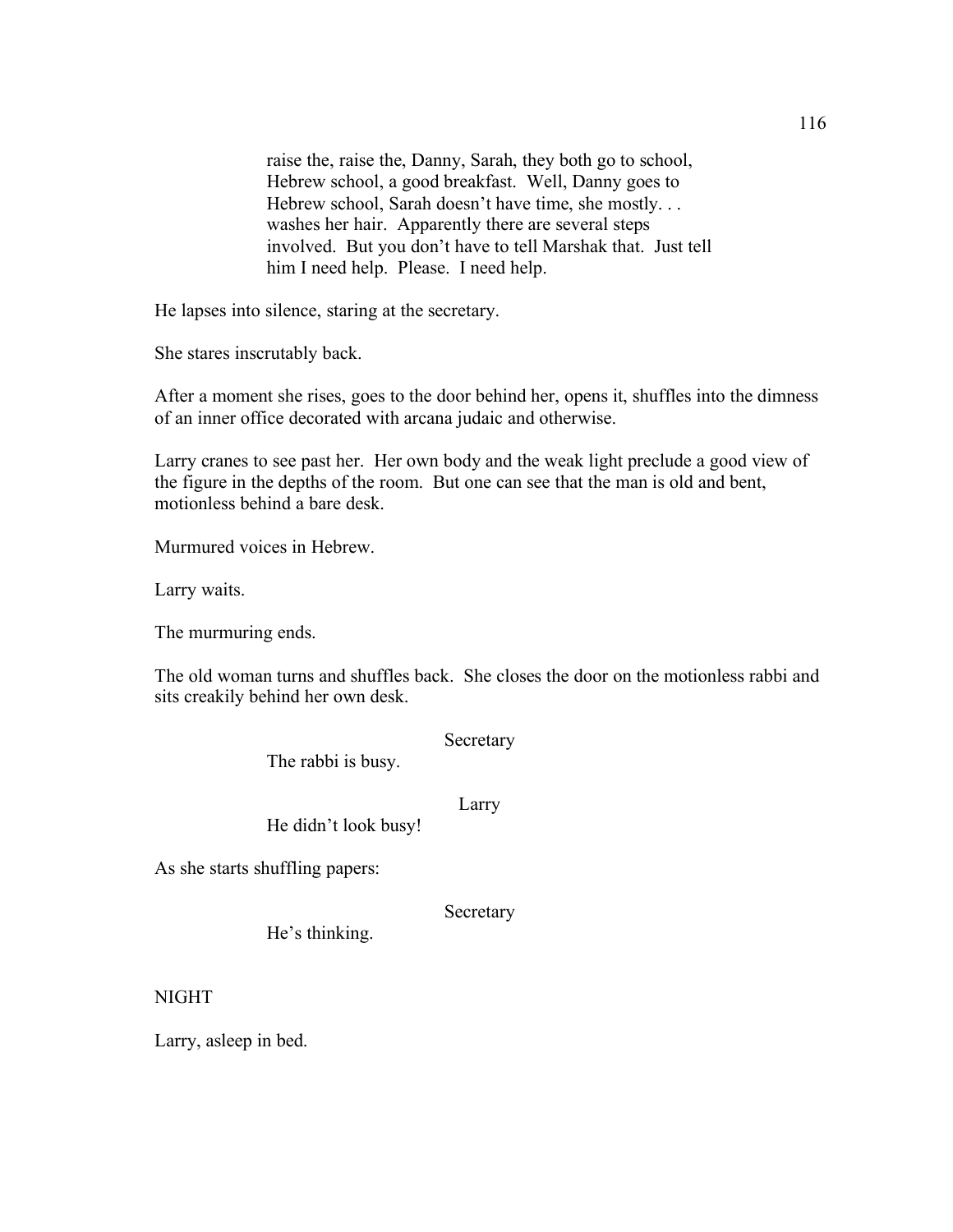Weeping, soft, suppressed.

Larry stirs. He opens his eyes.

After a groggy beat he reacts to the weeping. He looks over.

#### Larry

Arthur. . . ? Arthur?

Arthur is a dim mound on the next bed. His weeping continues.

For no reason Larry continues to keep his voice to a whisper:

. . . Arthur. What's wrong?

No answer.

. . . Arthur. It'll be okay. Arthur. We'll get Ron Meshbesher. It'll be okay—

## Arthur

AAAHHHH!

Shockingy loud, the scream is hard to interpret.

Arthur flings off his bedclothes and leaps from the bed and runs to the door. In boxer shorts and undershirt he flings the door open and runs outside.

Larry

Arthur!

Larry leaps from his bed, also in his underwear.

He goes to the door but pauses, peering cautiously out. Satisfied that the courtyard is deserted he plunges into it.

## **COURTYARD**

The courtyard/parking lot is hardlit by ghastly mercury vapor lights. The motel pool, surrounded by chain-link fence, has been drained. Its white concrete interior is cracked and weedy.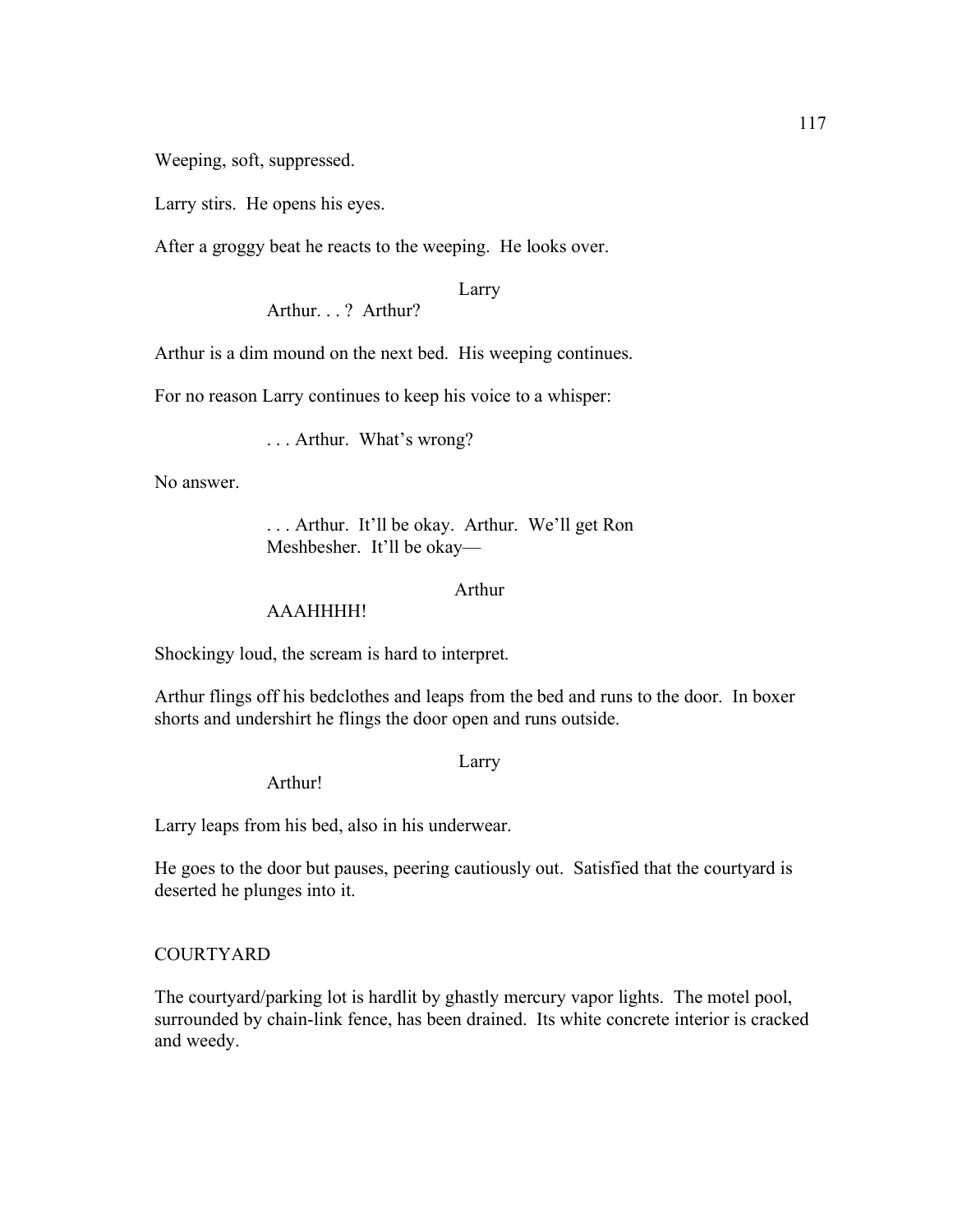Uncle Arthur is hunched weeping in a corner of the pool enclosure.

Larry

Arthur!

He opens the creaking gate and scurries over to Arthur.

. . . You've got to pull yourself together!

Arthur is suddenly angry. His voice slaps off the concrete:

Arthur It's all shit, Larry! It's all shit!

Larry Arthur. Don't use that word.

Arthur

It's all fucking shit!

## Larry

Arthur! Come on!

Arthur

Look at everything *Hashem* has given you! And what do I get! I get fucking shit!

Larry Arthur. What do I have. I live at the Jolly Roger.

Arthur

You've got a family. You've got a job. *Hashem* hasn't given me *bupkes*.

#### Larry

It's not fair to blame *Hashem*, Arthur. Please. Sometimes —please calm down—sometimes you have to help yourself.

Arthur Don't blame me! You fucker!

Larry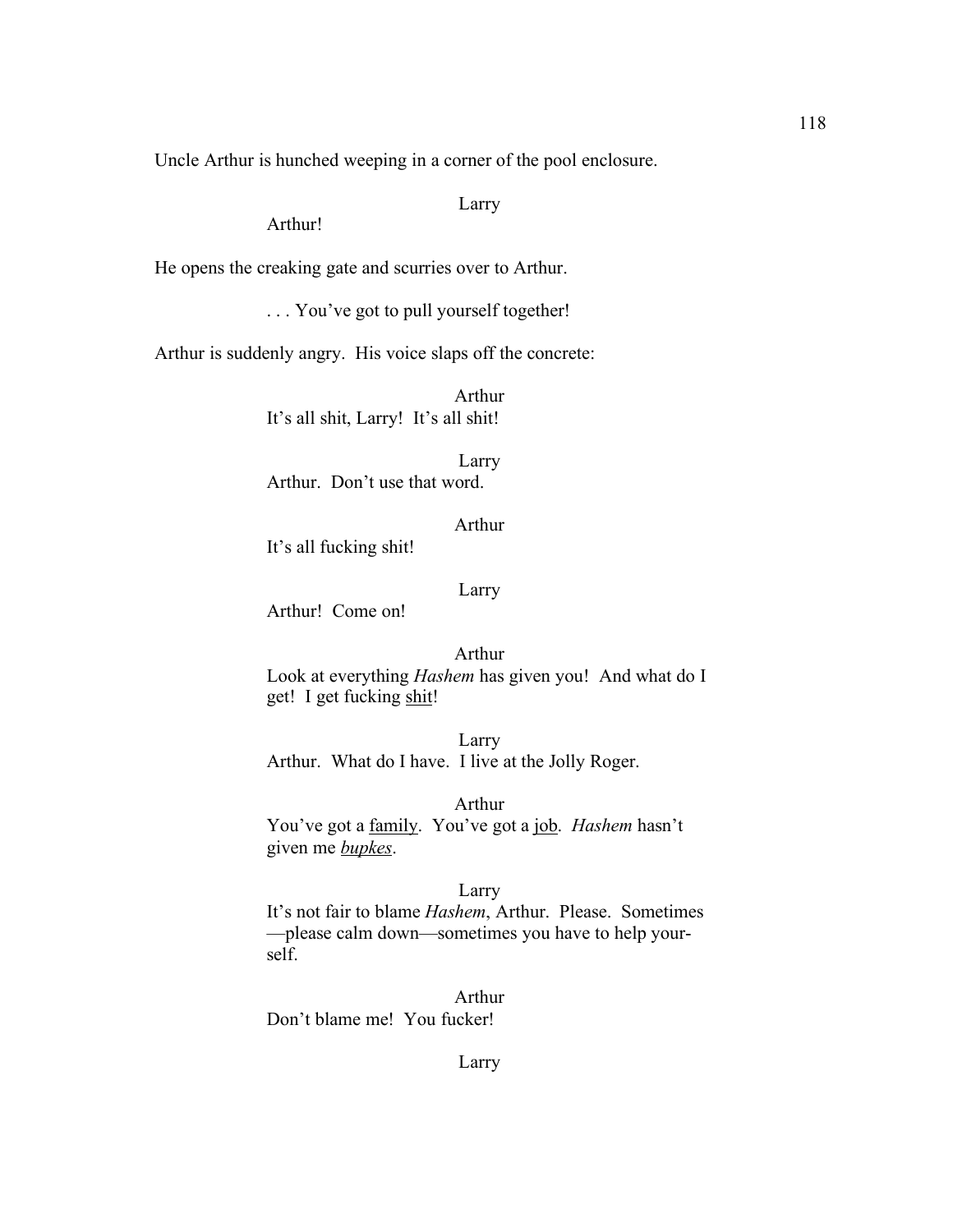Arthur. Please.

Arthur *Hashem* hasn't given me shit. Now I can't even play cards.

He resumes weeping.

Larry Arthur. This isn't the right forum. Please. Not by the pool.

Arthur weeps.

Arthur. . . It's okay. . . It's okay. . .

#### MORNING

Larry and Arthur are driving. In the windshield through which we look at them, the reflections of towering conifers stream by. It seems to be a glorious day.

Larry

Is this it?

Both men peer out.

Arthur I think so. . . yeah. . . there. . .

He nods at the road ahead.

A signpost, the old-fashioned kind with wooden fingers pointing the different directions, has one finger indicating the way to CANADA.

We tip off the sign as Larry's car passes and recedes. There is a canoe strapped to its roof.

BOUNDARY WATERS

Beautiful, wooded, remote.

The car is parked at water's edge, having backed down a two-track lane worn through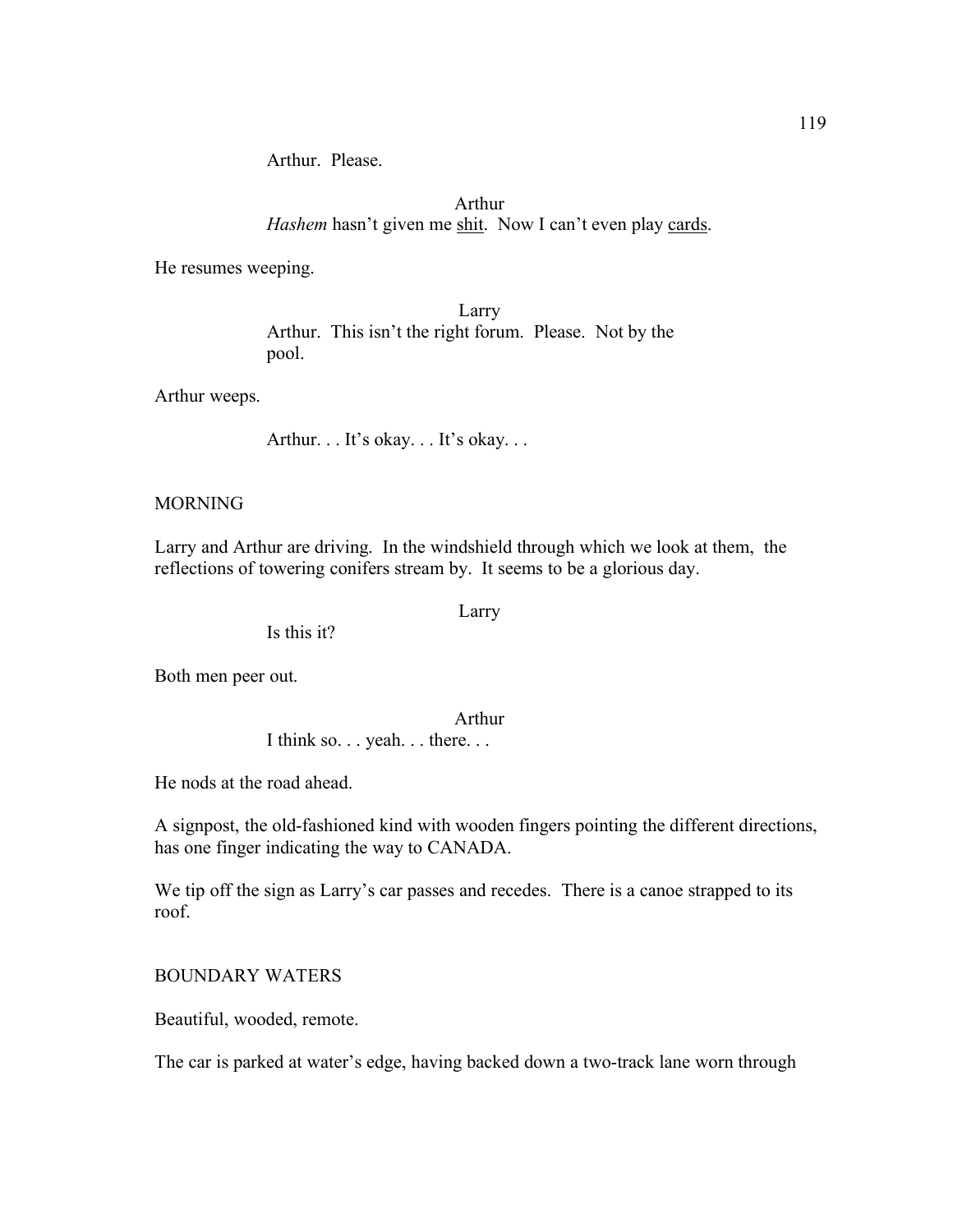the undergrowth. Larry and Arthur are lowering their canoe into water.

Larry

Okay...

He straightens. Arthur straightens. Larry hugs him.

. . . Look. . .

They separate and Larry pulls a white envelope from his pocket and gives it to Arthur.

. . . This'll help you get back on your feet.

Arthur looks into the envelope.

Arthur Oh my God. Where did you get this?

Larry Doesn't matter. When you—

#### Arthur

This is a lot of money!

Larry

It should get you started.

Arthur This is a lot of money! Are you sure you don't need it?

Larry Arthur, I'm fine. Come on, get in. When you're settled...

Arthur climbs into the canoe.

. . . let me know how to get in touch.

He pushes the boat off. Arthur twists to look back. As he drifts away:

Arthur Are you sure this is okay?

Larry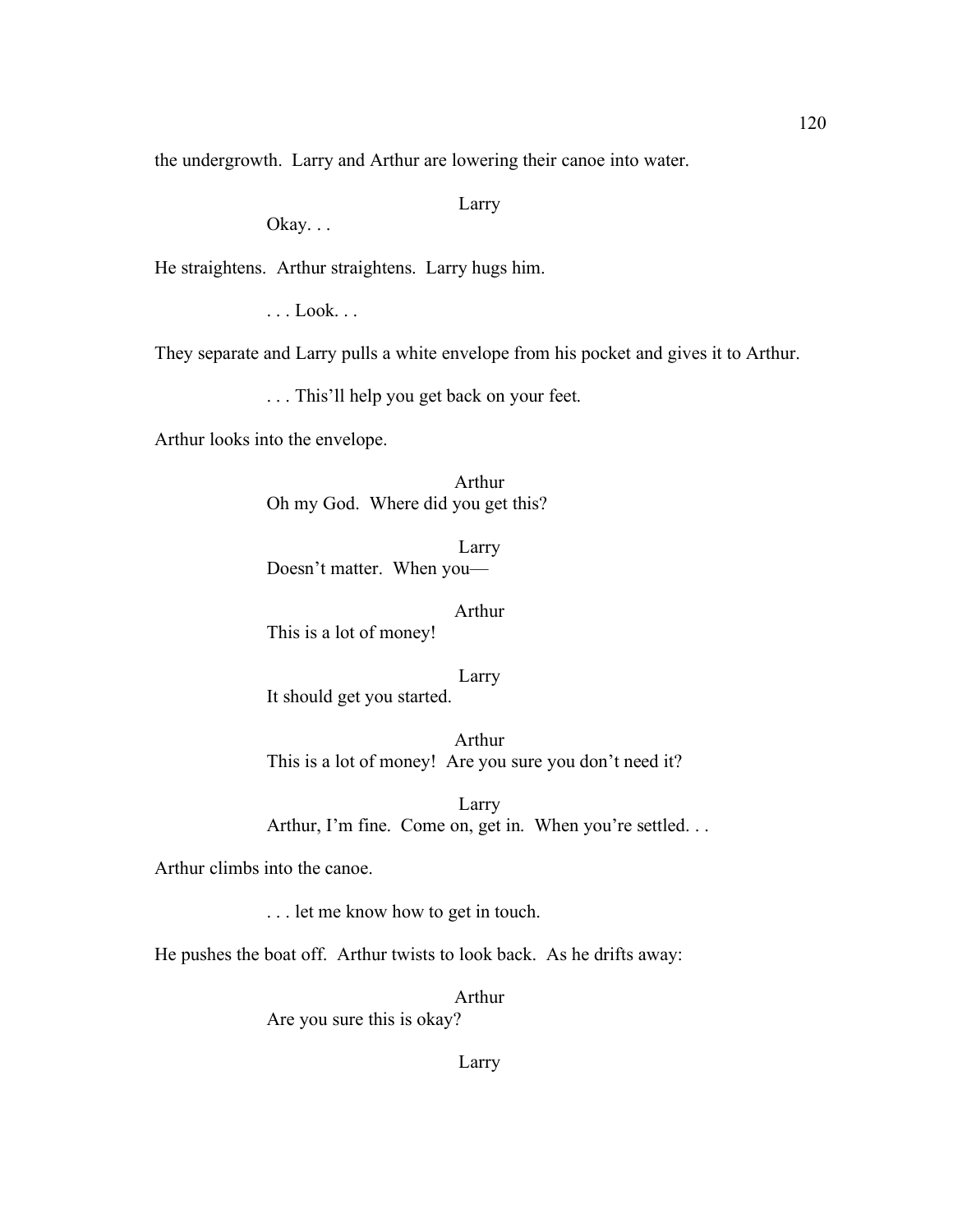It's fine. It's fine.

Larry waves.

Arthur waves bravely back, then turns to pick up the oars. A couple of strokes and he turns back with a last thought.

> Arthur Larry. I'm sorry. What I said last night.

> > Larry

I know. It's okay.

A lingering look from Arthur, and then he turns back to row.

A gunshot.

Blood spurts from the back of Uncle Arthur's neck.

He slumps forward, dead.

#### Voice

Good shot!

Larry looks wildly around. He sees:

Mr. Brandt and Mitch in their camo fatigues, hard to pick out in the foliage. They are looking toward the canoe, Mitch just lowering his rifle.

Mr. Brandt's look swings around into the lens. He points at us:

. . . There's another Jew, son.

Mitch swings his rifle up at us.

He fires.

## LARRY

Gasping awake in the motel room.

He looks around.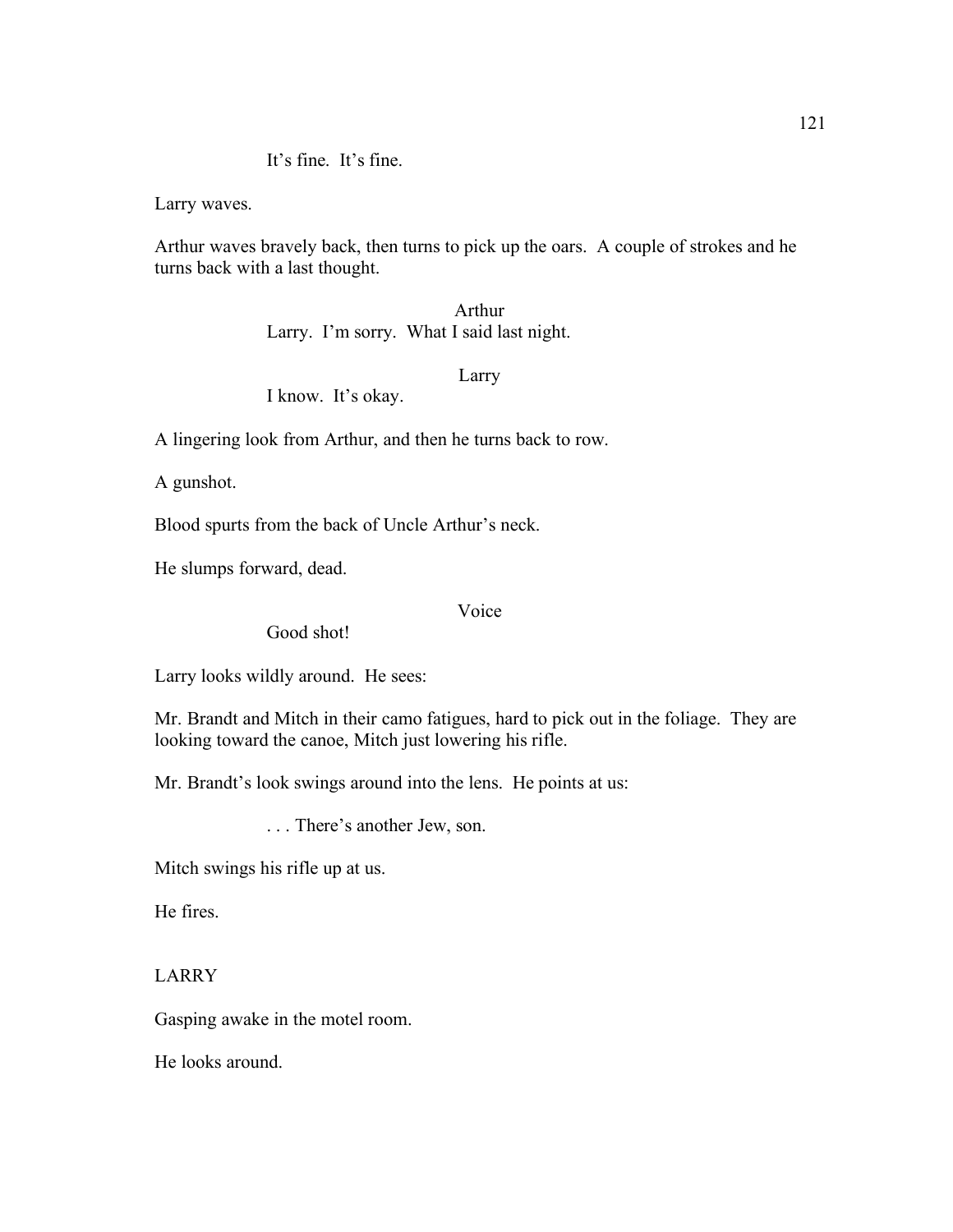It is dawn.

Arthur sits on the edge of his bed in his underwear, staring slackjawed into space, vacant-eyed, drained.

Larry gazes around the room, waiting for things to fall into place.

Finally, blearily:

Larry Were we... out at the pool last night?

Arthur responds in a flat, empty voice:

#### Arthur

Yes. I'm sorry.

It's shabbas.

Larry blinks sleep away.

After a beat:

Larry

Another beat.

Arthur heaves a deep sigh.

Arthur

I'll go drain my cyst.

#### RESTROOM

Day. A two-urinal, two-stall men's room of old tile and yellowed fixtures.

We are low. One of the stall doors is closed. Under it we see the dress shoes and dresspant cuffs of two young men standing inside.

We hear a long sucking inhale.

Ronnie Nudell's Voice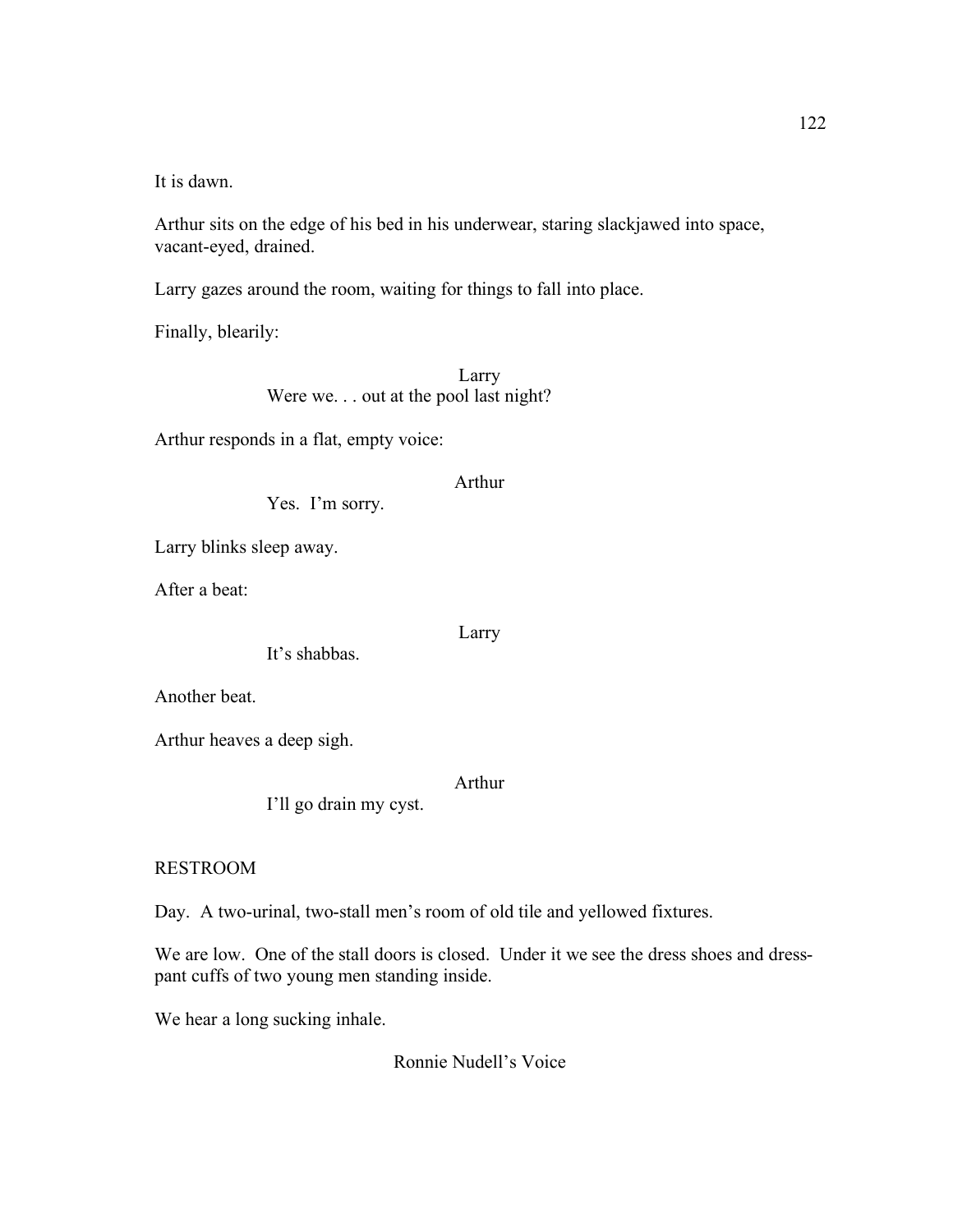Gimme that fucker.

A loudly projected echoing male voice:

Voice

*Ya'amod habrayshit*.

## **SANCTUARY**

Danny, seated in the front pew with his parents and sister and Uncle Arthur, rises and walks along the lip of the bema. His eyes are wide and red-rimmed.

The prelapped voice was his call to the Torah. All eyes in the congregation, which fills the large sanctuary, are on him.

In great echoing silence he walks to the steps on the right side of the bema and climbs.

The right-side lectern is surrounded by a gaggle of old Jewish men. They busy themselves with the preparation of the pair of scrolls resting on the lectern, rolling them, pausing, rolling some more, muttering prayers, kissing the scrolls by means of their *tsitsit*. They pay Danny no attention.

Danny takes his place centered behind the lectern. His chin comes up to the bottom of the reading platform.

Men continue to mutter prayers around him. A pair of hands appears on his shoulders from behind. Danny looks down at the strange hands. They pull him back.

A foot drags a small riser out from under the lectern.

Hands push Danny up onto the riser.

We boom up on the Torah scrolls, still being busily rolled.

Beyond it, a sea of faces.

The *yad*—a molded tin pointer—is thrust into Danny's hand. The non-pointing end has a red silken tassel.

Danny looks at the bouncing tassel. He looks at the little pointing finger, the business end of the *yad*.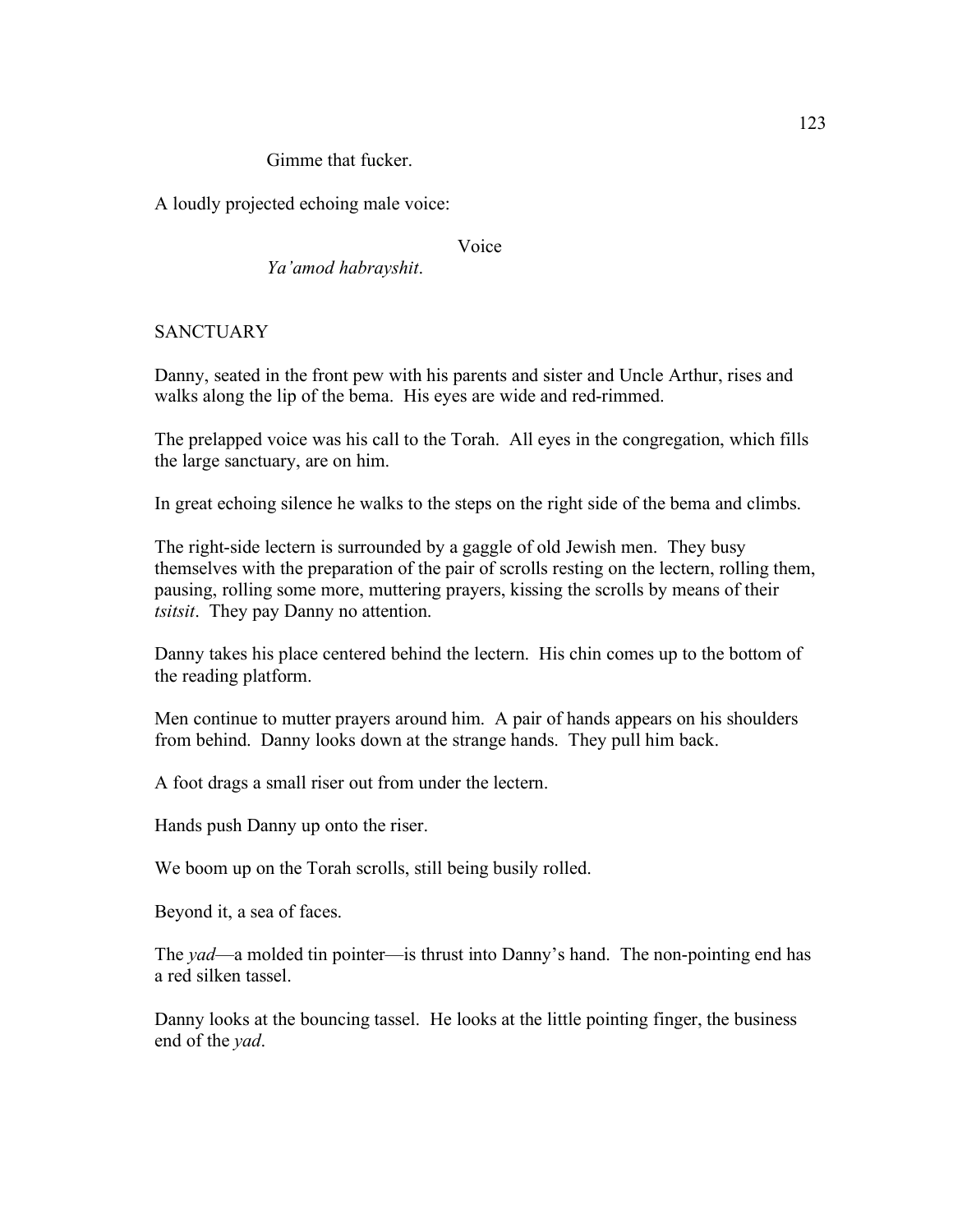Men mutter around him, each a different prayer. They dip and doven.

Danny watches as his own hand points the *yad* down at the scroll.

The scroll is a swarm of Hebrew letters. Danny squints.

One voice separates from the murmurs around him. It chants, insistently, in a sotto-voce falsetto:

# Voice *Vayidaber adonai al Moshe b'har Sinai laymor*. . .

Danny stares at the end of the *yad* against the parchment scroll.

Someone's hand enters and moves the *yad* to the correct spot in the text.

The prompting voice again:

. . . *Vayidaber adonai al Moshe b'har Sinai laymor*. . .

Danny looks up from the scrolls.

In the congregation Ronnie Nudell sits squished between his parents. He returns Danny's red-rimmed slackjawed stare.

The insistent voice:

. . . *Vayidaber adonai al Moshe b'har Sinai laymor*. . .

Danny looks over.

From the surrounding scrum the prompter nods at him. He looks somewhat like Cantor Youssele Rosenblatt.

. . . *Vayidaber adonai al Moshe b'har Sinai laymor*. . .

Danny looks back down at the scroll. A hand enters to tap a pointing finger where the *yad* points.

. . . *Vayidaber adonai al Moshe b'har Si*—

Danny erupts: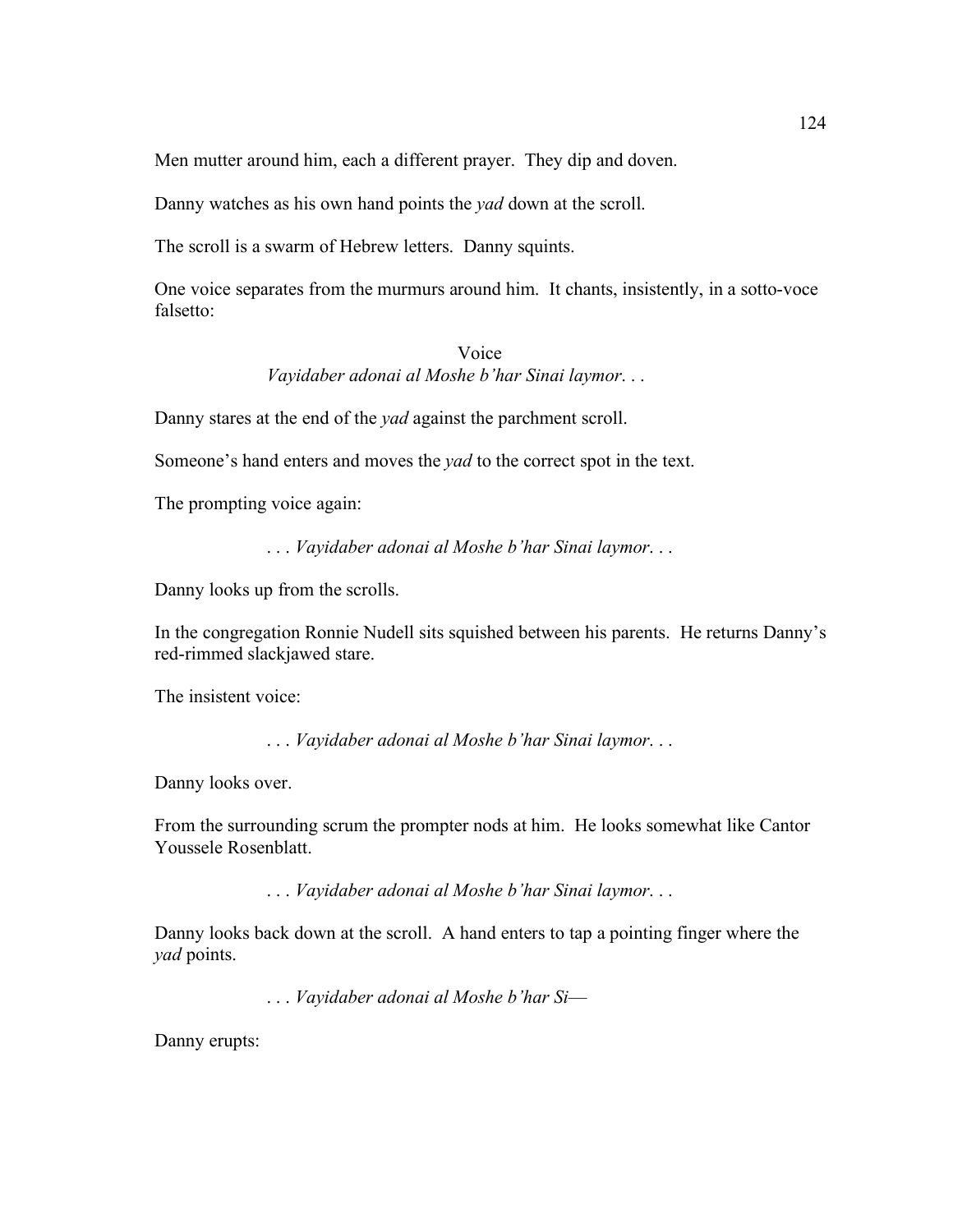*Vayidaber adonai al Moshe b'har Sinai laymor*. . .

## Prompter

Mm-hm.

Danny continues to boom out the Torah portion, tracking the *yad* along the line of text.

In the congregation, Larry and Judith watch. We hear Danny chanting fluently and Larry squeezes the hand Judith has laced through his arm.

Juith whispers:

**Judith** I'm sorry that... things have been so hard for us...

Larry

It's okay.

**Judith** Sy had so much respect for you, Larry.

He pats her hand.

A beat.

. . . He wrote letters to the tenure committee.

## LATER

The congregation is loudly singing *V'Zos Hatorah*. Danny is now seated in a highbacked chair upstage on the bema.

His point-of-view: a tallised man of late middle age hoists the open scroll off the lectern and turns as he raises the Torah high to display it. The man is sweating. The heavy scrolls vibrate with his effort to keep them aloft. As the congregation continues to sing we hear him mutter:

Man

Jesus Christ. . .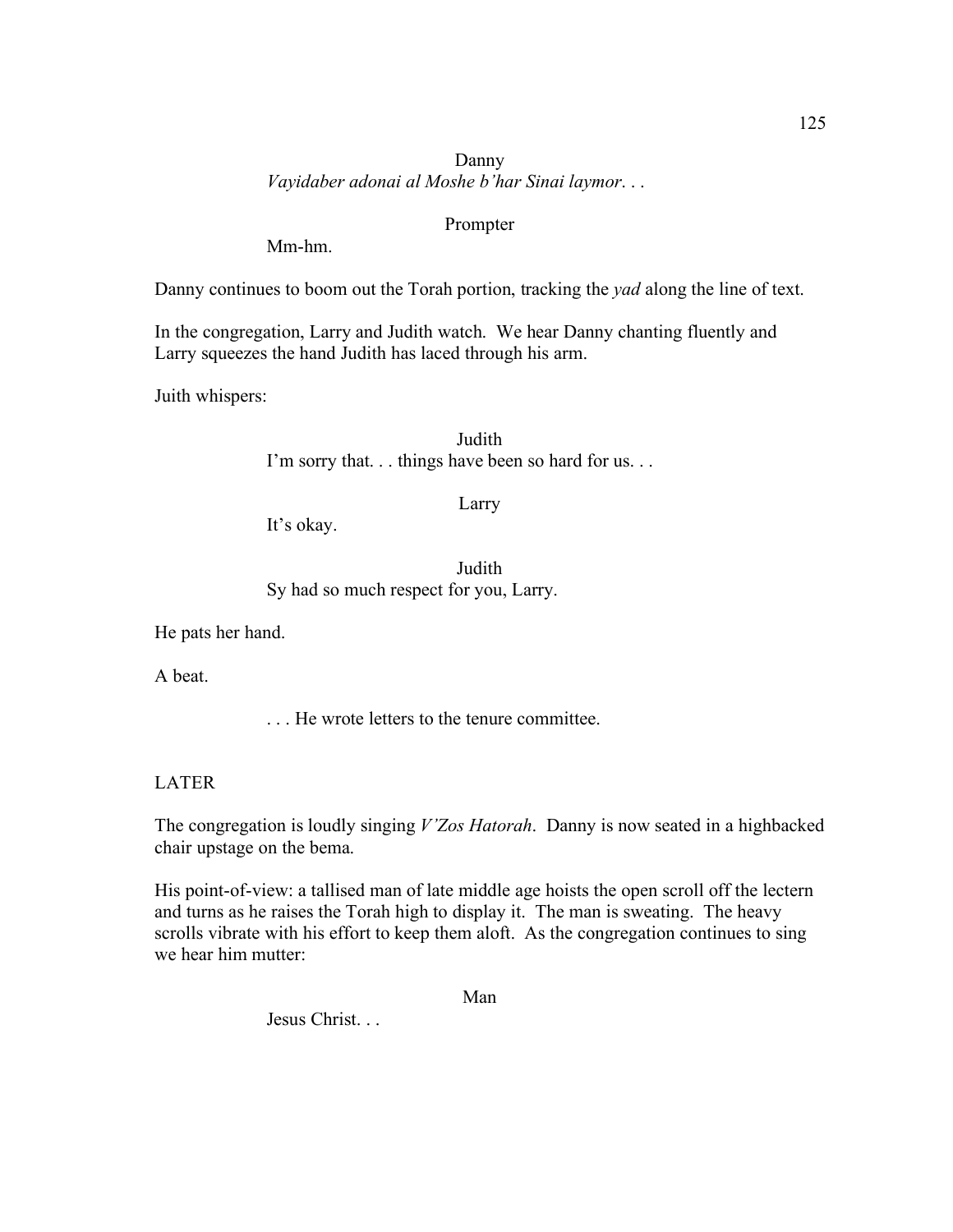#### LATER

Danny stands at the lectern facing Rabbi Nachtner who holds out to him a small kiddush cup.

Although Rabbi Nachtner seems to be addressing Danny, he is projecting loudly.

## Nachtner

. . . taking your place as a member of our tribe. You will go and see Rabbi Marshak after the service. You will celebrate in a reception downstairs in Schanfield Hall. And then you will be a member of B'Nai Abraham and of the Nation of Israel. Danny Gopnik, the Sisterhood makes a gift to you of this kiddush cup so that you will remember this blessed day on the next shabbas and the next, and on every shabbas of a long and fruitful life, and, until that wonderful day when you stand under the *chupa*, we say. . .

## Congregation

Amen.

Danny, still red-eyed, tries to focus.

His point-of-view shows the kiddush cup large in the foreground, extended by the beaming rabbi.

His own hand rises into frame to grasp the cup.

The congregation starts *Adon Olam*.

## A DOOR

Creaking open. The cut has snapped off the robust *Adon Olam*, leaving sepulchral quiet.

Danny, clutching his kiddush cup, hesitantly enters the dim study. Marshak's elderly eastern European gatekeeper closes the door behind him.

Marshak is an old man staring at him from behind a bare desktop. His look, eyes magnified by thick glasses, is impossible to read.

Danny creeps to the chair facing the desk. He gingerly sits on the squeaking leather upholstery, self-conscious under Marshak's stare.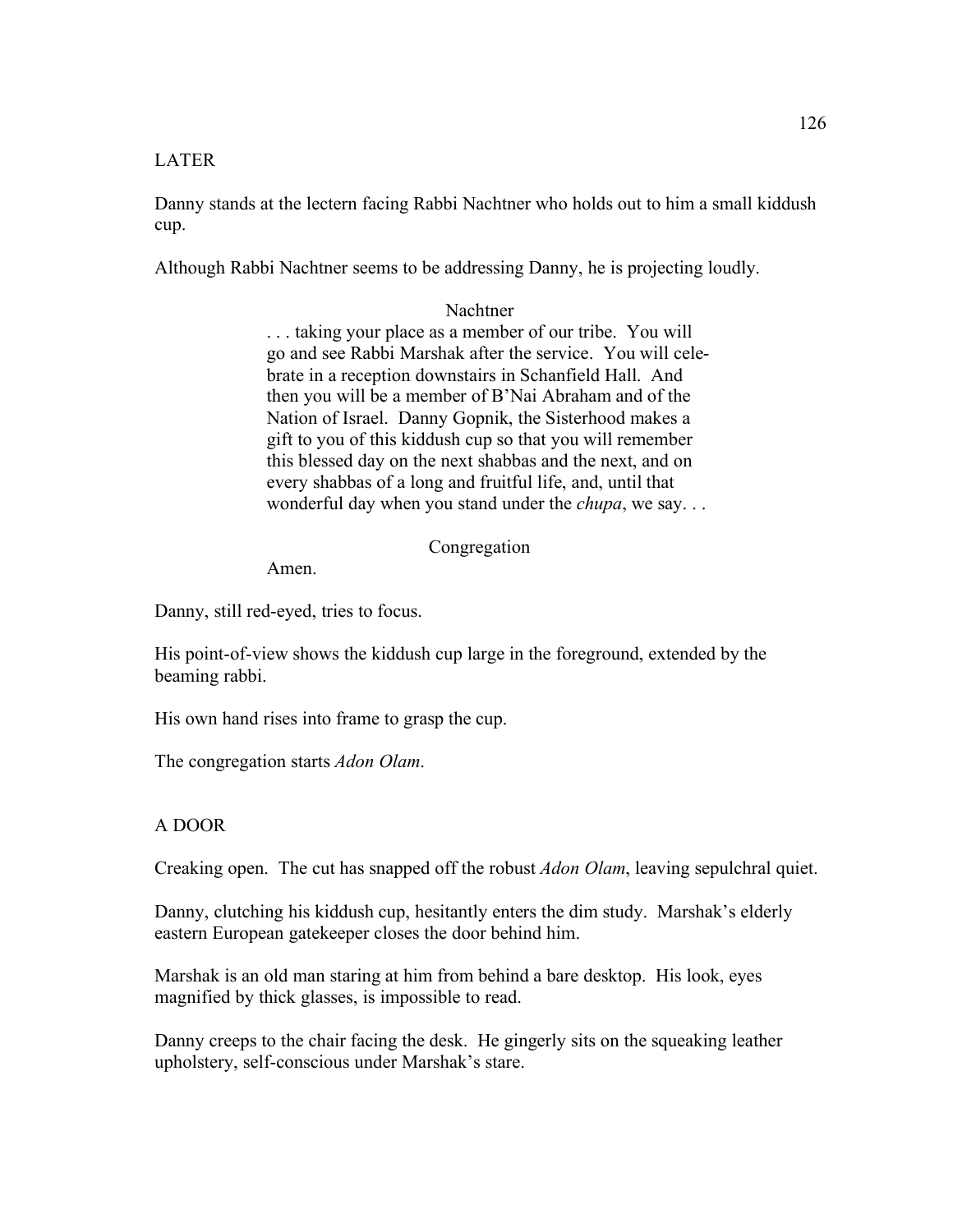Marshak's slow, regular, phlegmy mouth-breathing is the only sound in the room.

A long beat. The two stare at each other.

Marshak smacks his lips a couple of times, wetting surfaces in preparation for speach. Another beat.

Finally:

Marshak When the truth is found. To be lies.

He pauses. He clears his throat.

At length:

. . . And all the hope. Within you dies.

Another beat. Danny waits. Marshak stares.

He smacks his lips again. He thinks.

. . . Then what?

Danny doesn't answer. It is unclear whether answer is expected.

Quiet.

Marshak clears his throat with a loud and thorough hawking.

The hawking abates. Marshak sniffs.

. . . Grace Slick. Marty Balin. Paul Kanta. Jorma. . . somethin. These are the membas of the Airplane.

He nods a couple of times.

. . . Interesting.

He reaches up and slowly opens his desk drawer. He withdraws something. He lays it on the bare desk and pushes it across.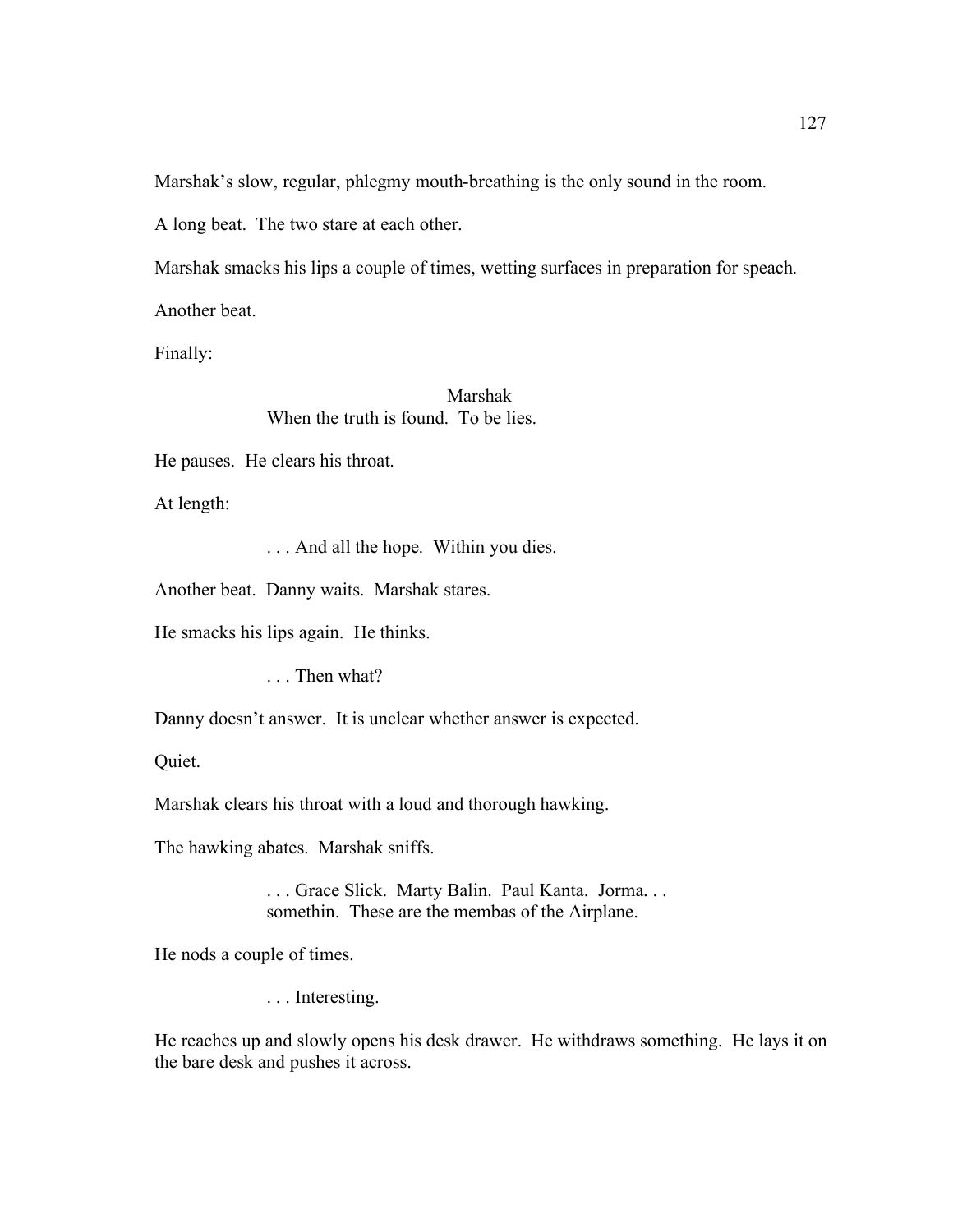. . . Here.

It is Danny's radio.

. . . Be a good boy.

## LARRY'S OFFICE

Larry is at his desk sorting through mail.

Arlen Finkle *(off)* Danny was magnificent.

Larry looks up: Arlen leans in his accustomed spot in the office doorway.

Larry

Oh. Thank you, Arlen.

Arlen Finkle Mazel tov. It was wonderful.

#### Larry

Yes it was. Thank you.

Arlen Finkle Such a time of *nachas*, Larry. He's your youngest. You have to savor it.

## Larry

I do. I will.

Arlen Finkle See you at the staff caf.

## Larry

Yes.

Arlen shoves off to go, but hesitates.

Arlen Finkle I just. . . I shouldn't tell you. I'm not telling you officially.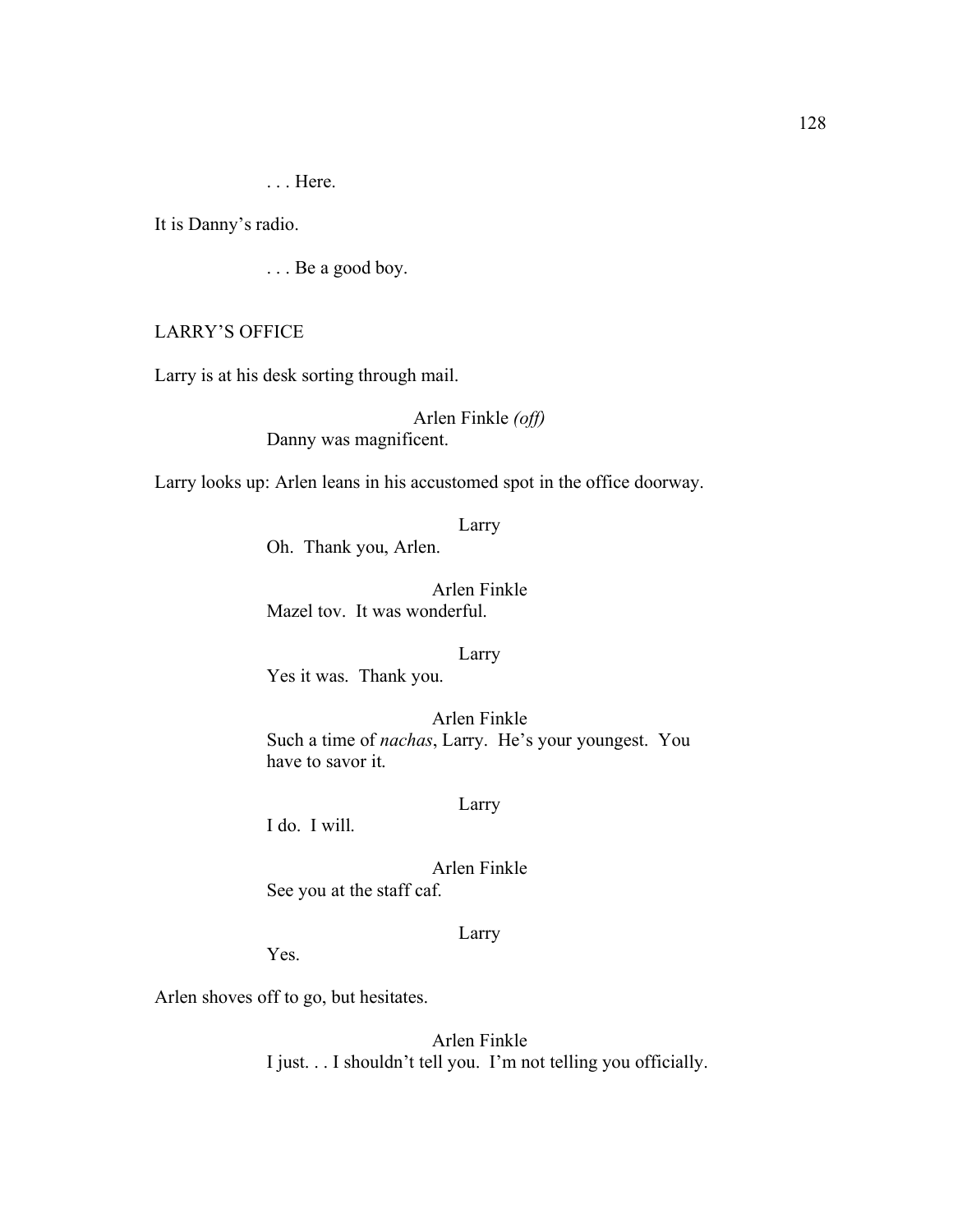The tenure candidates aren't notified til Monday.

Larry

. . . Yes?

Arlen nods.

Arlen Finkle

You'll be very pleased.

Larry stares at him.

Larry

Thank you, Arlen.

Arlen goes, calling without looking back:

Arlen Finkle I didn't say anything. Mazel tov.

## HEBREW SCHOOL CORRIDOR

Distant thunder at the cut.

We are tracking behind Marshak's tea lady as she shuffles down the hall, clutching a stack of papers.

LARRY'S OFFICE

Mail in front of him.

He opens an envelope from RONALD MESHBESHER, ESQ.

In it is a letter headed RETAINER AGREEMENT.

Underneath is an invoice. The amount: \$3,000.

Arriving rain begins to patter at the window.

# HEBREW SCHOOL CLASS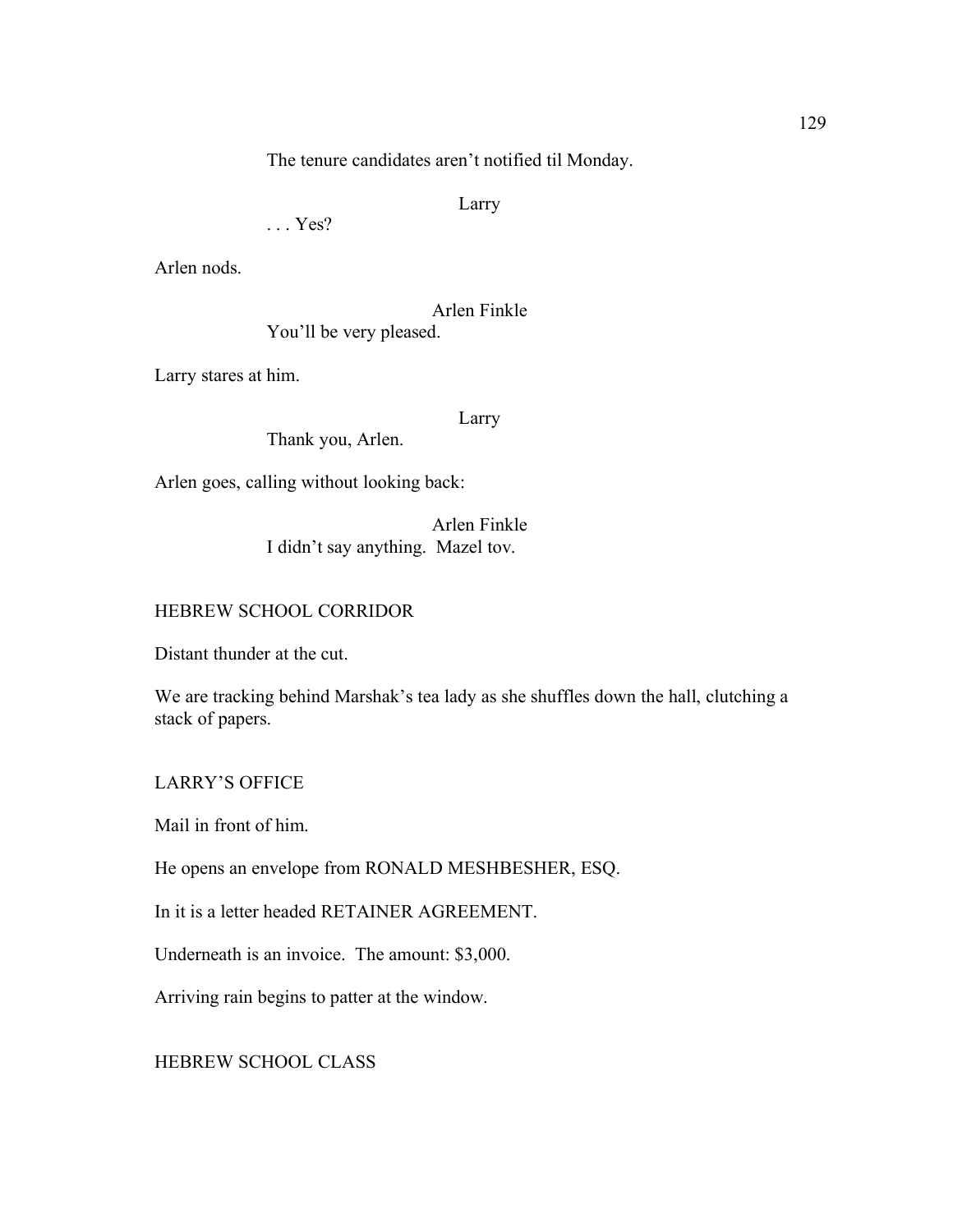The teacher leads the class in drill.

Danny has a book tilted towards him on his desktop. It once again hides his radio, and its earpiece is once again in his ear.

The door opens and the tea lady shuffles to the teacher. She hands him a sheet from off her stack.

The teacher puts on reading glasses and inspects it. As he reads, thunder crashes, closer.

## LARRY'S OFFICE

He fingers the invoice.

Close on a printed detail: *PAYABLE*: and, typed underneath: *Upon Receipt*.

Wind whips rain against the window.

## HEBREW SCHOOL CLASS

The teacher taps the desktop for attention.

Teacher *Chaverim*, there's a tornado warning from the weather service. Rabbi Marshak has decided to move us over to the basement of the shul. . . .

Hubbub in the classrooom.

. . . *Sheket*. *Sheket*. We're gonna form two lines. This is orderly. *Hakol b'seder*.

## LARRY'S OFFICE

He stares down at his desktop.

Thunder.

He reaches up and scratches his nose, staring.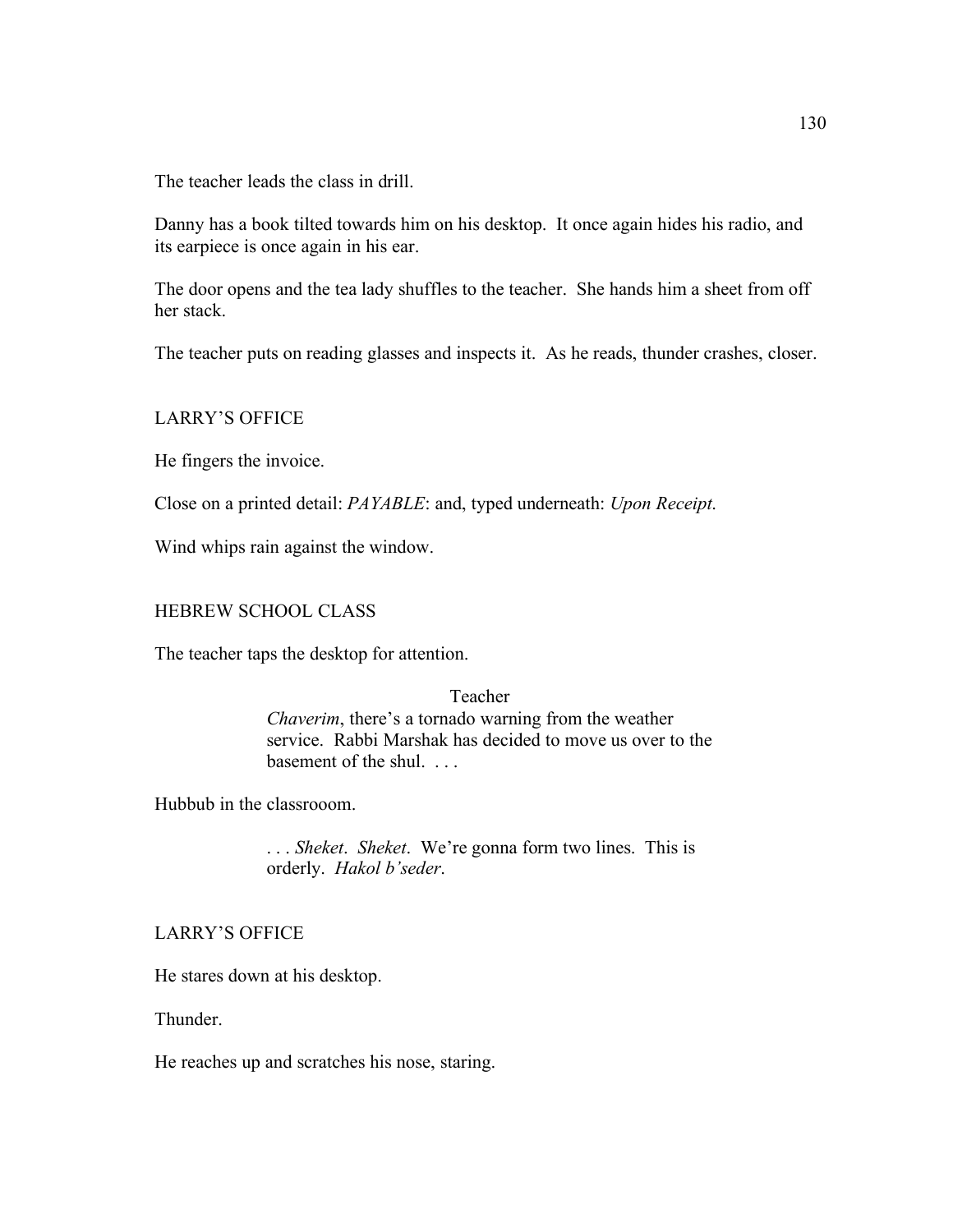On the desk: a ledger sheet with a list of students' names. Next to each name, a grade.

Larry drums his fingers.

He picks up a pencil.

He goes down to PARK, CLIVE. Next to it is an F.

He waggles the pencil, eraser-end thumping the sheet.

He erases the F. He enters a C.

The pencil leaves frame. We hold on the new grade.

After a beat the hand reenters to put a minus sign after the C.

The hand withdraws.

The phone jangles, very harsh.

Larry looks at it, frozen.

He lets it ring a couple times.

He reaches for it. He hesitantly unprongs it.

| $\ldots$ Hello?        | Larry |
|------------------------|-------|
| Larry?                 | Voice |
| $\ldots$ Yes?          | Larry |
| Hi, Len Shapiro.       | Voice |
| Oh. Hello Dr. Shapiro. | Larry |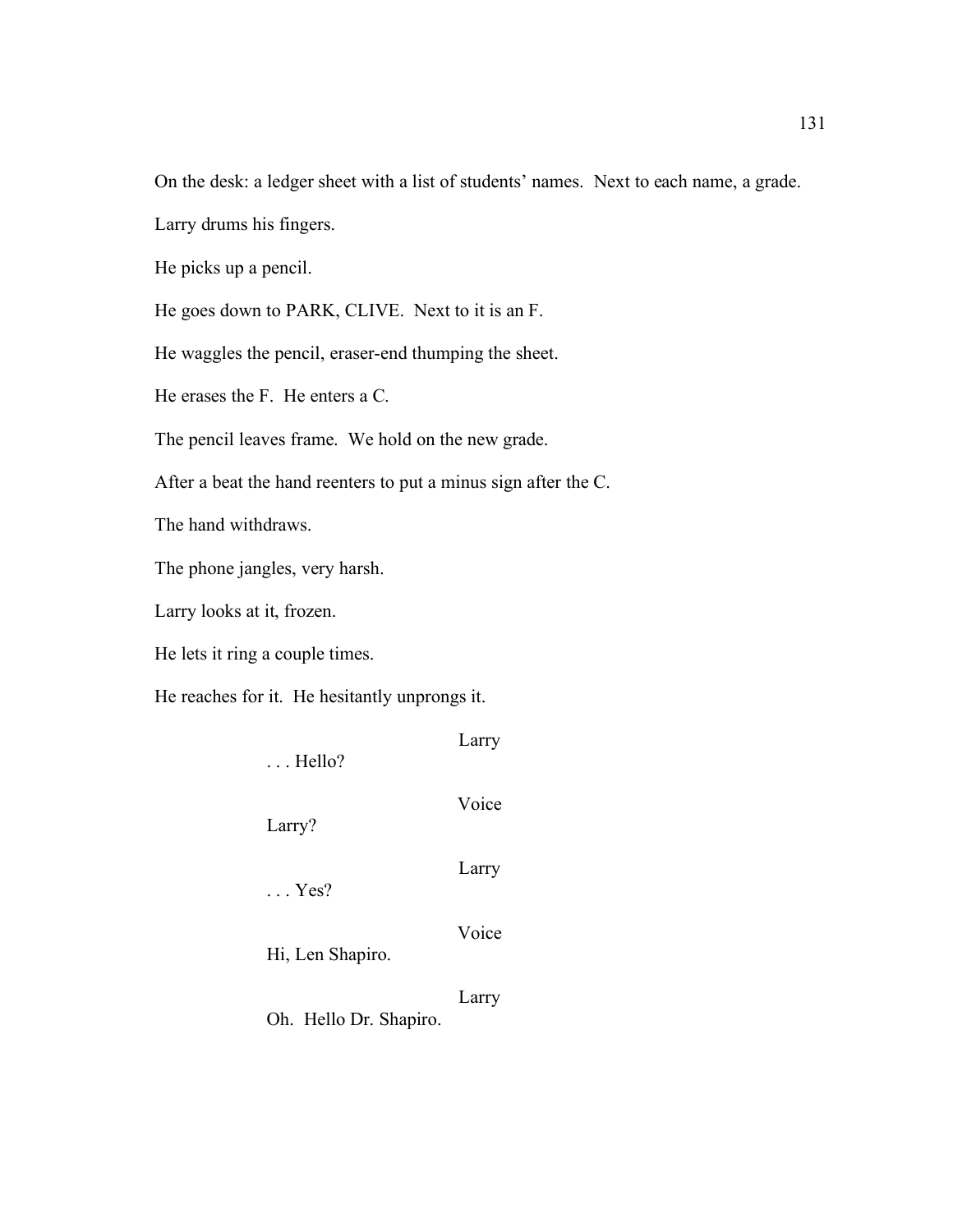## Dr. Shapiro

Listen, mazel tov on Danny.

#### Larry

Yes, thank you.

Dr. Shapiro Listen, could you come in to discuss these X-ray results?

Larry sits frozen, phone to his ear.

. . . Hello?

#### Larry

Yes?

Dr. Shapiro Larry, could you come in and discuss these X-ray results? Remember the X-rays we took?

Larry . . . We can't discuss them on the phone?

Thunder. Pattering rain.

Dr. Shapiro I think we'd be more comfortable in person. Can you come in?

A beat.

Larry

When?

Dr. Shapiro Now. Now is good. I've cleared some time now.

# TALMUD TORAH PARKING LOT

It is overcast, dark, and extremely windy. The students mill about in flapping cloths, Danny with his radio earpiece still in place.